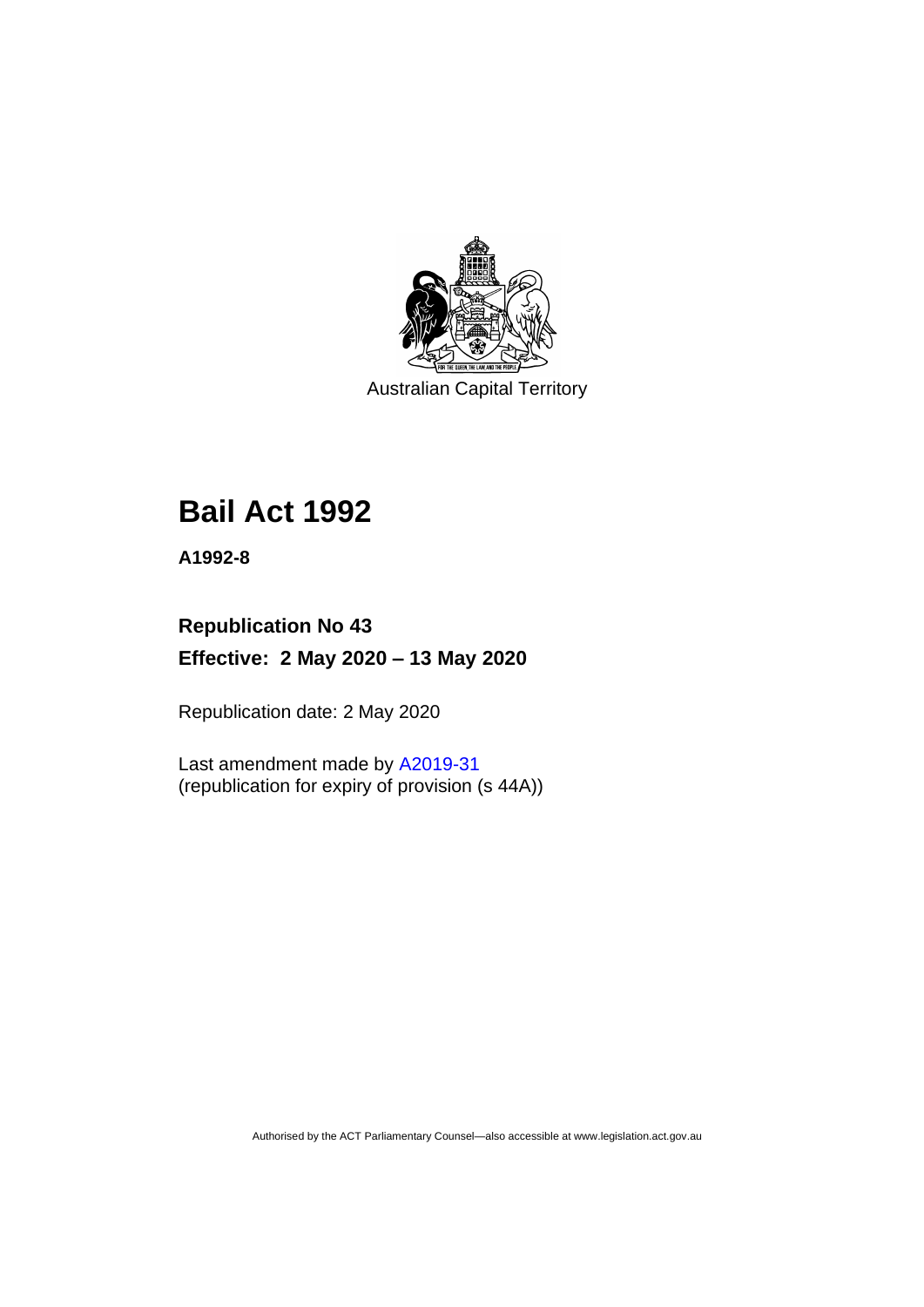#### **About this republication**

#### **The republished law**

This is a republication of the *Bail Act 1992* (including any amendment made under the *[Legislation](http://www.legislation.act.gov.au/a/2001-14)  [Act 2001](http://www.legislation.act.gov.au/a/2001-14)*, part 11.3 (Editorial changes)) as in force on 2 May 2020*.* It also includes any commencement, amendment, repeal or expiry affecting this republished law to 2 May 2020.

The legislation history and amendment history of the republished law are set out in endnotes 3 and 4.

#### **Kinds of republications**

The Parliamentary Counsel's Office prepares 2 kinds of republications of ACT laws (see the ACT legislation register at [www.legislation.act.gov.au\)](http://www.legislation.act.gov.au/):

- authorised republications to which the *[Legislation Act 2001](http://www.legislation.act.gov.au/a/2001-14)* applies
- unauthorised republications.

The status of this republication appears on the bottom of each page.

#### **Editorial changes**

The *[Legislation Act 2001](http://www.legislation.act.gov.au/a/2001-14)*, part 11.3 authorises the Parliamentary Counsel to make editorial amendments and other changes of a formal nature when preparing a law for republication. Editorial changes do not change the effect of the law, but have effect as if they had been made by an Act commencing on the republication date (see *[Legislation Act 2001](http://www.legislation.act.gov.au/a/2001-14)*, s 115 and s 117). The changes are made if the Parliamentary Counsel considers they are desirable to bring the law into line, or more closely into line, with current legislative drafting practice.

This republication does not include amendments made under part 11.3 (see endnote 1).

#### **Uncommenced provisions and amendments**

If a provision of the republished law has not commenced, the symbol  $\mathbf{U}$  appears immediately before the provision heading. Any uncommenced amendments that affect this republished law are accessible on the ACT legislation register [\(www.legislation.act.gov.au\)](http://www.legislation.act.gov.au/). For more information, see the home page for this law on the register.

#### **Modifications**

If a provision of the republished law is affected by a current modification, the symbol  $\mathbf{M}$  appears immediately before the provision heading. The text of the modifying provision appears in the endnotes. For the legal status of modifications, see the *[Legislation](http://www.legislation.act.gov.au/a/2001-14)  Act [2001](http://www.legislation.act.gov.au/a/2001-14)*, section 95.

#### **Penalties**

At the republication date, the value of a penalty unit for an offence against this law is \$160 for an individual and \$810 for a corporation (see *[Legislation Act 2001](http://www.legislation.act.gov.au/a/2001-14)*, s 133).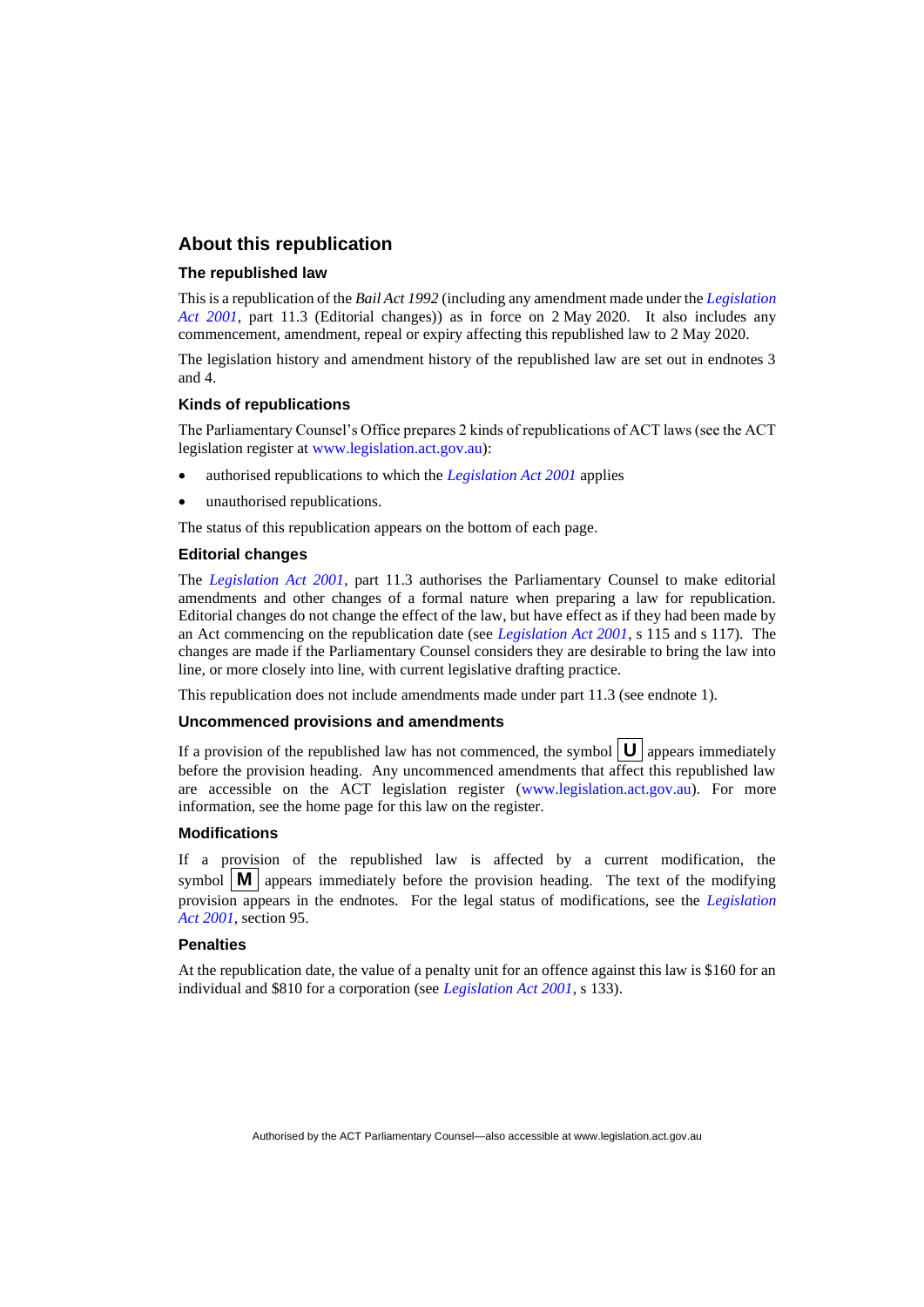

Australian Capital Territory

# **Bail Act 1992**

# **Contents**

|                     |                                                       | Page       |
|---------------------|-------------------------------------------------------|------------|
| Part 1              | <b>Preliminary</b>                                    |            |
| 1                   | Name of Act                                           | 2          |
| 2                   | Dictionary                                            | 2          |
| 3                   | <b>Notes</b>                                          | 2          |
| 3A                  | Offences against Act—application of Criminal Code etc | 3          |
| 4                   | Act applies to children                               | 3          |
| Part 2              | <b>Availability of bail</b>                           |            |
| <b>Division 2.1</b> | When bail may be granted and rights following         |            |
| 5                   | When may bail be granted?                             | 4          |
| 6                   | Rights following grant of bail                        | 4          |
| <b>Division 2.2</b> | <b>Presumption for bail</b>                           |            |
| 7                   | Div 2.2 subject to div 2.3 and div 2.4                | 5          |
| 8                   | Entitlement to bail—certain minor offences etc        | 5          |
| R43                 | Bail Act 1992                                         | contents 1 |
| 02/05/20            | Effective: 02/05/20-13/05/20                          |            |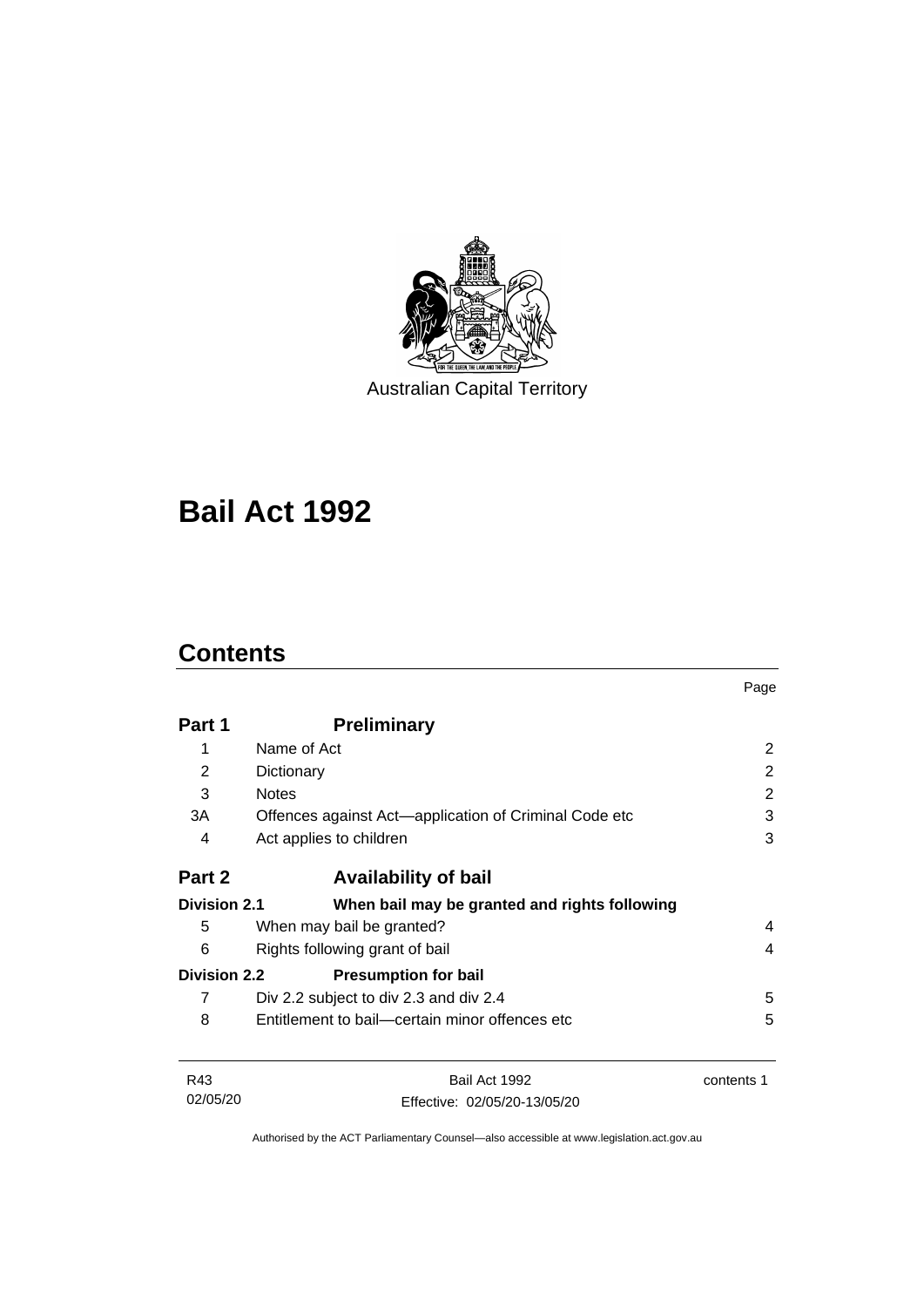| Contents |
|----------|
|----------|

| 8A                  | Entitlement to bail-breach of sentence obligations                                           | Page<br>6      |
|---------------------|----------------------------------------------------------------------------------------------|----------------|
| 8B                  | Entitlement to bail-custody relating to sentence administration board                        | $\overline{7}$ |
|                     | hearings                                                                                     | 8              |
| 9<br>9A             | Limitations on entitlement to bail<br>Entitlement to bail-offences other than minor offences | 8              |
|                     |                                                                                              |                |
| <b>Division 2.3</b> | No presumption for bail                                                                      | 9              |
| 9B                  | Div 2.2 not to apply to certain offences                                                     |                |
| <b>Division 2.4</b> | <b>Presumption against bail</b>                                                              |                |
| 9C                  | Bail for murder and certain serious drug offences                                            | 10             |
| 9D                  | Bail for serious offence committed while charge for another pending or<br>outstanding        | 11             |
| 9E                  | Bail for person sentenced to imprisonment                                                    | 14             |
| 9F                  | Family violence offence-bail by authorised officer                                           | 14             |
| 9G                  | Special or exceptional circumstances                                                         | 15             |
|                     |                                                                                              |                |
| Part 3              | <b>Dispensing with bail</b>                                                                  |                |
| 10                  | Dispensing with bail                                                                         | 17             |
| 11                  | Effect of dispensing with bail                                                               | 17             |
| 12                  | Decision to dispense with bail                                                               | 18             |
| Part 4              | <b>Grant of bail</b>                                                                         |                |
| 12A                 | Meaning of bail order and bail review application-pt 4                                       | 19             |
| 12B                 | When is a proceeding before the Supreme Court?-pt 4                                          | 19             |
| 13                  | Deciding bail after charge laid                                                              | 20             |
| 14                  | Grant of bail by authorised officers                                                         | 22             |
| 15                  | Deciding of questions of bail by authorised officers                                         | 22             |
| 16                  | Notification of decision of authorised officer                                               | 23             |
| 17                  | Charged people in custody to be brought before court                                         | 25             |
| 18                  | Facilities to be provided to accused people                                                  | 25             |
| 19                  | Court bail-general                                                                           | 26             |
| 20                  | Power in relation to bail-Magistrates Court                                                  | 27             |
| 20A                 | Repeat application for bail-Magistrates Court                                                | 27             |
| 20B                 | Power in relation to bail-Supreme Court                                                      | 28             |
| 20C                 | Repeat application for bail-Supreme Court                                                    | 28             |
| 21                  | Bail in relation to several offences                                                         | 29             |
|                     |                                                                                              |                |

contents 2 Bail Act 1992 Effective: 02/05/20-13/05/20

R43 02/05/20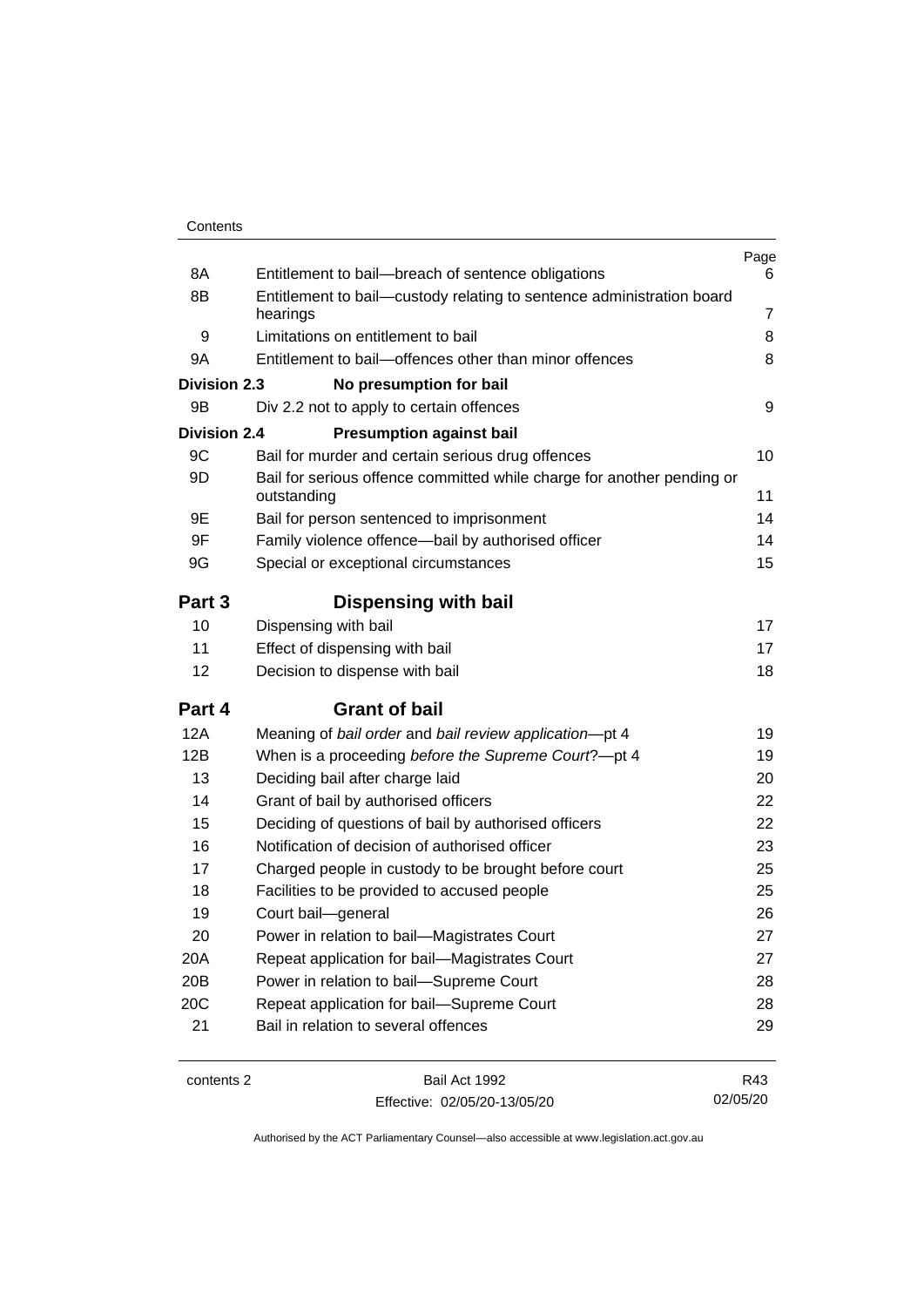| Contents |
|----------|
|          |

| 22                  | Criteria for granting bail to adults                                               | Page<br>30 |
|---------------------|------------------------------------------------------------------------------------|------------|
| 23                  | Criteria for granting bail to children                                             | 31         |
| 23A                 | Victim's concern about need for protection                                         | 32         |
| Part 5              | Bail conditions and undertakings to appear                                         |            |
| 24                  | Conditions of bail                                                                 | 33         |
| 25                  | Conditions on which bail may be granted to adults                                  | 33         |
| 25A                 | Supervision condition when offence committed as young person                       | 37         |
| 26                  | Conditions on which bail may be granted to children                                | 38         |
| 27                  | Recording of certain bail decisions                                                | 40         |
| 28                  | Undertakings to appear                                                             | 41         |
| 30                  | Accused person may be excused from attendance before court                         | 42         |
| 31                  | Bail requirements                                                                  | 43         |
| 32                  | Acceptable people and security for bail                                            | 44         |
| 33                  | Continuation of bail and undertakings                                              | 44         |
| 34                  | Written notice of conditions of bail                                               | 46         |
| 36                  | Discharge of surety                                                                | 48         |
| 37                  | Payment of amounts to Territory                                                    | 49         |
| Part 6              | <b>Review of bail decisions</b>                                                    |            |
| Division 6.1        | Review of decisions by authorised officers                                         |            |
| 38                  | Review by authorised officers                                                      | 51         |
| 39                  | Exercise of power to review                                                        | 51         |
| 40                  |                                                                                    |            |
|                     | Limitation on power of authorised officer to review                                | 52         |
| <b>Division 6.2</b> | <b>Review of decisions by courts</b>                                               |            |
| 41                  | Right of review of bail decisions                                                  | 52         |
| 41A                 | Court may review on its own initiative                                             | 52         |
| 42                  | Power of Magistrates Court to review-decision of authorised officer                | 53         |
| 42A                 | Power of Magistrates Court to review-decision of Magistrates Court                 | 53         |
| 43                  | Power of Supreme Court to review—decision of authorised officer                    | 54         |
| 43A                 | Power of Supreme Court to review-decision of Magistrates Court or<br>Supreme Court | 55         |
| 44                  | Right of review of bail decisions-prosecution                                      | 55         |
| 45                  | Exercise of power to review                                                        | 57         |
| 46                  | Review limited to bail conditions                                                  | 58         |

| R43      | Bail Act 1992                | contents 3 |
|----------|------------------------------|------------|
| 02/05/20 | Effective: 02/05/20-13/05/20 |            |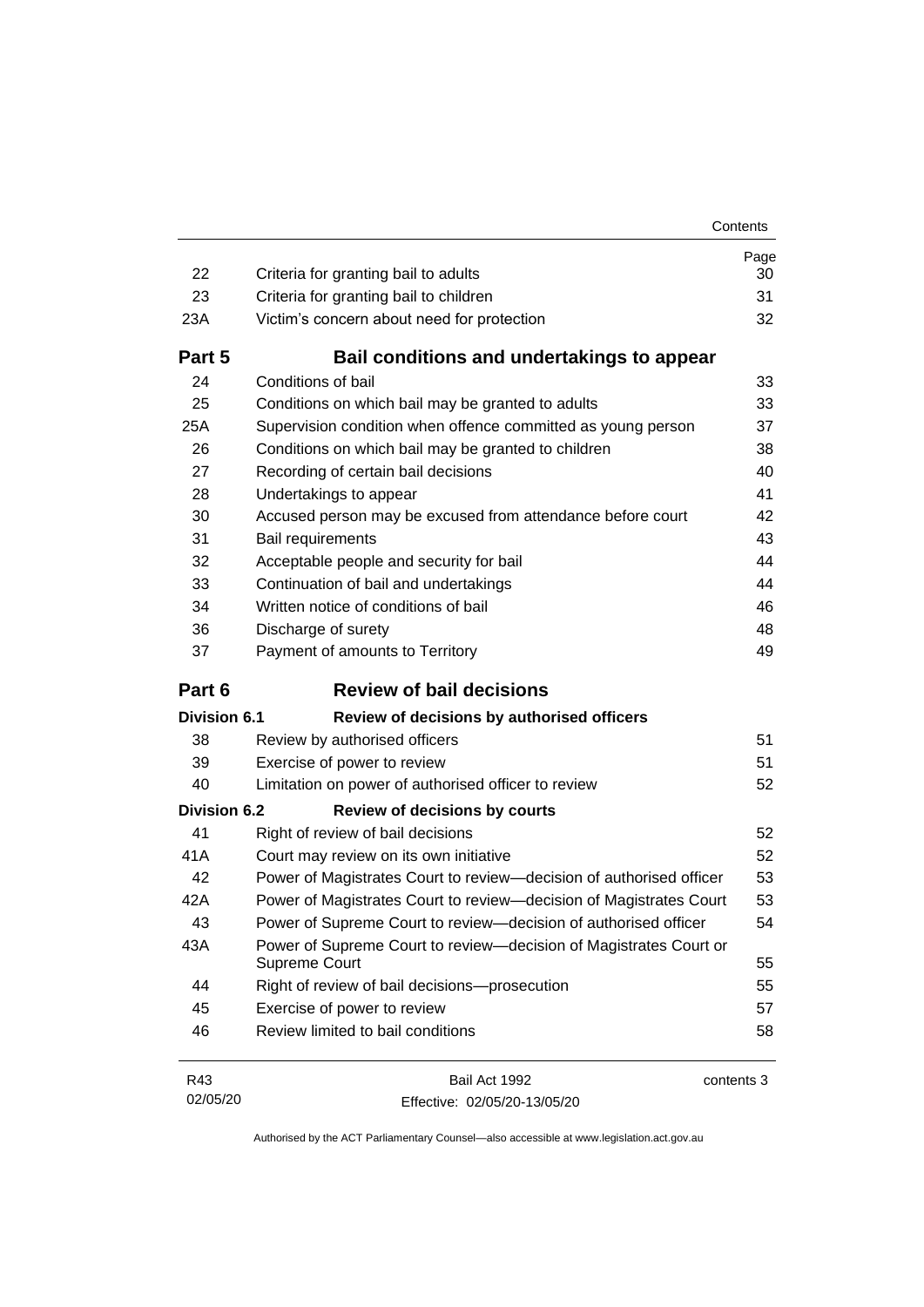#### **Contents**

|        |                                                                   | Page |
|--------|-------------------------------------------------------------------|------|
| Part 7 | <b>Miscellaneous</b>                                              |      |
| 47     | Giving information relating to bail                               | 60   |
| 47A    | Notice to victim of bail decisions                                | 60   |
| 48     | Notification to court that bail condition not satisfied           | 61   |
| 49     | Failure to answer bail                                            | 61   |
| 51     | Indemnification of sureties                                       | 62   |
| 52     | Contravention of Act by police officers                           | 62   |
| 55     | Civil standard of proof to apply for certain purposes             | 63   |
| 56     | No right of surety to arrest                                      | 63   |
| 56A    | Arrest for failure to comply with bail condition                  | 63   |
| 56AA   | Police power to enter premises to arrest                          | 64   |
| 56AB   | Police officer must announce entry before entering                | 65   |
| 56AC   | Police powers on arrest for failure to comply with bail condition | 65   |
| 56AD   | Arrested person to be brought before court                        | 66   |
| 56B    | Arrest for breach of condition by person outside ACT              | 67   |
| 57     | Act to prevail                                                    | 67   |
| 57AA   | Abolition of inherent power of bail                               | 68   |
| 58     | Approved forms                                                    | 68   |
| 59     | Regulation-making power                                           | 68   |

| <b>Schedule 1</b> | Offences to which presumption of bail does                 |    |
|-------------------|------------------------------------------------------------|----|
|                   | not apply                                                  | 69 |
| <b>Part 1.1</b>   | <b>Offences against Crimes Act 1900</b>                    | 69 |
| <b>Part 1.2</b>   | <b>Offences against Criminal Code</b>                      | 70 |
| <b>Part 1.3</b>   | Offence against Drugs of Dependence Act 1989               | 72 |
| <b>Part 1.4</b>   | <b>Offences against Medicines, Poisons and Therapeutic</b> |    |
|                   | Goods Act 2008                                             | 73 |
| <b>Part 1.5</b>   | <b>Offences against Customs Act 1901 (Cwlth)</b>           | 74 |
| <b>Part 1.6</b>   | <b>Offences against Criminal Code (Cwlth)</b>              | 75 |

contents 4 Bail Act 1992 Effective: 02/05/20-13/05/20

R43 02/05/20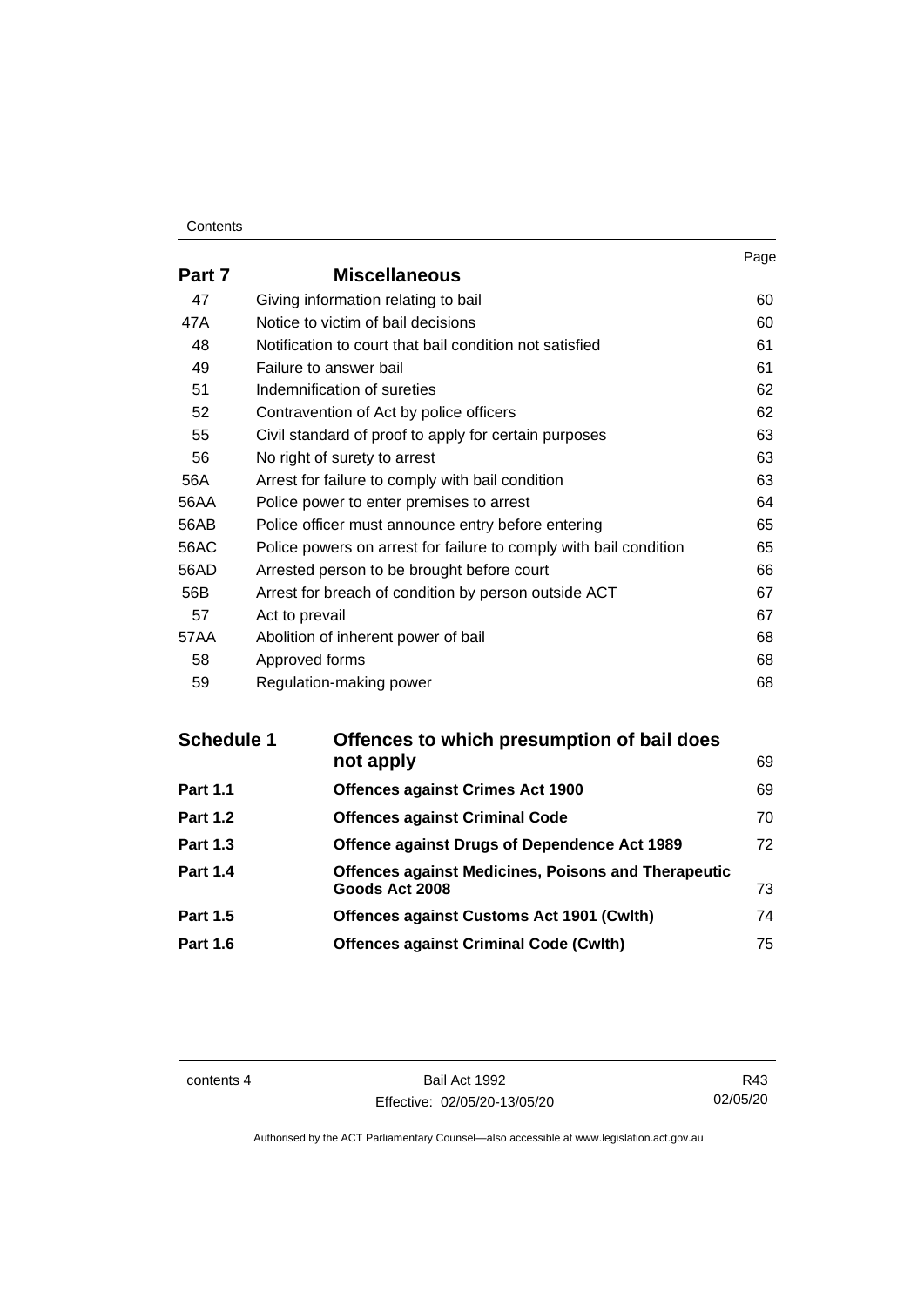|                   |                        | Contents |
|-------------------|------------------------|----------|
|                   |                        | Page     |
| <b>Dictionary</b> |                        | 76       |
|                   |                        |          |
| <b>Endnotes</b>   |                        |          |
| 1                 | About the endnotes     | 80       |
| 2                 | Abbreviation key       | 80       |
| 3                 | Legislation history    | 81       |
| 4                 | Amendment history      | 89       |
| 5                 | Earlier republications | 99       |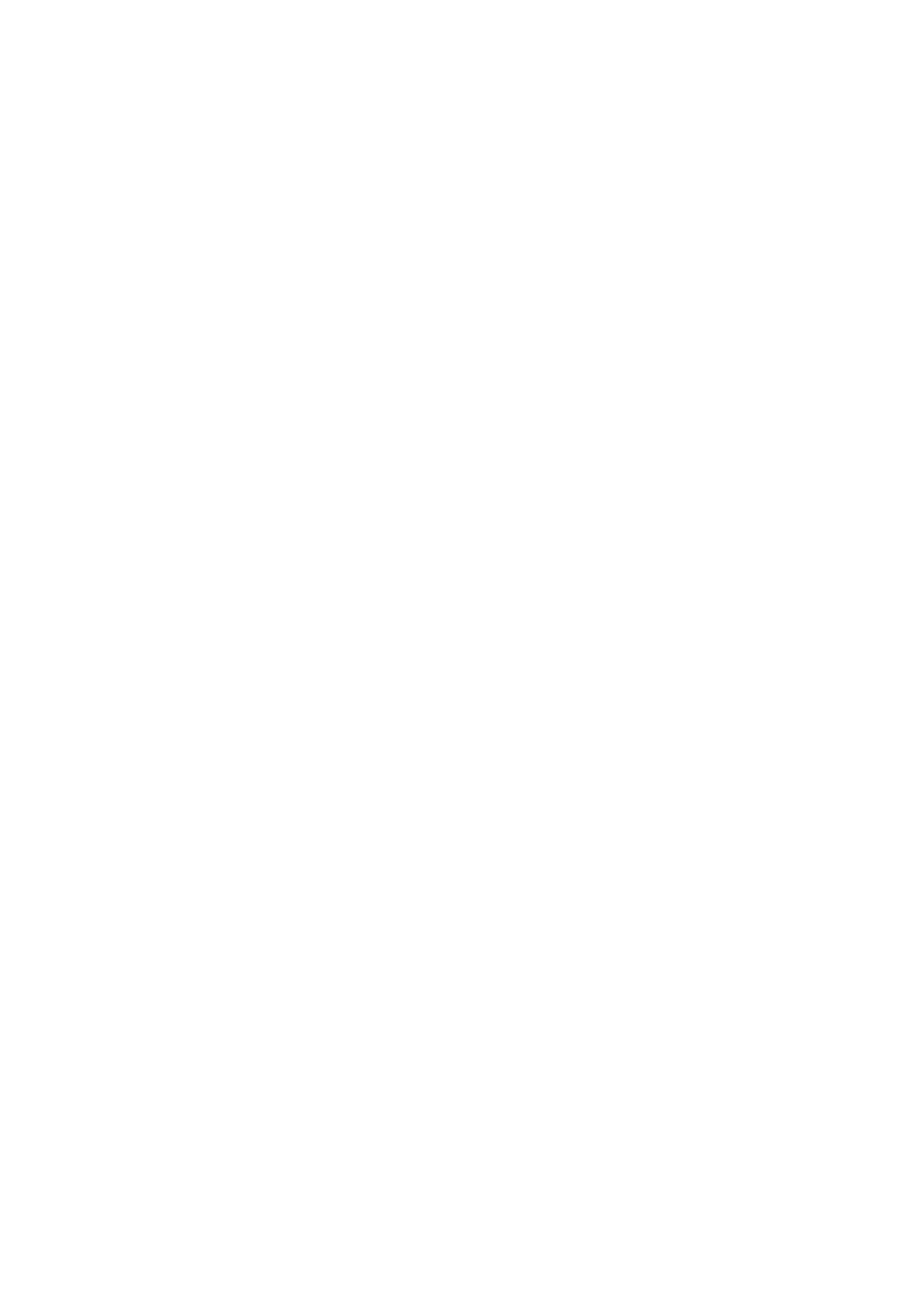

# **Bail Act 1992**

An Act relating to bail for accused people in connection with criminal proceedings

R43 02/05/20

ׅ֖֖֚֚֡֡֬֝֬

page 1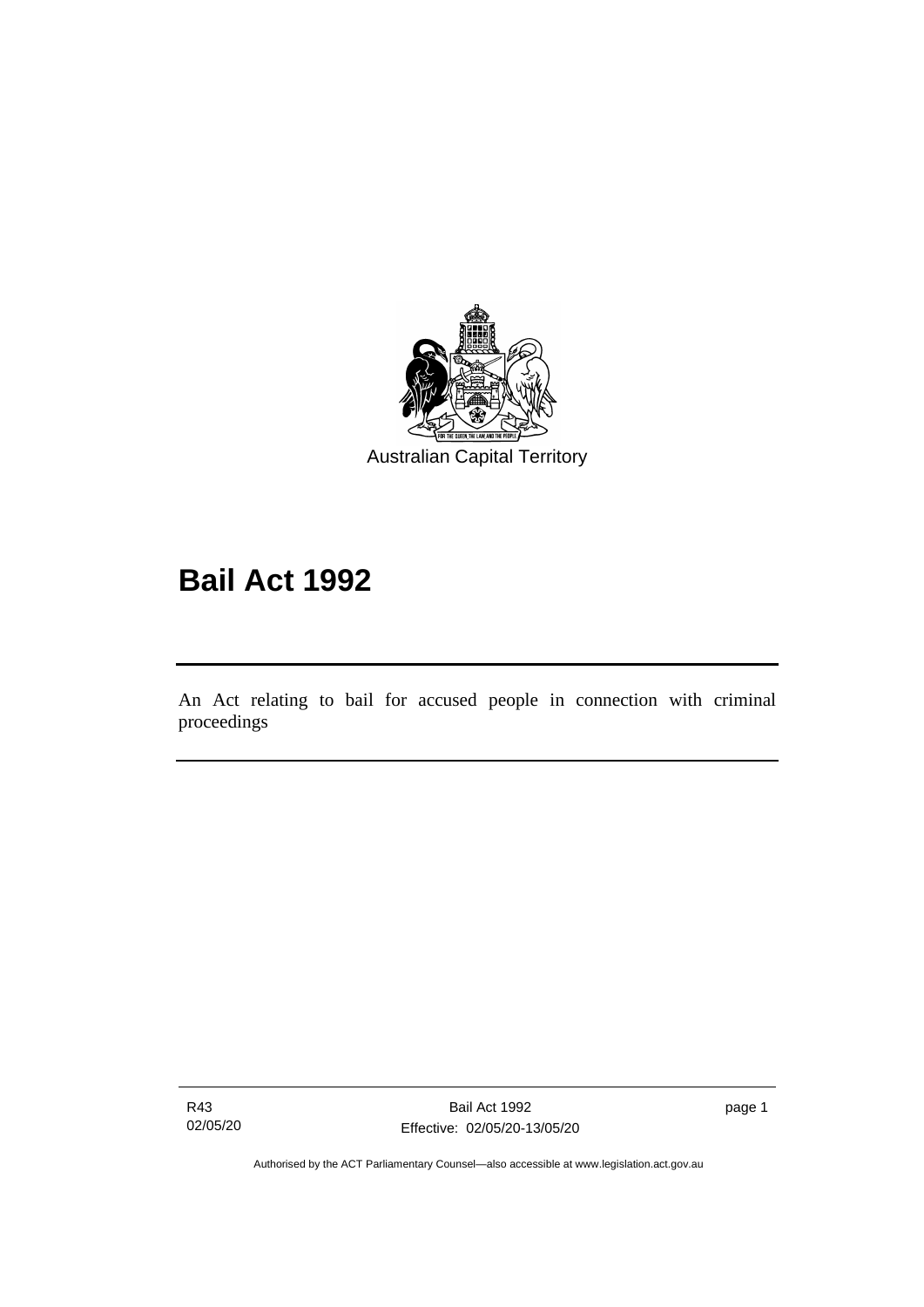#### Part 1 Preliminary

Section 1

# <span id="page-9-0"></span>**Part 1 Preliminary**

#### <span id="page-9-1"></span>**1 Name of Act**

This Act is the *Bail Act 1992*.

#### <span id="page-9-2"></span>**2 Dictionary**

The dictionary at the end of this Act is part of this Act.

*Note 1* The dictionary at the end of this Act defines certain terms used in this Act, and includes references (*signpost definitions*) to other terms defined elsewhere in this Act.

> For example, the signpost definition '*bail order*, for part 4 (Grant of bail)—see section 19 (1).' means that the term 'bail order' is defined in that section for part 4.

*Note 2* A definition in the dictionary (including a signpost definition) applies to the entire Act unless the definition, or another provision of the Act, provides otherwise or the contrary intention otherwise appears (see [Legislation Act,](http://www.legislation.act.gov.au/a/2001-14) s  $155$  and s  $156$  (1)).

#### <span id="page-9-3"></span>**3 Notes**

A note included in this Act is explanatory and is not part of this Act.

*Note* See the [Legislation Act,](http://www.legislation.act.gov.au/a/2001-14) s 127 (1), (4) and (5) for the legal status of notes.

R43 02/05/20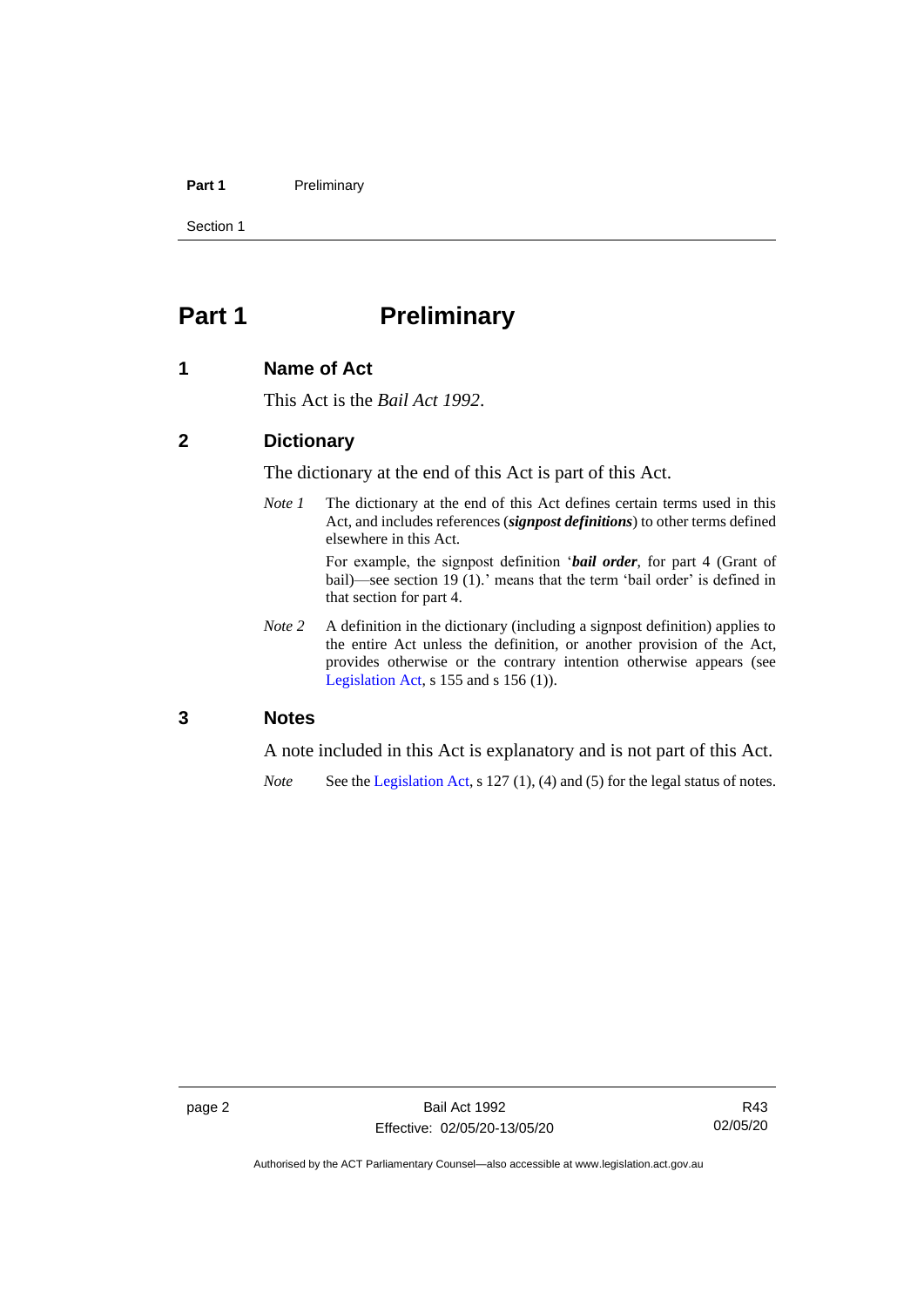#### <span id="page-10-0"></span>**3A Offences against Act—application of Criminal Code etc**

Other legislation applies in relation to offences against this Act.

*Note 1 Criminal Code* The [Criminal Code,](http://www.legislation.act.gov.au/a/2002-51) ch 2 applies to all offences against this Act (see Code, pt 2.1). The chapter sets out the general principles of criminal responsibility

(including burdens of proof and general defences), and defines terms used for offences to which the Code applies (eg *conduct*, *intention*, *recklessness* and *strict liability*).

*Note 2 Penalty units*

The [Legislation Act,](http://www.legislation.act.gov.au/a/2001-14) s 133 deals with the meaning of offence penalties that are expressed in penalty units.

### <span id="page-10-1"></span>**4 Act applies to children**

This Act applies to a person whether or not the person is an adult.

page 3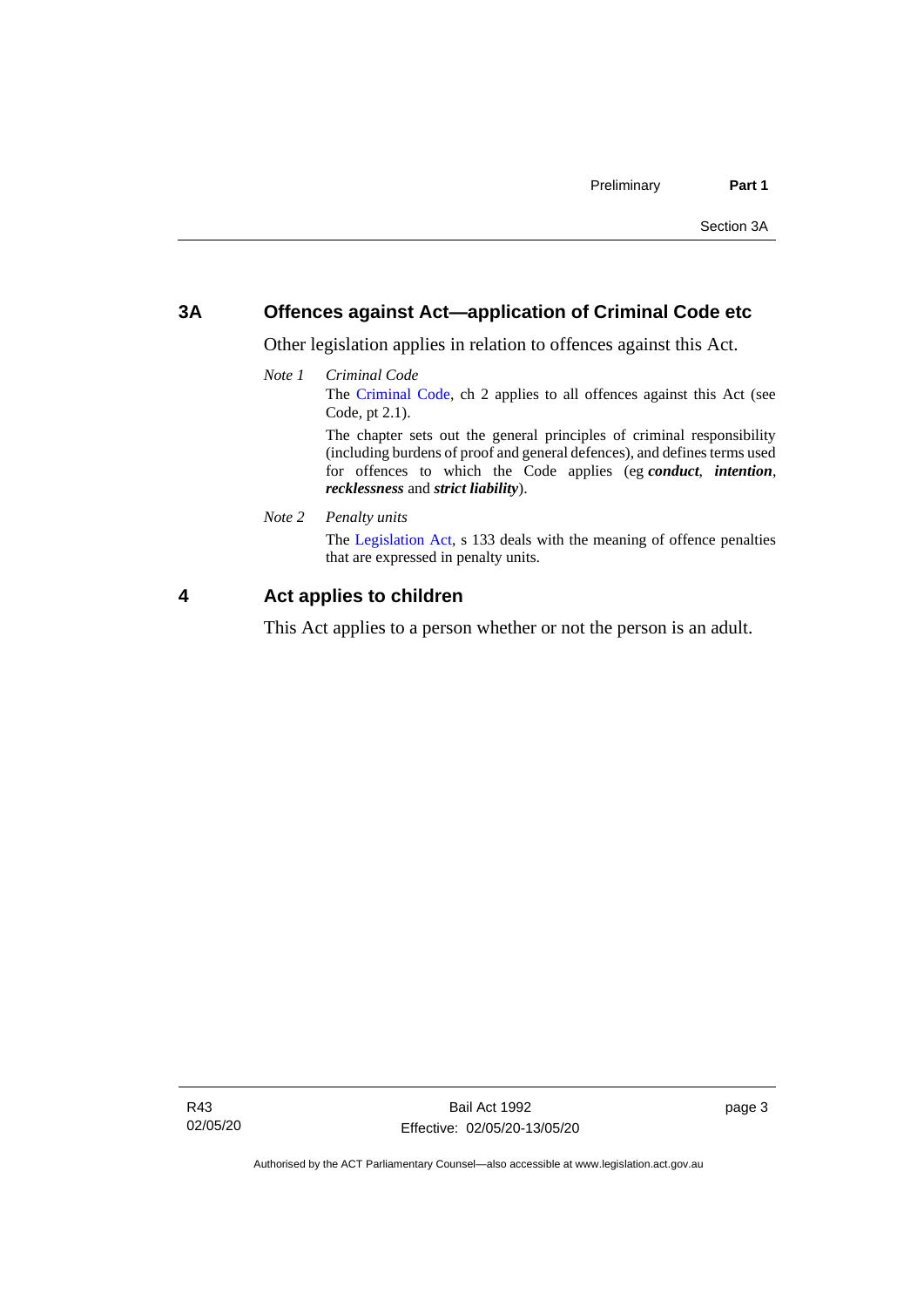# <span id="page-11-0"></span>**Part 2 Availability of bail**

## <span id="page-11-1"></span>**Division 2.1 When bail may be granted and rights following**

## <span id="page-11-2"></span>**5 When may bail be granted?**

- (1) An accused person may be granted bail in relation to any period when the person is not required to attend court in relation to the offence with which the person has been charged.
- (2) However, an accused person who is in custody in relation to an offence must not be granted bail in relation to any period when—
	- (a) the person is in custody for another offence or reason in relation to which the person is not entitled to be granted bail; or
	- (b) the person is serving a sentence of imprisonment.

## <span id="page-11-3"></span>**6 Rights following grant of bail**

- (1) This section applies if—
	- (a) bail is granted to an accused person in relation to an offence; and
	- (b) the person gives an undertaking to appear; and
	- (c) if a bail condition mentioned in section  $25(1)$  (b) (ii) or (c) is imposed—the security is given or the deposit made.
- (2) The person is entitled—
	- (a) if the person is in custody—to be released from custody; and
	- (b) to remain at liberty in relation to the offence until required to appear before a court in accordance with the undertaking.
- (3) This section is subject to section 56A (Arrest for failure to comply with bail condition).

Authorised by the ACT Parliamentary Counsel—also accessible at www.legislation.act.gov.au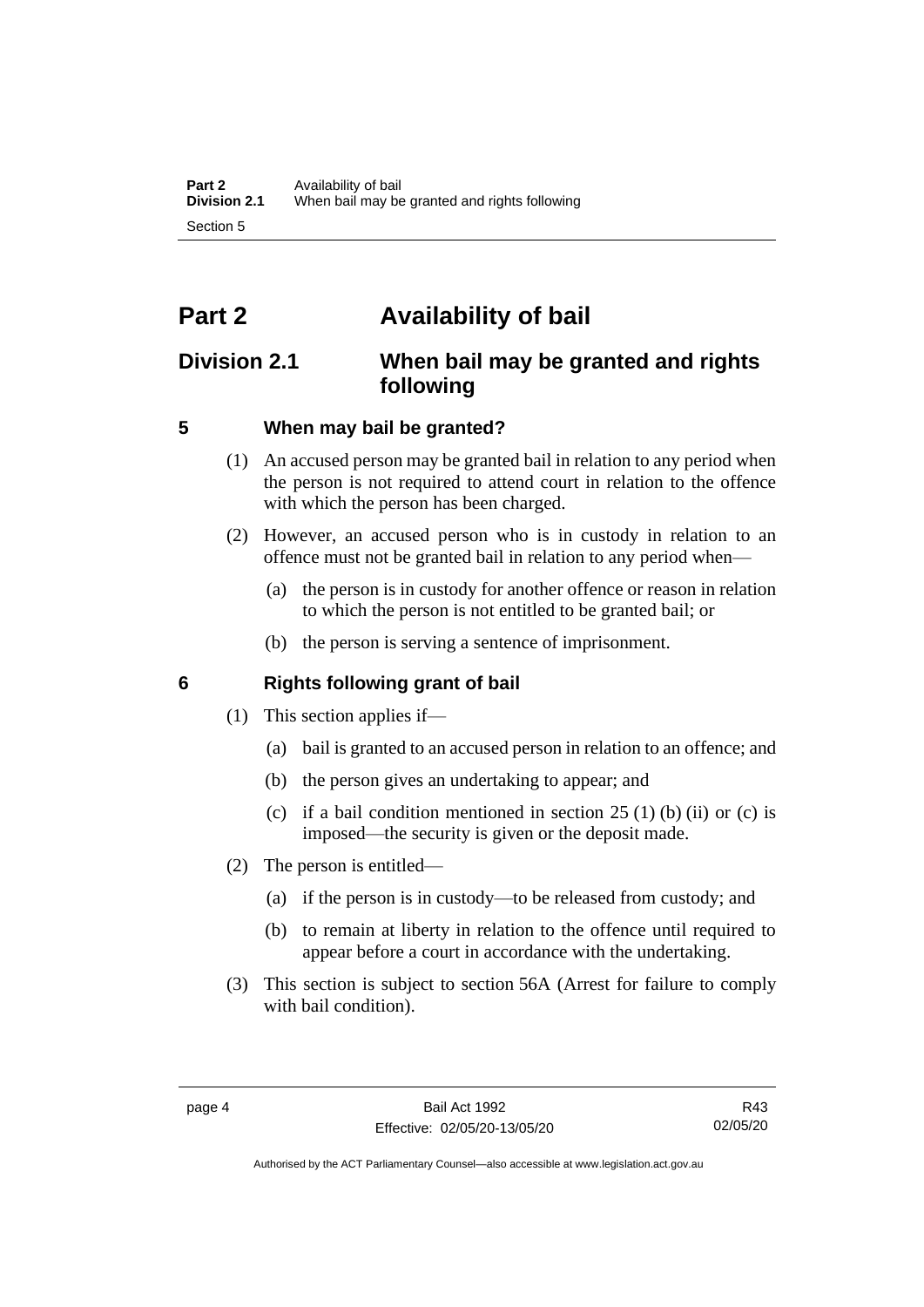# <span id="page-12-0"></span>**Division 2.2 Presumption for bail**

## <span id="page-12-1"></span>**7 Div 2.2 subject to div 2.3 and div 2.4**

This division is subject to division 2.3 (No presumption for bail) and division 2.4 (Presumption against bail).

## <span id="page-12-2"></span>**8 Entitlement to bail—certain minor offences etc**

- (1) This section applies to—
	- (a) a person charged with an offence not punishable by imprisonment (except in default of payment of a fine); and
	- (b) a person charged with an offence punishable by imprisonment for not longer than 6 months; and
	- (c) a person arrested for a breach of the peace or apprehended breach of the peace; and
	- (d) a person arrested under a warrant because of failure to comply with a summons or subpoena; and
	- (e) a person brought up to attend a trial or hearing following the issue of a habeas corpus order.
- (2) The person is entitled—
	- (a) to be granted bail; and
	- (b) if the person is in custody—to be released from custody as soon as the person gives an undertaking to appear.
- (3) However, if no further appearance is required for a person arrested for a breach of the peace or an apprehended breach of the peace, the person may be released from custody without giving an undertaking to appear.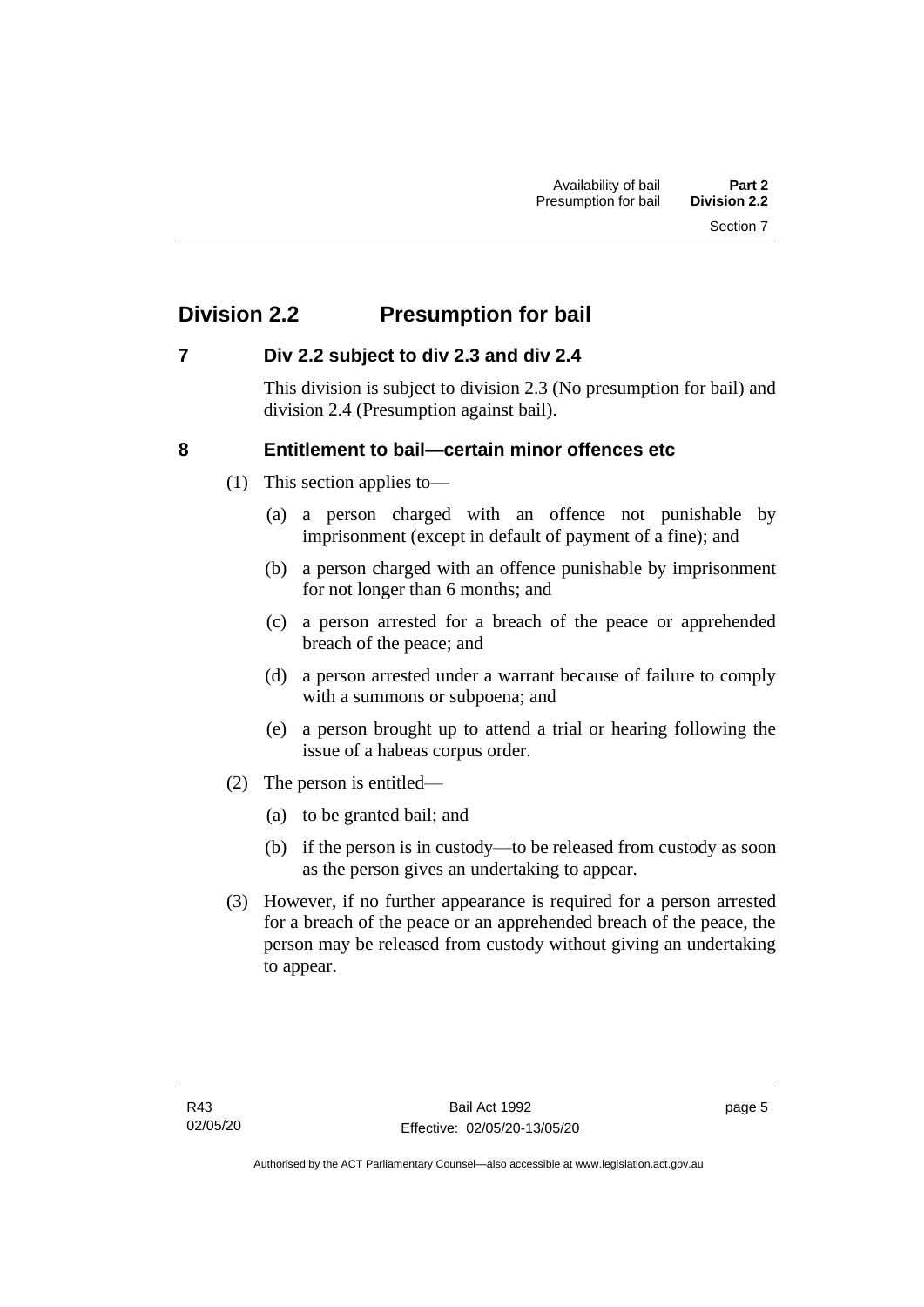- (4) A condition to keep the peace may be imposed on a grant of bail to a person arrested for a breach of the peace or an apprehended breach of the peace.
	- *Note* For other conditions that may be imposed on a grant of bail, see s 25 and s 26.

### <span id="page-13-0"></span>**8A Entitlement to bail—breach of sentence obligations**

- (1) This section applies to a person arrested, or otherwise brought before the court or a magistrate, in relation to a breach, or anticipated breach, of—
	- (a) a deferred sentence obligation under the *[Crimes \(Sentencing\)](http://www.legislation.act.gov.au/a/2005-58)  [Act 2005](http://www.legislation.act.gov.au/a/2005-58)*; or
	- (b) a treatment order obligation under the *[Crimes \(Sentencing\)](http://www.legislation.act.gov.au/a/2005-58)  Act [2005](http://www.legislation.act.gov.au/a/2005-58)*; or
	- (c) any of the following obligations under the *[Crimes \(Sentence](http://www.legislation.act.gov.au/a/2005-59)  [Administration\) Act 2005](http://www.legislation.act.gov.au/a/2005-59)*:
		- (i) an intensive correction order obligation;
		- (ii) a good behaviour obligation;
		- (iii) a parole obligation;
		- (iv) a release on licence obligation.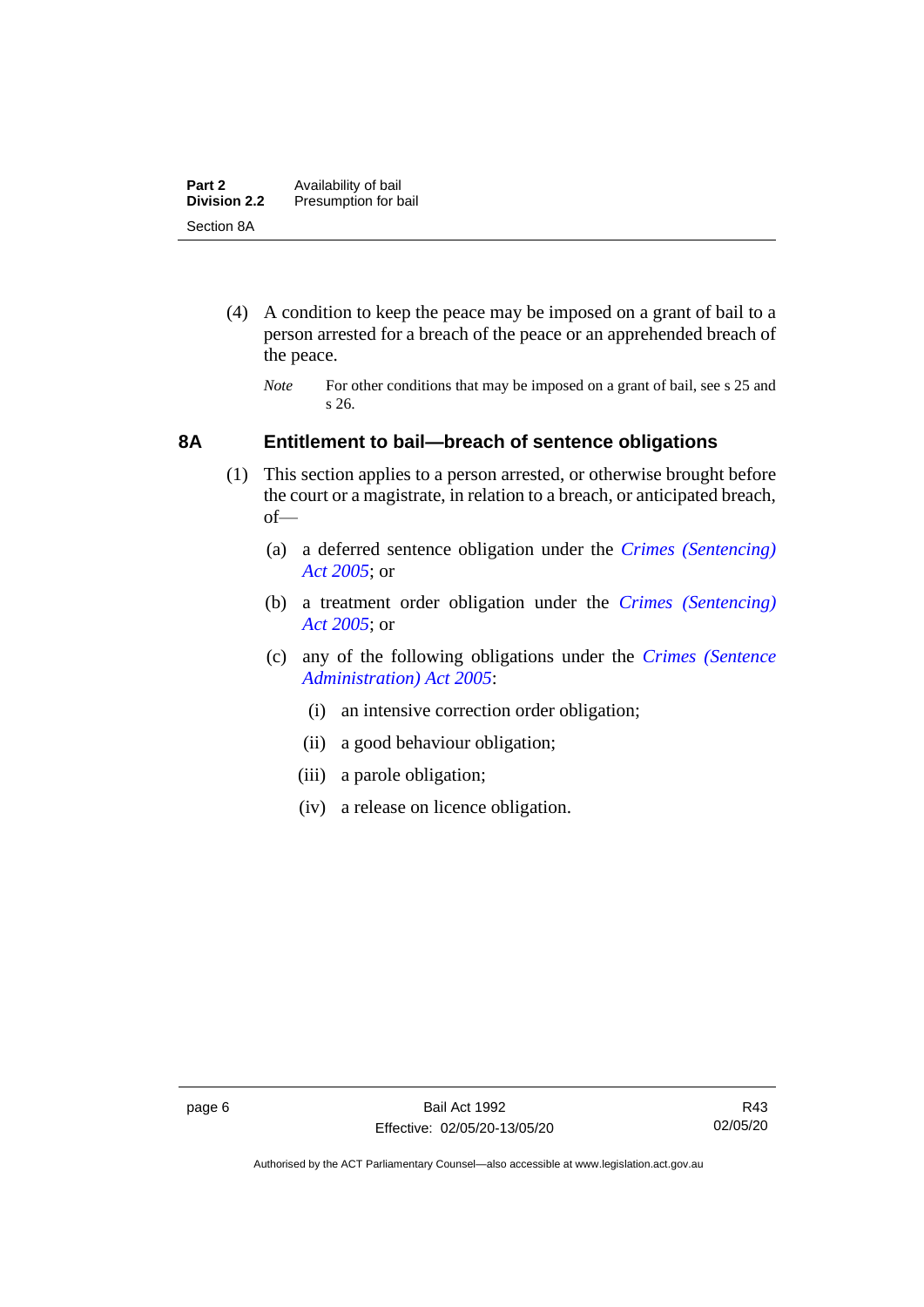(2) The person has the same entitlement to bail in relation to the breach, or anticipated breach, of the obligation as the person has under this part in relation to the offence to which the obligation relates.

#### **Example—bail entitlement**

Joe has been found guilty of threatening to kill. Joe had, 3 years before, been found guilty of an offence involving violence. A suspended sentence order under the *[Crimes \(Sentencing\) Act 2005](http://www.legislation.act.gov.au/a/2005-58)* is made as part of the sentence for the offence of threatening to kill and Joe is released under the order on signing an undertaking under a good behaviour order. However, Joe breaches the good behaviour order and is before the court on an application to cancel the order. There is no presumption in relation to bail because section 9B (b) applies to make the offence of threatening to kill an offence to which division 2.2 (Presumption for bail) does not apply.

## <span id="page-14-0"></span>**8B Entitlement to bail—custody relating to sentence administration board hearings**

- (1) This section applies if—
	- (a) a person is arrested under the *[Crimes \(Sentence Administration\)](http://www.legislation.act.gov.au/a/2005-59)  [Act 2005](http://www.legislation.act.gov.au/a/2005-59)*, section 206 (Arrest of offender for board hearing) and brought before a magistrate; or
	- (b) a person is remanded in custody under the *[Crimes \(Sentence](http://www.legislation.act.gov.au/a/2005-59)  [Administration\) Act 2005](http://www.legislation.act.gov.au/a/2005-59)*, section 210 (Custody of offender during board hearing adjournment) and an application for bail for the person is made to a court or magistrate.
- (2) The person has the same entitlement to bail as the person had for the offence to which the board hearing relates.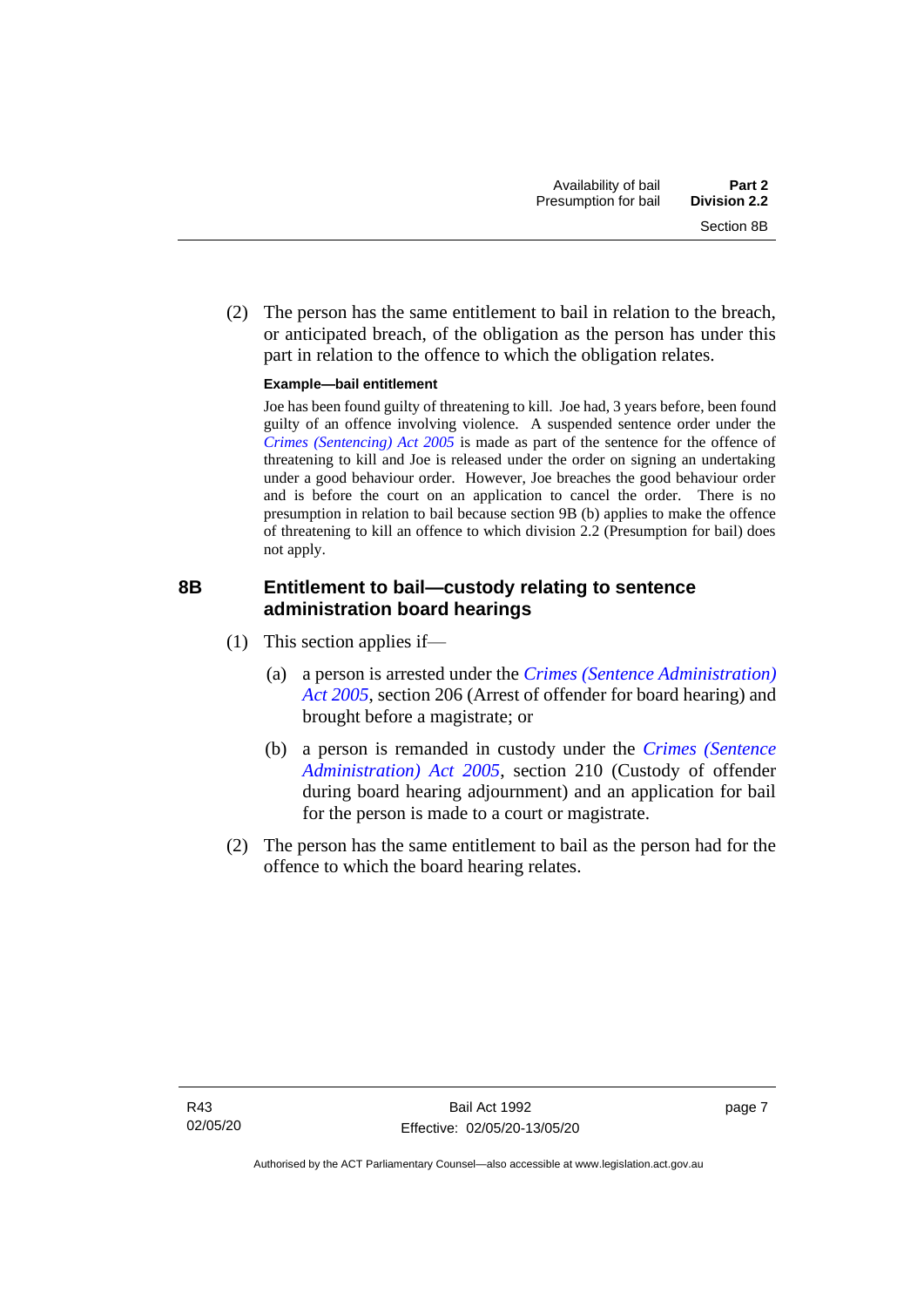### <span id="page-15-0"></span>**9 Limitations on entitlement to bail**

- (1) A person charged with an offence mentioned in section 8 (1) (a) or (b) is not entitled to be granted bail if—
	- (a) the person has previously failed to comply with an undertaking to appear, or a bail condition imposed, in relation to the same or a similar offence; or
	- (b) in the opinion of the court or authorised officer, the person is incapacitated by intoxication, injury or use of drugs or is otherwise in danger of physical injury or in need of physical protection.
- (2) A person arrested for a breach of the peace or apprehended breach of the peace is not entitled to be granted bail if the person has previously, without reasonable excuse, failed to comply with an undertaking to appear, or a bail condition imposed, in relation to a breach of the peace or apprehended breach of the peace.

## <span id="page-15-1"></span>**9A Entitlement to bail—offences other than minor offences**

- (1) This section applies to—
	- (a) a person in relation to an offence other than an offence mentioned in section 8 (1) (a) or (b) (Entitlement to bail certain minor offences etc); and
	- (b) a person who is not entitled to bail under section 8 (2) because of section  $9(1)$  or  $(2)$ .
- (2) The person is entitled to be granted bail unless the court or authorised officer is satisfied that refusal is justified after considering—
	- (a) for an adult—the matters mentioned in section 22 (Criteria for granting bail to adults); or
	- (b) for a child—the matters mentioned in section 23 (Criteria for granting bail to children).

Authorised by the ACT Parliamentary Counsel—also accessible at www.legislation.act.gov.au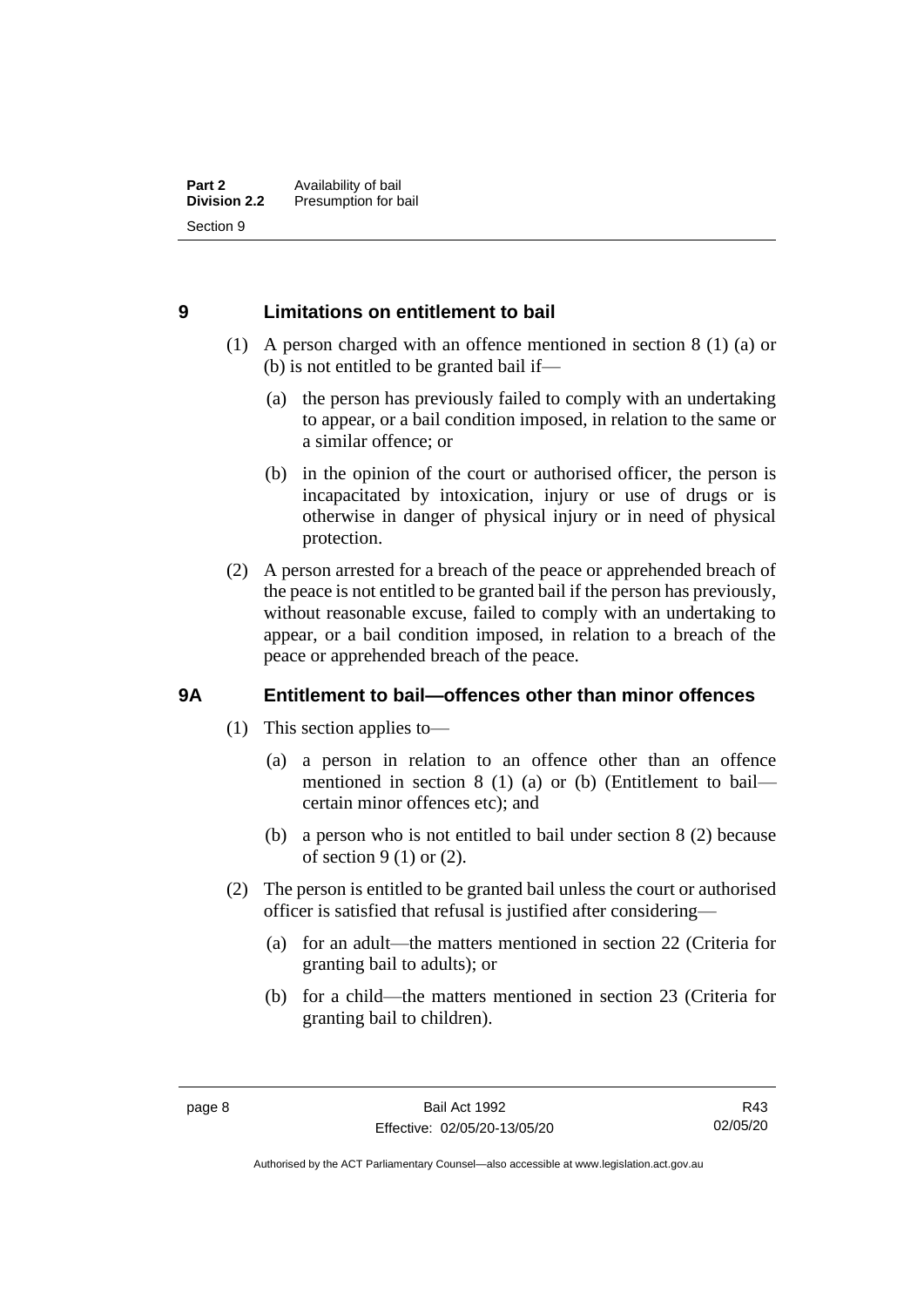## <span id="page-16-0"></span>**Division 2.3 No presumption for bail**

#### <span id="page-16-1"></span>**9B Div 2.2 not to apply to certain offences**

Division 2.2 (Presumption for bail) does not apply to the grant of bail—

- (a) to a person accused of an offence mentioned in schedule 1 (Offences to which presumption for bail does not apply); or
- (b) to a person accused of any of the following offences, if the person has in the previous 10 years been found guilty of an offence involving violence or the threat of violence:
	- (i) an offence against the *[Crimes Act 1900](http://www.legislation.act.gov.au/a/1900-40)*, section 30 (Threat to kill);
	- (ii) an offence against the *[Crimes Act 1900](http://www.legislation.act.gov.au/a/1900-40)*, section 31 (Threat to inflict grievous bodily harm);
	- (iii) an offence against the *[Crimes Act 1900](http://www.legislation.act.gov.au/a/1900-40)*, section 35 (Stalking);
	- (iv) an offence against the *[Domestic Violence and Protection](http://www.legislation.act.gov.au/a/2008-46)  [Orders Act 2008](http://www.legislation.act.gov.au/a/2008-46)* (repealed), section 90 (Offence for contravention of protection order);
	- (v) an offence against the *[Family Violence Act 2016](http://www.legislation.act.gov.au/a/2016-42)*, section 43 (Offence—contravention of family violence order);
	- (vi) an offence against the *[Personal Violence Act 2016](http://www.legislation.act.gov.au/a/2016-43)*, section 35 (Offence—contravention of protection order); or
- (c) to a person accused of an offence against the *[Criminal Code Act](http://www.comlaw.gov.au/Details/C2013C00138)  [1995](http://www.comlaw.gov.au/Details/C2013C00138)* (Cwlth), section 80.1 (Treason); or
- (d) to a person convicted of an indictable offence but not sentenced.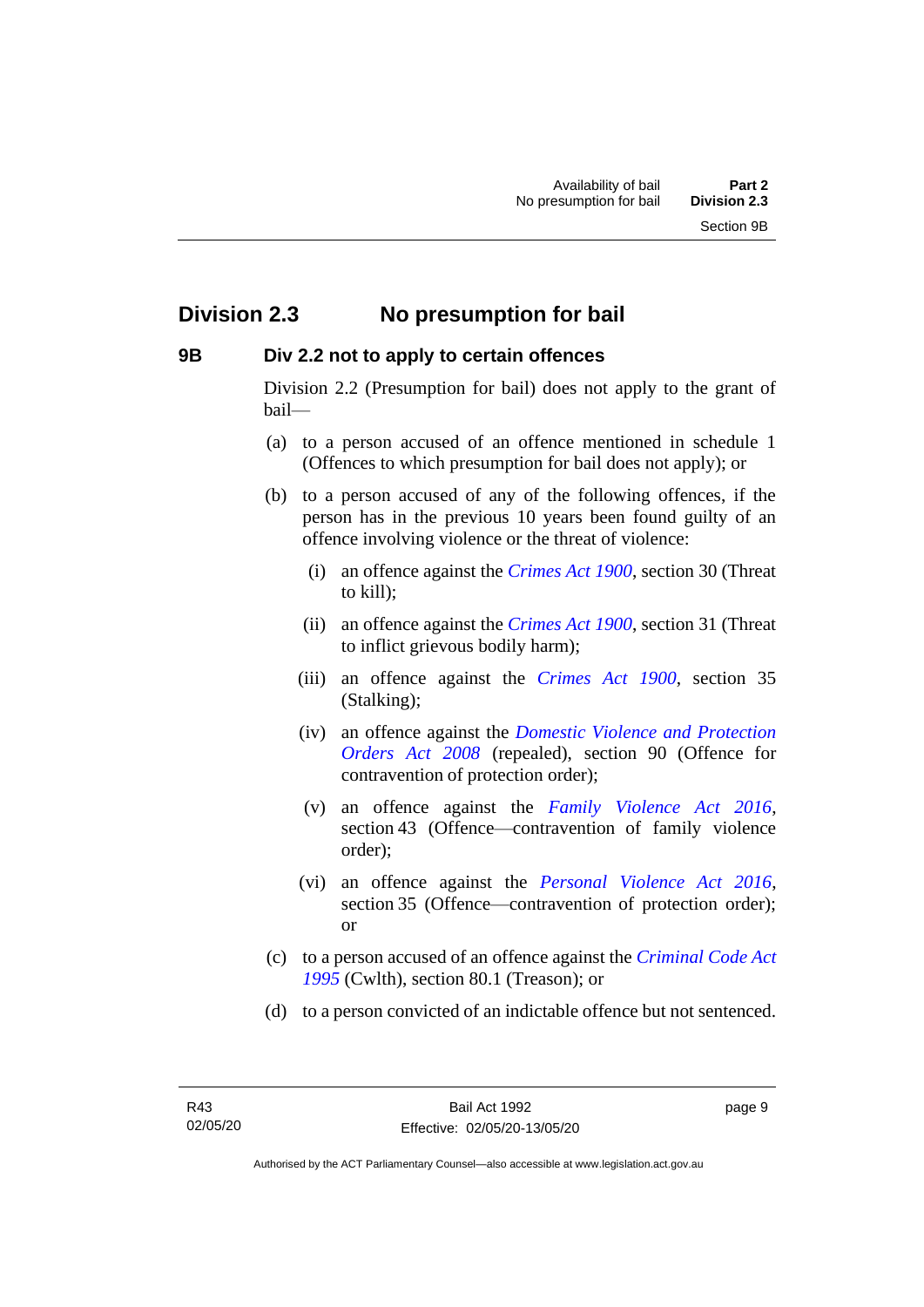## <span id="page-17-0"></span>**Division 2.4 Presumption against bail**

#### <span id="page-17-1"></span>**9C Bail for murder and certain serious drug offences**

- (1) This section applies to a person accused of—
	- (a) murder; or
	- (b) an offence against any of the following provisions of the [Criminal Code,](http://www.legislation.act.gov.au/a/2002-51) chapter 6 (Serious drug offences):
		- (i) section 603 (1) (which is about trafficking in a large commercial quantity of a controlled drug);
		- (ii) section 607 (1) (which is about manufacturing a large commercial quantity of a controlled drug for selling);
		- (iii) section 616 (1) (which is about cultivating a large commercial quantity of a controlled plant for selling);
		- (iv) section 619 (1) (which is about selling a large commercial quantity of a controlled plant);
		- (v) section 622 (1) (which is about supplying etc a commercial quantity of a controlled drug to a child for selling);
		- (vi) section 624 (1) (which is about procuring a child to traffic in a commercial quantity of a controlled drug).
	- *Note* A reference to an offence against a territory law includes a reference to a related ancillary offence, eg attempt (see [Legislation Act,](http://www.legislation.act.gov.au/a/2001-14) s 189).
- (2) A court or authorised officer must not grant bail to the person unless satisfied that special or exceptional circumstances exist favouring the grant of bail.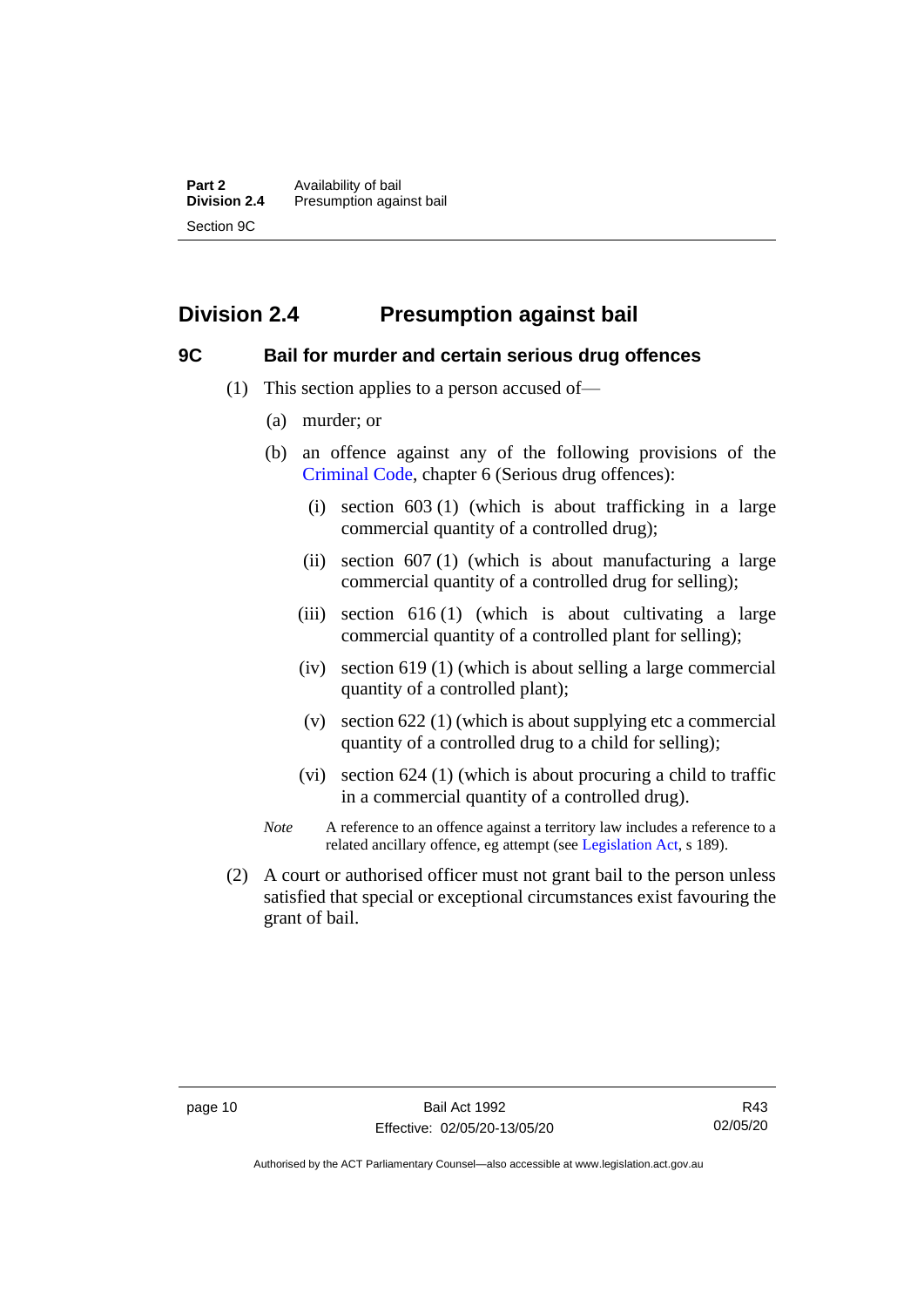- (3) However, even if special or exceptional circumstances are established, the court or officer must refuse bail if satisfied that refusal is justified after considering—
	- (a) for an adult—the matters mentioned in section 22 (Criteria for granting bail to adults); or
	- (b) for a child—the matters mentioned in section 23 (Criteria for granting bail to children).

## <span id="page-18-0"></span>**9D Bail for serious offence committed while charge for another pending or outstanding**

- (1) This section applies if—
	- (a) a person is accused of a serious offence; and
	- (b) the person is alleged to have committed the offence while a charge against the person for another serious offence is pending or outstanding.

#### **Example**

Claude is served with a summons to attend the Magistrates Court to answer a charge that he has committed the offence of taking a motor vehicle without consent (punishable by 5 years imprisonment under the [Criminal Code,](http://www.legislation.act.gov.au/a/2002-51) section 318 (1), and so a serious offence for this section). Before the court date, Claude is arrested and charged with having committed an aggravated robbery the day after being served with the summons (punishable by 25 years imprisonment under the [Criminal Code,](http://www.legislation.act.gov.au/a/2002-51) section 310, and so also a serious offence for this section). At the time of the alleged aggravated robbery, the charge of taking a motor vehicle without consent was still pending. This section will apply to any decision about the grant of bail to Claude in relation to the aggravated robbery charge.

(2) A court or an authorised officer must not grant bail to the accused person unless satisfied that special or exceptional circumstances exist favouring the grant of bail.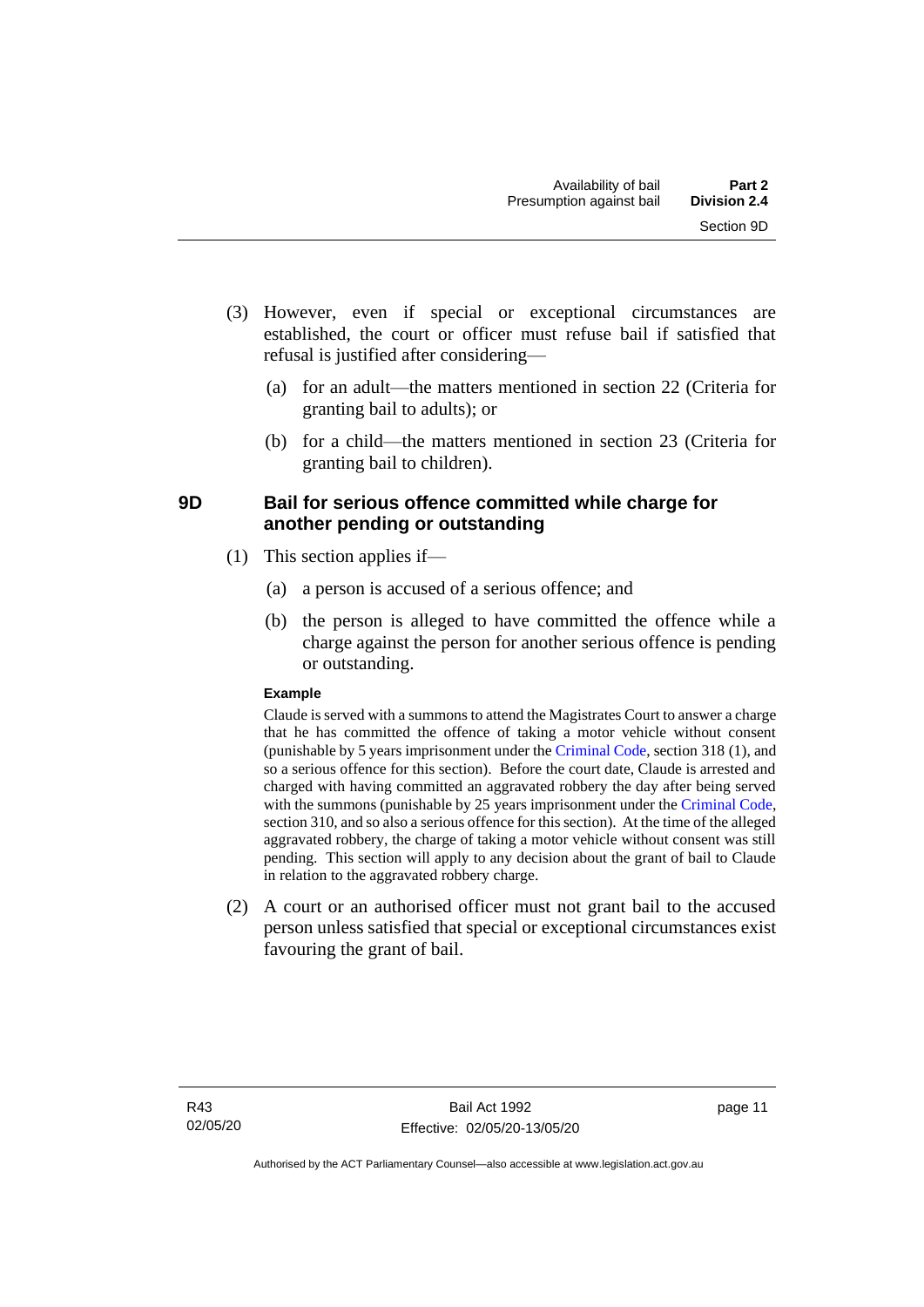- (3) However, even if special or exceptional circumstances are established, the court or officer must refuse bail if satisfied that refusal is justified after considering—
	- (a) for an adult—the matters mentioned in section 22 (Criteria for granting bail to adults); or
	- (b) for a child—the matters mentioned in section 23 (Criteria for granting bail to children).
- (4) Also, if the serious offence mentioned in subsection (1) (a) or (b) is a family violence offence, an authorised person must not grant bail to the accused person if satisfied that refusal of bail is required under section 9F (Family violence offence—bail by authorised officer).
- (5) This section does not affect the application of section 9F (4) and (5) to the accused person if—
	- (a) the serious offence mentioned in subsection (1) (a) or (b) is a family violence offence; and
	- (b) an authorised person grants bail to the accused person.
- (6) In this section:

*outstanding*—a charge against a person for an offence is *outstanding*—

- (a) until the charge is finally dealt with in any of the following ways:
	- (i) the charge is withdrawn;
	- (ii) the charge is dismissed by a court;
	- (iii) the person is discharged by the Magistrates Court following a committal hearing;
	- (iv) the person is acquitted or found guilty by a court of the offence; and

Authorised by the ACT Parliamentary Counsel—also accessible at www.legislation.act.gov.au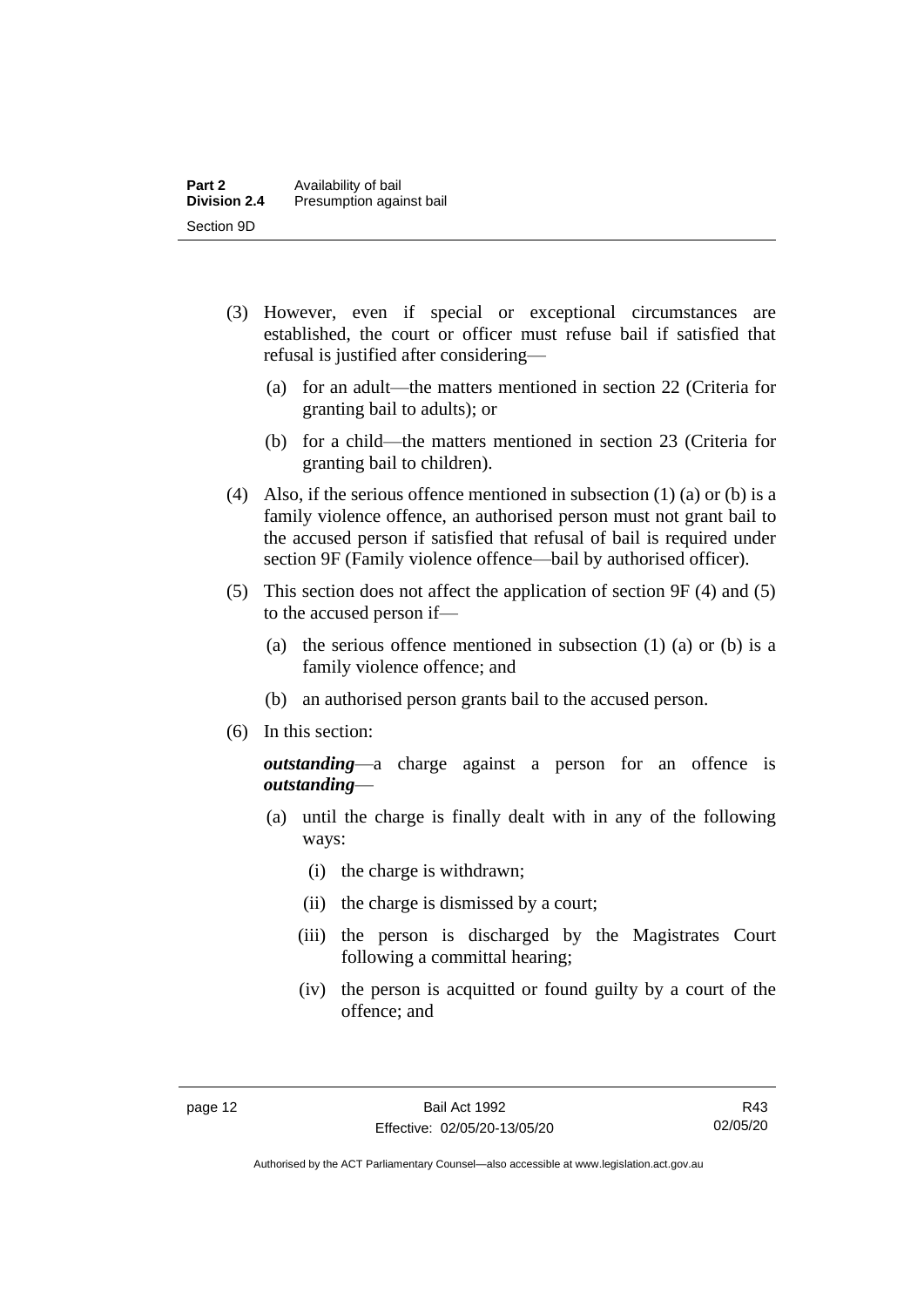- (b) if the person is acquitted or found guilty by a court of the offence charged, but a new trial on the charge (or a charge based on the same facts) is later ordered on appeal—from the date the new trial is ordered until the earliest of the following happens—
	- (i) the charge (or a charge based on the same facts) is finally dealt with as mentioned in paragraph  $(a)$   $(i)$ ,  $(ii)$  or  $(iv)$ ;
	- (ii) the order for the new trial is reversed on a further appeal.
- *Note Found guilty*, of an offence, includes—
	- having an order made for the offence under the *[Crimes \(Sentencing\)](http://www.legislation.act.gov.au/a/2005-58)  [Act 2005](http://www.legislation.act.gov.au/a/2005-58)*, s 17 (Non-conviction orders—general)
	- having the offence taken into account under the *[Crimes \(Sentencing\)](http://www.legislation.act.gov.au/a/2005-58)  [Act 2005](http://www.legislation.act.gov.au/a/2005-58)*, s 57 (Outstanding additional offences taken into account in sentencing)

(se[e Legislation Act,](http://www.legislation.act.gov.au/a/2001-14) dict, pt 1).

*pending*—a charge against a person for an serious offence is *pending*  if the person has not yet been charged with the offence, but the person has—

- (a) been arrested for the offence (unless the person is later released without being charged with a serious offence); or
- (b) been served with a summons to appear before a court to answer a charge for the offence; or
- (c) at the invitation of a police officer, signed an agreement to attend court to answer a charge for the offence.

*serious offence* means an offence punishable by imprisonment for 5 years or longer (other than an offence in relation to which an election for summary disposal has been made under the *[Crimes](http://www.legislation.act.gov.au/a/1900-40)  Act [1900](http://www.legislation.act.gov.au/a/1900-40)*, section 374 (Summary disposal of certain cases at prosecutor's election).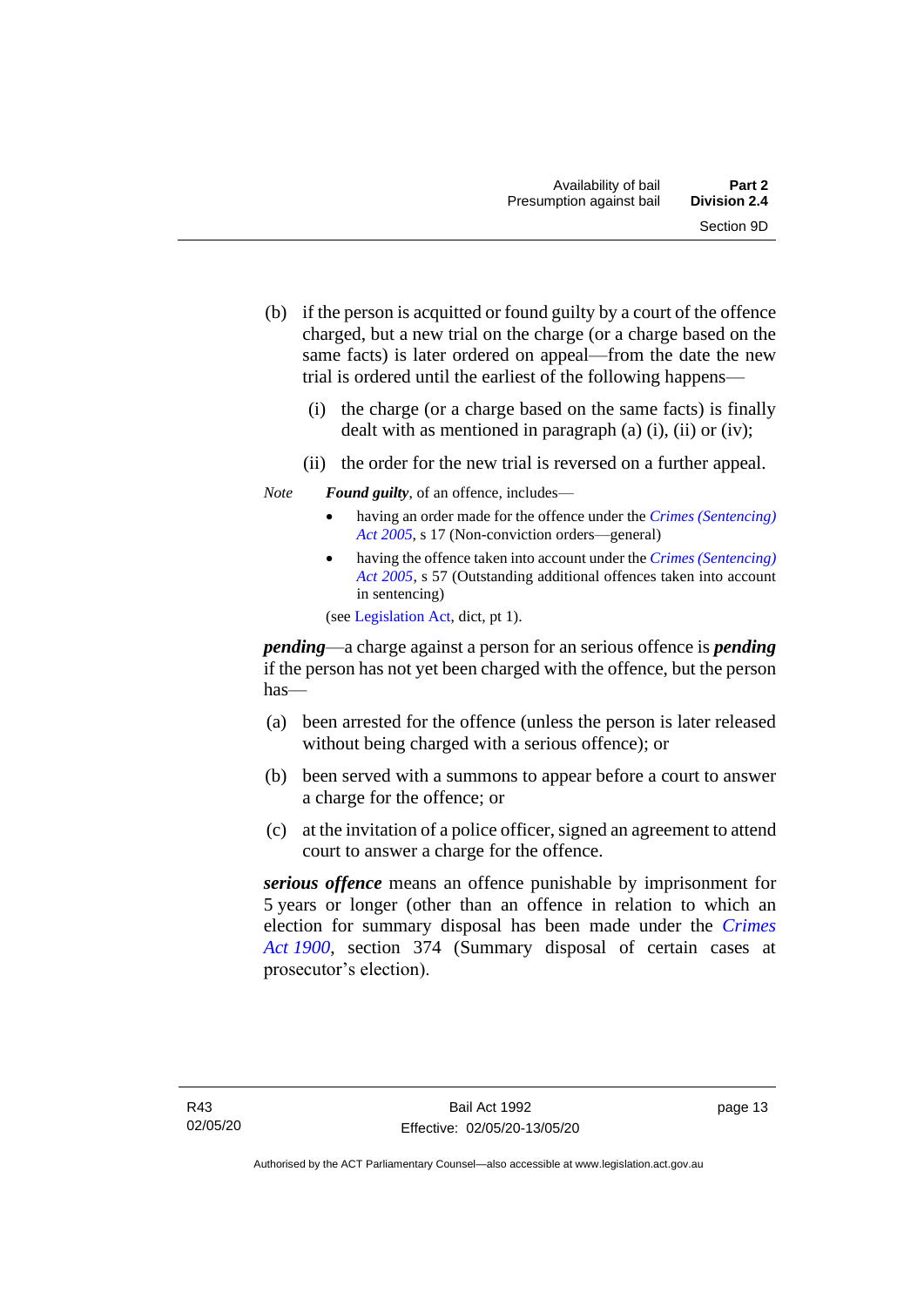#### <span id="page-21-0"></span>**9E Bail for person sentenced to imprisonment**

- (1) This section applies if—
	- (a) a person has been convicted of an offence by a court and sentenced to a period of imprisonment for the offence; and
	- (b) an appeal is pending in relation to the conviction or sentence.
- (2) A court must not grant bail to the person unless satisfied that special or exceptional circumstances exist favouring the grant of bail.
- (3) In this section:

*appeal* includes an appeal against a decision on appeal.

#### <span id="page-21-1"></span>**9F Family violence offence—bail by authorised officer**

- (1) This section applies to a person accused of a family violence offence.
- (2) An authorised officer must not grant bail to the person unless satisfied that the person poses no danger to a protected person while released on bail.
- (3) However, even if the authorised officer is satisfied under subsection (2), the officer must refuse bail if satisfied that the refusal is justified after considering—
	- (a) for an adult—the matters mentioned in section 22 (Criteria for granting bail to adults); or
	- (b) for a child—the matters mentioned in section 23 (Criteria for granting bail to children).
- (4) Also, the person must not be released on bail under this section unless the person gives an undertaking to appear within 48 hours of being released.
- (5) If the authorised officer grants bail to the person under this section, the officer must, in the record made under section 27 (Recording of certain bail decisions), state why the officer is satisfied that the person poses no danger to any protected person.

R43 02/05/20

Authorised by the ACT Parliamentary Counsel—also accessible at www.legislation.act.gov.au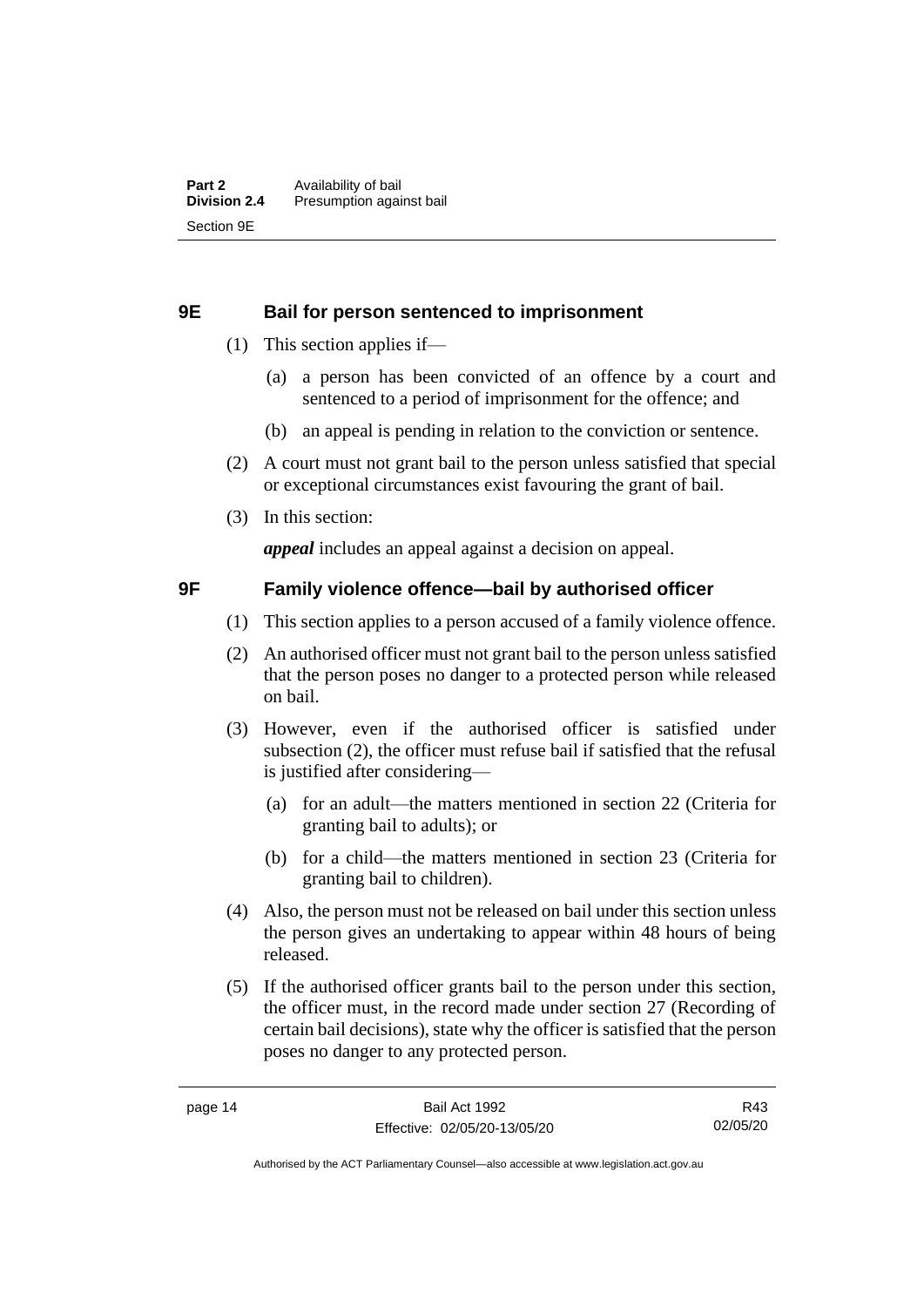(6) In this section:

*family member*, in relation to a person accused of a family violence offence—see the *[Family Violence Act 2016](http://www.legislation.act.gov.au/a/2016-42)*, section 9.

*protected person*, in relation to a person accused of a family violence offence—

- (a) means a person against whom the alleged conduct making up the offence was directed; and
- (b) includes any other family member in relation to the accused person.

#### <span id="page-22-0"></span>**9G Special or exceptional circumstances**

- (1) This section applies if a court or authorised officer is required under this part to be satisfied of the existence of special or exceptional circumstances favouring the grant of bail to a person.
- (2) A circumstance that would be an applicable bail criteria for the person is not a special or exceptional circumstance only because it is an applicable bail criteria.
- (3) Also, the court or authorised officer must consider the applicable bail criteria for the person only after the court or authorised officer is satisfied of the existence of the special or exceptional circumstances.

#### **Examples for s (3)**

1 Damien is before the court charged with having committed an aggravated robbery. He has earlier been charged with having committed aggravated robbery. Section 9D applies and there is a presumption against bail unless there are special or exceptional circumstances. Damien argues that there are special circumstances as he needs to support his child, he may lose his job and he may lose an opportunity to take up public housing. The court considers that the circumstances are not special or exceptional. Bail is not granted and the criteria in section 22 are not considered.

page 15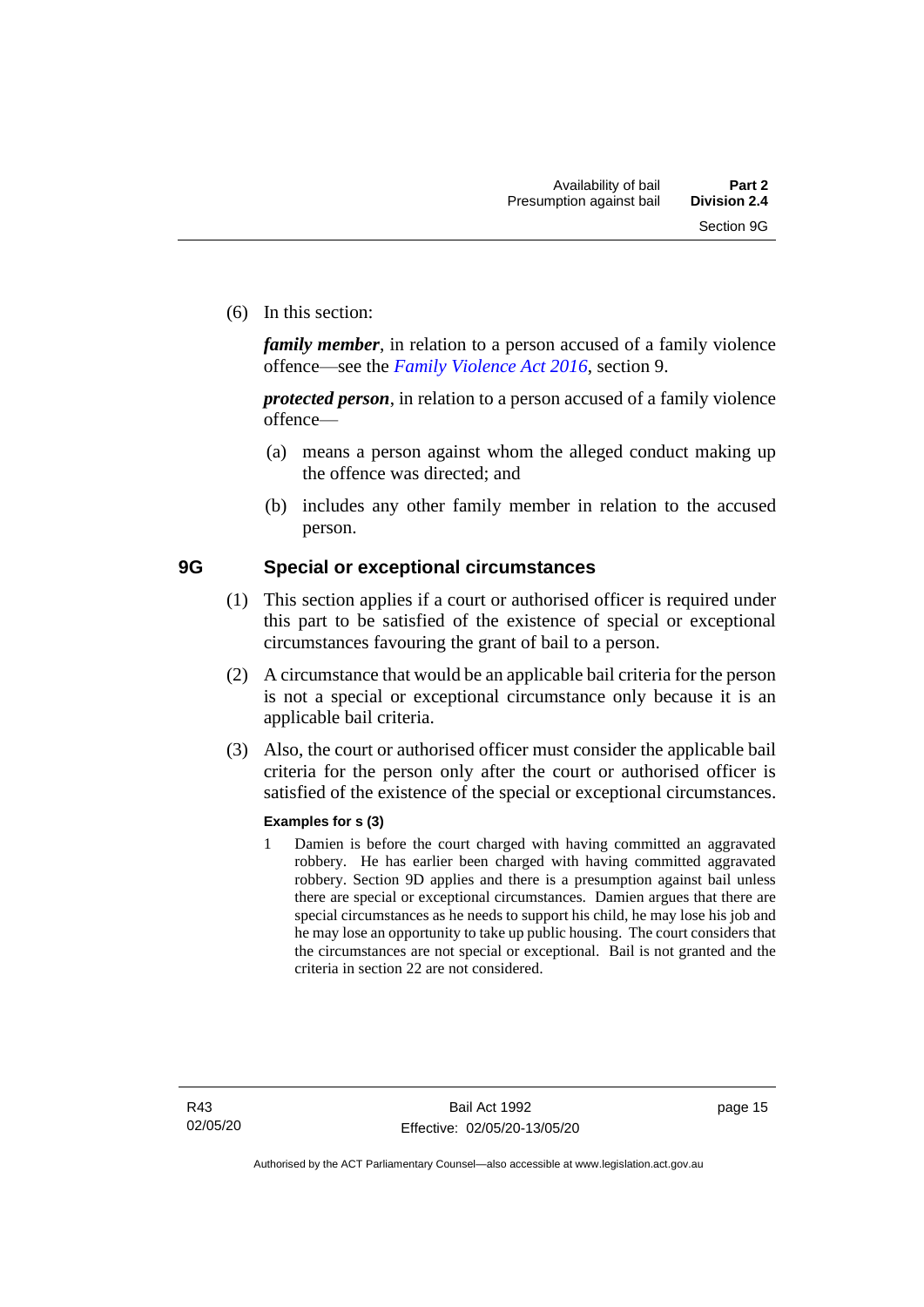| Part 2              | Availability of bail     |
|---------------------|--------------------------|
| <b>Division 2.4</b> | Presumption against bail |
| Section 9G          |                          |

2 Jason is facing similar charges. Jason has had a car accident before his arrest for the second offence. His kidneys are damaged requiring dialysis every 3 days. Jason argues that his need for regular treatment and his reduced mobility mean that he is highly unlikely to abscond. The court considers these circumstances are special or exceptional. The court then considers the criteria in section 22 in deciding whether to grant bail.

page 16 Bail Act 1992 Effective: 02/05/20-13/05/20

R43 02/05/20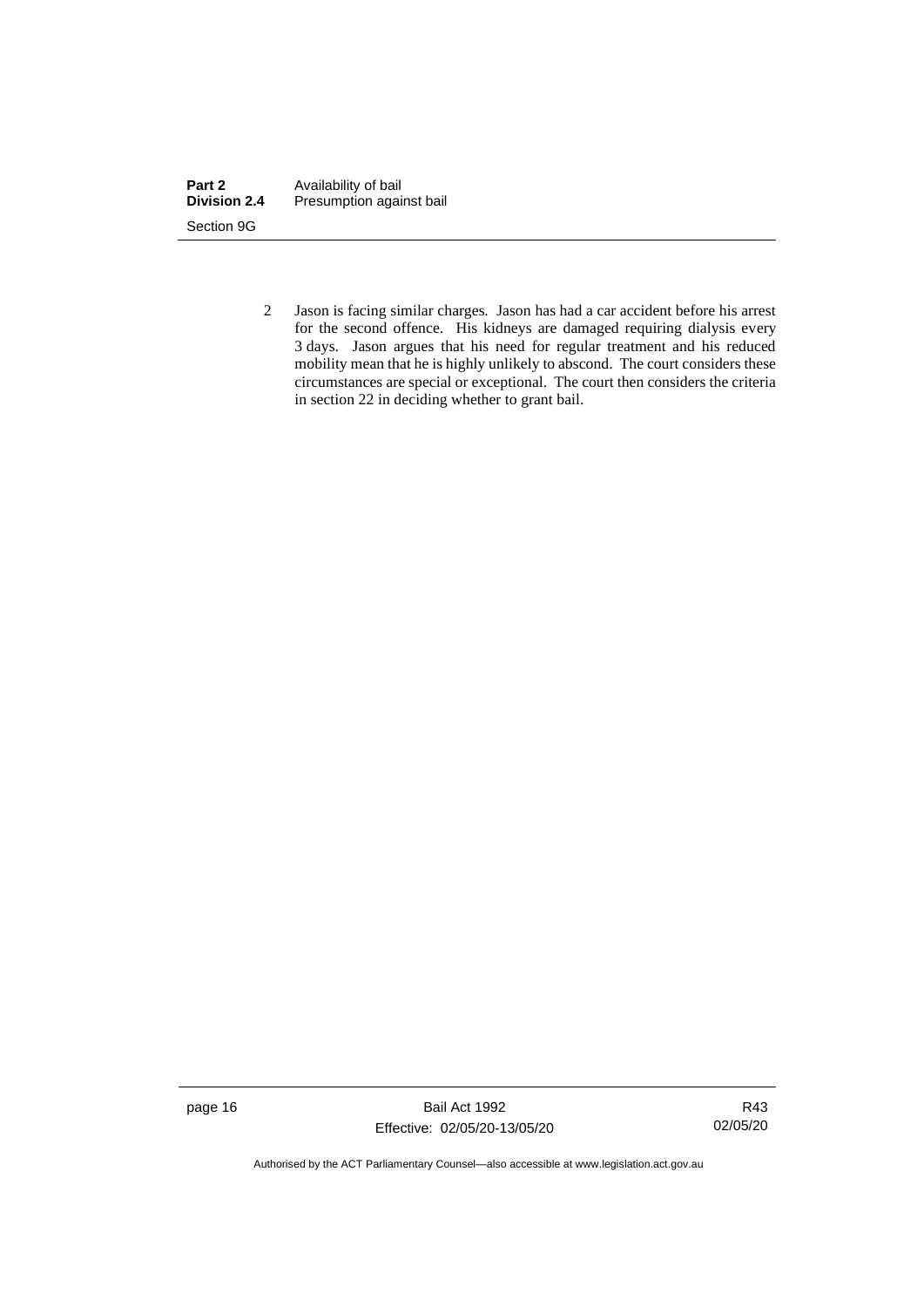# <span id="page-24-0"></span>**Part 3 Dispensing with bail**

## <span id="page-24-1"></span>**10 Dispensing with bail**

- (1) A court that may grant bail to an accused person may instead dispense with the requirement for bail.
- (2) In deciding whether to release an accused person from custody without requiring bail, a court may have regard to any information that appears to the court to be relevant and reliable.
- (3) If, during an appearance by an accused person before a court, no specific order or direction is made by the court in relation to bail, the court is taken to have dispensed with the requirement for bail.
- (4) Subsection (3) does not apply if, under section 33 (3), the court is taken to have continued bail.
- (5) A court must not dispense with the requirement for bail for an accused person to whom either of the following sections apply unless satisfied that special or exceptional circumstances exist justifying dispensing with the requirement:
	- (a) section 9D (Bail for serious offence committed while charge for another pending or outstanding);
	- (b) section 9E (Bail for person sentenced to imprisonment).

## <span id="page-24-2"></span>**11 Effect of dispensing with bail**

- (1) While the requirement for bail is dispensed with under this Act in relation to a person accused of an offence, the person is entitled to be and to remain at liberty in relation to the offence until the person is required to appear before a court in relation to the offence.
- (2) Subsection (1) does not apply to an accused person while the person is in custody for another offence or reason in relation to which the person is not entitled to be at liberty, whether under this Act or otherwise.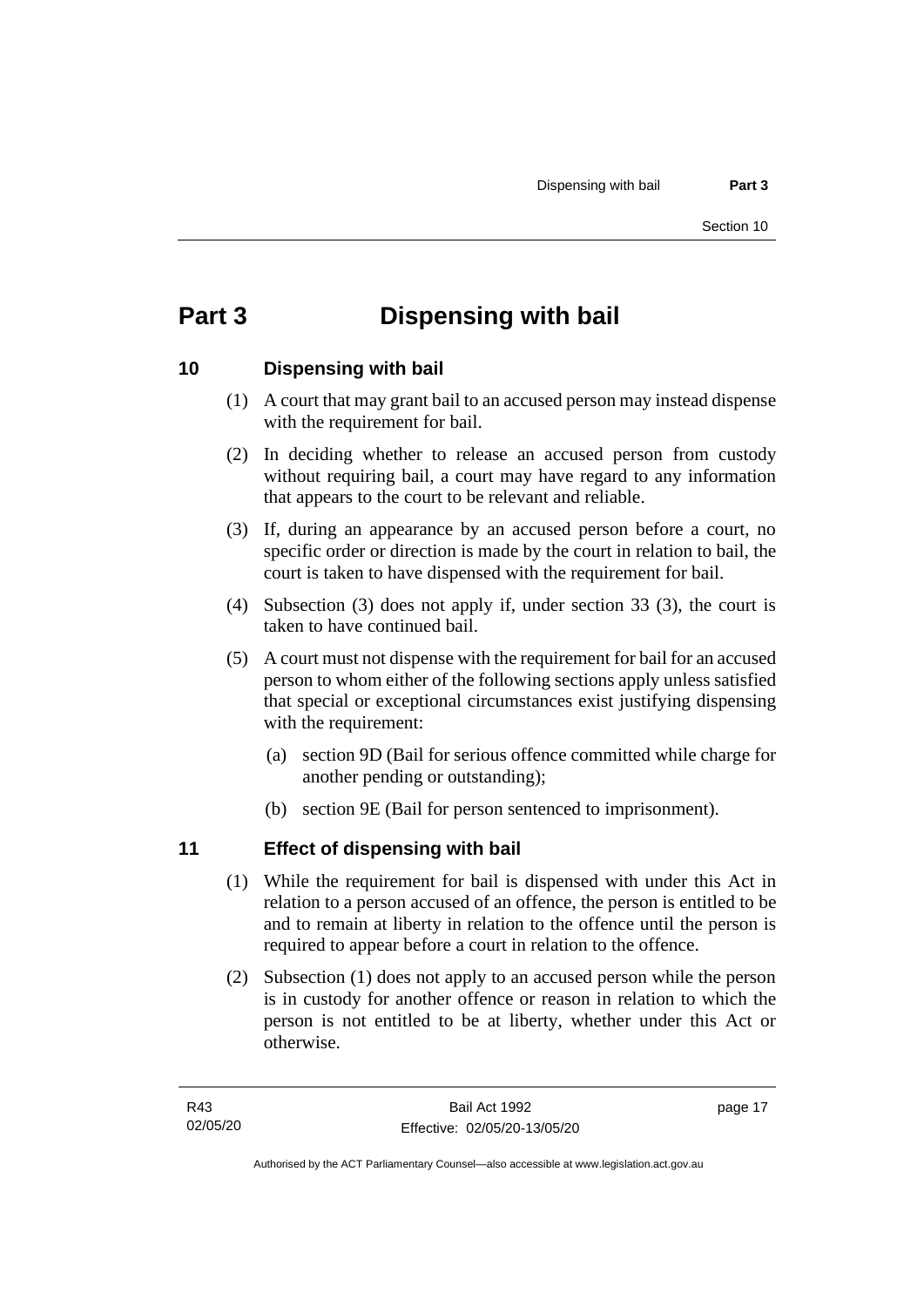#### **Part 3** Dispensing with bail

Section 12

## <span id="page-25-0"></span>**12 Decision to dispense with bail**

For part 6, if a court dispenses with the requirement for bail, the court is taken to have made a decision in relation to bail.

page 18 Bail Act 1992 Effective: 02/05/20-13/05/20

R43 02/05/20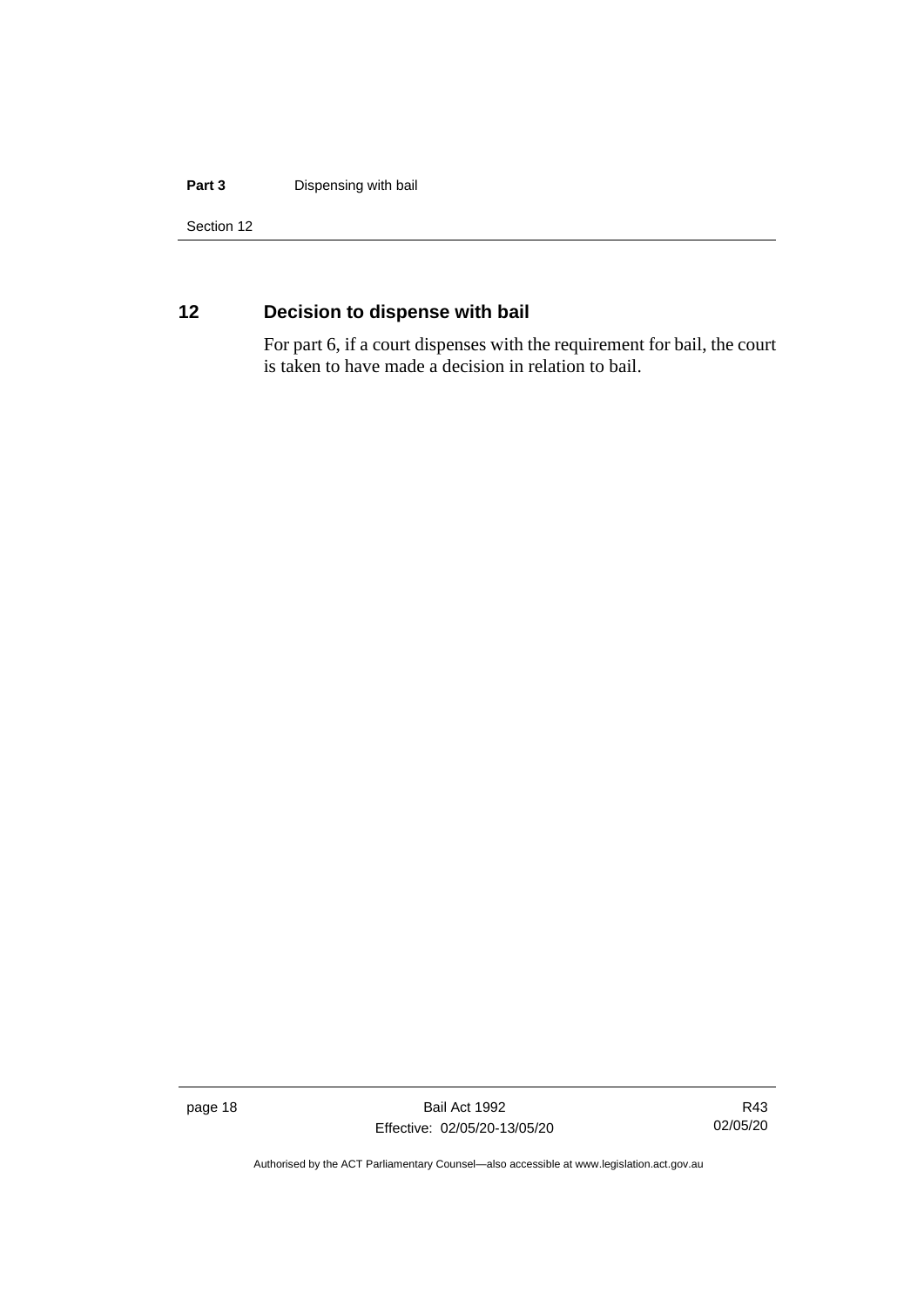#### <span id="page-26-1"></span><span id="page-26-0"></span>**12A Meaning of** *bail order* **and** *bail review application***—pt 4**

In this part:

*bail order*—see section 19 (1).

*bail review application* means an application in relation to bail made under section 41 (Right of review of bail decisions).

## <span id="page-26-2"></span>**12B When is a proceeding** *before the Supreme Court***?—pt 4**

For this part, a proceeding for an offence is *before the Supreme Court* if the court has jurisdiction in the proceeding because the accused person to whom the proceeding relates—

- (a) has been committed to the court for trial or sentence; or
- (b) is an accused in a prosecution on indictment instituted by the director of public prosecutions under the *[Director of Public](http://www.legislation.act.gov.au/a/1990-22)  [Prosecutions Act 1990](http://www.legislation.act.gov.au/a/1990-22)*, section 7; or
- (c) has lodged an appeal to the court against a conviction, order or sentence imposed on the person by the Magistrates Court.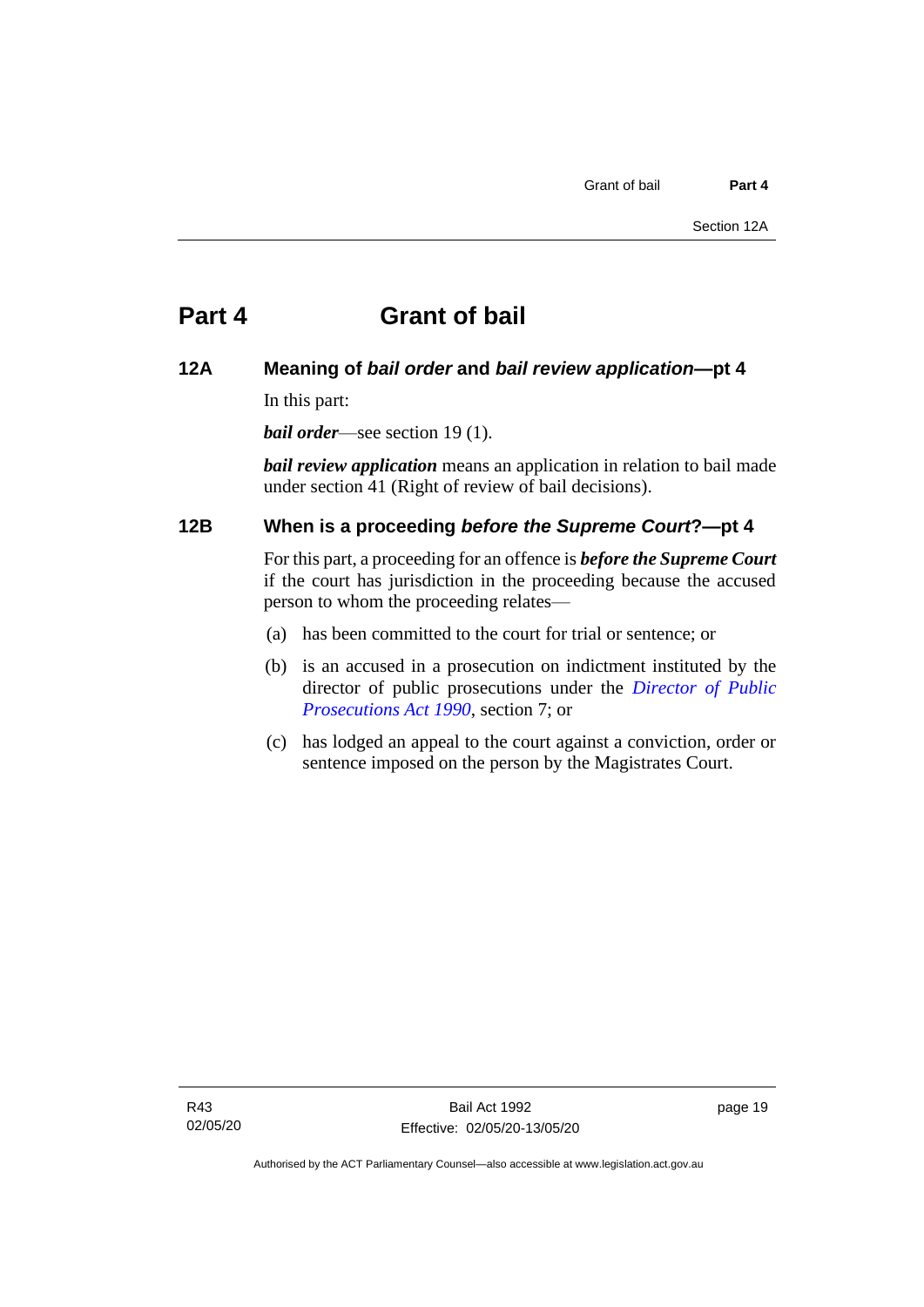Section 13

#### <span id="page-27-0"></span>**13 Deciding bail after charge laid**

- $(1)$  If—
	- (a) a person who has been taken into custody by a police officer is charged with an offence but is not to be brought before a court immediately after being charged; or
	- (b) it is not practicable to bring immediately before a court a person arrested under a warrant (being a warrant which does not expressly preclude the granting of bail) issued under the *[Magistrates Court Act 1930](http://www.legislation.act.gov.au/a/1930-21)*, section 42 (2) (Issue of warrant and summons) in relation to an offence punishable by a fine or by imprisonment for a period not exceeding 2 years;

the police officer who charges or arrests the person—

- (c) must tell the person that the person may—
	- (i) apply for bail; and
	- (ii) communicate with a lawyer of the person's choice in relation to the making of an application for bail; and
	- (iii) if the person cannot speak or understand the English language—have recourse to the services of a competent interpreter; and
	- (iv) communicate with someone else of the person's choice who may reasonably be expected to assist the person in relation to the provision of bail; and

if the person asks for facilities to do so, must provide the person with reasonable facilities to enable the person to communicate with a lawyer, an interpreter or someone else; and

- (d) must tell the person about—
	- (i) the applicable bail criteria; and
	- (ii) the conditions subject to which the person may be released on bail; and

R43 02/05/20

Authorised by the ACT Parliamentary Counsel—also accessible at www.legislation.act.gov.au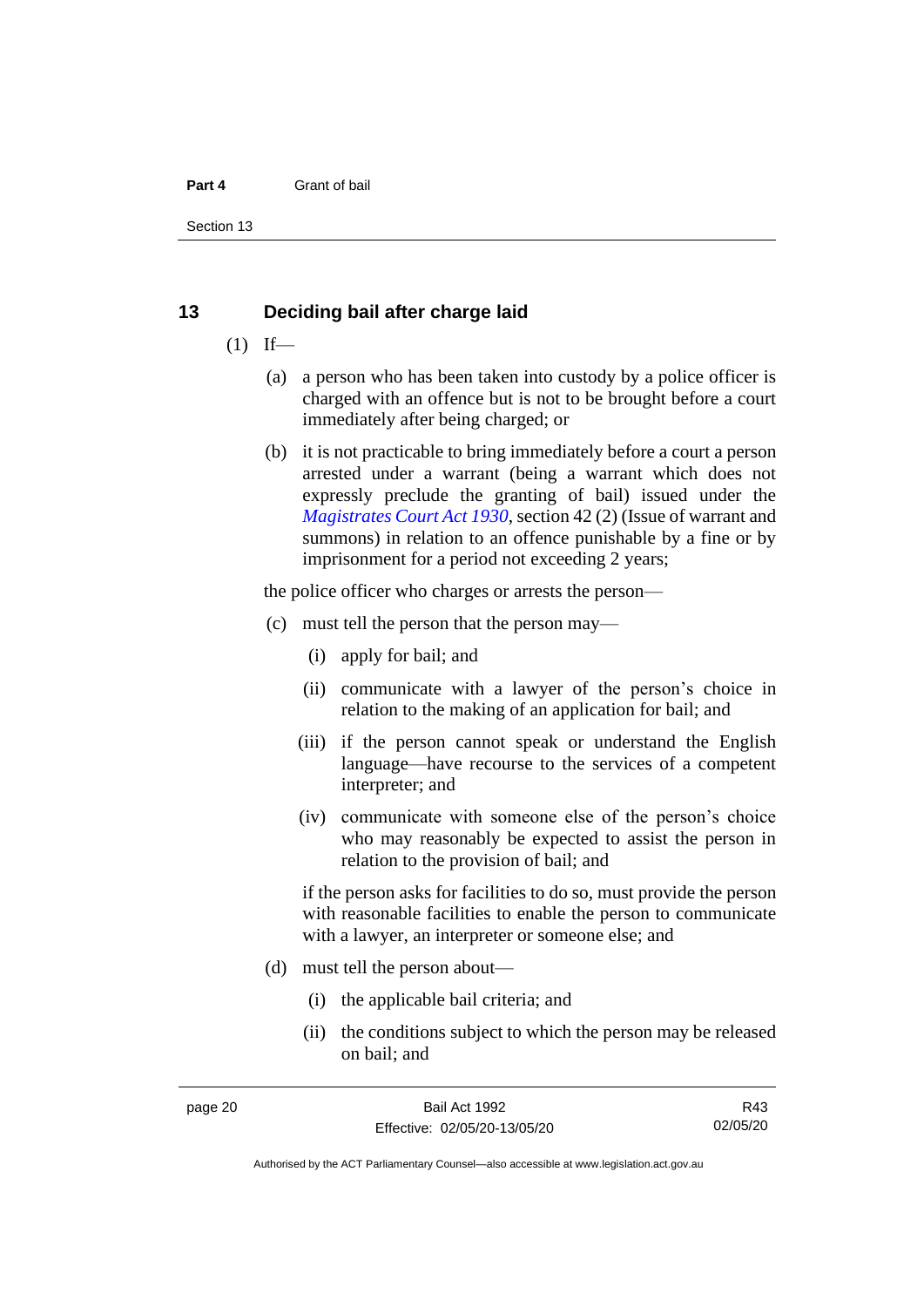- (e) if the person applies for bail—
	- (i) if the police officer is authorised to grant bail to the person—must consider whether the person should be granted bail; or
	- (ii) in any other case—must bring the person before an authorised officer.
- (2) If a person is brought before an authorised officer under subsection  $(1)$  (e)  $(ii)$ , the authorised officer must consider whether the person should be granted bail.
- (3) If, before subsection (1) has been fully complied with in relation to an accused person, an authorised officer is satisfied that it is appropriate to release the person on bail subject only to the person giving an undertaking to appear, the authorised officer may so release the person.
- (4) A police officer who charges or arrests a person need not comply with subsection (1) (c) (ii), (iii) or (iv) if the police officer believes on reasonable grounds that non-compliance is necessary to prevent—
	- (a) the escape of an accomplice of the accused person; or
	- (b) the loss, destruction or falsification of evidence relating to the offence.
- (5) If a police officer who charges or arrests a person does not comply with subsection  $(1)$   $(c)$   $(ii)$ ,  $(iii)$  or  $(iv)$  for a reason mentioned in subsection (4), the police officer must record the reason.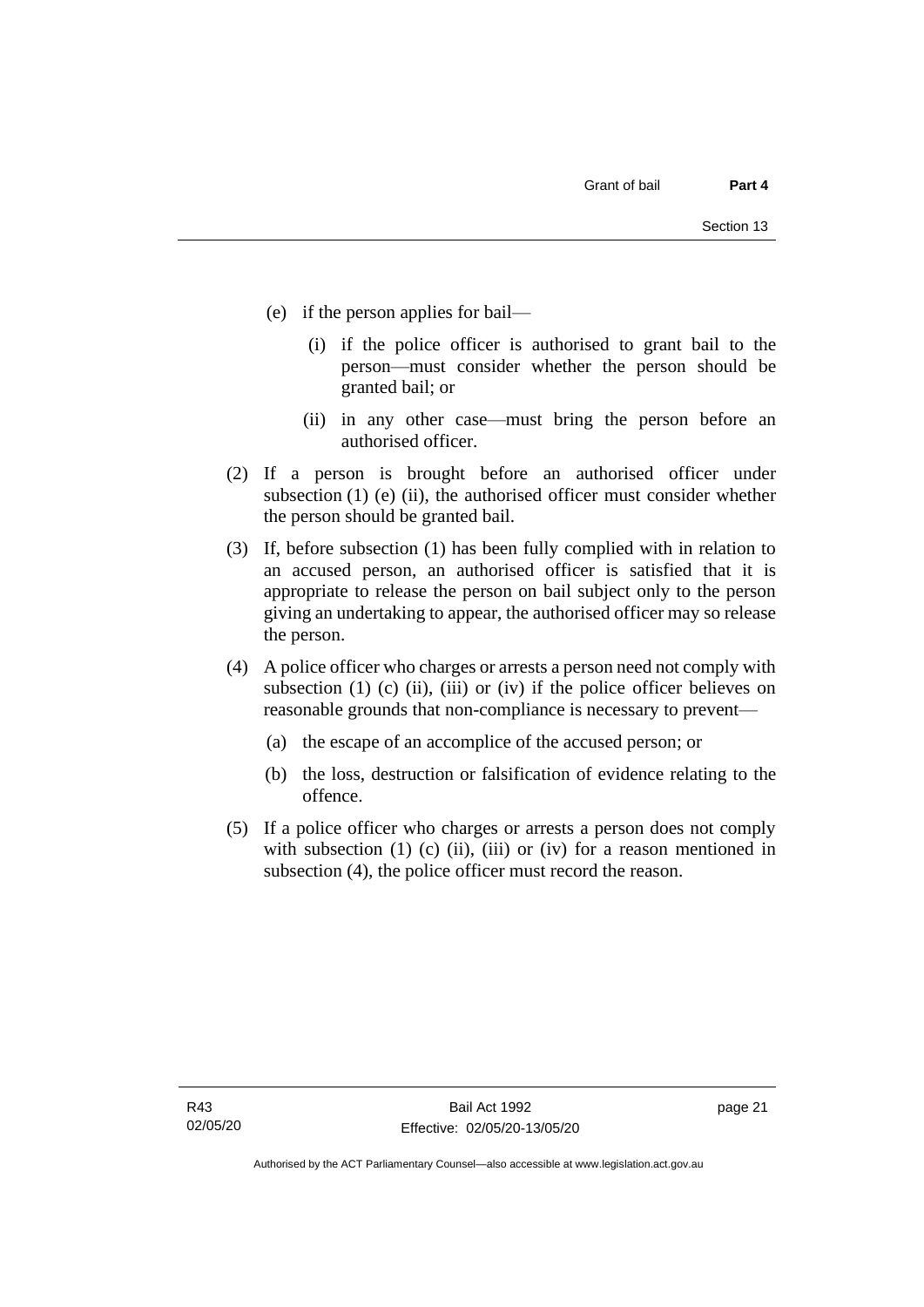Section 14

#### <span id="page-29-0"></span>**14 Grant of bail by authorised officers**

- (1) Subject to subsection (2), an authorised officer may grant bail in accordance with this Act to an accused person who is present at a police station.
- (2) An authorised officer must not grant bail to a person accused of an offence if—
	- (a) a decision about bail in relation to the offence has been made by a court; or
	- (b) the offence is a family violence offence of murder.
	- *Note* A reference to an offence against a territory law includes a reference to a related ancillary offence, eg attempt (see [Legislation Act,](http://www.legislation.act.gov.au/a/2001-14) s 189).

#### <span id="page-29-1"></span>**15 Deciding of questions of bail by authorised officers**

- (1) An authorised officer who is required to consider whether to grant bail to an accused person must as soon as reasonably practicable—
	- (a) give—
		- (i) the accused person or a lawyer representing the accused person; and
		- (ii) any police officer involved in the investigation of the offence with which the accused person is charged;

an opportunity to make submissions to the authorised officer about the conditions to which any grant of bail to the accused person should be made subject; and

(b) having regard to those submissions, to the applicable bail criteria and to any other available information that the authorised officer considers relevant and reliable, decide whether the person should be granted bail.

Authorised by the ACT Parliamentary Counsel—also accessible at www.legislation.act.gov.au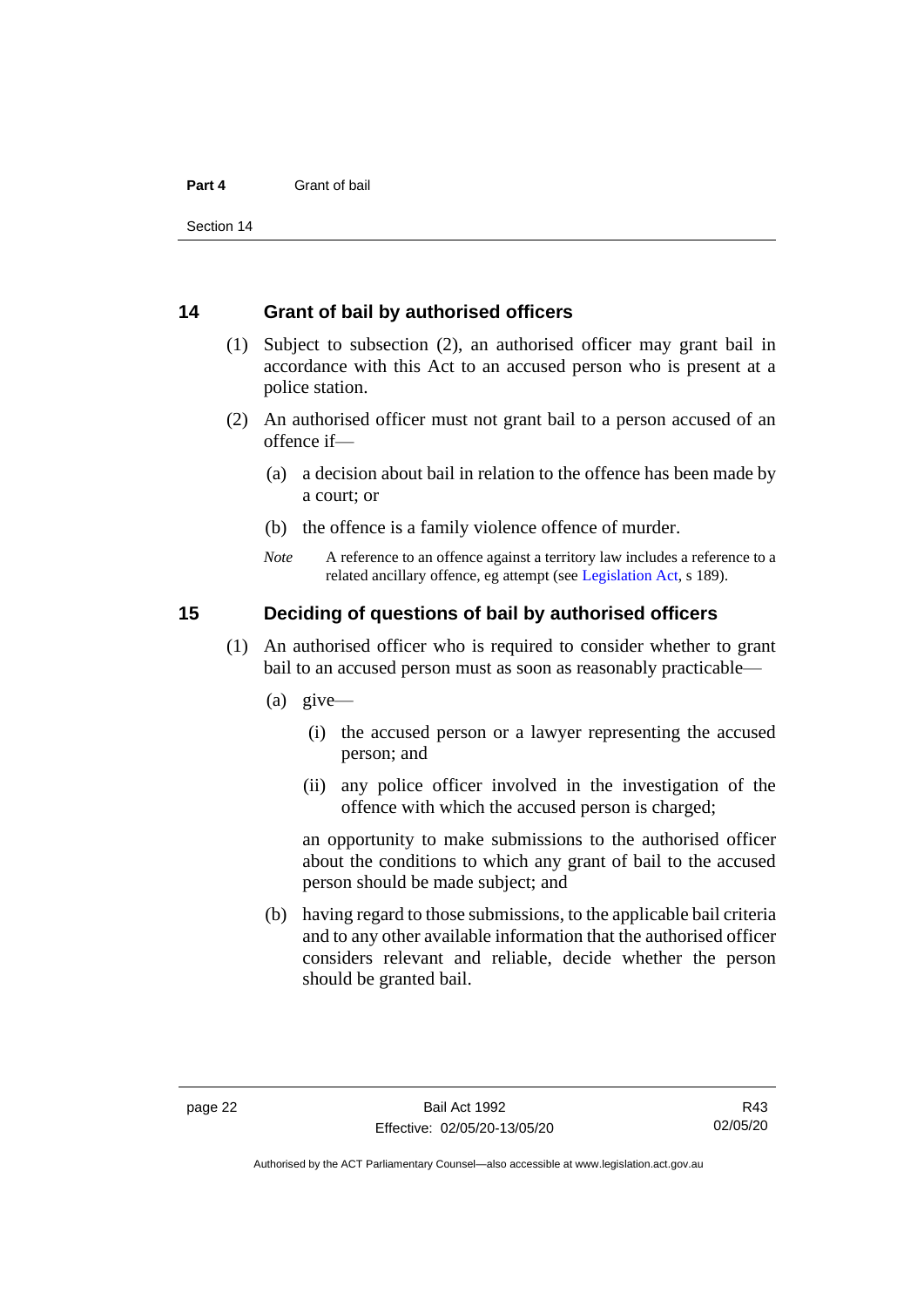- (2) If the authorised officer is satisfied, having regard to the applicable bail criteria, that—
	- (a) it is appropriate to release the person on the person giving an undertaking to appear; and
	- (b) it is not necessary to impose a bail condition;

the authorised officer must release the person on the person giving that undertaking.

- (3) If the authorised officer is satisfied, having regard to the applicable bail criteria, that it is not appropriate to grant bail to the accused person without imposing a condition, the authorised officer must, having regard to—
	- (a) the conditions that may be imposed in granting bail to a person; and
	- (b) the extent to which the imposition of 1 or more bail conditions would be appropriate having regard to the matters mentioned in whichever of section 9F (2), section 22 or section 23 applies to the making of a decision regarding the granting of bail to the accused person;

decide whether to grant bail to the accused person.

#### <span id="page-30-0"></span>**16 Notification of decision of authorised officer**

- (1) If an authorised officer decides—
	- (a) to refuse to grant bail to an accused person; or
	- (b) to grant bail to an accused person subject to 1 or more bail conditions;

the authorised officer must inform the accused person—

- (c) of his or her decision; and
- (d) the right of the accused person to request a review of the decision under section 38; and

page 23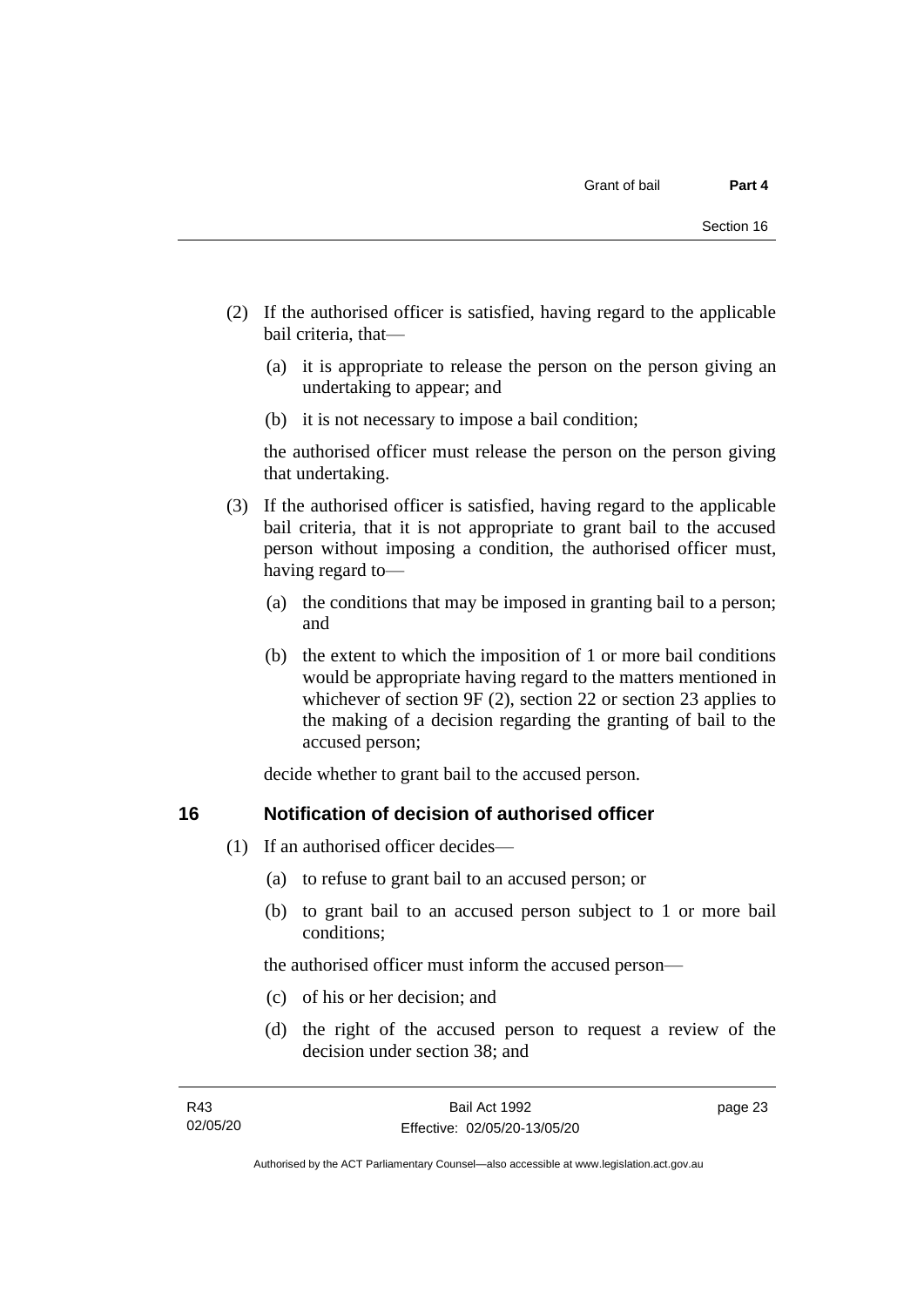- (e) if bail is refused—that the person is entitled to communicate with a lawyer; and
- (f) if the person would be granted bail subject to 1 or more bail conditions and that bail condition, or those bail conditions, are such that the person is unable or unwilling to comply, or to arrange for compliance, with them—that the person is entitled to communicate with a lawyer.
- (2) An authorised officer must, on being requested to do so by an accused person in relation to whom the authorised officer has made a decision of the kind referred to in subsection (1) (a) or (b), provide the person with reasonable facilities to communicate with a lawyer.
- (3) An authorised officer who refuses to grant bail to an accused person need not comply with subsection (1) (e) or (f) and subsection (2) if the authorised officer believes on reasonable grounds that non-compliance is necessary to prevent—
	- (a) the escape of an accomplice of the accused person; or
	- (b) the loss, destruction or falsification of evidence relating to the offence.
- (4) If an authorised officer does not comply with subsection (1) (e) or (f) and subsection (2) for a reason mentioned in subsection (3), the authorised officer must record the reason.
- (5) If an authorised officer decides to grant bail to an accused person, or is notified that bail has been granted to an accused person, in relation to a family violence offence, the officer must take reasonable steps to tell each protected person, as soon as practicable, about the decision and, if the accused person is granted bail subject to a bail condition, about the condition.
- (6) If an authorised officer decides not to grant bail to an accused person in relation to a family violence offence, the officer must tell each protected person about the decision.

R43 02/05/20

Authorised by the ACT Parliamentary Counsel—also accessible at www.legislation.act.gov.au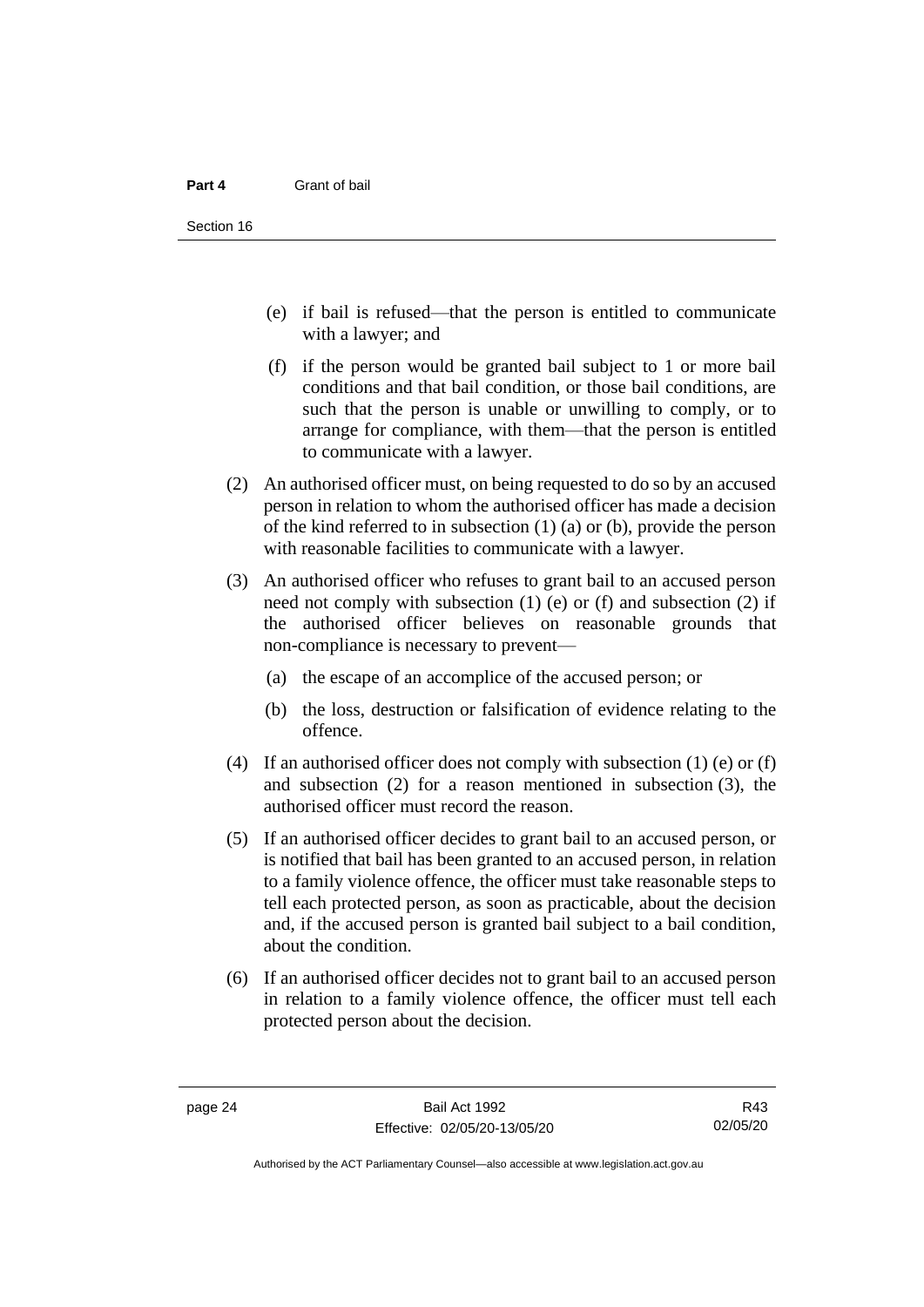(7) In this section:

*protected person*, in relation to a family violence offence, means—

- (a) if the conduct making up the offence was directed at a child—a person with parental responsibility for the child; or
- (b) if the conduct making up the offence was directed at someone else—the person at whom the conduct was directed.

### <span id="page-32-0"></span>**17 Charged people in custody to be brought before court**

An accused person who—

- (a) has been taken into custody and charged with an offence; and
- (b) is refused bail by an authorised officer or is not released on bail granted by an authorised officer;

must be brought before a court as soon as practicable after the person has been taken into custody and, in any case, within 48 hours after having been taken into custody.

## <span id="page-32-1"></span>**18 Facilities to be provided to accused people**

- (1) If an accused person in police custody is to be brought, for the first time in relation to the offence, before a court more than 4 hours after the person came into custody—
	- (a) the police officer for the time being in charge of the police station where the person is in custody; or
	- (b) if the person is not in custody at a police station—the police officer who has custody of the person;

must, if it is reasonably practicable to do so, provide the person with, and allow the person to use—

(c) facilities to enable the accused person to wash, shower or bathe and (if appropriate) to shave; and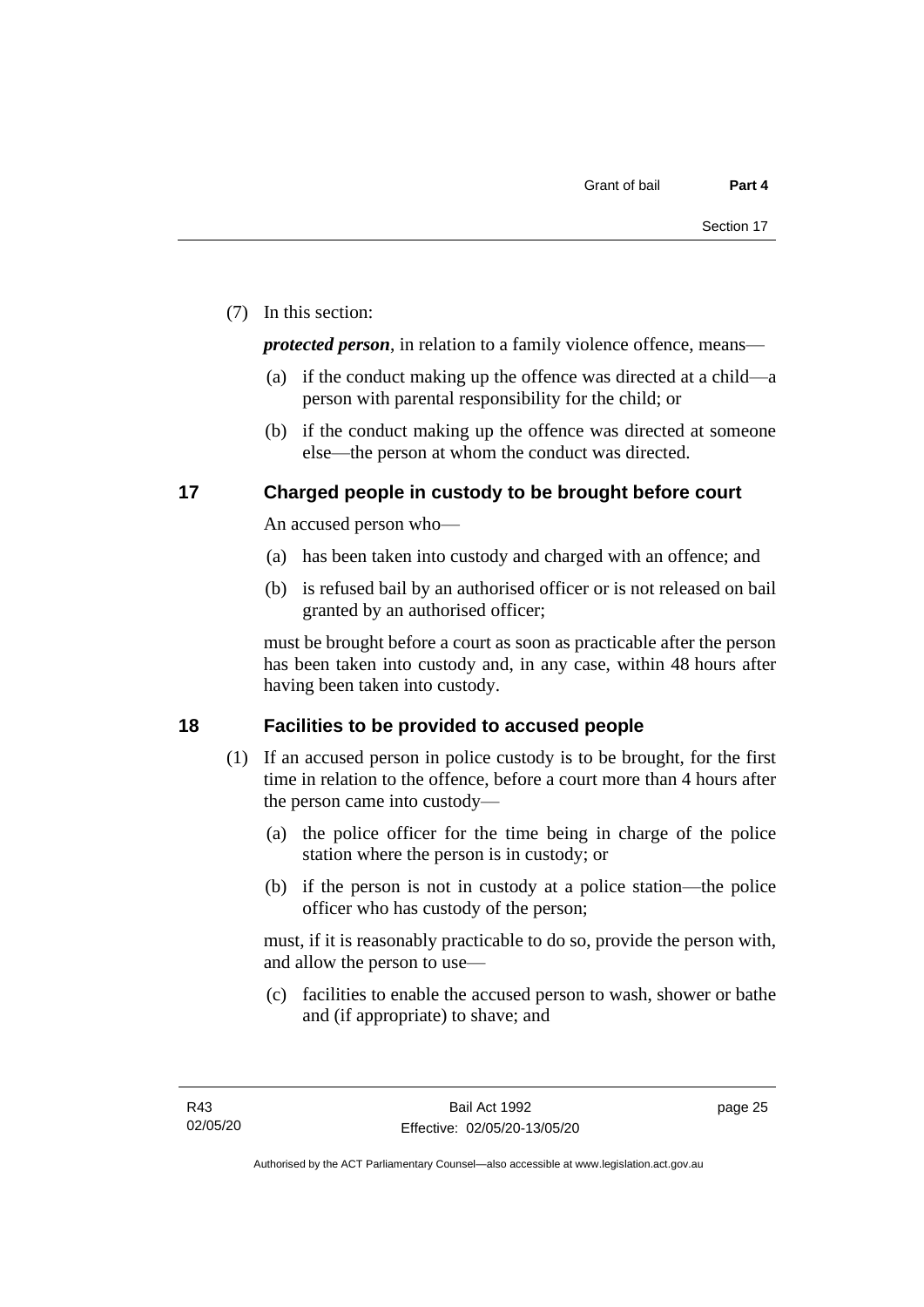- (d) facilities to enable the accused person to change his or her clothing.
- (2) Nothing in subsection (1) requires a police officer, the Territory or the Commonwealth to provide clothing for the accused person unless the clothing is brought to the police station or other place where the accused person is in custody by a member of the accused person's family or some other person.

#### <span id="page-33-0"></span>**19 Court bail—general**

- (1) A court may, in accordance with this part, make any of the following orders in relation to bail (a *bail order*):
	- (a) an order granting bail to an accused person who is being held in custody in relation to an offence with which the person has been charged;
	- (b) an order enlarging, varying or revoking bail granted to the person.
- (2) In deciding whether to make a bail order in relation to an accused person, a court may have regard to any information it considers relevant and reliable.
- (3) This Act does not limit the number of applications in relation to bail that an accused person may make to a court in accordance with this Act.
- (4) A court must deal with an application in relation to bail as soon as reasonably practicable.
- (5) However, a court may decide not to hear an application in relation to bail if the application is frivolous or vexatious.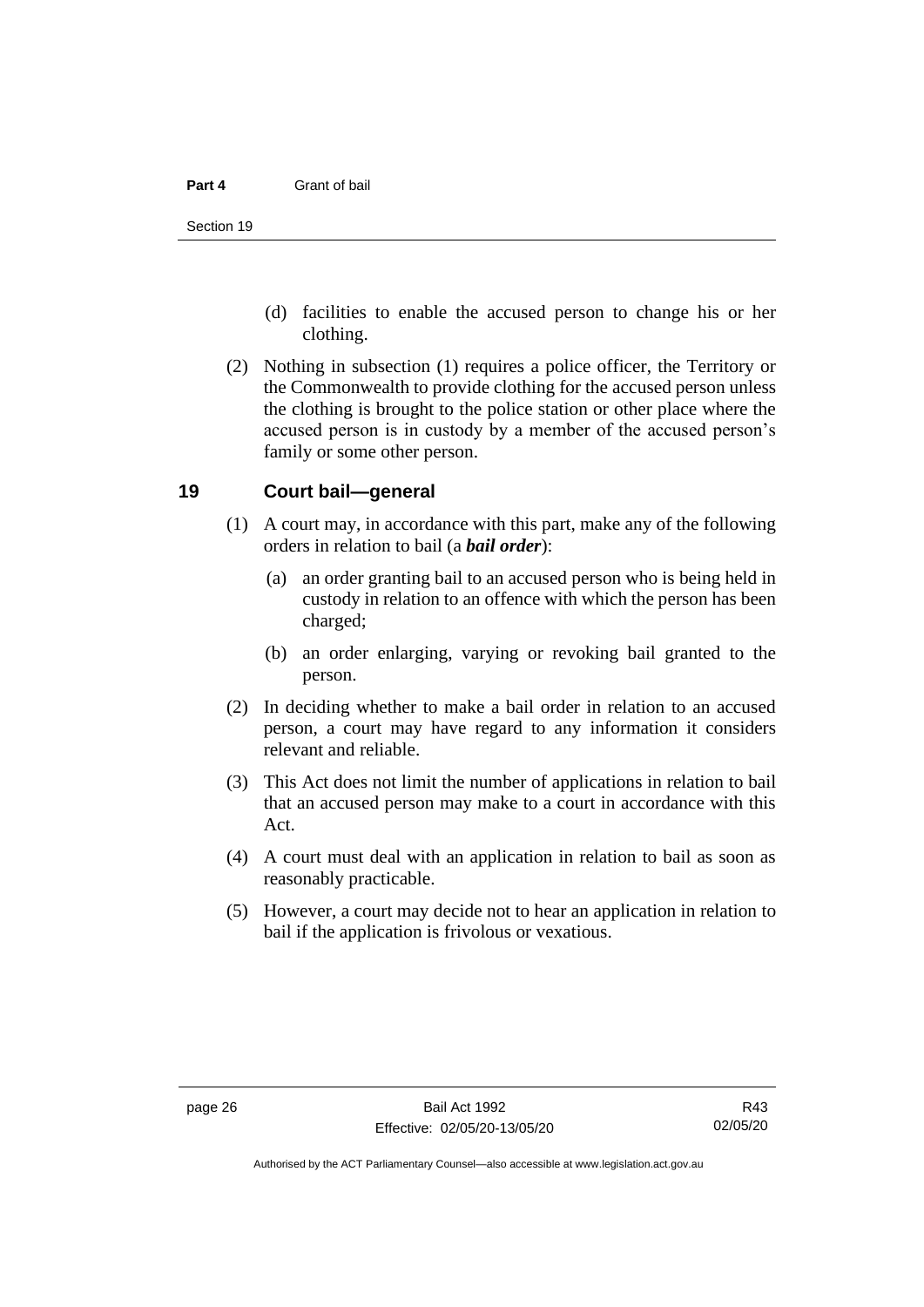## <span id="page-34-0"></span>**20 Power in relation to bail—Magistrates Court**

- (1) The Magistrates Court has power to make a bail order in relation to an accused person only if a proceeding for an offence with which the person is charged—
	- (a) is, or is about to be brought, before the Magistrates Court; or
	- (b) is before the Supreme Court, and the following apply:
		- (i) the Magistrates Court or the Supreme Court has granted bail to the person in the proceeding;
		- (ii) the person is in custody because the person has been arrested under section 56A (Arrest for failure to comply with bail condition) and has not been brought before the Supreme Court in relation to the reason for the arrest;
		- (iii) the day on which the application for bail is made is not a Supreme Court sitting day, and is a day on which a magistrate is sitting in relation to another proceeding before the Magistrates Court.
- (2) In this section:

*Supreme Court sitting day* means a day other than a Saturday, a Sunday or a public holiday.

## <span id="page-34-1"></span>**20A Repeat application for bail—Magistrates Court**

- (1) This section applies to an application for bail (other than a bail review application) by an accused person in a proceeding if—
	- (a) the proceeding is one in which the Magistrates Court has power to make a bail order under section 20 (1) (a); and
	- (b) the accused person has made 2 applications in the Magistrates Court for bail in the proceeding.

page 27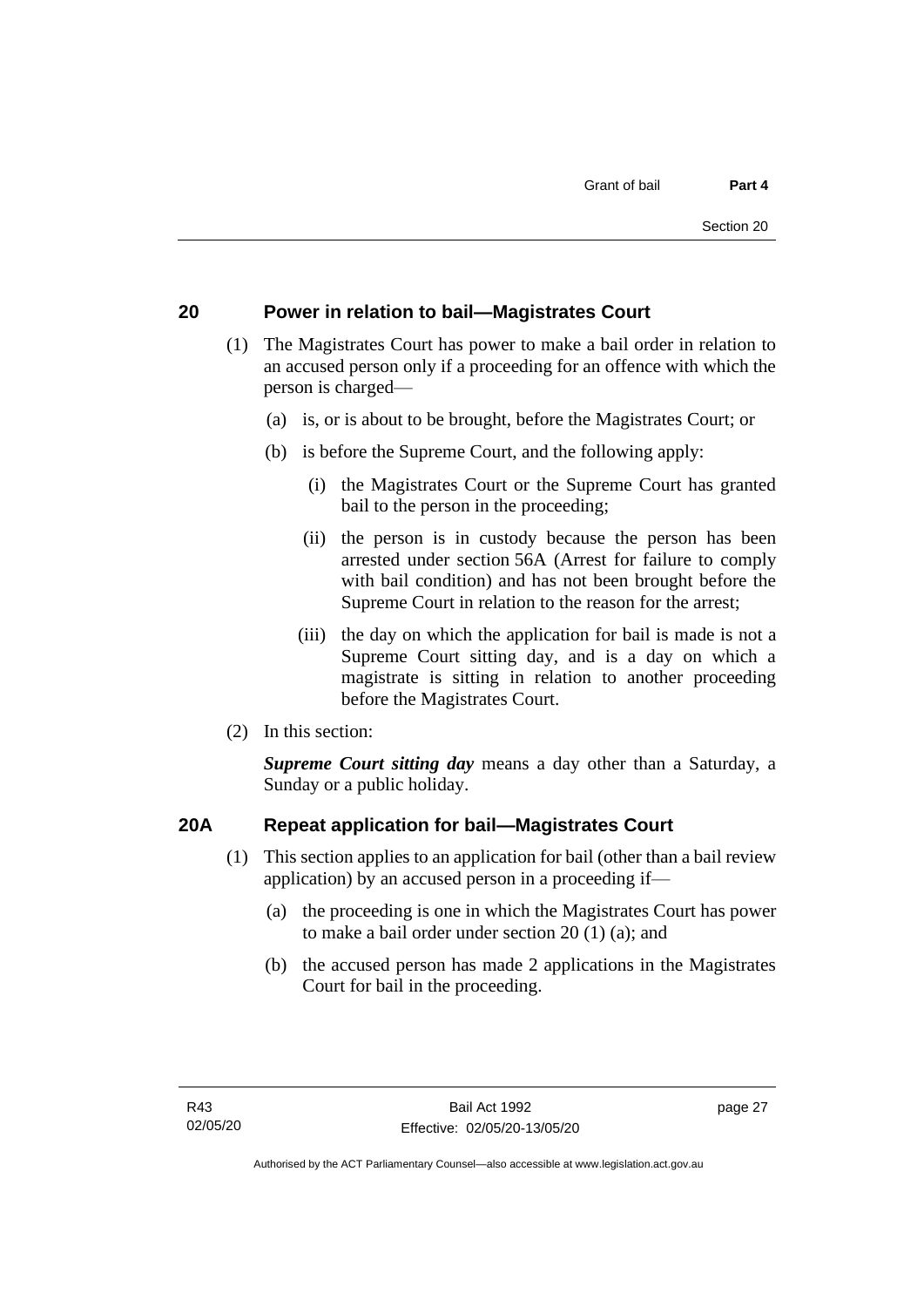- (2) The court may only consider a third or subsequent application for bail by the person in the proceeding if the court is satisfied—
	- (a) that since the last application for bail there has been a change in circumstances relevant to the granting of bail; or
	- (b) that there is fresh evidence or information of relevance to the granting of bail that was unavailable at the last application for bail.

#### <span id="page-35-0"></span>**20B Power in relation to bail—Supreme Court**

The Supreme Court has power to make a bail order in relation to an accused person only if —

- (a) a proceeding for an offence with which the person is charged is before the Supreme Court; or
- (b) if the proceeding is not before the Supreme Court—section 43 (Power of Supreme Court to review—decision of authorised officer) or section 43A (Power of Supreme Court to review decision of Magistrates Court or Supreme Court) apply.

#### <span id="page-35-1"></span>**20C Repeat application for bail—Supreme Court**

- (1) This section applies to an application for bail (other than a bail review application) by an accused person in a proceeding if—
	- (a) the proceeding is one in which the Supreme Court has power to make a bail order under section 20B (a); and
	- (b) the accused person has—
		- (i) made 2 or more applications for bail in the Magistrates Court when the proceeding was before that court; or
		- (ii) if subparagraph (i) does not apply—made 1 application in the Supreme Court for bail in the proceeding.

Authorised by the ACT Parliamentary Counsel—also accessible at www.legislation.act.gov.au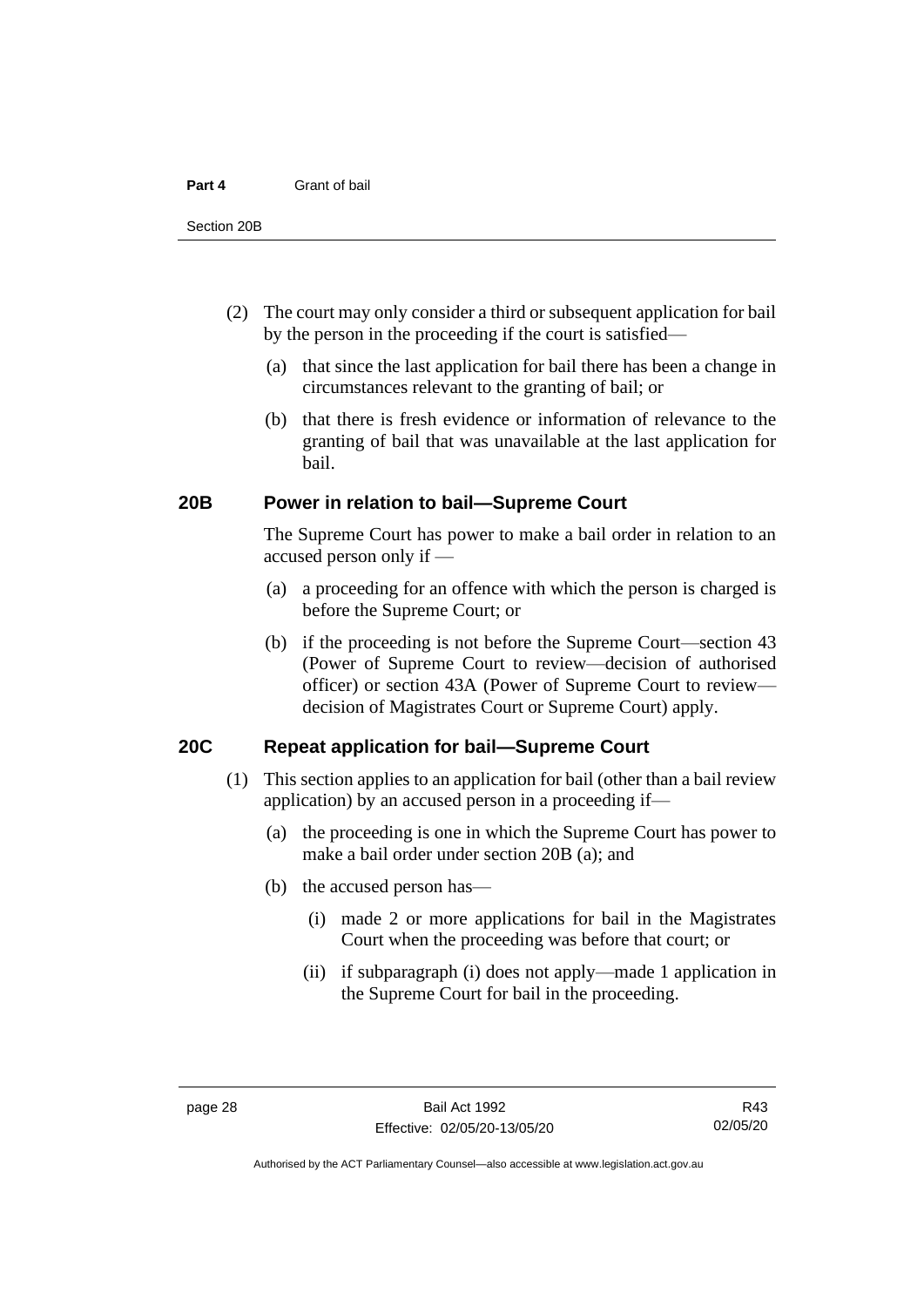- (2) The court may only consider a further application for bail (other than a bail review application) by the person in the proceeding if the court is satisfied—
	- (a) that since the last application for bail there has been a change in circumstances relevant to the granting of bail; or
	- (b) that there is fresh evidence or information of relevance to the granting of bail that was unavailable at the last application for bail.

#### **Examples**

- 1 An accused person has made only 1 application for bail in the Magistrates Court in a criminal proceeding. The person is committed for trial in the Supreme Court in relation to the proceeding. If the accused makes an application for bail in the Supreme Court in the proceeding, subsection (2) will not apply to the court's consideration of the application because the person did not make 2 or more applications for bail in the Magistrates Court when the proceeding was before that court.
- 2 An accused person has made 3 applications for bail in the Magistrates Court in a criminal proceeding. The person is committed for trial in the Supreme Court in relation to the proceeding. If the accused makes an application for bail in the Supreme Court in the proceeding, subsection (2) will apply to the court's consideration of the application.

# **21 Bail in relation to several offences**

If an accused person has been charged with 2 or more offences for which bail may be granted and is being held in custody in relation to those offences—

- (a) a court or an authorised officer must, in considering whether to grant bail to the accused person, have regard to all the offences with which the person stands charged; and
- (b) if the court or authorised officer decides that the accused person should be granted bail—
	- (i) the accused person must be granted bail in relation to all the offences with which the person has been charged for which bail may be granted; and

page 29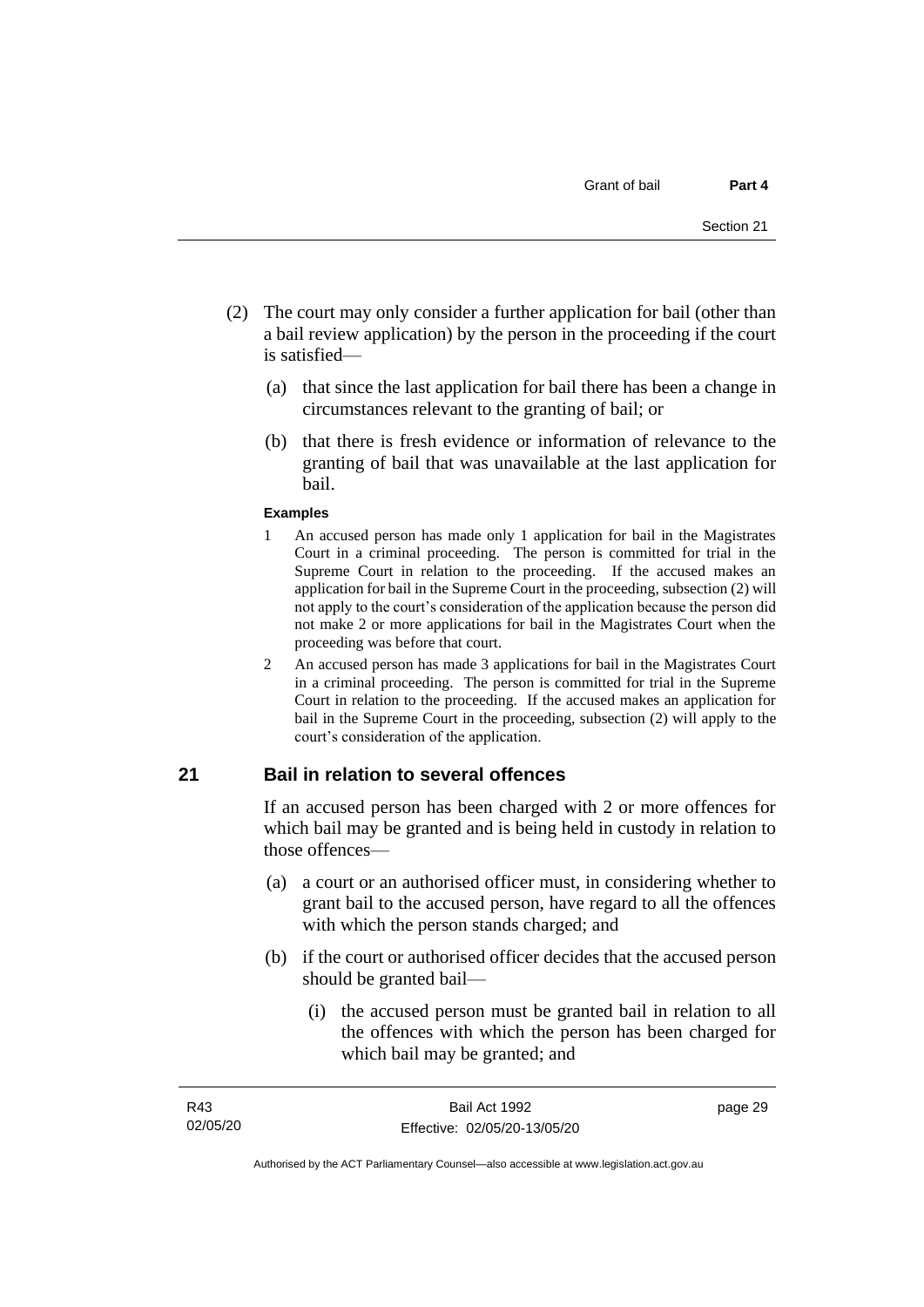#### **Part 4** Grant of bail

- (ii) the accused person need give only 1 undertaking to appear in relation to all the offences with which the person has been charged for which bail may be granted; and
- (iii) if the accused person is granted bail subject to conditions the conditions apply in relation to each offence with which the accused person is charged for which bail may be granted.

### **22 Criteria for granting bail to adults**

- (1) In making a decision about the grant of bail to an adult in relation to an offence, a court or authorised officer must consider—
	- (a) the likelihood of the person appearing in court in relation to the offence; and
	- (b) the likelihood of the person, while released on bail—
		- (i) committing an offence; or
		- (ii) harassing or endangering the safety or welfare of anyone; or
		- (iii) interfering with evidence, intimidating a witness, or otherwise obstructing the course of justice, in relation to the person or anyone else; and
	- (c) the interests of the person.

#### **Examples for par (c)**

- 1 the need of the person for physical protection
- 2 the period that the person may be held in custody if bail is refused and the conditions under which the person would be held
- (2) Also, if the person is convicted of an indictable offence, or the elements of an indictable offence are proven in relation to the person, but the person has not been sentenced, a court must consider the likelihood of the person being given a sentence of imprisonment.

R43 02/05/20

Authorised by the ACT Parliamentary Counsel—also accessible at www.legislation.act.gov.au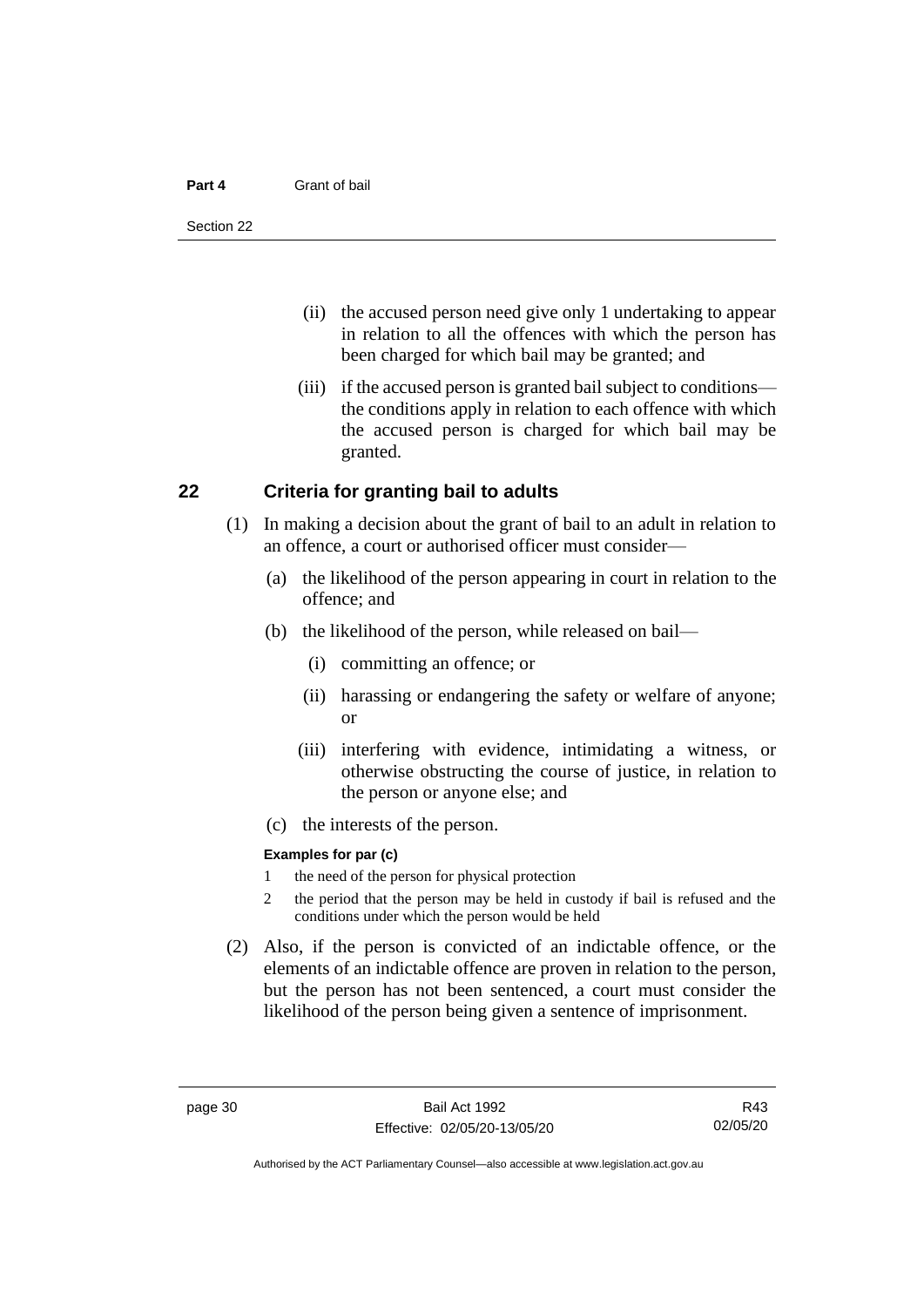- (3) In considering the matters mentioned in subsection (1) or (2), the court or authorised officer may have regard to any relevant matter, including—
	- (a) the nature and seriousness of the offence; or
	- (b) the person's character, background and community ties; or
	- (c) the likely effect of a refusal of bail on the person's family or dependants; or
	- (d) any previous grants of bail to the person; or
	- (e) the strength of the evidence against the person.

#### **Example**

In considering under subsection (1) the likelihood of the person appearing in court in relation to the offence, the court or authorised officer may have regard to whether the person failed to comply with a bail condition previously.

(4) The reference in subsection (1) (b) (i) to an *offence* includes a reference to an offence against a law of the Commonwealth, a State or another Territory (including an external territory).

# **23 Criteria for granting bail to children**

- (1) In making a decision about the grant of bail to a child in relation to an offence, a court or authorised officer must consider—
	- (a) the matters mentioned in section 22 (1) (a) and (b), (2) and (3); and
	- (b) the principles in the *[Children and Young People Act 2008](http://www.legislation.act.gov.au/a/2008-19)*, section 94 (Youth justice principles); and
	- (c) if the decision is being made by a court and a report has been given to the court under the *[Court Procedures Act 2004](http://www.legislation.act.gov.au/a/2004-59)*, section 74D (Court may order report about young person) in relation to the child—the report.
- (2) In addition, the court or authorised officer must consider, as a primary consideration, the best interests of the child.

page 31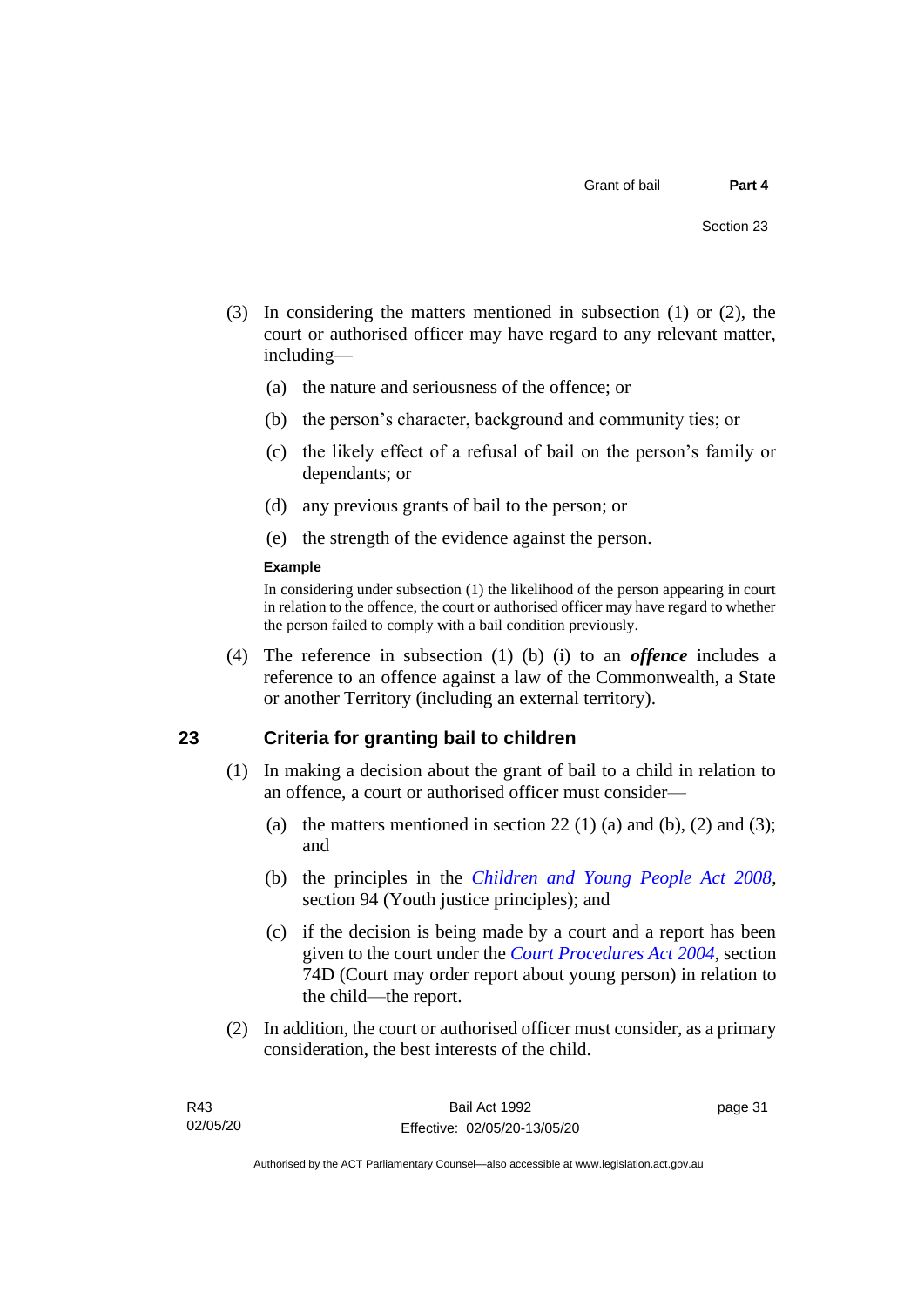#### **Part 4** Grant of bail

Section 23A

### **23A Victim's concern about need for protection**

- (1) If a court is making a decision about the grant of bail to an accused person—
	- (a) the prosecutor must tell the court about any concern of which the prosecutor is aware expressed by a victim about the need for protection from violence or harassment by the accused person; and
	- (b) the court must receive any submission in relation to the concern and consider it in the context of the matter mentioned in section  $22(1)$  (b).
- (2) If an authorised officer who is making a decision about the grant of bail to an accused person is aware that a victim has expressed concern about the need for protection from violence or harassment by the accused person, the authorised officer must consider that concern in the context of the matters mentioned in section 9F (Family violence offence—bail by authorised officer) and section 22 (1) (b).

Authorised by the ACT Parliamentary Counsel—also accessible at www.legislation.act.gov.au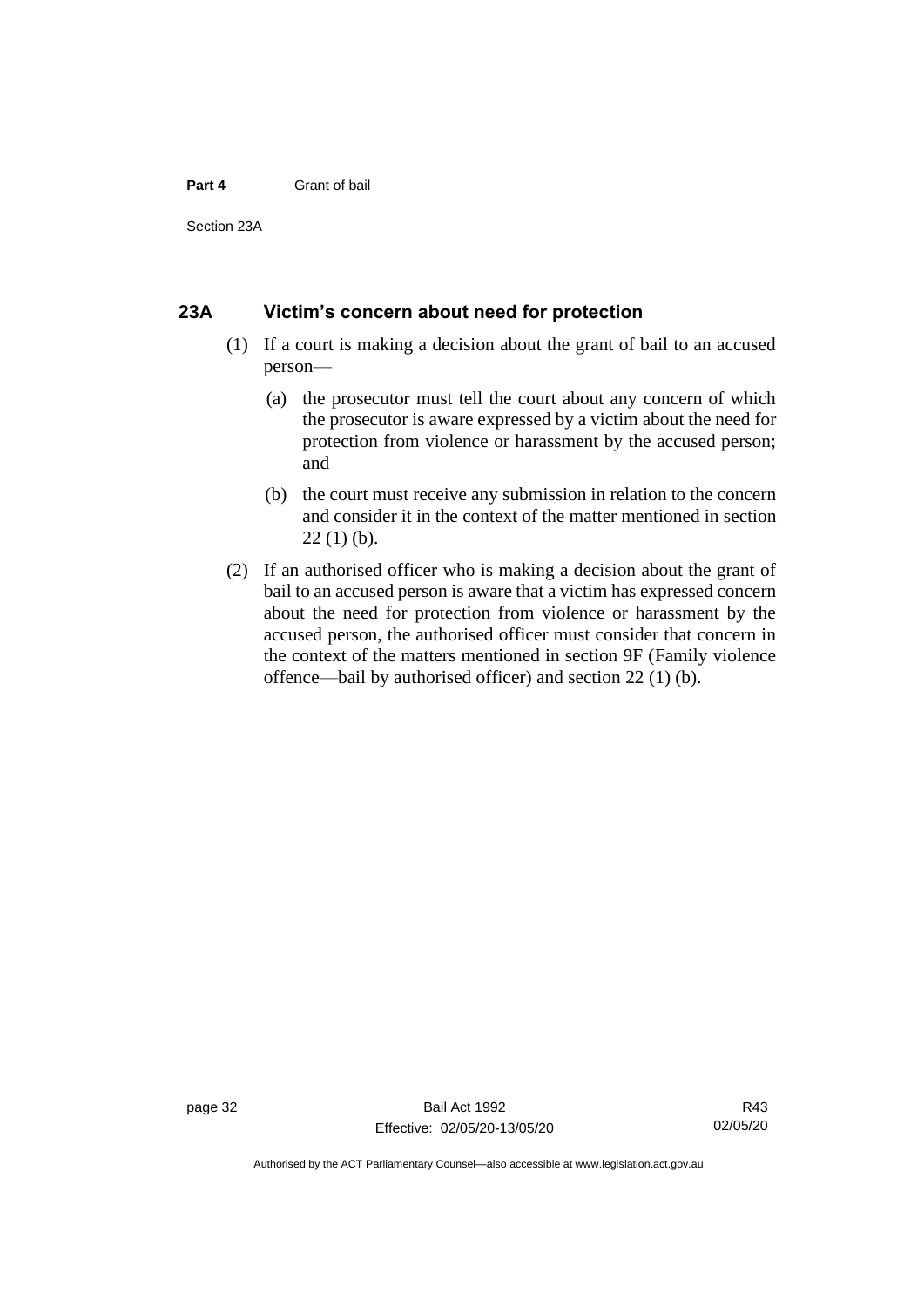# **Part 5 Bail conditions and undertakings to appear**

### **24 Conditions of bail**

A court or an authorised officer may grant bail without imposing conditions or subject to bail conditions imposed—

- (a) for a court—by order; or
- (b) for an authorised officer—in writing.

# **25 Conditions on which bail may be granted to adults**

- (1) The following conditions may be imposed on a grant of bail to an adult:
	- (a) conditions about the person's conduct while released on bail;
	- (b) a condition that the person, an acceptable person or each of a number of acceptable people—
		- (i) pays to the Territory a stated amount if the person fails to appear in court in accordance with his or her undertaking; or
		- (ii) gives acceptable security for the payment to the Territory of a stated amount if the person fails to appear in court in accordance with his or her undertaking;

*Note* For acceptable people and acceptable security, see s 32.

- (c) a condition that the person, an acceptable person or each of a number of acceptable people—
	- (i) deposits a stated amount with a court or authorised officer; and
	- (ii) forfeits the amount if the person fails to appear in court in accordance with his or her undertaking.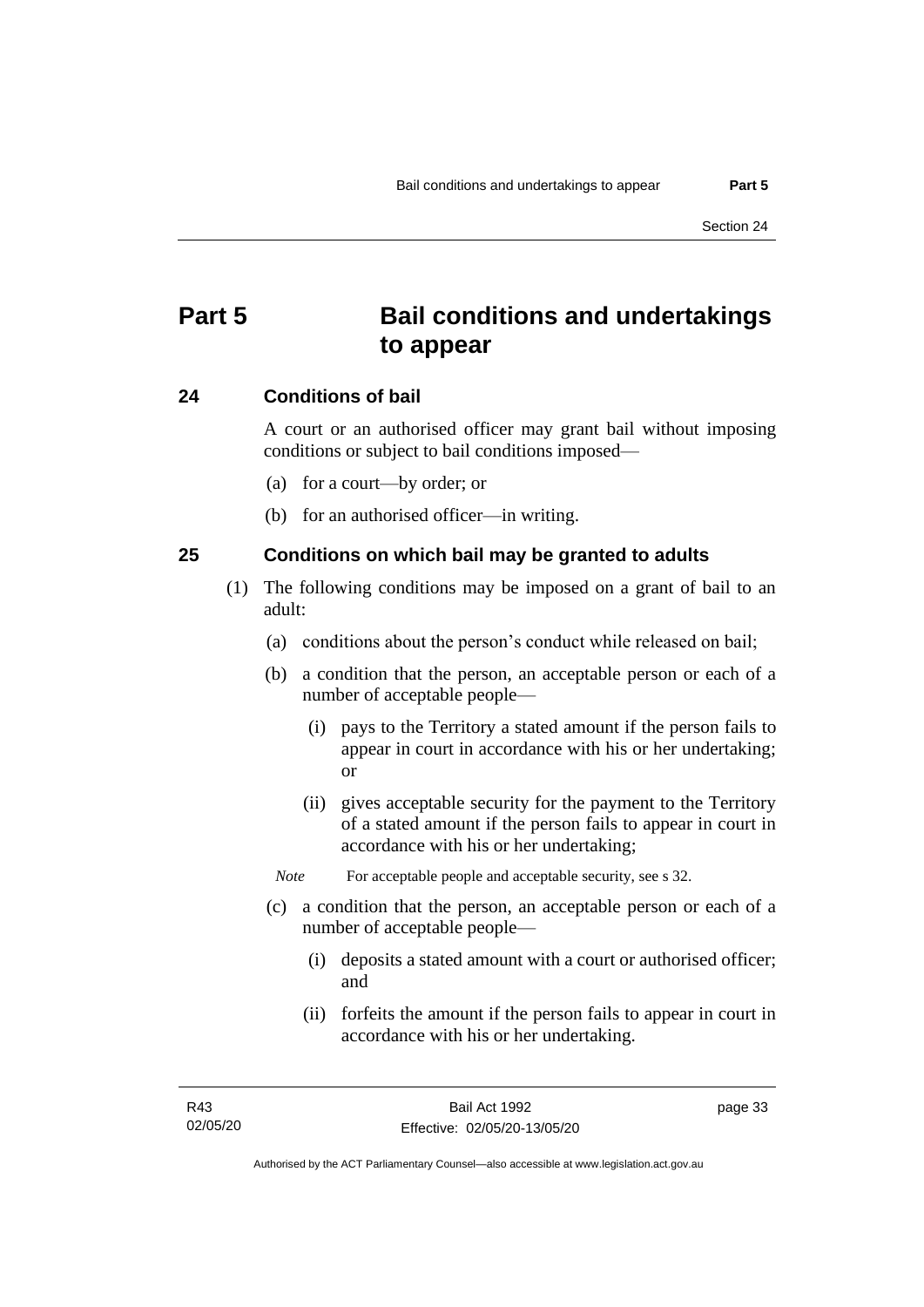- (2) With the consent of a person who makes a deposit or gives security under subsection  $(1)$  (b)  $(ii)$  or  $(c)$ , it may be a condition of bail that the deposit or security continues to apply if bail is continued.
- (3) It must not be a condition of bail that a person gives consent under subsection (2).
- (4) Without limiting subsection (1) (a), the requirements that an accused person may be required to observe relating to his or her conduct while released on bail include—
	- (a) a requirement that the accused person report periodically, or at specified times, at a stated place; and
	- (b) a requirement that the accused person reside at a stated place; and
	- (c) a requirement that the person undergo psychiatric treatment or other medical treatment; and
	- (d) a requirement that the accused person participate in a program of personal development, training or rehabilitation; and
	- (e) a requirement that the person—
		- (i) accept supervision by the director-general; and
		- (ii) comply with any reasonable direction of the director-general; and

#### **Examples of directions**

- 1 a direction to attend a program
- 2 a direction to comply with a mental health assessment or treatment order made by the ACAT
- 3 a direction to attend drug or alcohol counselling

Authorised by the ACT Parliamentary Counsel—also accessible at www.legislation.act.gov.au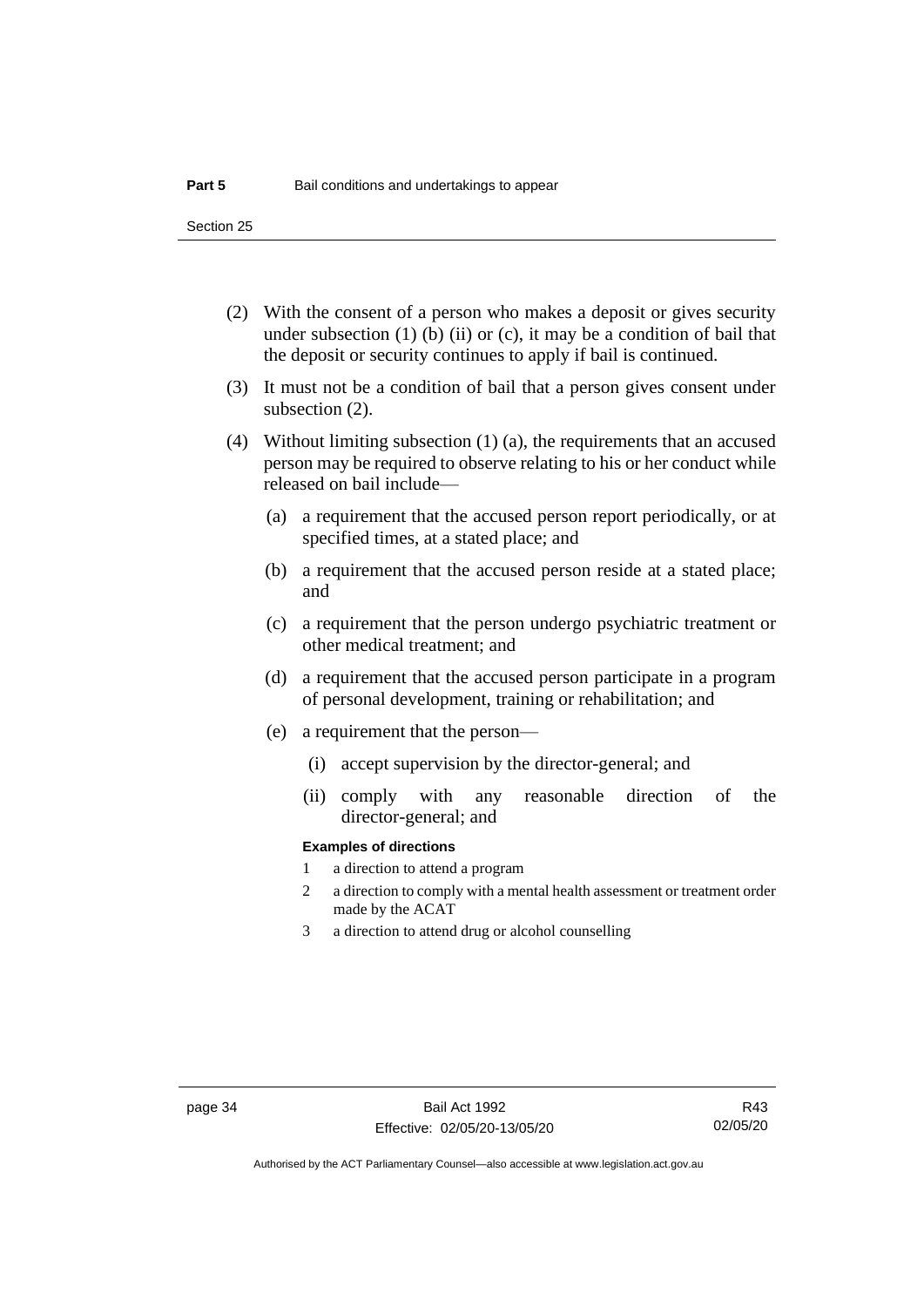- (f) for a person (the *accused person*) charged with a family violence offence—
	- (i) a requirement that the accused person not contact, harass, threaten or intimidate, or cause someone else to contact, harass, threaten or intimidate, a stated person or engage in any other behaviour mentioned in the *[Family Violence Act](http://www.legislation.act.gov.au/a/2016-42)  [2016](http://www.legislation.act.gov.au/a/2016-42)*, section 8 (1), definition of *family violence*, paragraph (a), in relation to the stated person; or
	- (ii) a requirement that the accused person not be on premises where a stated person lives or works; or
	- (iii) a requirement that the accused person not be on or near premises where a stated person is likely to be; or
	- (iv) a requirement that the accused person not be in a stated place; or
	- (v) a requirement that the accused person not be within a stated distance of a stated person; or
	- (vi) if the accused person lives with someone—a requirement that the accused person not enter or remain at the home if the accused person is under the influence of alcohol or another drug.
- (5) A court or an authorised officer must, in considering conditions for the release on bail of an accused person who is an adult, consider the conditions for the release of that person in the sequence in which they appear in subsection (1).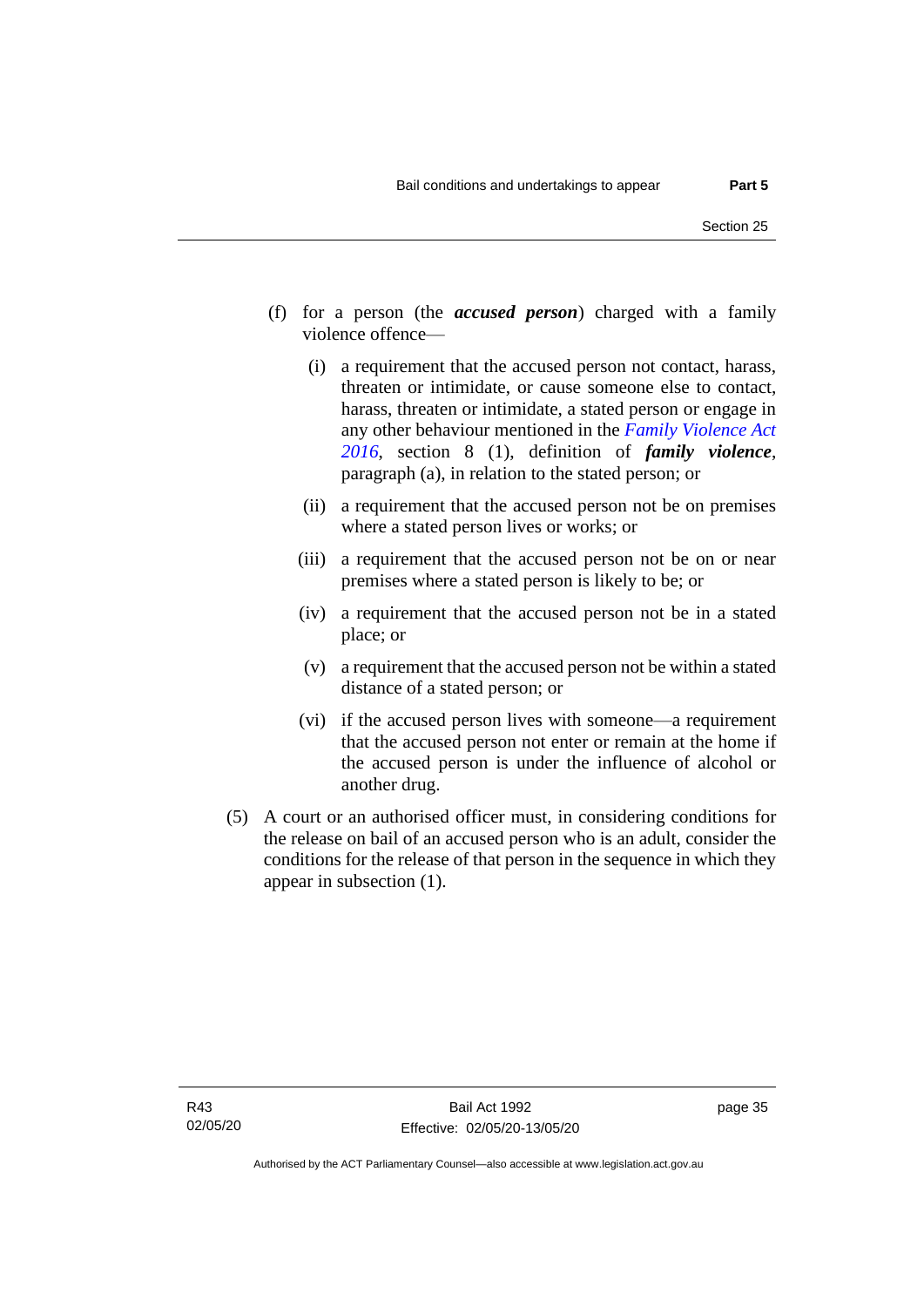- (6) A court or an authorised officer, in granting bail to an accused person who is an adult—
	- (a) must not impose a condition mentioned in subsection (1) unless the court or authorised officer is of the opinion that the imposition of the condition is necessary to secure 1 or more of the following purposes:
		- (i) the attendance of the person before a court from time to time as required in relation to the offence in relation to which bail is being granted;
		- (ii) the protection from harm of the accused person or any other person;
		- (iii) the prevention of the accused person from committing an offence while at liberty on bail;
		- (iv) the prevention of the accused person from interfering with evidence, intimidating witnesses or otherwise obstructing the course of justice whether in relation to himself or herself or anyone else; and
	- (b) must not, except at the request of the accused person, impose a condition, or a combination of conditions, that impose obligations that are more onerous than necessary to secure the purposes referred to in paragraph (a) for which the condition or combination of conditions is imposed.
- (7) A court or an authorised officer, in granting bail to an accused person on a condition referred to in subsection (1) (b) or (c) must not require the accused person to give an acceptable security for a stated sum, or to deposit a stated sum with the court or authorised officer, if the court or authorised officer has reasonable grounds for believing that the accused person does not have the means to provide such a security or make the deposit, as the case may be.

R43 02/05/20

Authorised by the ACT Parliamentary Counsel—also accessible at www.legislation.act.gov.au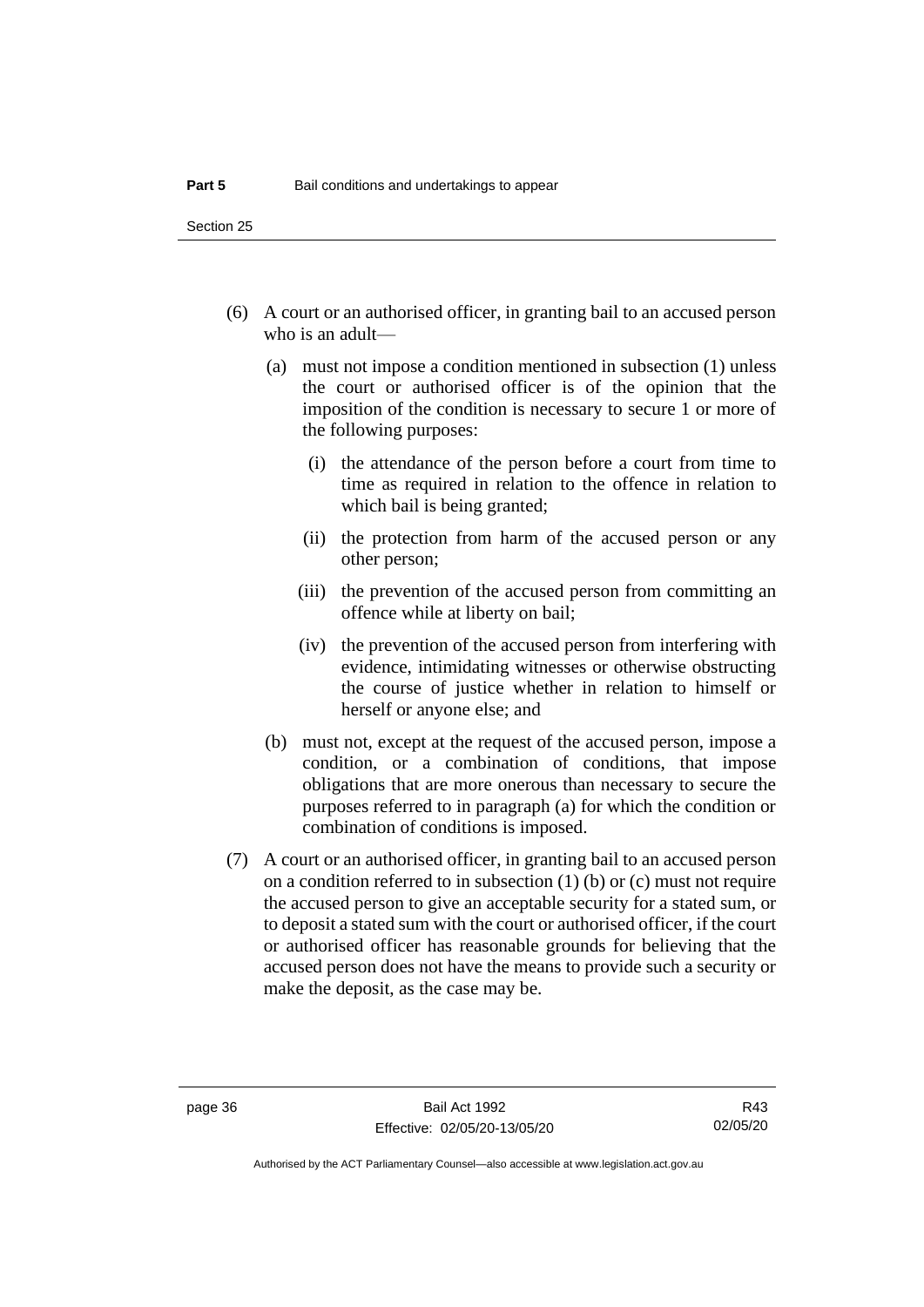- (8) If a court or an authorised officer grants bail to an accused person on a condition mentioned in subsection (1) and the accused person satisfies the court or authorised officer that the person is unable to comply with that condition, the court or authorised officer must—
	- (a) refuse bail; or
	- (b) grant the accused person bail subject to such other condition mentioned in subsection (1) as the authorised officer or the court believes the accused person will be able to comply with and will secure the purposes mentioned in subsection (6) (a).
- (9) In this section:

## *director-general* means—

- (a) if section 25A applies in relation to the accused person—the responsible director-general decided under that section; or
- (b) in any other case—the director-general responsible for this Act.

*premises* includes—

- (a) any land; and
- (b) any structure, building, vehicle, vessel or place (whether built on or not); and
- (c) any part of such a structure, building, vehicle, vessel or place.

# **25A Supervision condition when offence committed as young person**

- (1) This section applies if—
	- (a) a condition is imposed on the grant of bail to an accused person under section 25 (4) (e); and
	- (b) the accused person is at least 18 years old but less than 21 years old; and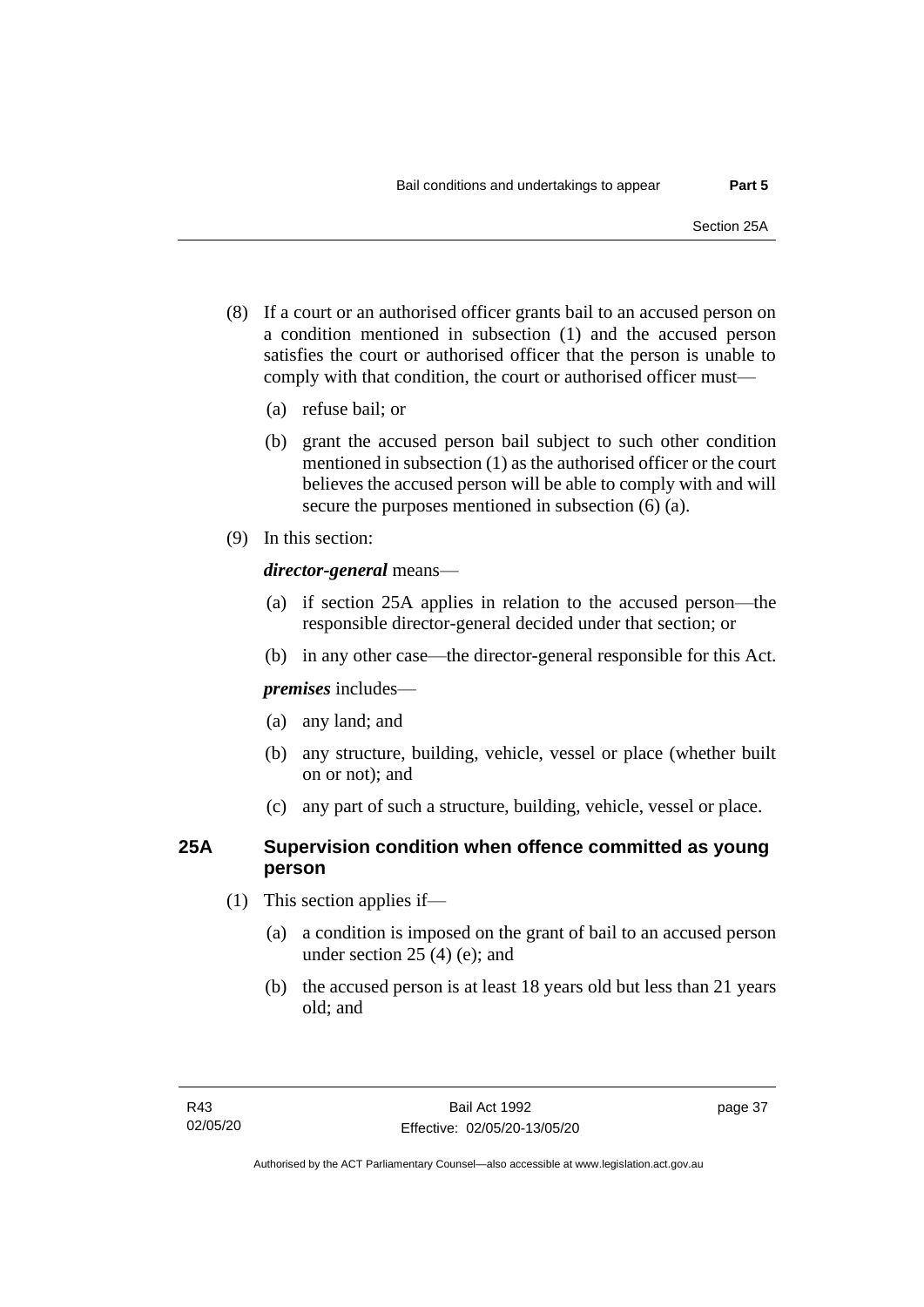- (c) the accused person was under 18 years old when the offence to which the grant of bail relates was committed.
- (2) The director-general responsible for this Act and the director-general responsible for the *[Children and Young People Act 2008](http://www.legislation.act.gov.au/a/2008-19)* must decide which of them is to be the responsible director-general for matters relating to the supervision of the accused person.
- (3) If the responsible director-general for matters relating to the supervision of an accused person is the director-general responsible for the *[Children and Young People Act 2008](http://www.legislation.act.gov.au/a/2008-19)*, the accused person must be supervised as a person under 18 years old.
- (4) If the responsible director-general for matters relating to the supervision of an accused person is the director-general responsible for this Act, the accused person must be supervised as an adult.

### **26 Conditions on which bail may be granted to children**

- (1) The following conditions may be imposed on the grant of bail to a child—
	- (a) the conditions mentioned in section 25 (1) (other than a requirement mentioned in section 25 (4) (e)); and
	- (b) any other conditions that the court or authorised officer considers appropriate—
		- (i) having regard to the principles in the *[Children and Young](http://www.legislation.act.gov.au/a/2008-19)  [People Act 2008](http://www.legislation.act.gov.au/a/2008-19)*, section 94; and
		- (ii) considering, as a primary consideration, the best interests of the child.
- (2) Without limiting section 25 (1), the requirements that a child may be required to comply with about his or her conduct while released on bail include a requirement that the child—
	- (a) accept supervision by the director-general under the *[Children](http://www.legislation.act.gov.au/a/2008-19)  [and Young People Act 2008](http://www.legislation.act.gov.au/a/2008-19)*; and

R43 02/05/20

Authorised by the ACT Parliamentary Counsel—also accessible at www.legislation.act.gov.au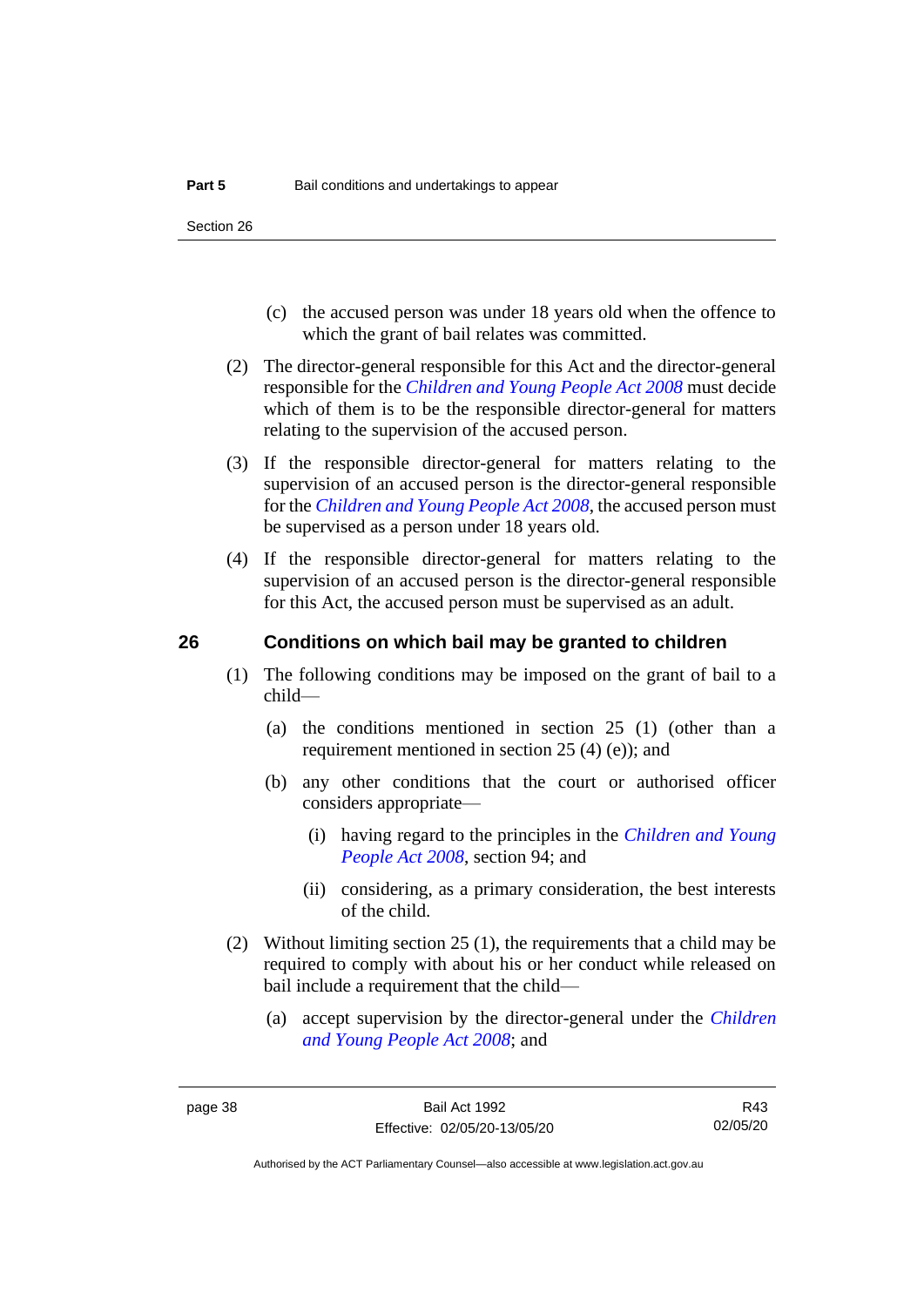#### (b) comply with any reasonable direction of the director-general.

#### **Examples of directions**

- 1 a direction to attend a program
- 2 a direction to comply with a mental health assessment or treatment order made by the ACAT
- 3 a direction to attend drug or alcohol counselling.
- (3) A court or an authorised officer must, in considering the release on bail of an accused person who is a child, consider the conditions for the release of the person that are mentioned in section 25 (1) in the sequence in which they are mentioned in that subsection.
- (4) A court or an authorised officer, in granting bail to an accused person who is a child—
	- (a) may not impose a condition referred to in section 25 (1) unless the court or the authorised officer is of the opinion that the imposition of the condition is—
		- (i) necessary to secure 1 or more of the purposes mentioned in section 25 (6) (a) (i), (ii), (iii) and (iv) (the *relevant purposes*); or
		- (ii) in accordance with the principles under the *[Children and](http://www.legislation.act.gov.au/a/2008-19)  [Young People Act 2008](http://www.legislation.act.gov.au/a/2008-19)*, section 94 (Youth justice principles); and
	- (b) may not, except at the request of the accused person, impose a condition, or a combination of conditions, that puts a greater obligation on the accused than is—
		- (i) necessary to secure the relevant purposes; or
		- (ii) in accordance with the relevant principles.
- (5) Section 25 (7) applies in relation to a grant of bail under this section.

page 39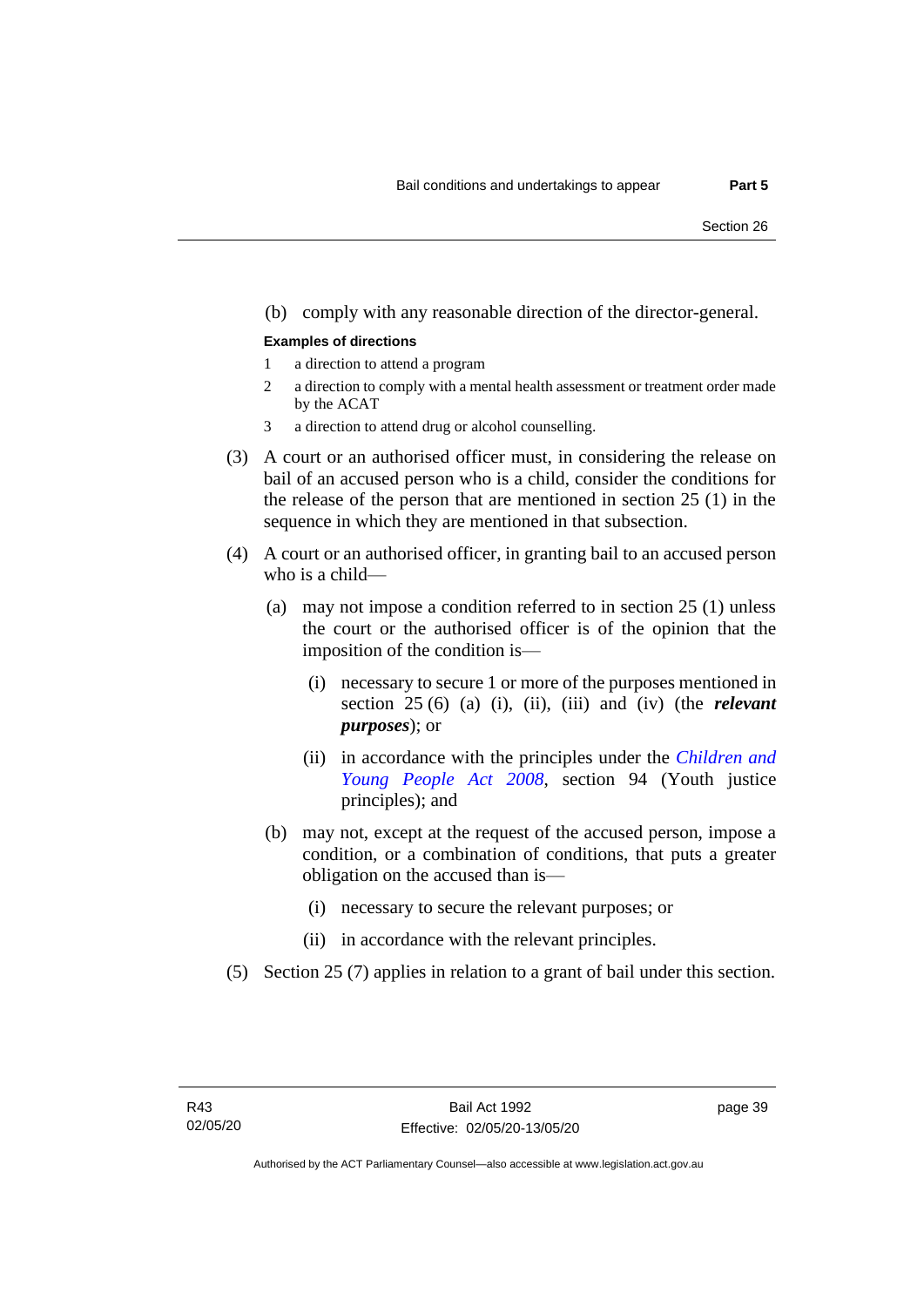- (6) If a court or an authorised officer grants bail to an accused person who is a child on a condition referred to in section 25 (1) and the accused person satisfies the court or authorised officer that the person is unable to comply with that condition, the court or authorised officer must—
	- (a) refuse bail; or
	- (b) grant the accused person bail subject to the other conditions referred to in subsection (1) that the court or authorised officer believes the accused person will be able to comply with and will secure the purposes mentioned in subsection (4) (a) (i) and (ii).

### **27 Recording of certain bail decisions**

- $(1)$  If—
	- (a) a judge or magistrate hears an application by an accused person for bail, or release from custody without bail; or
	- (b) an authorised officer is required to consider whether to grant bail to an accused person, or to release an accused person from custody without bail;

he or she must record, or cause to be recorded, his or her reasons for the decision.

- (2) If a judge, a magistrate or an authorised officer decides to grant bail to an accused person subject to a condition mentioned in section 25 (1) otherwise than in accordance with a request of an accused person that bail be granted on that condition, or on conditions that include that condition, the judge, magistrate or authorised officer must record, or cause to be recorded, his or her reasons for deciding—
	- (a) that the imposition of a condition mentioned in that subsection was necessary to secure the purposes of whichever of section 25 (6) (a) and section 26 (4) (a) applies to the accused person; and

R43 02/05/20

Authorised by the ACT Parliamentary Counsel—also accessible at www.legislation.act.gov.au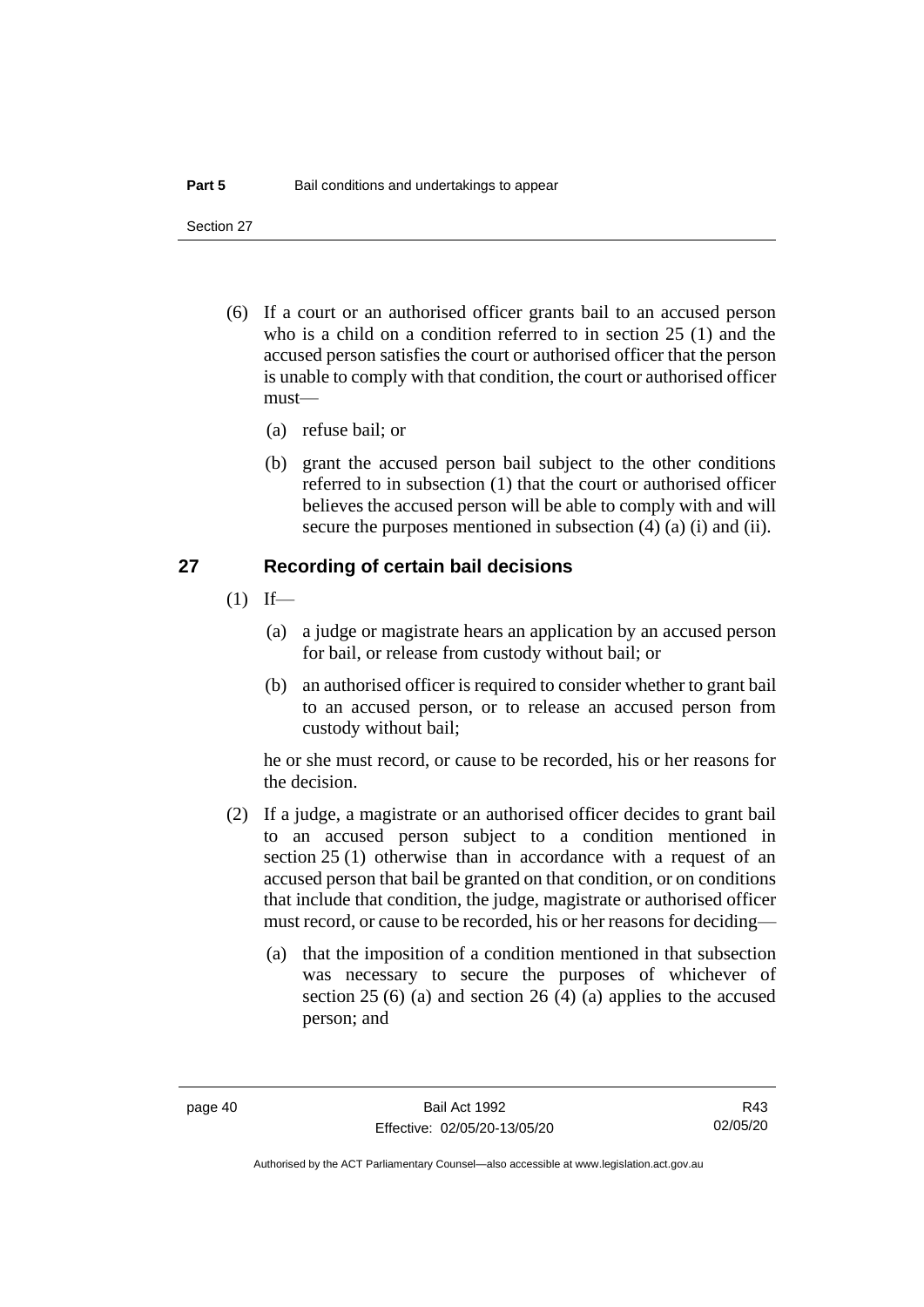(b) if the condition is a condition referred to in section 25 (1) (other than a condition mentioned in section 25 (1) (a))—that the imposition of a condition under the earlier paragraph or paragraphs of that subsection would be unlikely to secure the purposes of whichever of section 25 (6) (a) and section 26 (4) (a) applies to the accused person.

# **28 Undertakings to appear**

- (1) A person may be released on bail only if the person gives a written undertaking—
	- (a) to appear before a stated court at the place, date and time—
		- (i) stated in the undertaking; or
		- (ii) notified to the person by a police officer; and
	- (b) to comply with the bail conditions (if any).
	- *Note* If a form is approved under s 58 for an undertaking, the form must be used.
- (2) For a continuation of bail, the person may undertake to appear at any time when, and at any place where, proceedings in relation to the offence with which the person has been charged may be continued.
- (3) An undertaking may be given in relation to more than 1 offence.
- (4) A court must accept an undertaking given under this section as proof of the matters stated in it if there is no evidence to the contrary.
- (5) Subsection (1) (a) does not apply to a person in relation to a breach of the peace or apprehended breach of the peace if no further appearance is required.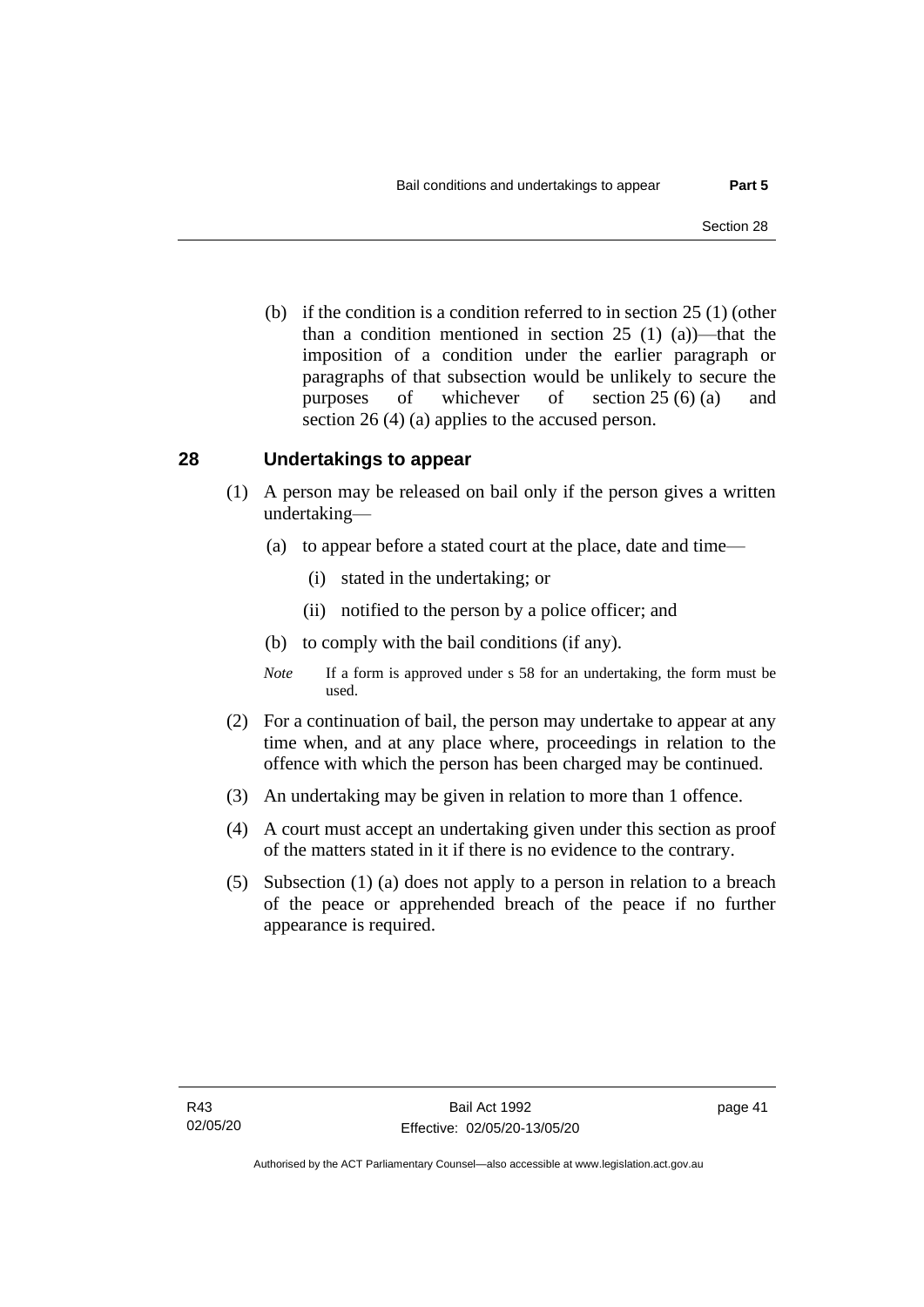## **30 Accused person may be excused from attendance before court**

- (1) If a person has given an undertaking to appear before a court under section 28 (1), the court may, on application made by or on behalf of that person, by order excuse the person from attendance before the court to answer the charge in relation to which bail has been granted or for any other purpose in relation to the proceedings relating to the charge.
- (2) An order under subsection (1) may be made—
	- (a) whether or not any evidence has been given in the proceedings; and
	- (b) whether or not the applicant for the order is before the court or has attended before the court in relation to the proceedings.
- (3) A court must not make an order under subsection (1) unless it has been informed, by or on behalf of the applicant, that the applicant is represented by a lawyer for the purposes of the proceedings.
- (4) A court may, at any time during proceedings in relation to which an order has been made in relation to a person under subsection (1), direct the informant or the registrar of the court to serve the person in relation to whom the order has been made with a written notice requiring him or her to attend before the court, for the purposes of those proceedings, on a day and at a time and place stated by the court.

*Note 1* For how documents may be served, see th[e Legislation Act,](http://www.legislation.act.gov.au/a/2001-14) pt 19.5.

*Note 2* If a form is approved under s 58 for a notice, the form must be used.

(5) If a person on whom a notice under subsection (4) has been served does not attend before the court in accordance with the requirements of the notice, the court may issue a warrant for the arrest of the person and for bringing the person before the court at the time and place specified in the warrant.

R43 02/05/20

Authorised by the ACT Parliamentary Counsel—also accessible at www.legislation.act.gov.au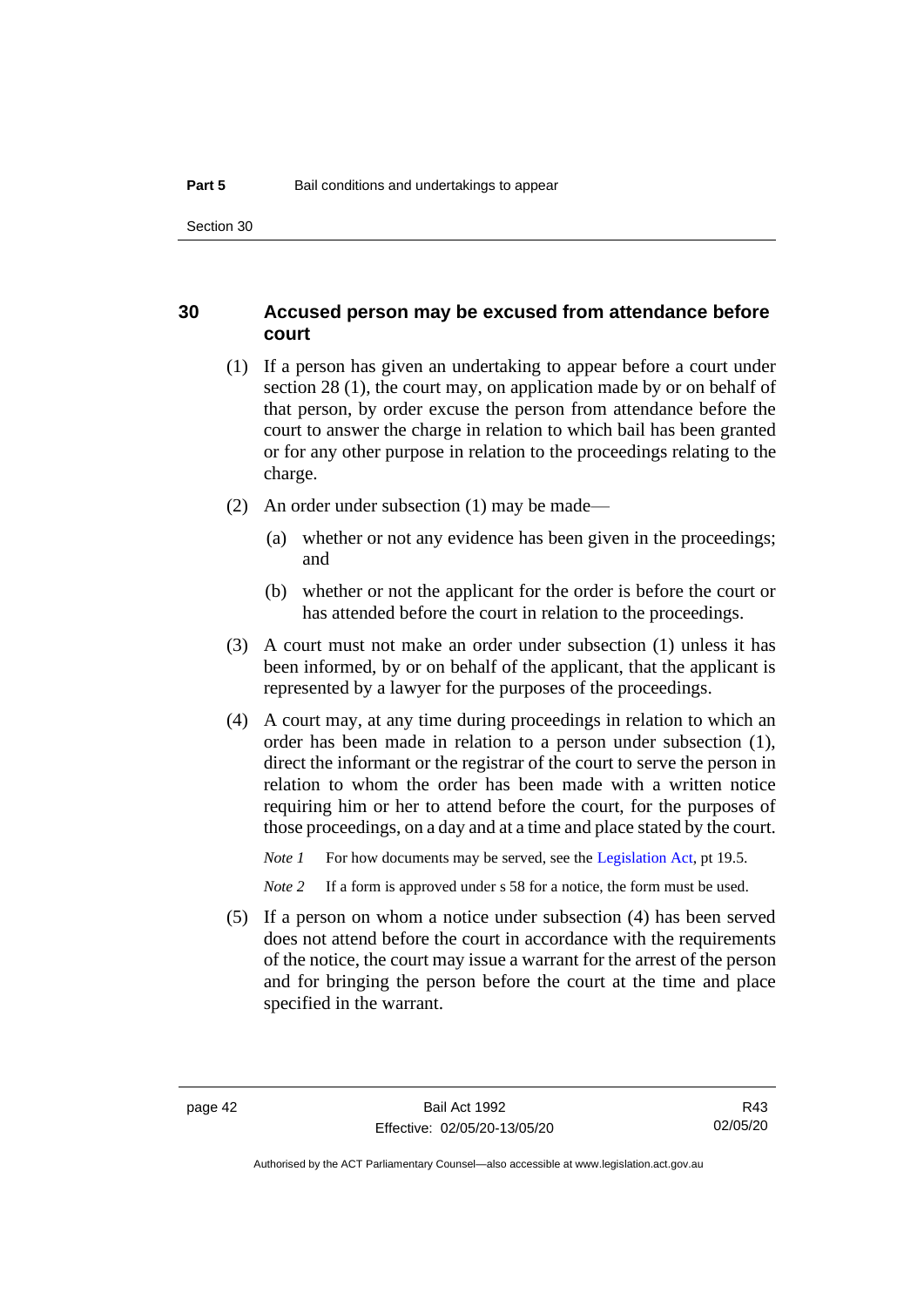- $(6)$  If—
	- (a) a person has been discharged from custody on bail; and
	- (b) an order is made under subsection (1) excusing the person from attendance before the court in accordance with his or her undertaking to appear; and
	- (c) the person does not appear before the court at the place, date and time required under that undertaking;

the person is not taken to have failed to comply with a condition of his or her bail only because the person did not so attend before the court and bail continues subject to any condition other than a condition requiring the person to attend before the court.

# **31 Bail requirements**

- (1) An undertaking to appear may be given to—
	- (a) a court; or
	- (b) a registrar or deputy registrar; or
	- (c) an authorised officer; or
	- (d) for an accused person who is at a correctional centre or a NSW correctional centre—the person in charge of the centre.
- (2) An amount may be deposited, or security given, in accordance with a bail condition, to—
	- (a) a court; or
	- (b) registrar or deputy registrar; or
	- (c) an authorised officer.
- (3) In this section:

*deposit* includes a payment by cash or electronic funds transaction. *security* includes security given by way of bond or bank guarantee.

Authorised by the ACT Parliamentary Counsel—also accessible at www.legislation.act.gov.au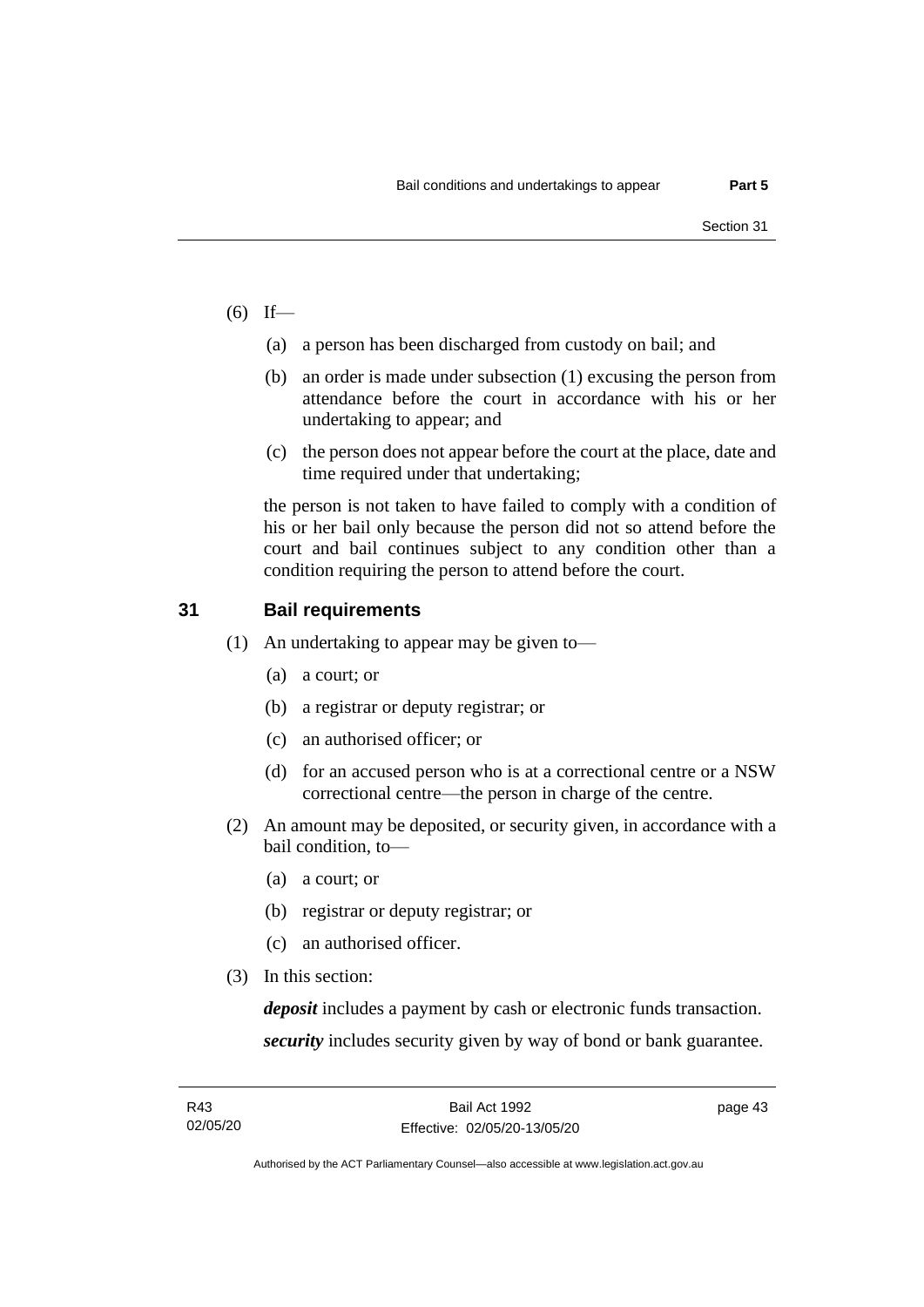### **32 Acceptable people and security for bail**

- (1) A court or authorised officer imposing a condition on bail may decide—
	- (a) the person, people or class of people who are acceptable people for a condition mentioned in section 25 (1) (b) or (c); and
	- (b) the number of people required for the condition; and
	- (c) the security acceptable for a condition mentioned in section 25 (1) (b) (ii).
- (2) If a decision has not been made when the undertaking to appear is given, the court or person to whom the undertaking to appear is given may decide.
- (3) Without limiting subsections (1) and (2), an acceptable person for a condition includes an entity prescribed by regulation for this subsection.

# **33 Continuation of bail and undertakings**

- (1) If an accused person has given an undertaking to appear at a place, date and time at which proceedings in relation to the offence may be continued, whether on any adjournment, postponement or other deferment of the proceedings, or by way of committal, a court may continue the bail already granted in relation to the offence, whether or not the accused person is present in court.
- (2) If bail is continued under subsection (1), the undertaking to appear and the bail conditions continue to apply, except to the extent that the undertaking or condition otherwise provides or the court otherwise orders.
	- *Note* A court continuing bail must give notice of the continuation, bail conditions and place, date and time to which the proceedings are adjourned, postponed or deferred (see s 34 (4)).

R43 02/05/20

Authorised by the ACT Parliamentary Counsel—also accessible at www.legislation.act.gov.au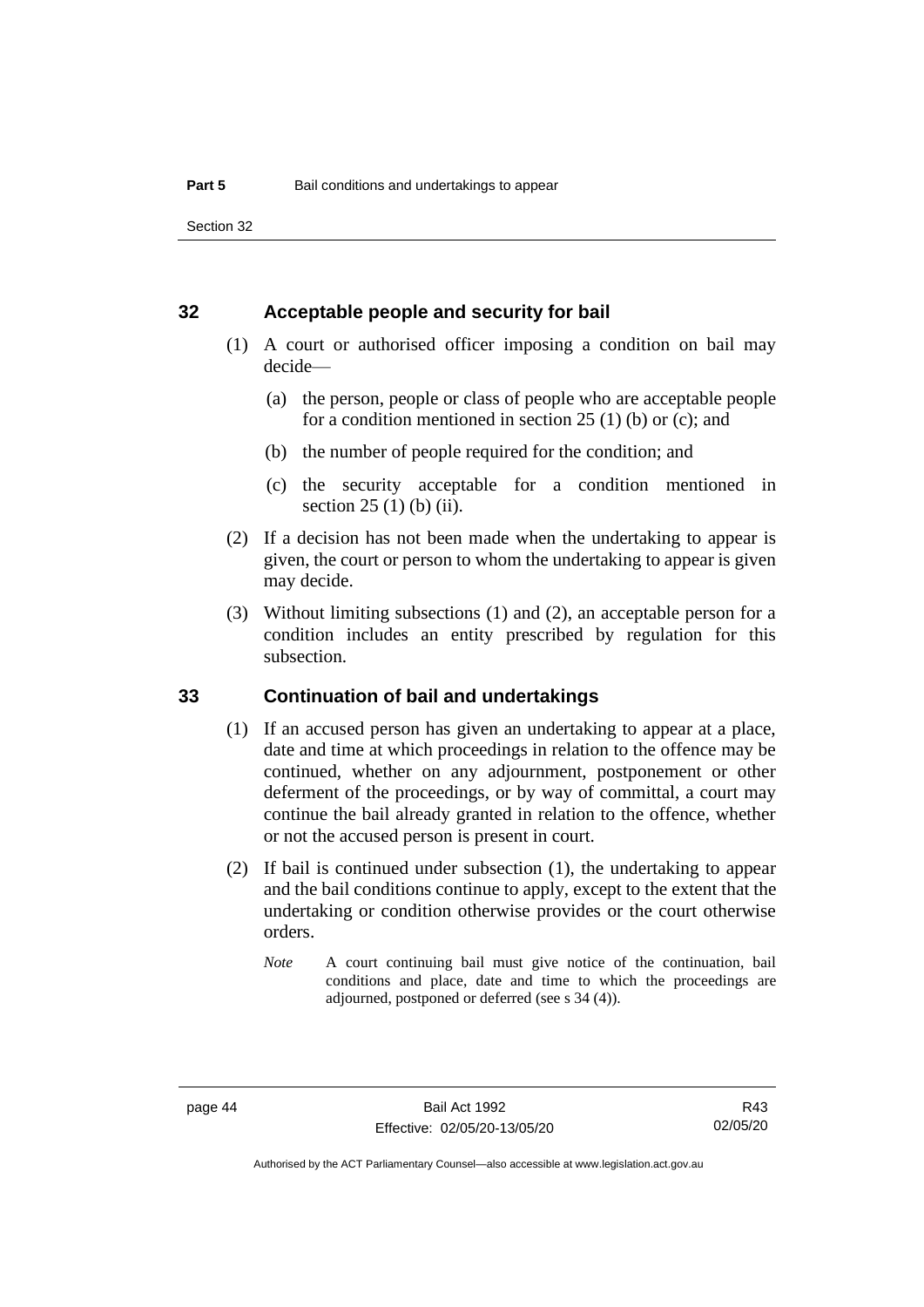- (3) If no direction is made by the court in relation to bail, whether or not the accused person appears in accordance with the undertaking—
	- (a) the court is taken to have continued bail; and
	- (b) the undertaking to appear and any bail conditions continue to apply.
- (4) If the hearing of a charge against an accused person is adjourned or postponed, the court may—
	- (a) continue the person's bail; or
	- (b) make another order about bail.
- (5) However, if a deposit has been made, or security given, by a surety in accordance with a bail condition, the court must not continue bail without the surety's consent unless it is a condition of bail that the deposit or security continues to apply if bail is continued.
- (6) If bail is continued—
	- (a) the undertaking to appear is taken to be an undertaking to appear at any time when, and at any place where, proceedings in relation to the offence with which the person has been charged may be continued; and
	- (b) any bail conditions continue to apply.

page 45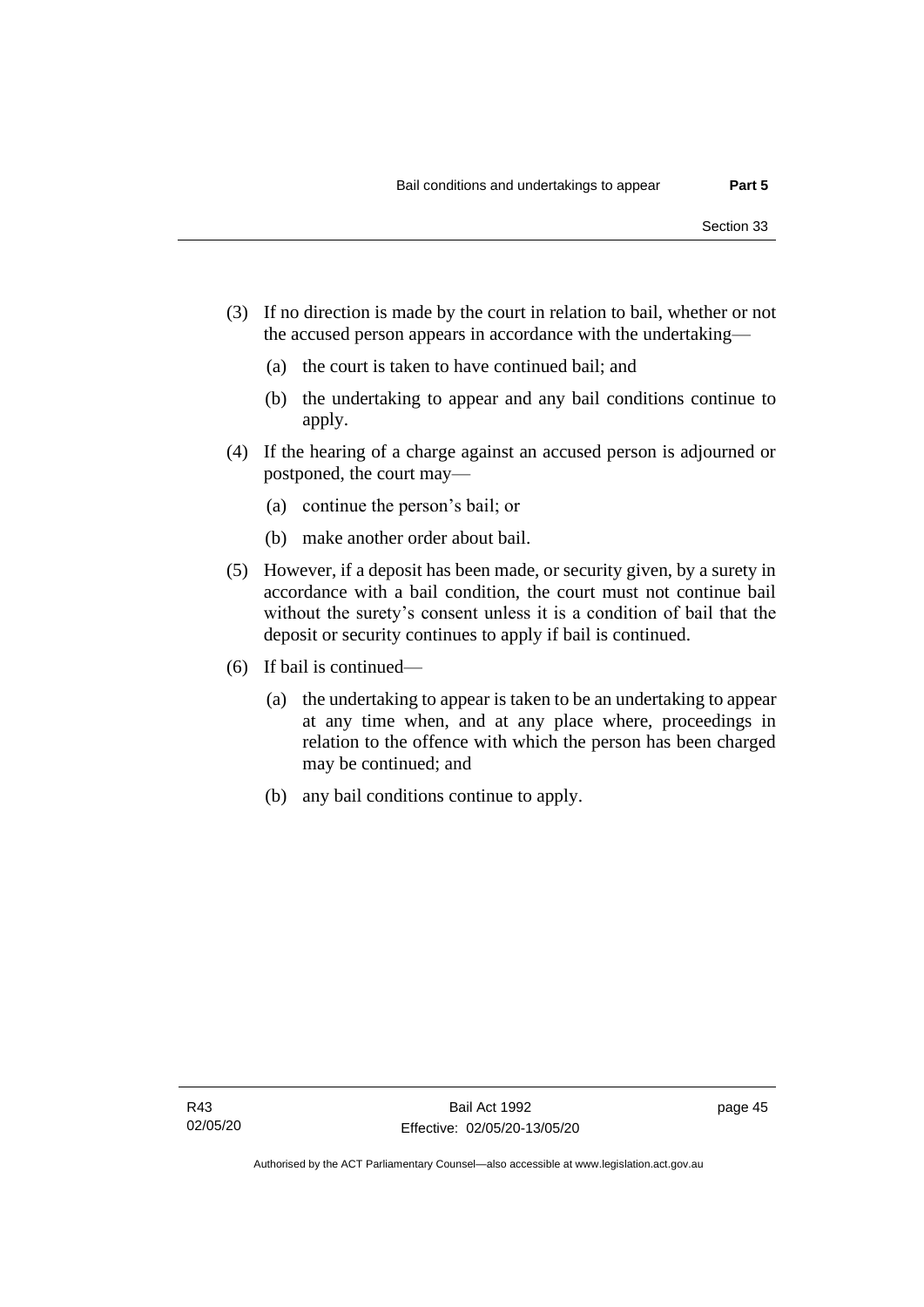(7) If an accused person has been released on bail and the court is satisfied that the accused person is because of illness or accident or other sufficient cause unable to appear personally before the court on the day when the person is required to appear, the court may, in the absence of the accused person, order the person to be further remanded to the place, date and time that the court considers appropriate and may order that the undertaking to appear given by the accused person and any agreement entered into under a condition of the grant of bail be continued so as to require the appearance of the accused person at every place, date and time to which the accused person is remanded or the hearing adjourned, postponed or otherwise deferred.

#### **34 Written notice of conditions of bail**

- (1) A court or authorised officer granting bail to an accused person—
	- (a) must give the accused person a written notice setting out—
		- (i) the person's obligations under the person's bail conditions; and
		- (ii) the consequences of any failure by the person to comply with the conditions; and
	- (b) must be satisfied, before releasing the accused person, that the person will comply with the conditions.
	- *Note* If a form is approved under s 58 for a notice under this section, the form must be used.
- (2) A court or authorised officer granting bail to an accused person with a surety for the accused person's appearance to answer the charges against the person —
	- (a) must give the surety written notice of—
		- (i) the accused person's obligations under the person's bail conditions; and

Authorised by the ACT Parliamentary Counsel—also accessible at www.legislation.act.gov.au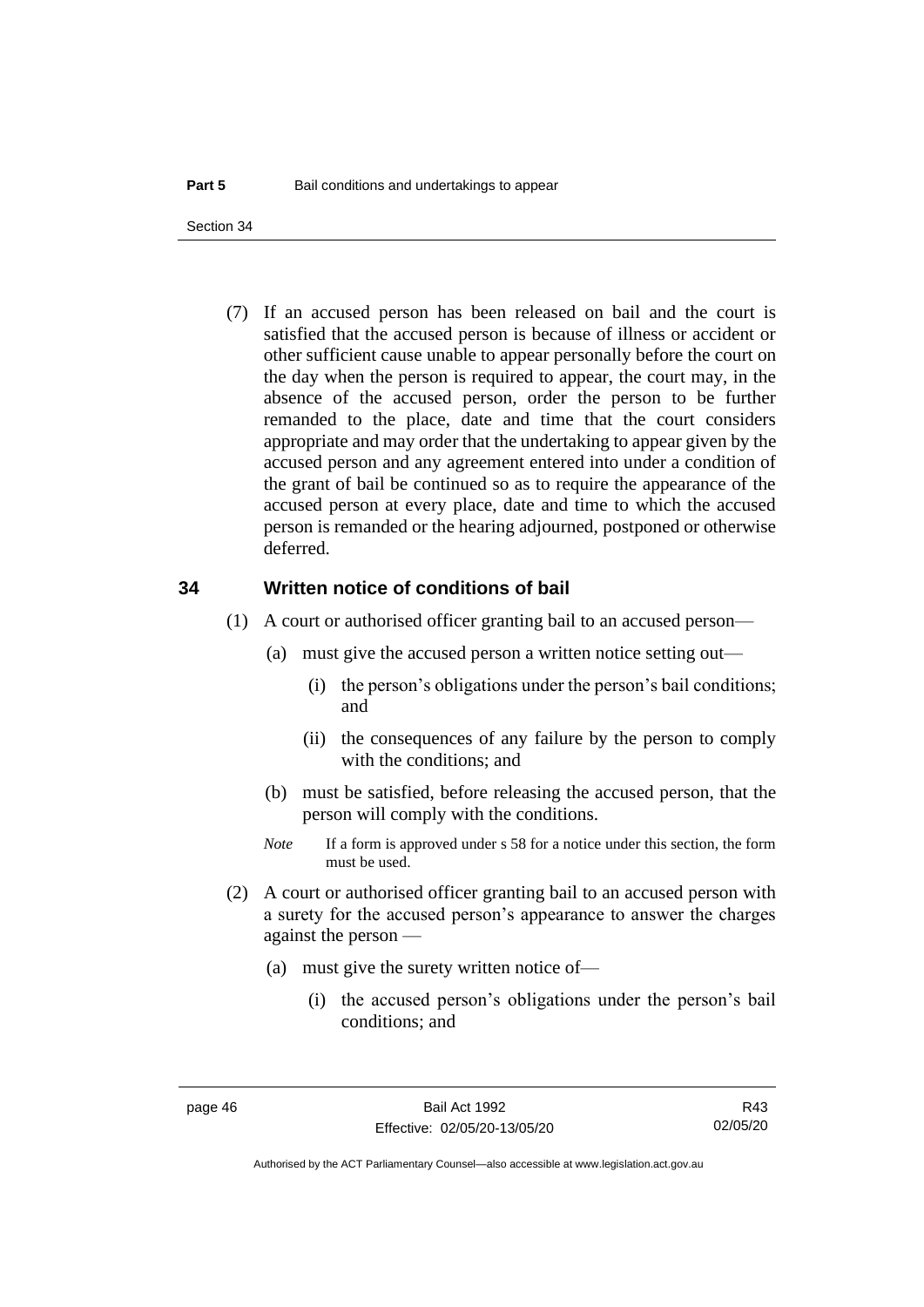- (ii) the consequences of any failure by the person to comply with the conditions; and
- (b) must be satisfied, before releasing the accused person, that the surety understands—
	- (i) the nature and extent of the accused person's obligations under the person's bail conditions; and
	- (ii) the consequences of any failure by the person to comply with the conditions.
- (3) If a bail condition is imposed or varied on a review under part 6 of a decision made in relation to bail, the court or authorised officer imposing or varying the condition—
	- (a) must give the accused person a written notice setting out—
		- (i) the person's obligations under the condition; and
		- (ii) the consequences of any failure by the person to comply with the condition; and
	- (b) must be satisfied that the accused person will comply with the condition; and
	- (c) if there is a surety for the appearance of the accused person to answer the charges against the accused person—
		- (i) must give the surety a written notice setting out—
			- (A) the accused person's obligations under the condition; and
			- (B) the consequences of any failure by the person to comply with the condition; and
		- (ii) must be satisfied that the surety understands—
			- (A) the nature and extent of the accused person's obligations under the condition; and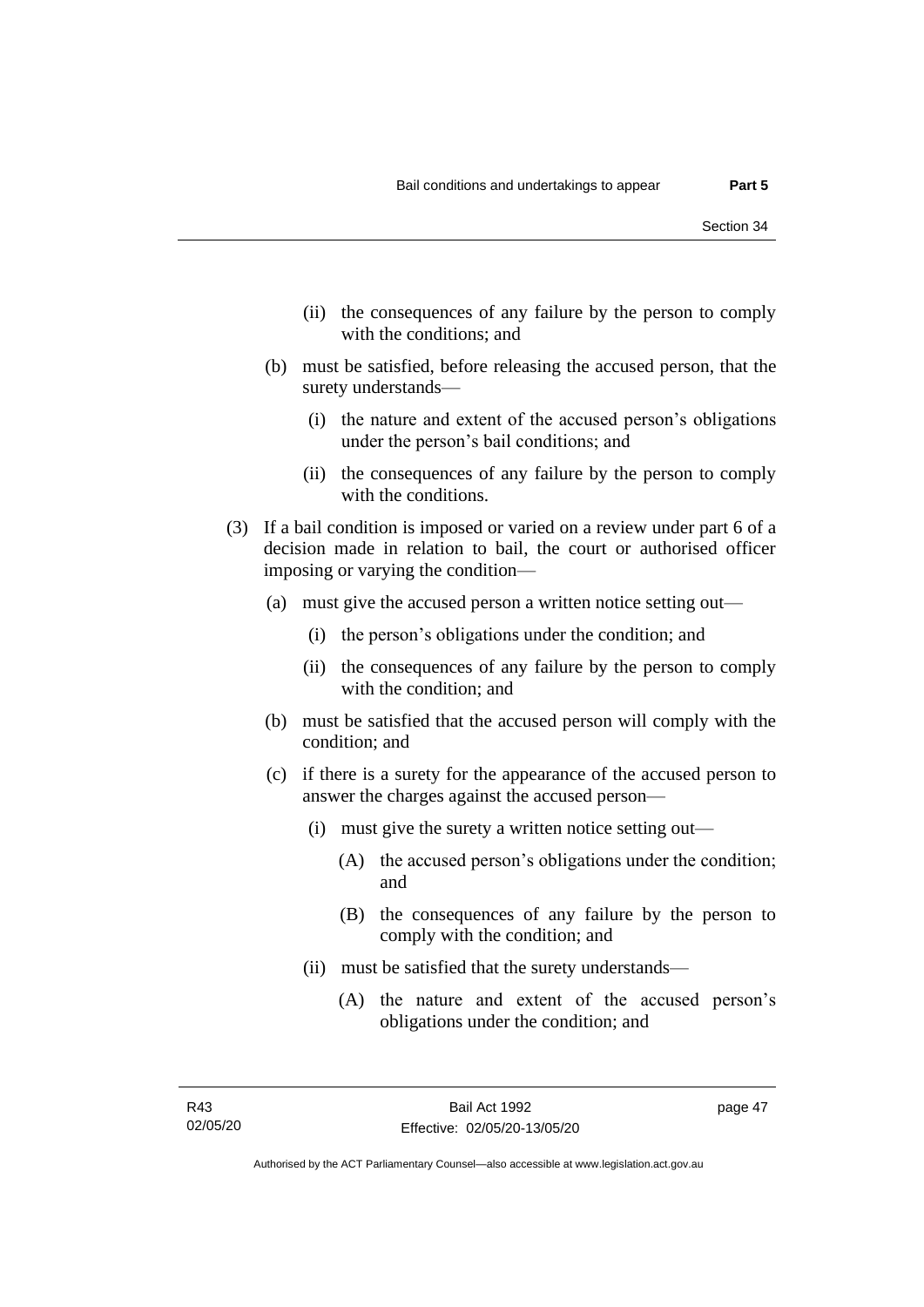- (B) the consequences of any failure by the person to comply with the condition.
- (4) A court continuing bail on an adjournment or a postponement of proceedings must immediately give, or cause to be given, to the accused person a written notice that—
	- (a) states that bail is continued until the hearing is resumed or stated; and
	- (b) states the conditions on which bail is presently allowed; and
	- (c) states the place, date and time to which the proceedings are adjourned or postponed or states that the proceedings are adjourned or postponed to a place, date and time that are from time to time stated in a notice given or sent to the accused person as prescribed by regulation.

## **36 Discharge of surety**

- (1) A surety may, at any time apply to be discharged from his or her liability under a bail condition—
	- (a) if bail has been granted by a court—
		- (i) to the court that granted bail; or
		- (ii) to the court of appearance; or
	- (b) if bail has been granted by an authorised officer—to the court of appearance.
- (2) However, an application may not be made if the person granted bail has failed to comply with a bail condition or undertaking to appear.
- (3) If the person granted bail is not in custody or before the court when the application is made, the court must—
	- (a) issue a warrant to apprehend the person and bring the person before the court; or
	- (b) issue a summons for the person's appearance before the court.

R43 02/05/20

Authorised by the ACT Parliamentary Counsel—also accessible at www.legislation.act.gov.au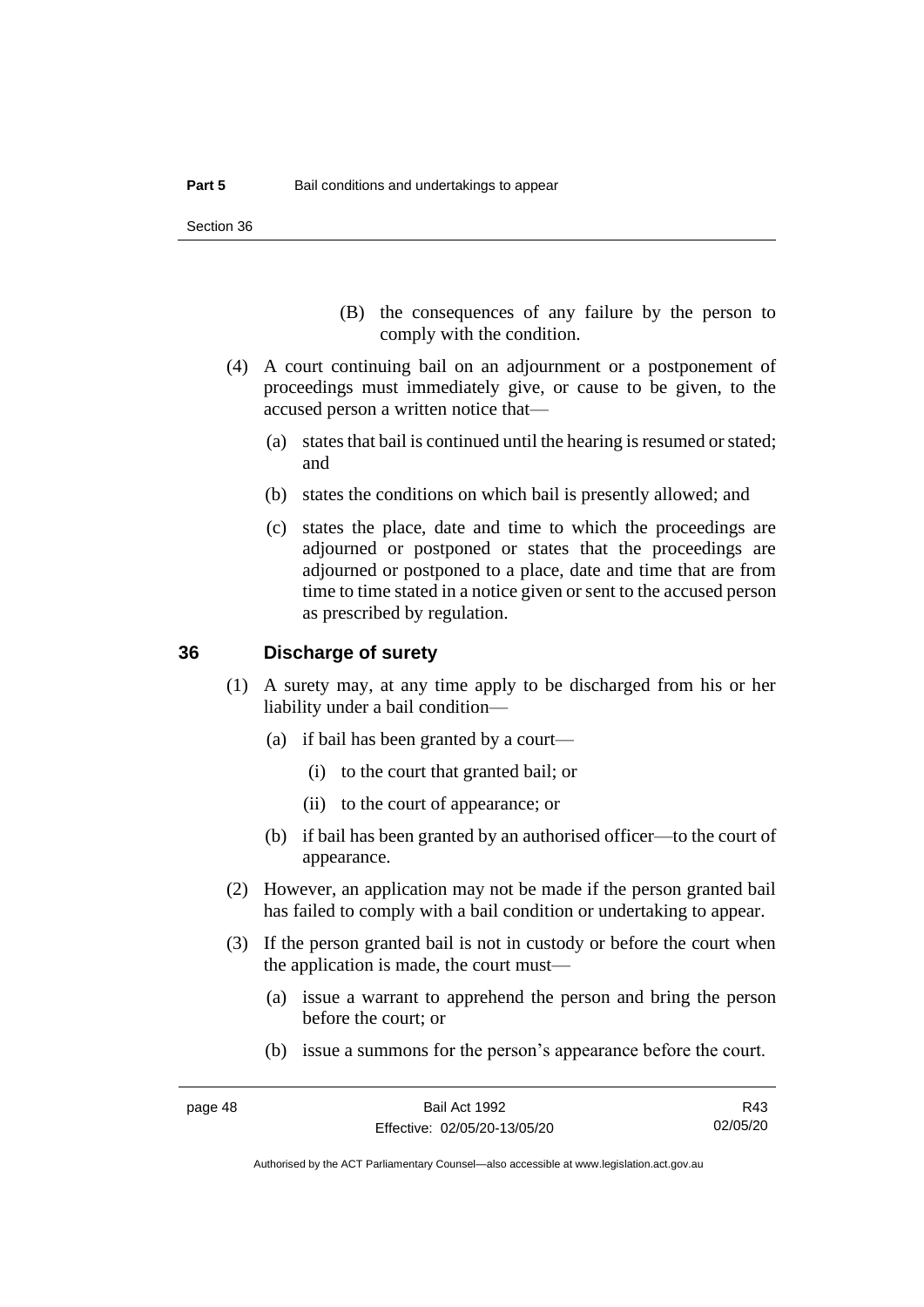- (4) On the person's appearance before the court, the court must, unless the court considers it would be unjust to do so—
	- (a) direct that the applicant be discharged from his or her liability; and
	- (b) release the security or deposit.
- (5) If the court discharges the applicant from liability, the court may—
	- (a) impose further bail conditions; and
	- (b) remand the person granted bail into custody until the further conditions are satisfied.
- (6) In this section:

*court of appearance* means the court before which the accused person is required to appear in accordance with his or her undertaking to appear.

# **37 Payment of amounts to Territory**

- (1) This section applies if—
	- (a) a person granted bail fails to appear in court in accordance with his or her undertaking; and
	- (b) a bail condition mentioned in section 25 (1) (b) or (c) requires the person or someone else (the *person required to pay*) to pay, or forfeit, an amount to the Territory if the person fails to appear.
- (2) If the amount has been deposited in accordance with a condition mentioned in section 25 (1) (c), the amount is forfeited to the Territory.
- (3) If the amount has not been deposited, the court may order the person required to pay to pay the amount to the Territory.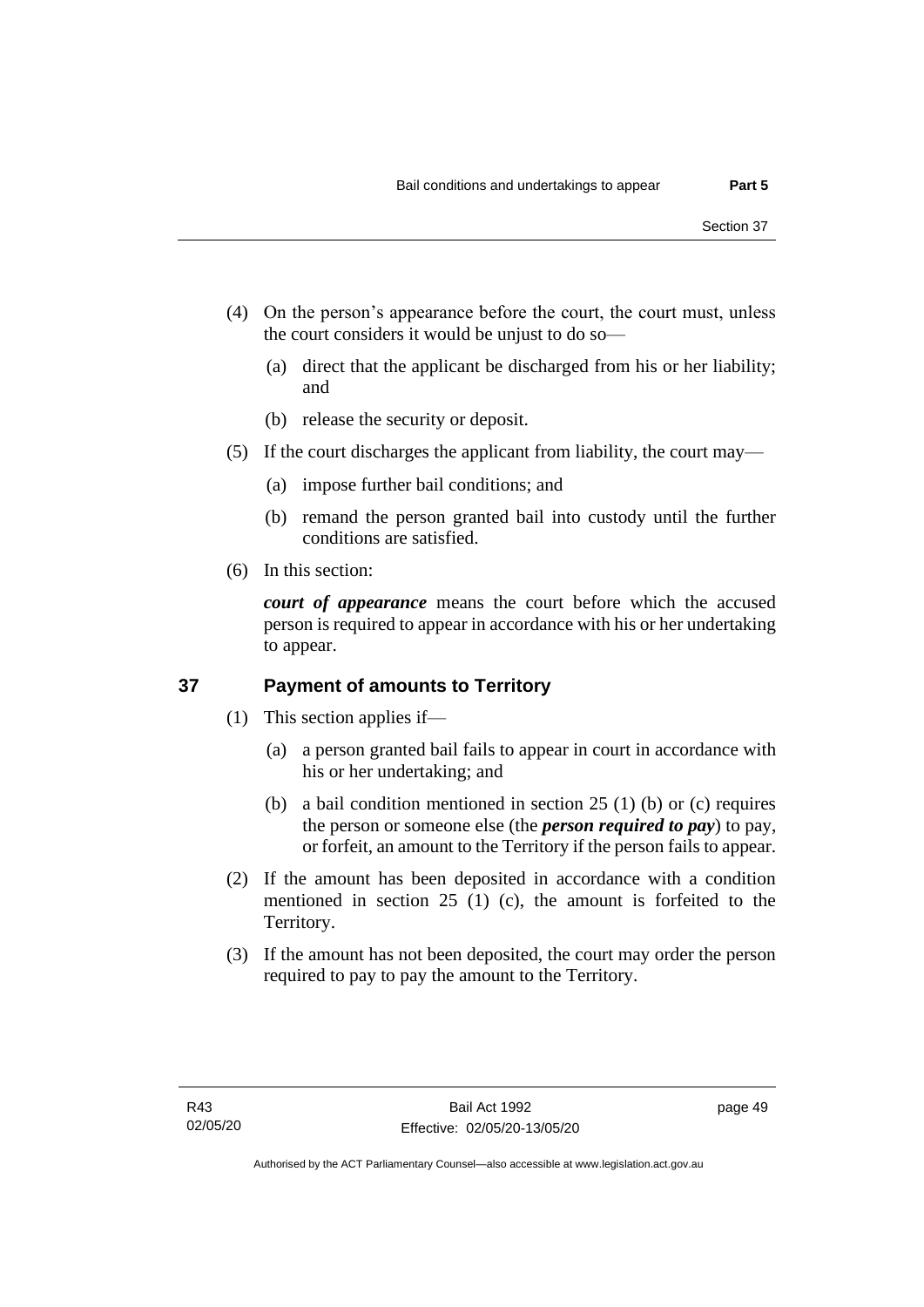(4) Notice of the order must be given to the person required to pay as soon as practicable.

*Note* For how documents may be served, see th[e Legislation Act,](http://www.legislation.act.gov.au/a/2001-14) pt 19.5.

- (5) If, after the end of 28 days after the day the notice is given, the amount has not been paid the amount may be recovered under the *[Crimes](http://www.legislation.act.gov.au/a/2005-59)  [\(Sentence Administration\) Act 2005](http://www.legislation.act.gov.au/a/2005-59)*, chapter 6A (Court imposed fines) as if it were a fine within the meaning of that chapter.
- (6) Subsection (5) applies to an amount even if the amount exceeds \$50 000.

page 50 Bail Act 1992 Effective: 02/05/20-13/05/20

R43 02/05/20

Authorised by the ACT Parliamentary Counsel—also accessible at www.legislation.act.gov.au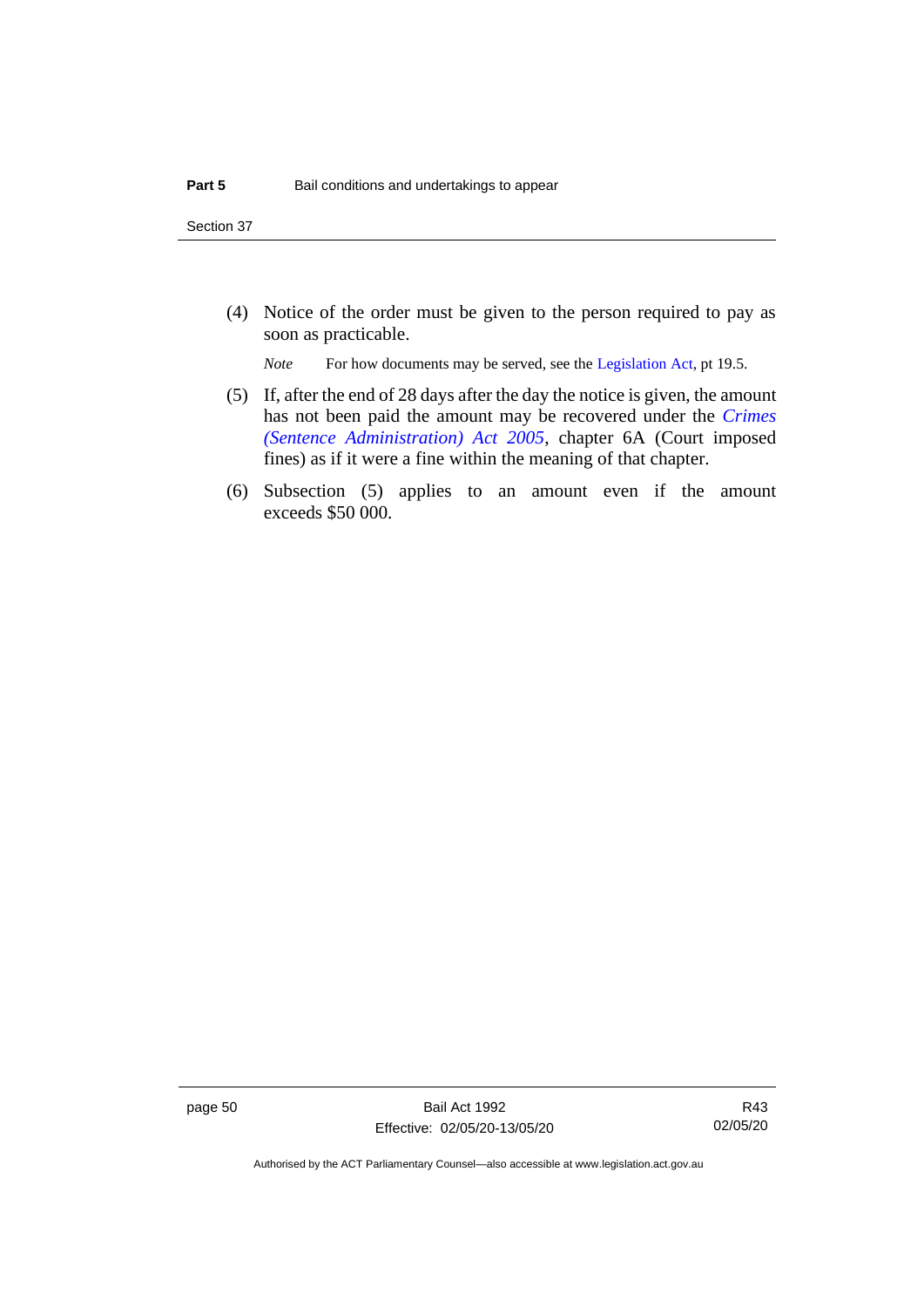# **Part 6 Review of bail decisions**

# **Division 6.1 Review of decisions by authorised officers**

# **38 Review by authorised officers**

- (1) If an authorised officer makes a decision under part 4 in relation to bail for an accused person that is—
	- (a) a decision to refuse to grant bail to the accused person; or
	- (b) a decision to grant bail to the accused person subject to 1 or more bail conditions;

the accused person may request a review of that decision by the authorised officer who made the decision or any other authorised officer.

(2) If an application for a review of a bail decision is made to an authorised officer under subsection (1), the authorised officer must as soon as possible conduct a review of the decision.

# **39 Exercise of power to review**

- (1) The power to review a decision under this division includes a power to confirm or vary a decision or to substitute another decision.
- (2) A decision as varied or substituted must be in conformity with this Act.
- (3) If, on a review of a decision under this division, the authorised officer varies the decision or substitutes another decision, section 27 applies in relation to the decision as varied or substituted as if the decision had been made by the authorised officer under part 4.
- (4) An authorised officer may refuse to entertain a request to review a decision under this division if the authorised officer is satisfied that the request is frivolous or vexatious.

page 51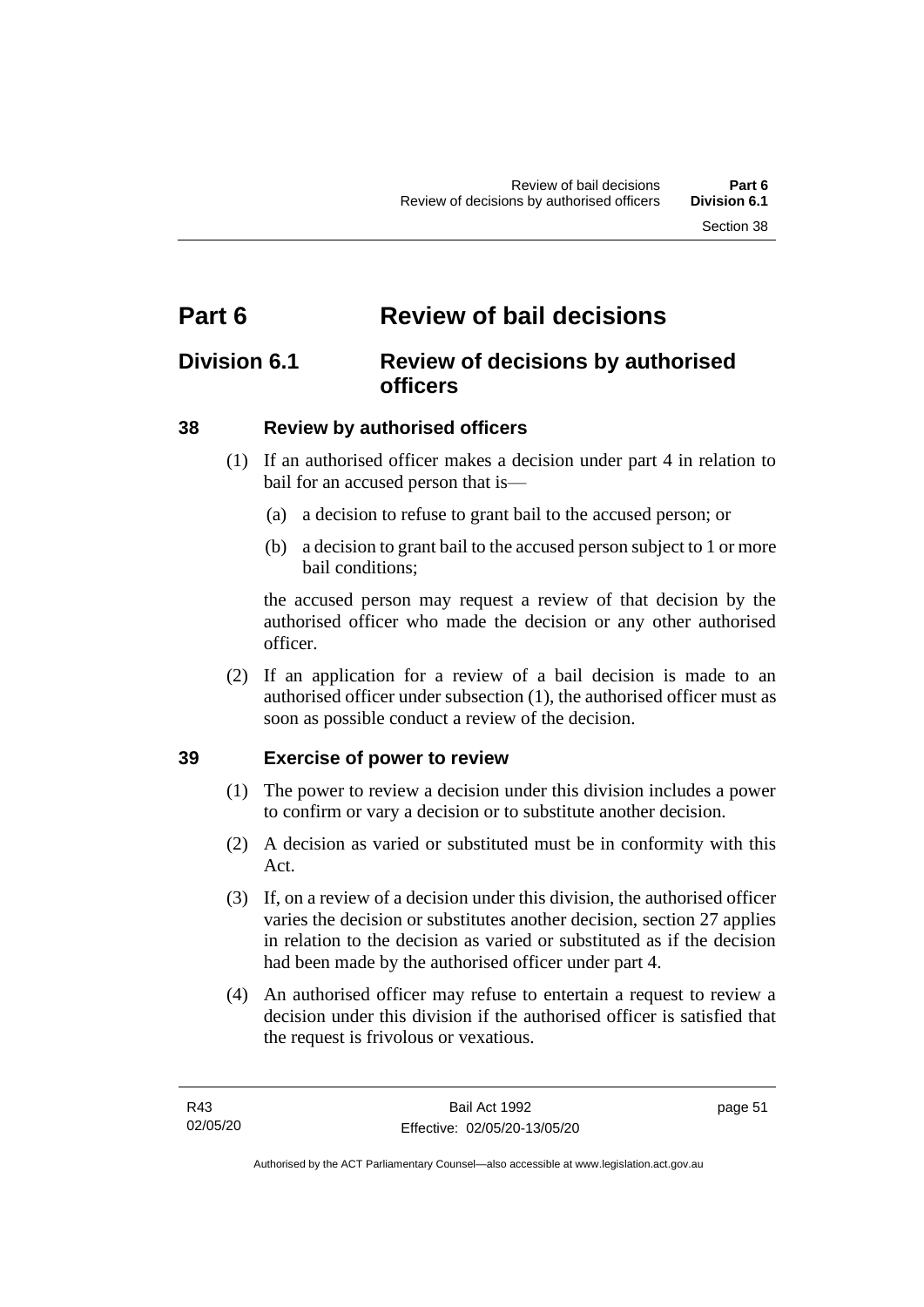- (5) A regulation may—
	- (a) prescribe the way of making a request for the review of a decision under this division; and
	- (b) prescribe procedures for the conduct of a review under this division; and
	- (c) limit the time within which, and the circumstances in which, an accused person may apply for a review of a decision under this division; and
	- (d) limit the number of applications that may be made for the review of a bail decision under this division.

# **40 Limitation on power of authorised officer to review**

An authorised officer may not, under this division—

- (a) review a decision in circumstances if, had the decision not been made, the authorised officer would be prohibited from making a decision in relation to the grant of bail; or
- (b) review a decision that has been reviewed by a court.

# **Division 6.2 Review of decisions by courts**

# **41 Right of review of bail decisions**

An accused person or the informant may apply under this division for review of any decision by a court or an authorised officer in relation to bail.

# **41A Court may review on its own initiative**

(1) A court that has made a decision in relation to bail may review the decision on its own initiative if the court considers it is in the interests of justice to do so.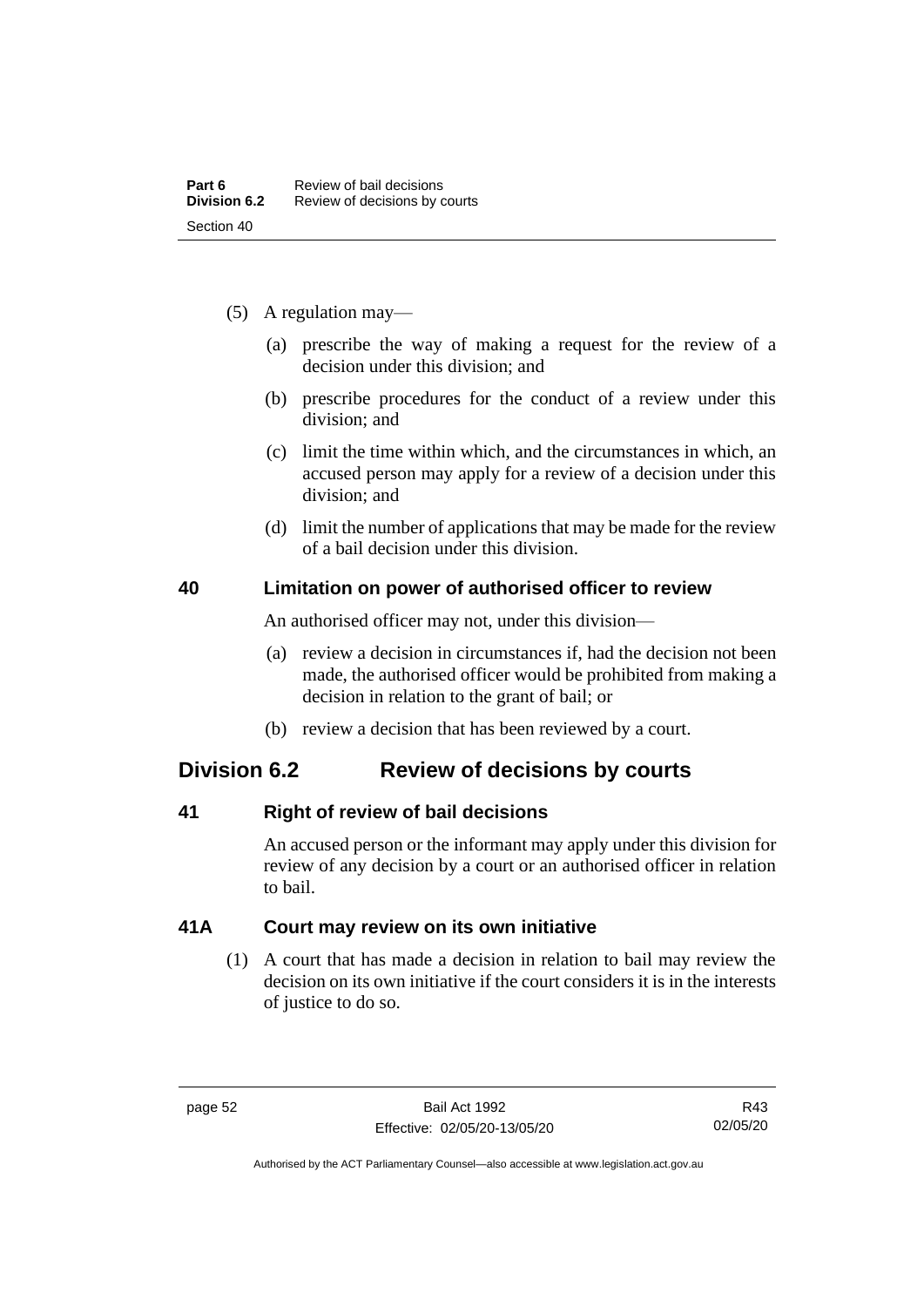(2) The court may issue a warrant for the arrest of the person and for bringing the person before the court at the time and place stated in the warrant.

# **42 Power of Magistrates Court to review—decision of authorised officer**

- (1) The Magistrates Court may, on application under this division (other than under section 44 (Right of review of bail decisions prosecution)), review any decision of an authorised officer in relation to bail for an accused person, only if—
	- (a) the court has power to make a bail order under section  $20(1)(a)$ (Power in relation to bail—Magistrates Court); and
	- (b) the court is satisfied that the applicant has shown—
		- (i) a change in circumstances relevant to the granting of bail since the authorised officer's decision; or
		- (ii) the availability of fresh evidence or information relevant to the granting of bail to the accused person that was unavailable when the authorised officer made the decision.
- (2) The power of the Magistrates Court to review a decision under this section may be exercised whether or not any power to review the decision under section 38 (Review by authorised officers) has been exercised or been sought to be exercised.

# **42A Power of Magistrates Court to review—decision of Magistrates Court**

The Magistrates Court may, on application under this division (other than under section 44 (Right of review of bail decisions prosecution)), review any decision of the court (however constituted) in relation to bail for an accused person, only if—

(a) the court has power to make a bail order under section 20 (1) (a) (Power in relation to bail—Magistrates Court); and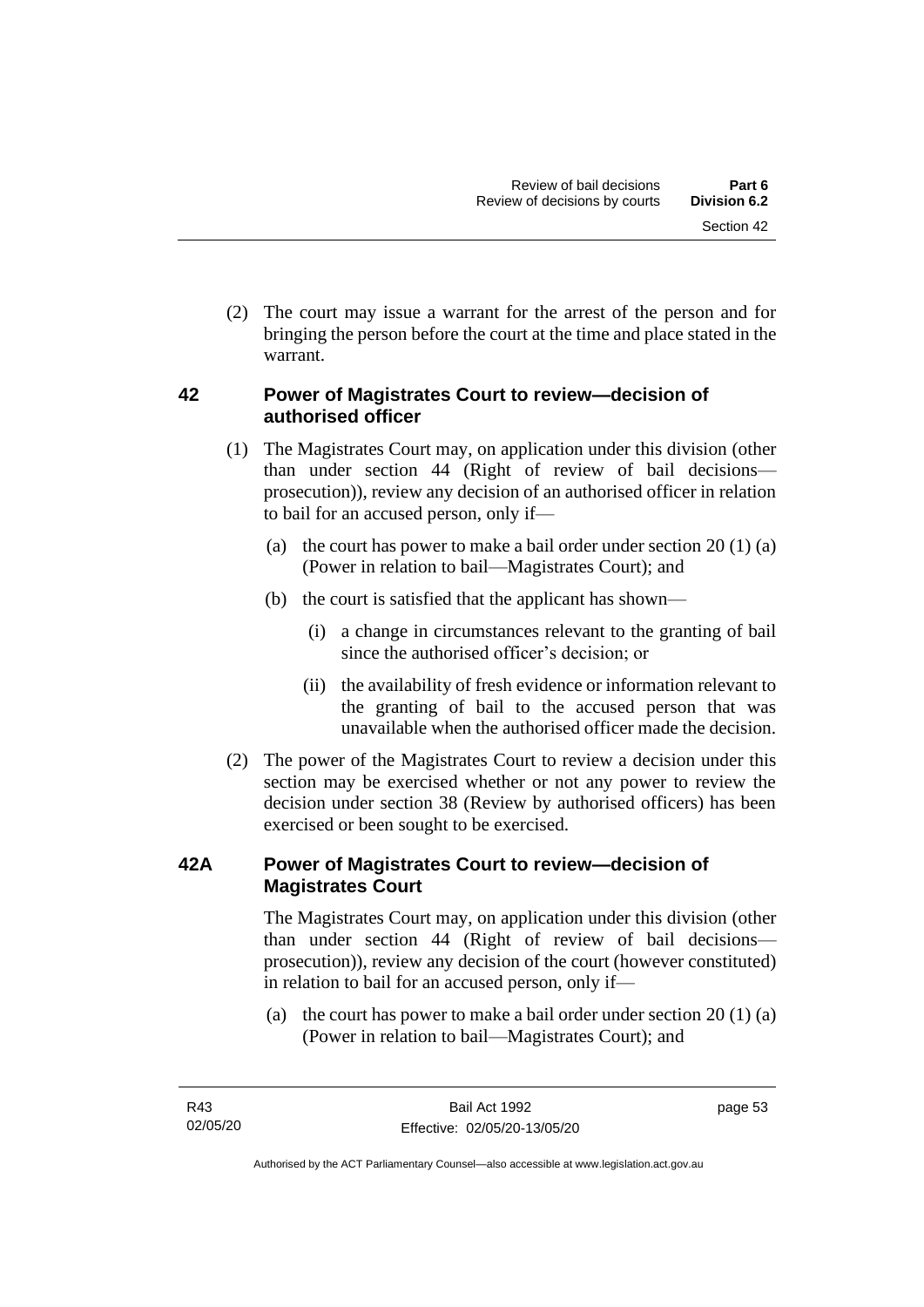- (b) the court is satisfied that the applicant has shown—
	- (i) a change in circumstances relevant to the granting of bail since the court's decision; or
	- (ii) the availability of fresh evidence or information relevant to the granting of bail to the accused person that was unavailable when the court made the decision; and
- (c) for an application made by the accused person—the person has made 2 applications for bail in the Magistrates Court in the proceeding to which the bail relates.

# **43 Power of Supreme Court to review—decision of authorised officer**

- (1) This section applies if, in relation to a decision of an authorised officer in relation to bail for an accused person, the Magistrates Court—
	- (a) does not have power to hear an application for review of the decision; or
	- (b) has heard an application for review of the decision.
- (2) The Supreme Court may, on application under this division (other than under section 44 (Right of review of bail decisions prosecution)), review the decision of the authorised officer, only if the court is satisfied that the applicant has shown—
	- (a) a change in circumstances relevant to the granting of bail since the authorised officer's decision; or
	- (b) the availability of fresh evidence or information relevant to the granting of bail to the accused person that was unavailable when the authorised officer made the decision.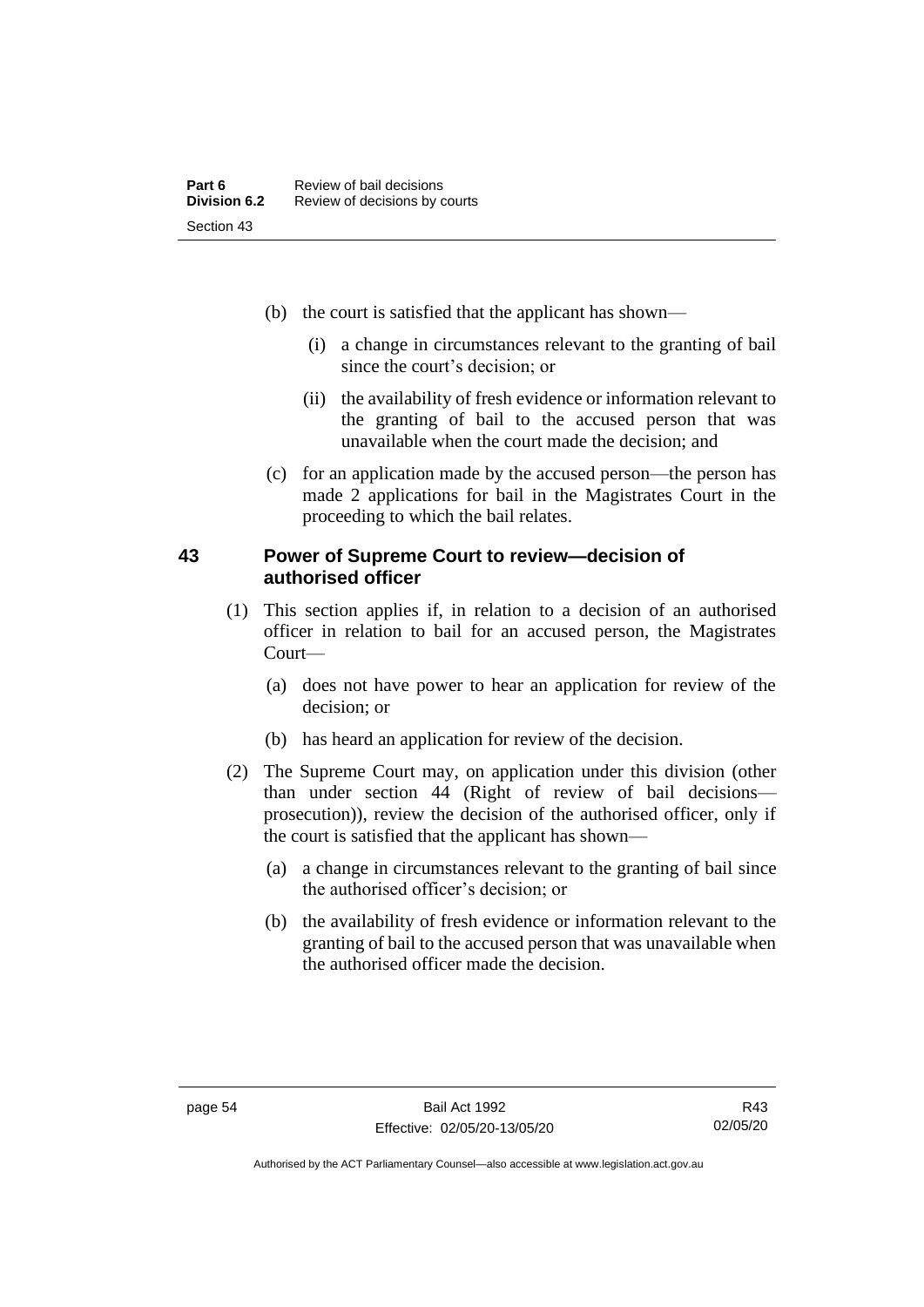(3) The power of the Supreme Court to review a decision under this section may be exercised whether or not any power to review the decision under section 38 (Review by authorised officers) has been exercised or been sought to be exercised.

# **43A Power of Supreme Court to review—decision of Magistrates Court or Supreme Court**

- (1) This section applies if a decision in relation to bail for an accused person has been made by—
	- (a) the Magistrates Court in accordance with section 42A (Power of Magistrates Court to review—decision of Magistrates Court); or
	- (b) the Supreme Court.
- (2) The Supreme Court may, on application under this division (other than under section 44 (Right of review of bail decisions prosecution)), review the decision of the court, only if the court is satisfied that the applicant has shown—
	- (a) a change in circumstances relevant to the granting of bail since the court's decision; or
	- (b) the availability of fresh evidence or information relevant to the granting of bail to the accused person that was unavailable when the court made the decision.

# **44 Right of review of bail decisions—prosecution**

- (1) This section applies to a decision by a court in relation to bail for an accused person charged with a family violence offence or a serious offence.
- (2) The director of public prosecutions may apply to the Supreme Court for review of the decision if the director of public prosecutions considers that exceptional circumstances exist and that it is in the public interest to make the application.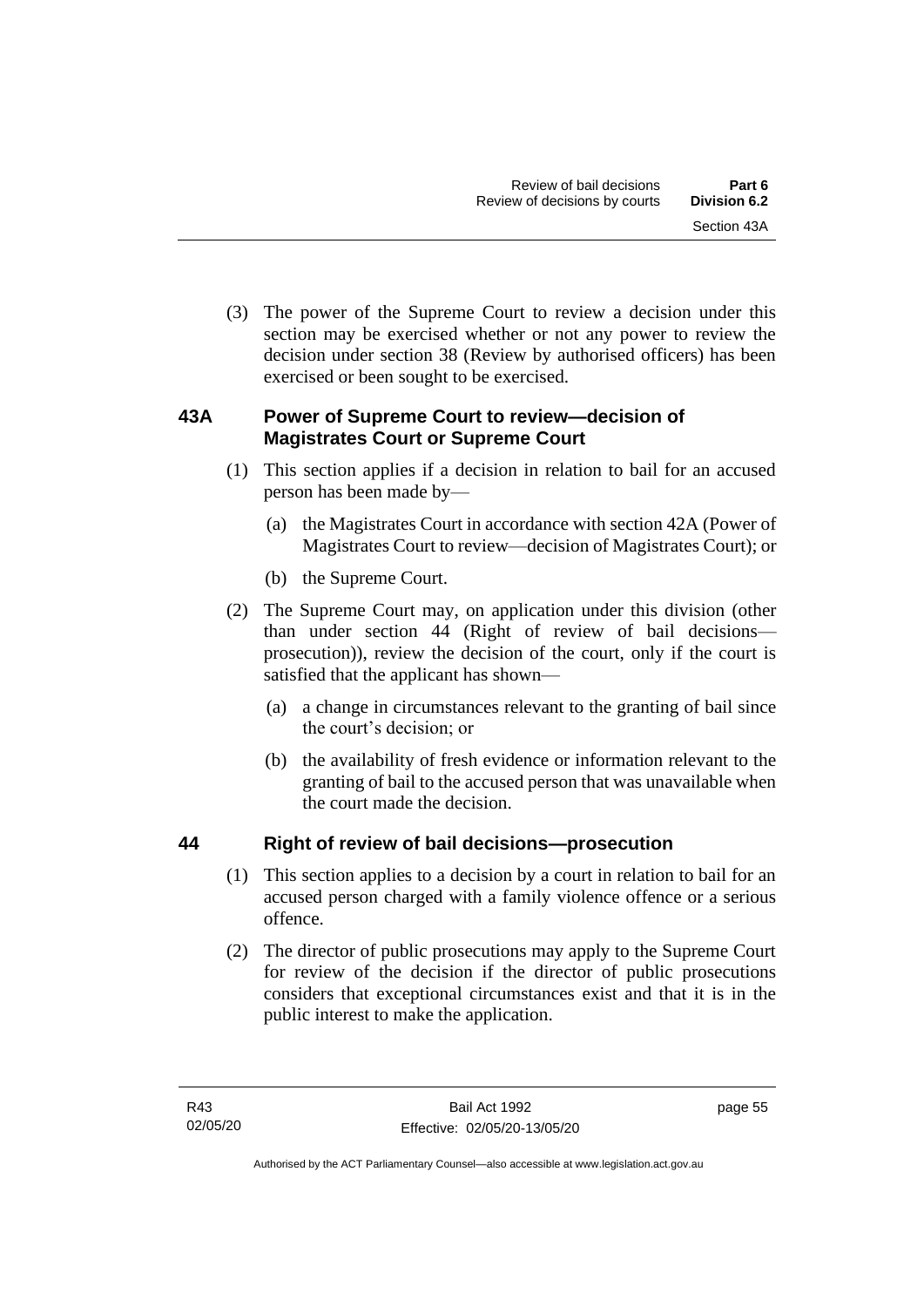- (3) An application must be made, and written notice of the application given to the accused person—
	- (a) within 2 hours after the decision is made; or
	- (b) if the decision is made between 4pm on a day and 8am the next day (*day 2*)—by 10am on day 2 (whether or not it is a working day).
- (4) However, an application may only be made if the director of public prosecutions gives the court that made the decision oral notice of the proposed application immediately after the decision is made.
- (5) On giving notice under subsection (4), the operation of the decision is stayed until the first of the following happens:
	- (a) the director of public prosecutions tells the court that made the decision that an application will not be made;
	- (b) 24 hours have passed since notice was given under subsection (4) and the director of public prosecutions has not—
		- (i) made an application; and
		- (ii) given written notice of the application to the accused person;
	- (c) the Supreme Court makes a decision on the application;
	- (d) 48 hours have passed since notice was given under subsection (4) and the Supreme Court has not made a decision on the application.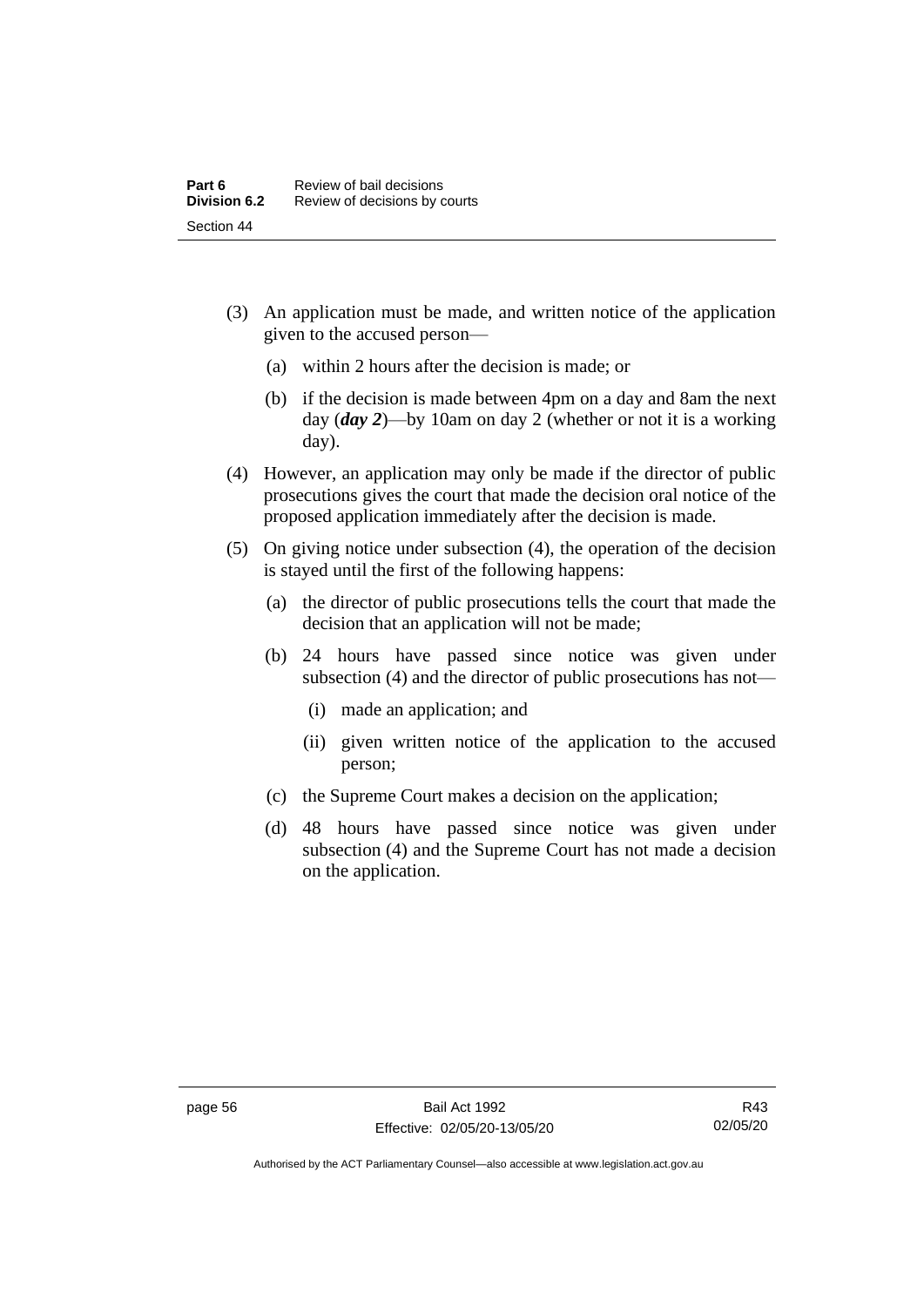(6) In this section:

*family violence offence*—see the *[Family Violence Act 2016](http://www.legislation.act.gov.au/a/2016-42)*, dictionary.

*serious offence* means—

- (a) an offence that involves causing harm, or threatening to cause harm, to anyone, punishable by imprisonment for more than 10 years; or
- (b) an offence under the [Criminal Code,](http://www.legislation.act.gov.au/a/2002-51) chapter 3 (Theft, fraud, bribery and related offences), punishable by imprisonment for more than 10 years; or
- (c) an offence under the [Criminal Code,](http://www.legislation.act.gov.au/a/2002-51) part 4.1 (Property damage offences), punishable by imprisonment for more than 14 years; or
- (d) an offence under the [Criminal Code,](http://www.legislation.act.gov.au/a/2002-51) chapter 6 (Serious drug offences), punishable by imprisonment for more than 10 years.

# **45 Exercise of power to review**

- (1) The power to review a decision under this division includes a power to confirm or vary the decision or to substitute another decision.
- (2) A decision as varied or substituted must be in conformity with this Act.
- (3) The review of a decision must be by way of rehearing and evidence or information in addition to, or in substitution for, the evidence or information given or obtained on the making of the decision may be given or obtained on the review.
- (4) If, on a review of a decision under this division the court varies the decision or substitutes another decision, section 27 applies in relation to the decision as varied or substituted as if that decision had been given by the court in relation to an application for bail.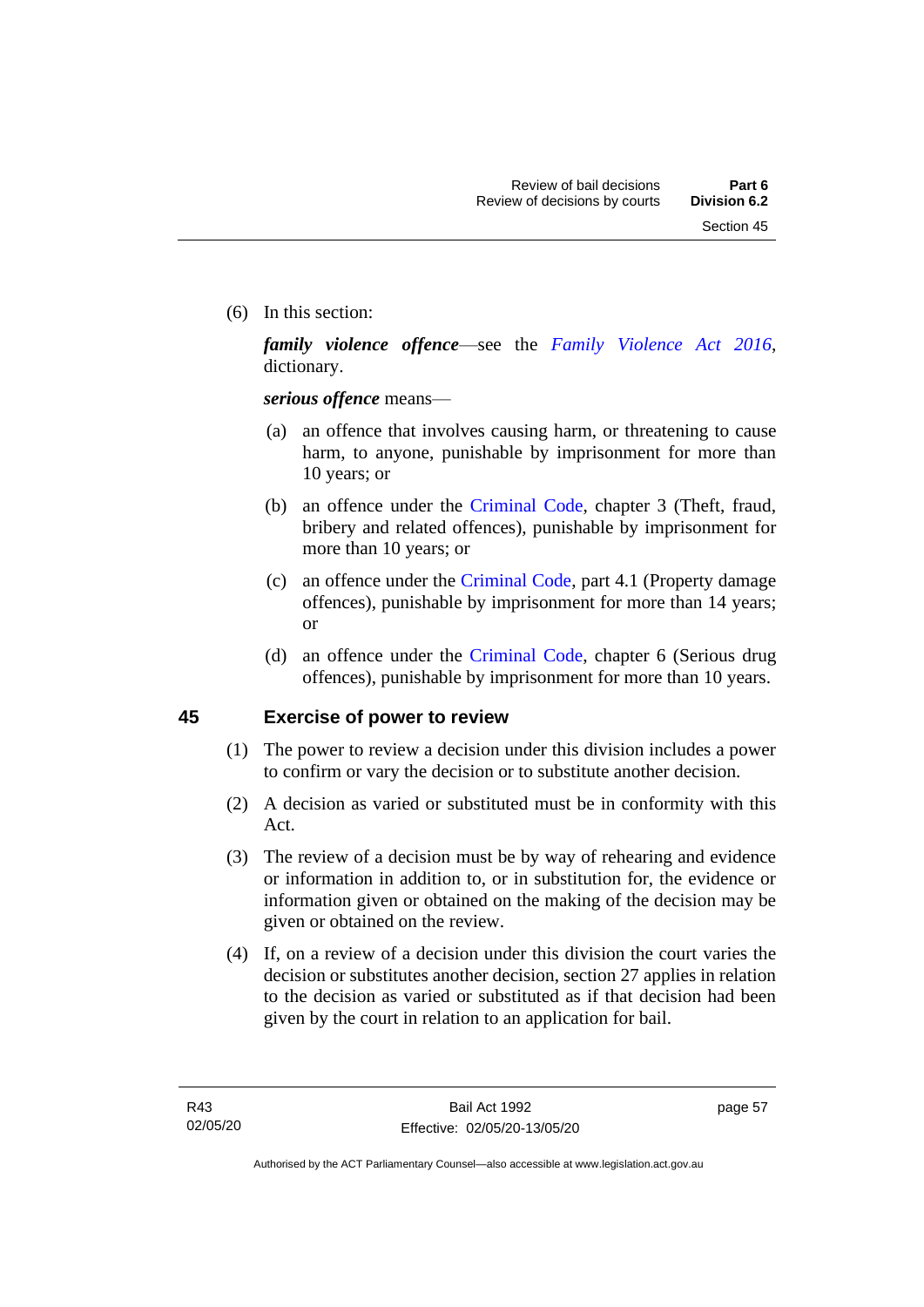- (5) If, on a review of a decision under this division, bail for an accused person is revoked, the court may, by warrant, commit the person into custody.
- (6) If, on a review of a decision under this division—
	- (a) bail is granted without any condition being imposed but the accused person has not given an undertaking to appear; or
	- (b) bail is granted subject to a condition;

the court may by warrant commit the person into custody until the person gives the undertaking to appear or satisfies the condition.

- (7) A court may refuse to entertain a request to review a decision under this division if the court is satisfied that the request is frivolous or vexatious.
- (8) A regulation may make provision in relation to—
	- (a) the way of making a request for the review of a decision under this division; and
	- (b) the giving or sending to people of notices relating to the proposed exercise of power to review a decision under this division.

# **46 Review limited to bail conditions**

- (1) If an accused person has remained in custody after being granted bail by a court because any condition of the bail has not been complied with, the decision in relation to bail may be reviewed by the court that granted bail—
	- (a) at the request of the accused person; or
	- (b) at the request of a police officer; or
	- (c) on the court's own initiative.
- (2) A review under this section of a decision in relation to bail is limited to a review of the conditions on which bail has been granted.

R43 02/05/20

Authorised by the ACT Parliamentary Counsel—also accessible at www.legislation.act.gov.au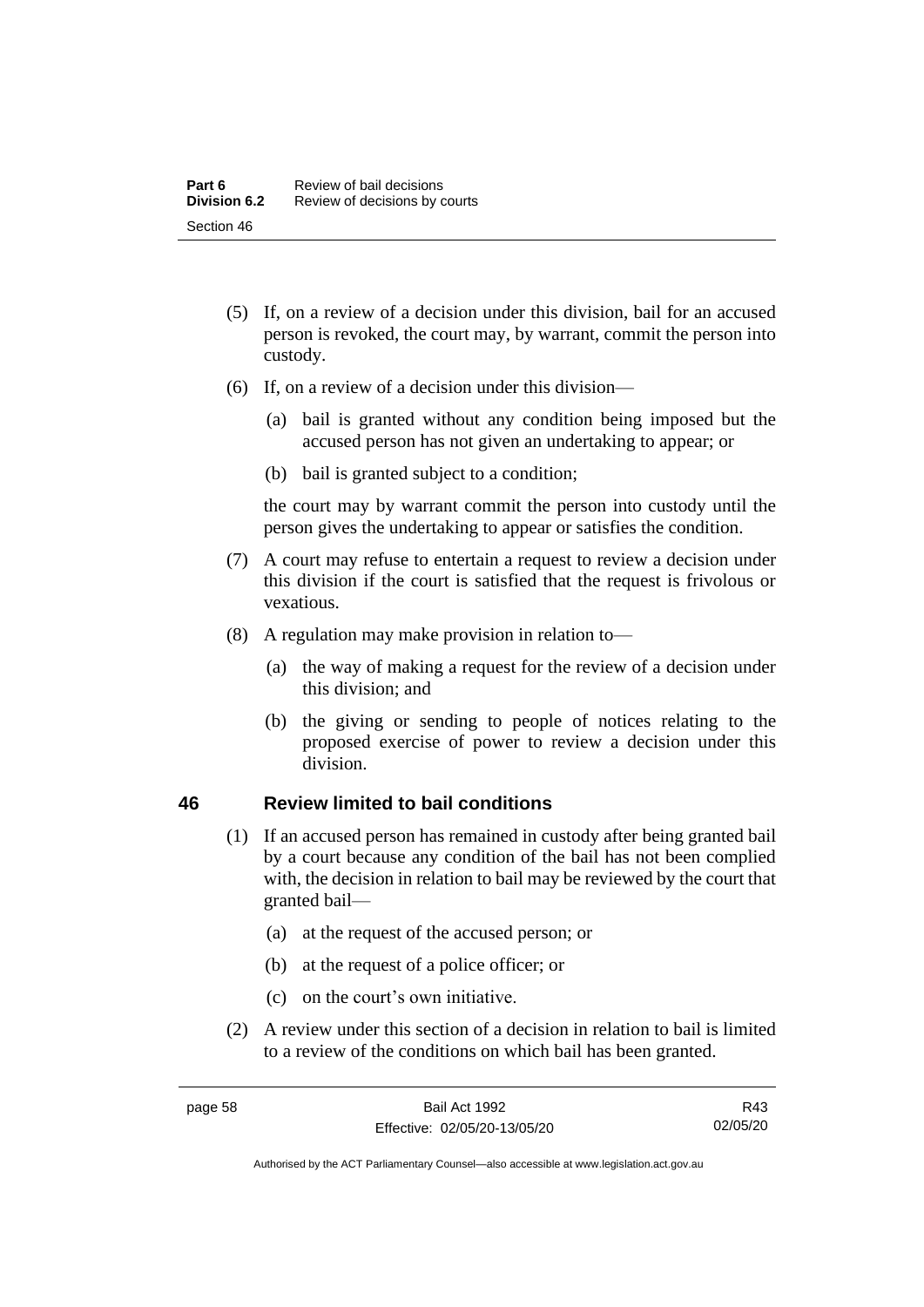- (a) for the purpose of benefiting the accused person; and
- (b) with the consent of the accused person.
- (4) On a review of a bail decision under this section, a court may—
	- (a) confirm the decision about the conditions of bail; or
	- (b) vary the decision by removing or imposing bail conditions; or
	- (c) grant bail without imposing any bail condition.
- (5) Notwithstanding section 43, section 43A or section 44, the Supreme Court is empowered to conduct a review of a bail decision under this section only in relation to bail granted by the Supreme Court (however constituted).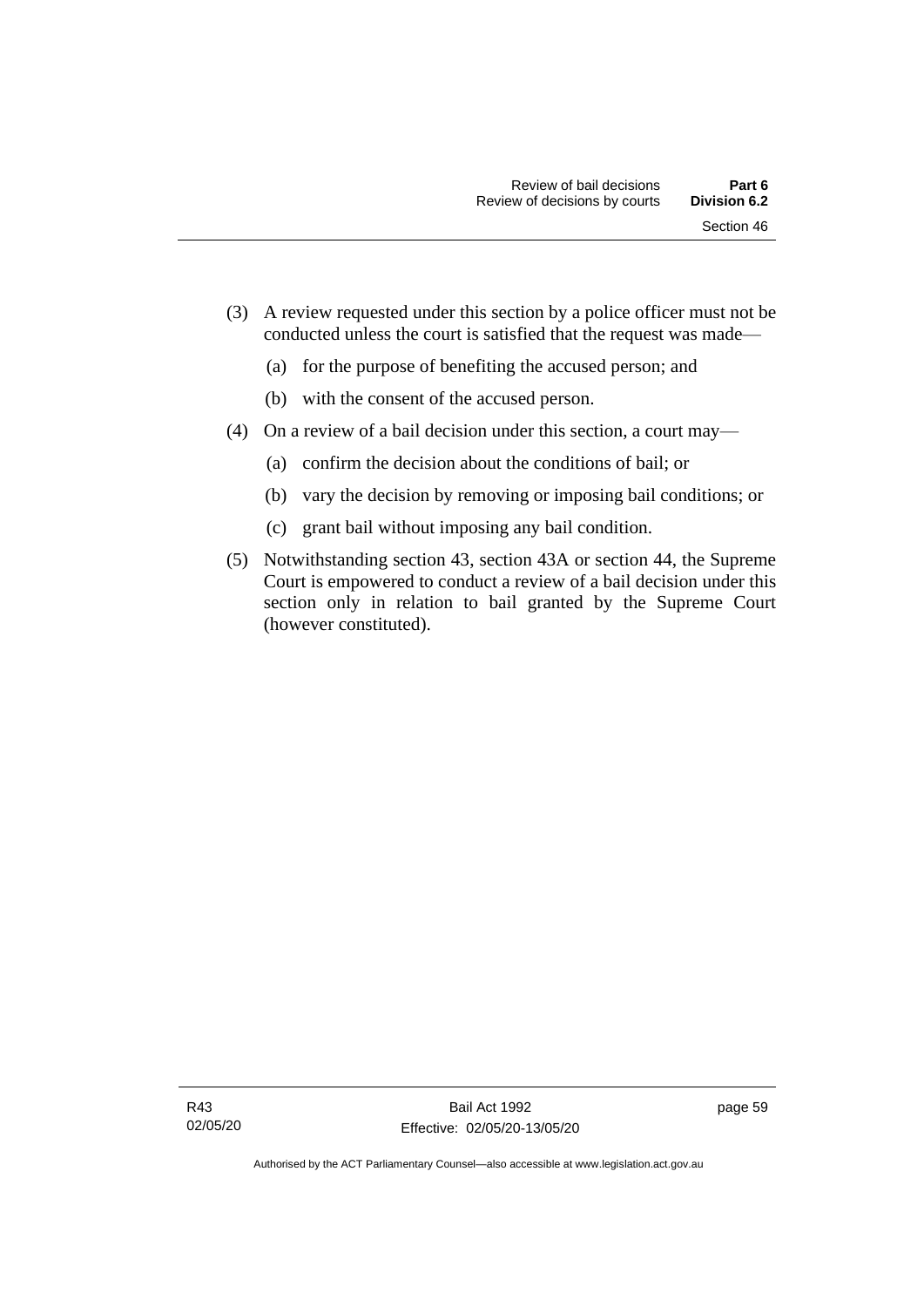#### **Part 7** Miscellaneous

Section 47

# **Part 7 Miscellaneous**

## **47 Giving information relating to bail**

(1) If a person is charged by a police officer with an offence and the person charged is being held in custody in relation to the offence, the police officer must, as soon as is reasonably practicable after the person is charged, give to the person, by written notice, information relating to his or her entitlement to, or eligibility for, bail and to his or her entitlement to the review of decisions under this Act.

(2) If an accused person is being held in custody in relation to an offence at the time of his or her first appearance in court in relation to that offence, the court must, during that appearance, or as soon as is reasonably practicable, give to the person, by written notice, information relating to his or her entitlement to, or eligibility for, bail.

# **47A Notice to victim of bail decisions**

- (1) This section applies if—
	- (a) a court or authorised officer makes a decision about a grant of bail, or reviews a bail decision, in relation to a person; and
	- (b) the informant is aware that a victim has expressed concern about the need for protection from violence or harassment by the person.
- (2) The informant must tell a police officer assigned to liaise with victims of crime (a *victim liaison officer*) that the victim has expressed the concern.
- (3) If a victim liaison officer is told about a victim's concern, the victim liaison officer must take all reasonable steps to tell the victim (or, if the victim is a child, a person who has parental responsibility for the child) about the bail decision as soon as practicable.

R43 02/05/20

*Note* If a form is approved under s 58 for a notice under this section, the form must be used.

Authorised by the ACT Parliamentary Counsel—also accessible at www.legislation.act.gov.au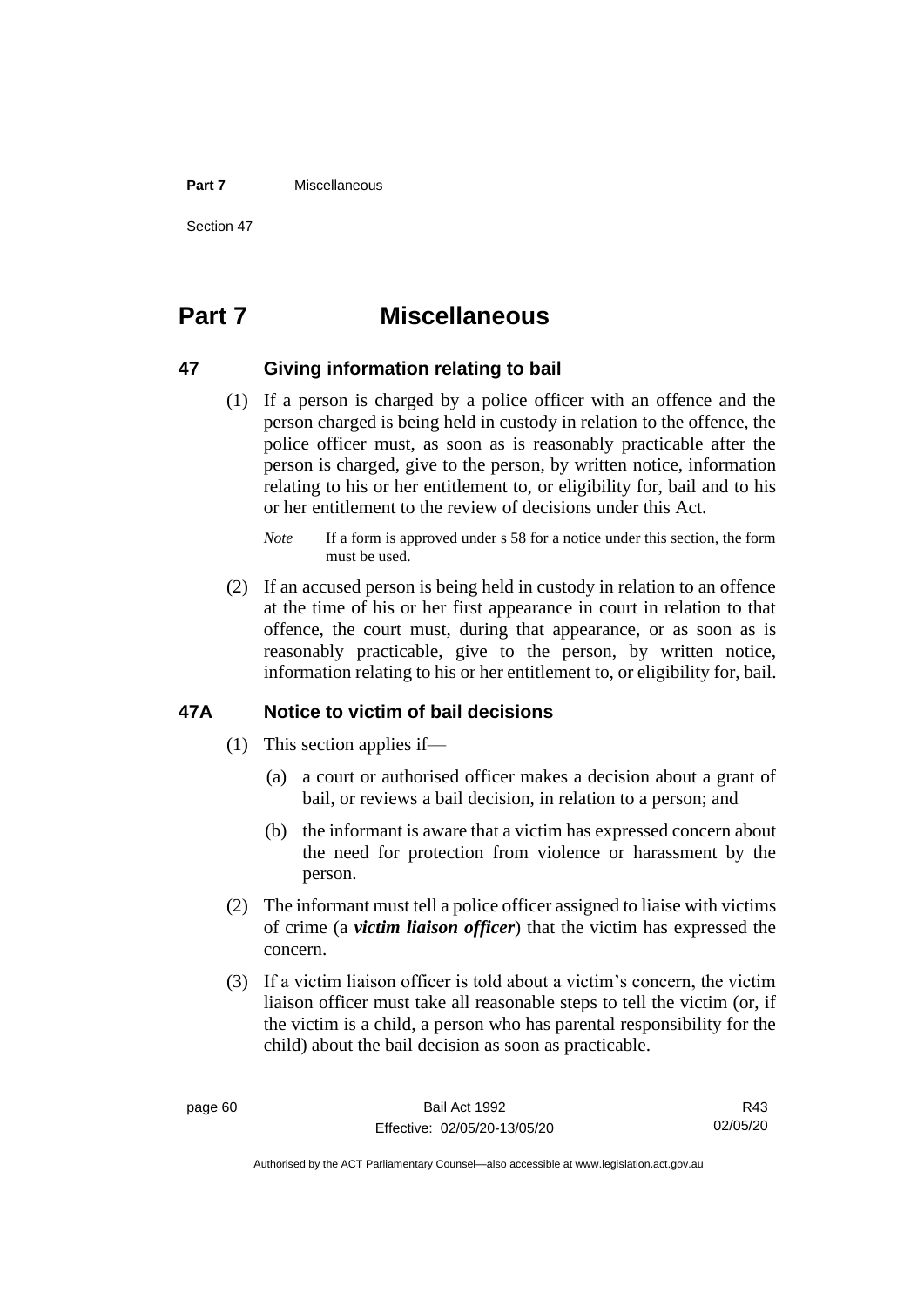# **48 Notification to court that bail condition not satisfied**

- (1) This section applies to a person who has been granted bail by a court but who has remained in custody since bail was granted because a condition of the bail has not been complied with.
- (2) The person in charge of the correctional centre or other place where the person is in custody must give the court written notice that the person remains in custody because of the failure to comply with a bail condition.

*Note* If a form is approved under s 58 for a notice, the form must be used.

- (3) The notice must be given to the court not later than 7 days after the day the person is received into custody.
- (4) To remove any doubt, the court to which a notice is given under subsection (2) may, on its own initiative, conduct a review under section 46 of the condition on which bail was granted.
- (5) A notice under this section is required to be given only once in relation to any particular grant of bail.
- (6) A regulation may prescribe information that is to be given to a court with a notice under this section.

#### **49 Failure to answer bail**

- (1) A person commits an offence if the person—
	- (a) gives an undertaking to appear before a court; and
	- (b) fails to carry out the undertaking.

Maximum penalty: 200 penalty units, imprisonment for 2 years or both.

- (2) The court may issue a warrant to arrest the person and to bring the person before the court.
- (3) Subsection (1) does not apply if the person has a reasonable excuse for failing to carry out the undertaking.

page 61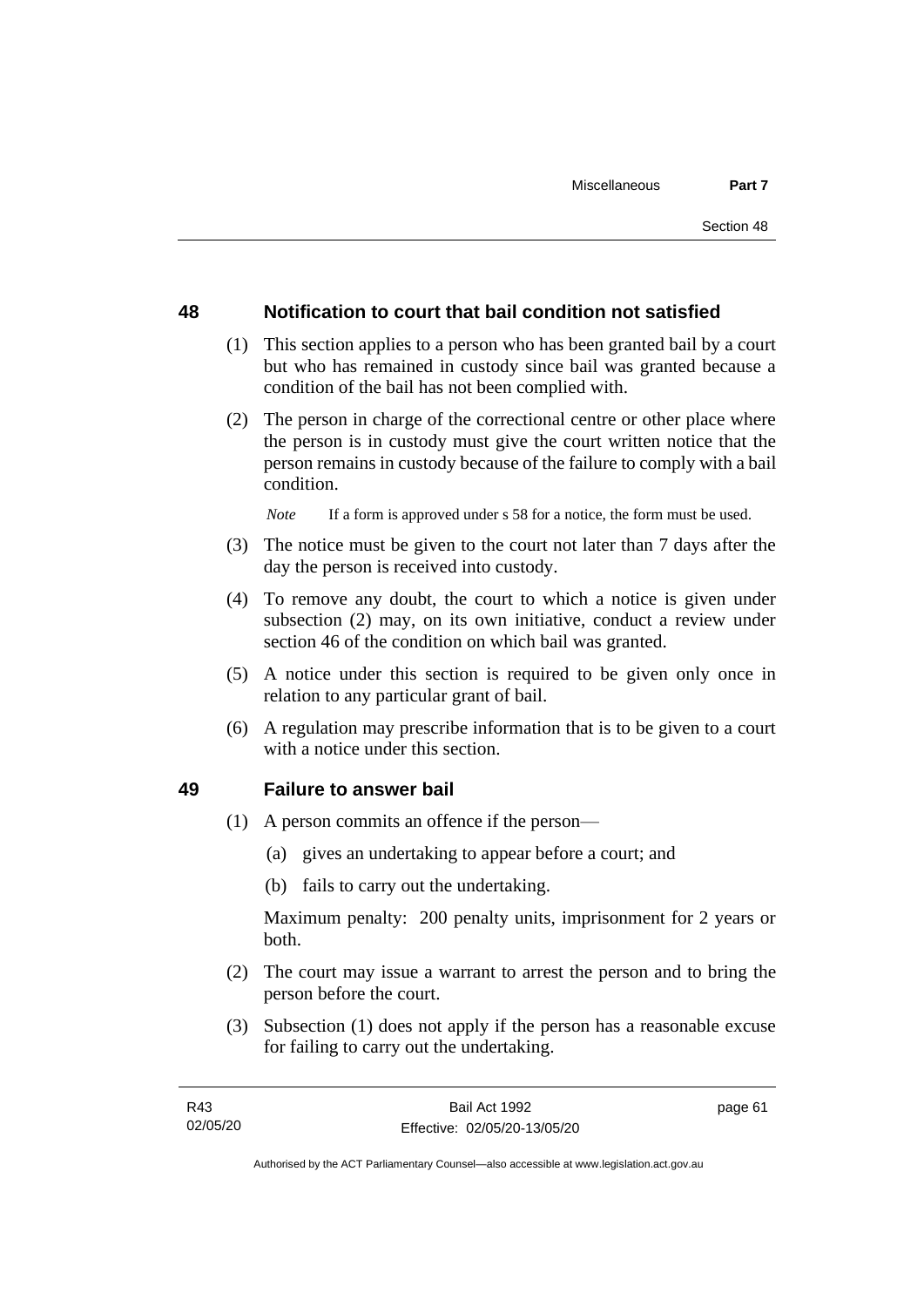#### **Part 7** Miscellaneous

Section 51

## **51 Indemnification of sureties**

(1) A person commits an offence if the person indemnifies, or agrees to indemnify, anyone else against a liability the other person incurs or may incur as surety for an accused person.

Maximum penalty: 200 penalty units, imprisonment for 2 years or both.

(2) A person commits an offence if the person is indemnified, or agrees to be indemnified, by someone else against a liability the person incurs or may incur as surety for an accused person.

Maximum penalty: 200 penalty units, imprisonment for 2 years or both.

- (3) For this section, it does not matter whether—
	- (a) the agreement is for compensation in money or anything else; or
	- (b) the agreement is made before or after the person indemnified, or agreed to be indemnified, becomes a surety; or
	- (c) the person indemnified, or agreed to be indemnified, becomes a surety.

### **52 Contravention of Act by police officers**

- (1) If a police officer contravenes a provision of this Act that is applicable to him or her as a police officer or as an authorised officer, the contravention is not punishable as an offence unless a penalty is expressly provided by this Act in relation to the contravention.
- (2) Subsection (1) does not apply to prevent a contravention of a provision of this Act by a police officer from—
	- (a) being dealt with under the—
		- (i) *[Australian Federal Police Act 1979](http://www.comlaw.gov.au/Series/C2004A02068)* (Cwlth), part 5; or
		- (ii) *[Law Enforcement Integrity Commissioner Act 2006](http://www.comlaw.gov.au/Series/C2006A00085)* (Cwlth); or

R43 02/05/20

Authorised by the ACT Parliamentary Counsel—also accessible at www.legislation.act.gov.au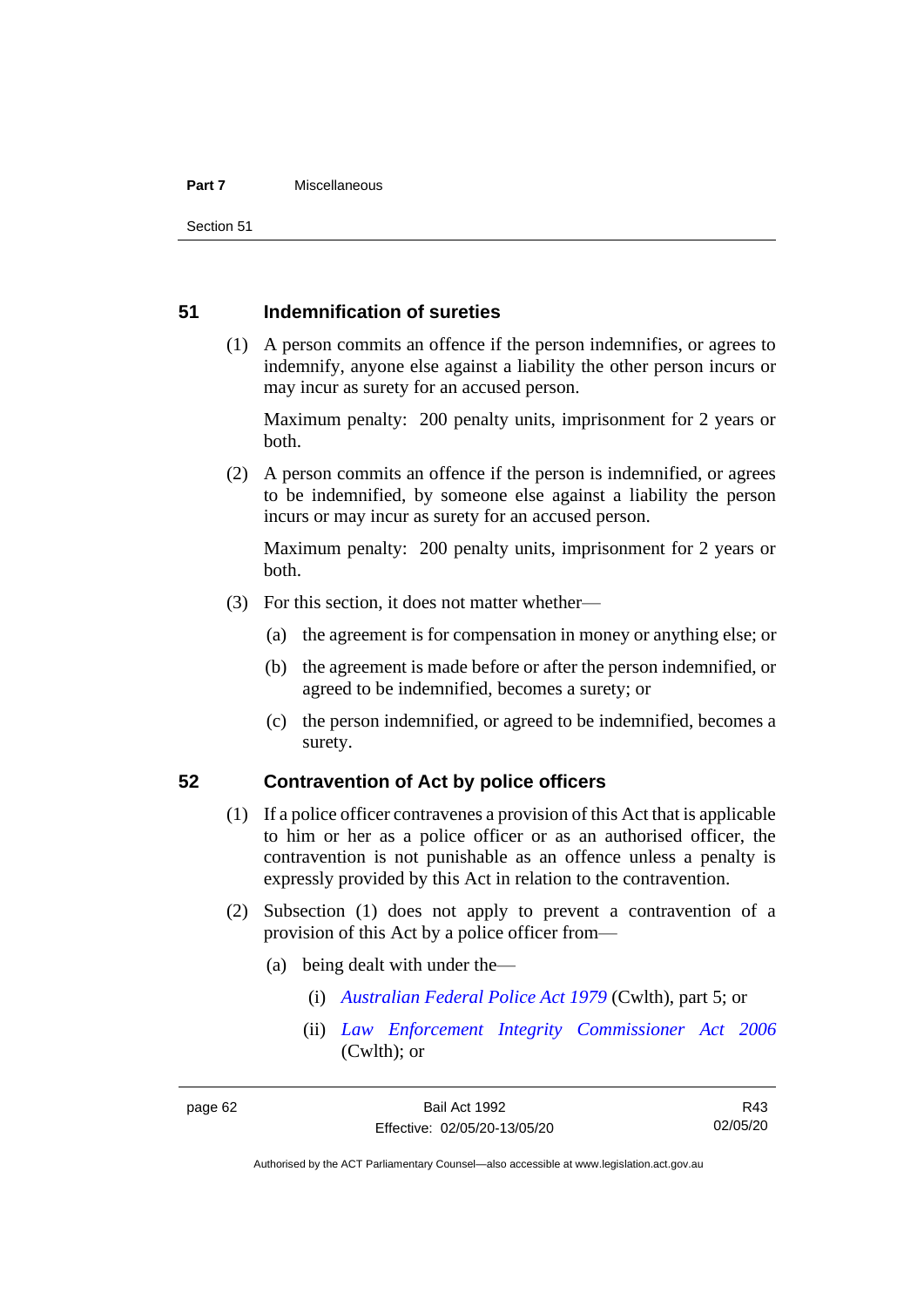- (iii) *[Ombudsman Act 1976](http://www.comlaw.gov.au/Series/C2004A01611)* (Cwlth); or
- (b) constituting grounds for the institution of civil proceedings.

### **55 Civil standard of proof to apply for certain purposes**

If a court or an authorised officer, in making a decision in relation to bail (other than a decision in proceedings for an offence committed in relation to bail), is to be, or may be, satisfied as to any matter, it is sufficient if the court or authorised officer is satisfied on the balance of probabilities.

# **56 No right of surety to arrest**

A surety for an accused person does not have the right to arrest the accused person because the surety is a surety for the accused person.

### **56A Arrest for failure to comply with bail condition**

- (1) This section applies if—
	- (a) a person has been granted bail in the ACT or a State; and
		- *Note State* includes the Northern Territory (see [Legislation Act,](http://www.legislation.act.gov.au/a/2001-14) dict, pt 1).
	- (b) a police officer believes on reasonable grounds that the person—
		- (i) has failed to comply with a bail condition; or
		- (ii) will not comply with a bail condition.
- (2) A police officer may, without a warrant, arrest the person.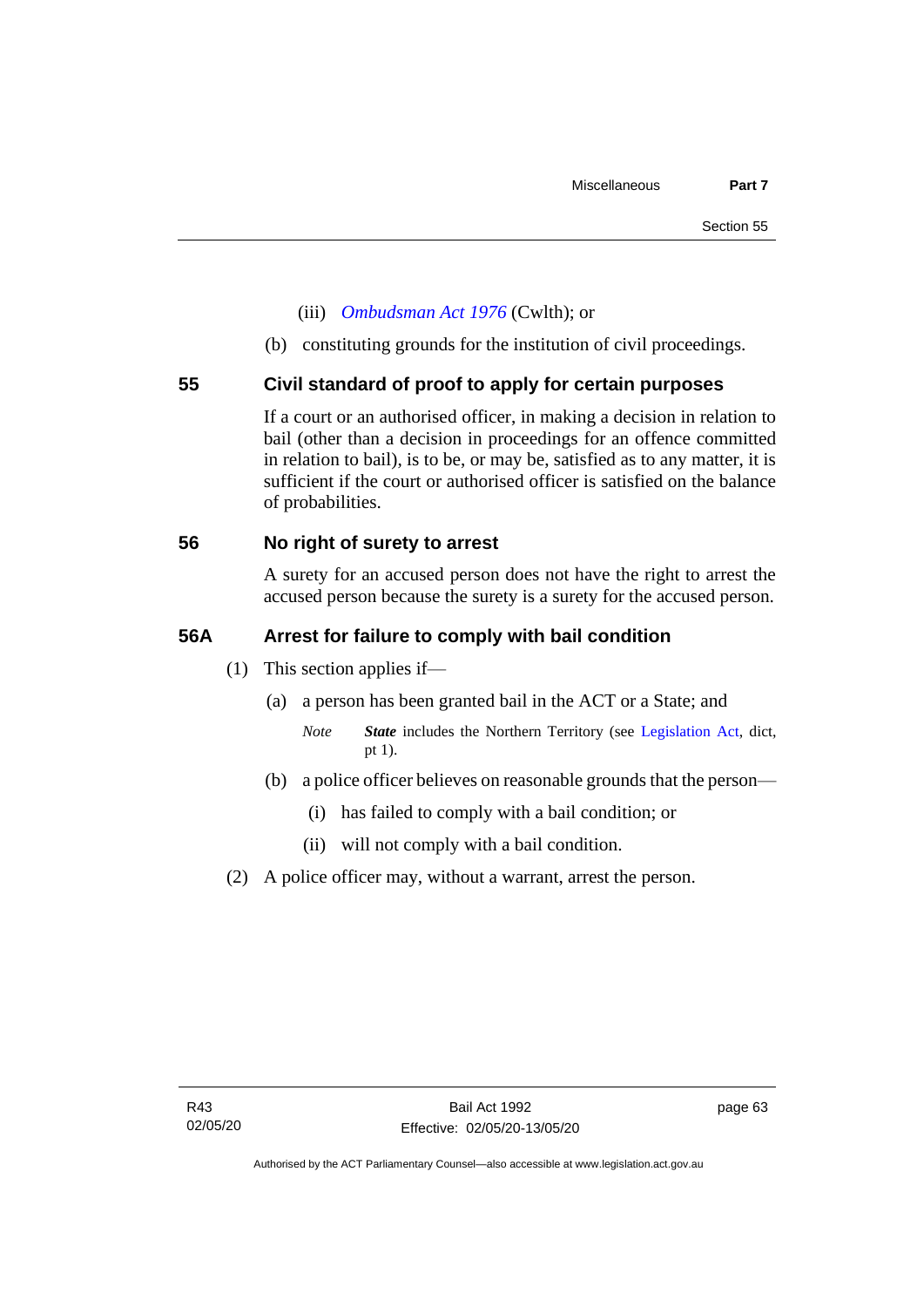#### **Part 7** Miscellaneous

Section 56AA

### **56AA Police power to enter premises to arrest**

- (1) This section applies if—
	- (a) a police officer has power under section 56A to arrest a person without a warrant; and
	- (b) the offence for which the person has been granted bail is a relevant offence; and
	- (c) the police officer believes on reasonable grounds that the person is on premises that are not a public place.
- (2) The police officer may enter the premises to search the premises for the person or to arrest the person, using the force that is necessary and reasonable in the circumstances.
- (3) However, the police officer must not enter a dwelling house under this section unless the police officer believes on reasonable grounds that—
	- (a) it is necessary having regard to the circumstances of the person's failure to comply, or expected failure to comply, with the bail condition; and
	- (b) it would not be reasonable to arrest the person somewhere else; and
	- (c) for entry before 6 am or after 9 pm on any day—
		- (i) it is necessary to do so to prevent the concealment, loss or destruction of evidence of a matter relating to whether the person has failed to comply, or will not comply, with a bail condition; or
		- (ii) it would not be practicable to arrest the person at another time.

Authorised by the ACT Parliamentary Counsel—also accessible at www.legislation.act.gov.au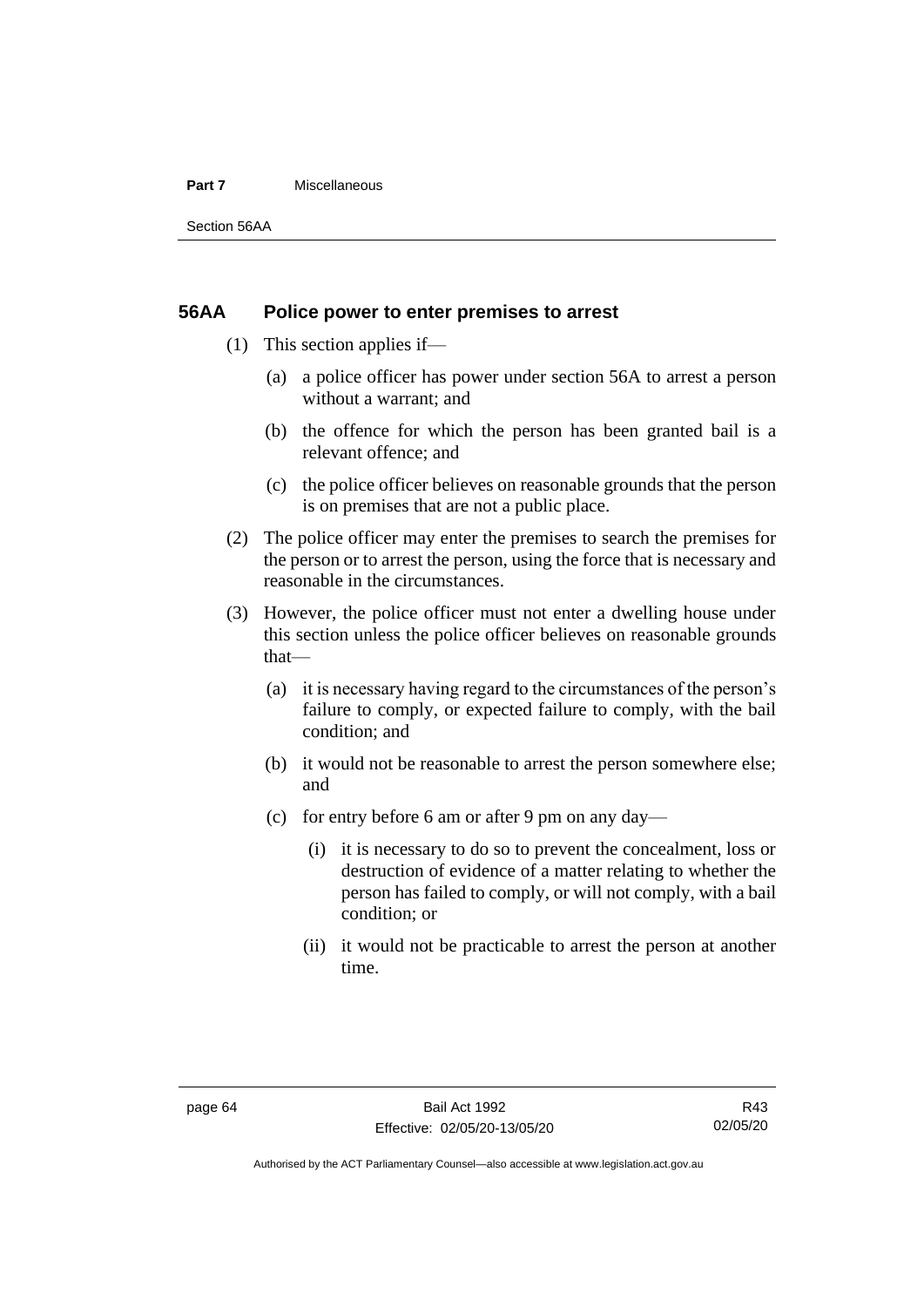(4) In this section:

*dwelling house*—see the *[Crimes Act](http://www.legislation.act.gov.au/a/1900-40) 1900*, section 220 (4).

*premises*—see the *[Crimes Act](http://www.legislation.act.gov.au/a/1900-40) 1900*, section 185.

*public place*—see the *[Crimes Act](http://www.legislation.act.gov.au/a/1900-40) 1900*, section 174.

*relevant offence*—see the *[Crimes Act 1900](http://www.legislation.act.gov.au/a/1900-40)*, section 220 (4).

## **56AB Police officer must announce entry before entering**

- (1) A police officer must, before entering premises under section 56AA (2)-
	- (a) announce that the police officer is authorised to enter the premises; and
	- (b) give any person at the premises an opportunity to allow entry to the premises.
- (2) A police officer is not required to comply with subsection (1) if they believe on reasonable grounds that immediate entry to the premises is required to ensure—
	- (a) the safety of a person (including a police officer); or
	- (b) that the arrest is not frustrated.

## **56AC Police powers on arrest for failure to comply with bail condition**

The following sections of the *[Crimes Act](http://www.legislation.act.gov.au/a/1900-40) 1900* apply in relation to the arrest of a person under section 56A as if the person were arrested for an offence:

- (a) section 221 (Use of force in making arrest);
- (b) section 222 (Persons to be informed of grounds of arrest);
- (c) section 223 (Power to conduct frisk search of arrested person);

page 65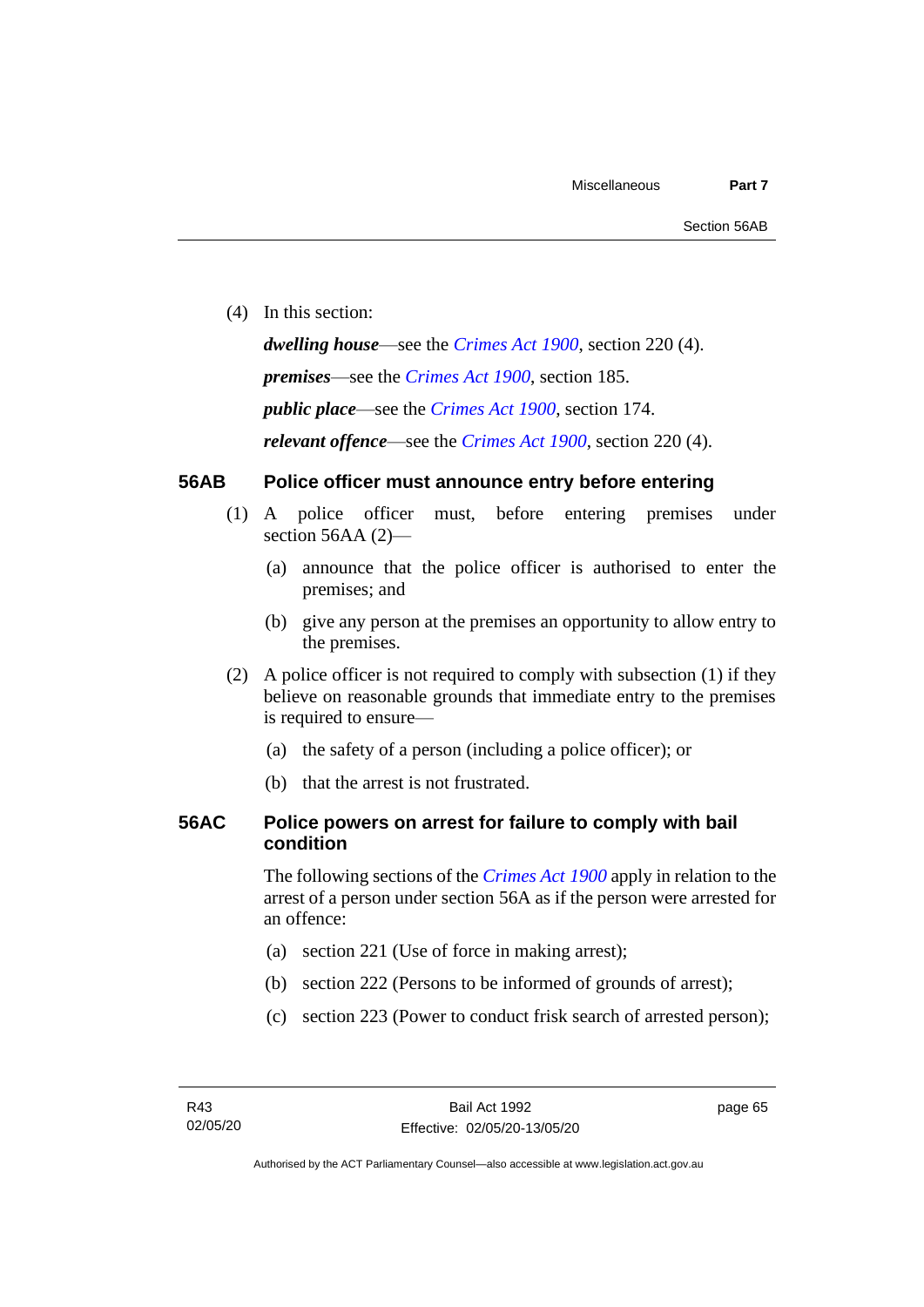### **Part 7** Miscellaneous

Section 56AD

- (d) section 224 (Power to conduct ordinary search of arrested person);
- (e) section 225 (Power to conduct search of arrested person's premises);
- (f) section 226 (Power to conduct search at police station);
- (g) section 227 (Power to conduct strip search);
- (h) section 228 (Rules for conduct of strip search);
- (i) section 229 (Safekeeping of things seized).

## **56AD Arrested person to be brought before court**

- (1) If a police officer arrests a person under section 56A, the police officer must bring the person before a court as soon as practicable.
- (2) The court may—
	- (a) for a person granted bail in the ACT—exercise the same powers in relation to bail as it has in relation to any other accused person in custody; or
	- (b) for a person granted bail in a State—
		- (i) release the person unconditionally; or
		- (ii) grant the person bail subject to the conditions that the court considers appropriate; or
		- (iii) remand the person in custody for a reasonable time while a warrant for the person's arrest is obtained from the State.
- (3) A release mentioned in subsection (2) (b) (i) does not affect the grant of bail in the State.

*Note State* includes the Northern Territory (see [Legislation Act,](http://www.legislation.act.gov.au/a/2001-14) dict, pt 1).

Authorised by the ACT Parliamentary Counsel—also accessible at www.legislation.act.gov.au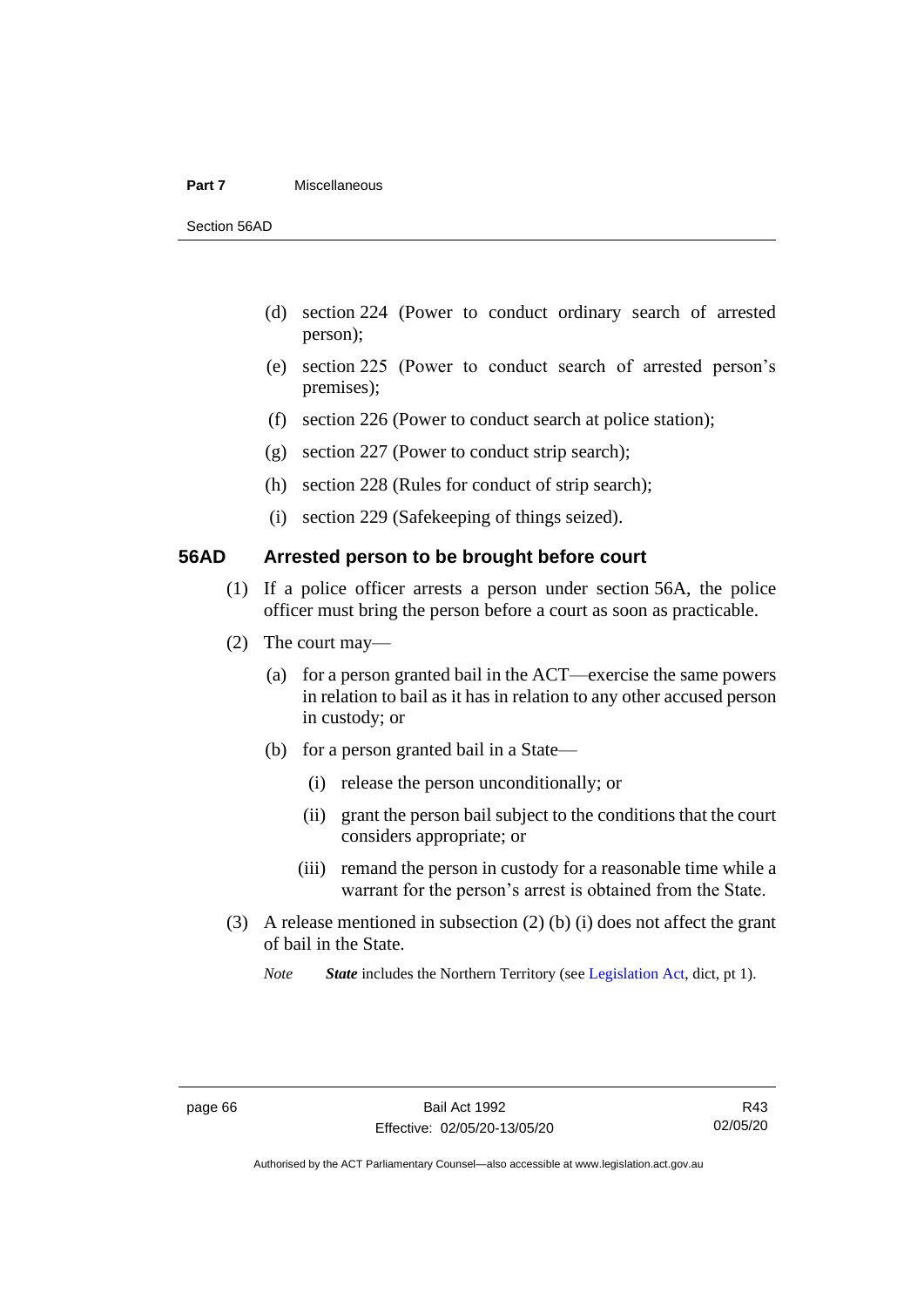## **56B Arrest for breach of condition by person outside ACT**

- (1) This section applies if a police officer reasonably believes that—
	- (a) a person who has been granted bail in the ACT has failed to comply with a bail condition; and
	- (b) the person is in a State or another Territory.
- (2) An issuing officer may, on the information of a police officer—
	- (a) issue a warrant to arrest the person in the State or other Territory and bring the person before a court; or
	- (b) issue a summons for the person's appearance before a court.
- (3) In this section

*issuing officer*, for a warrant, means—

- (a) a judge, the registrar or a deputy registrar of the Supreme Court; or
- (b) a magistrate; or
- (c) if authorised by the Chief Magistrate to issue a warrant—the registrar or deputy registrar of the Magistrates Court.

## **57 Act to prevail**

- (1) Except if otherwise expressly provided by this Act, this Act applies in relation to the grant of bail to accused people to the exclusion of any other law in force immediately before the commencement of this Act so far as any other such law makes provision for or in relation to bail for accused people.
- (2) This Act does not affect the *[Bill of Rights 1688](http://www.legislation.act.gov.au/a/db_1792/default.asp)* 1 Will and Mary sess 2 c 2.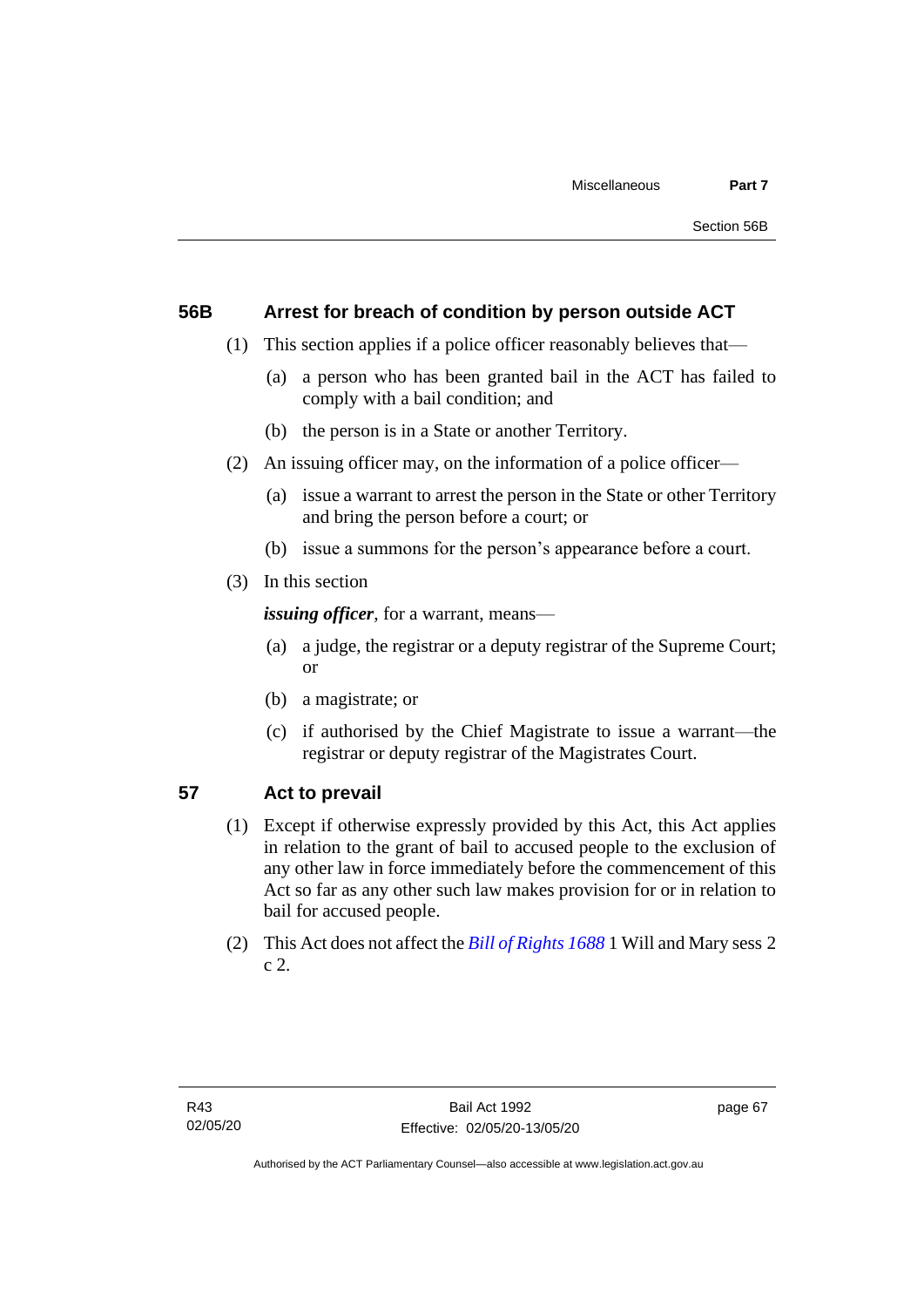### **Part 7** Miscellaneous

Section 57AA

## **57AA Abolition of inherent power of bail**

Any inherent power of the Supreme Court to grant bail is abolished.

## **58 Approved forms**

- (1) The Minister may approve forms for this Act.
- (2) If the Minister approves a form for a particular purpose, the approved form must be used for that purpose.
- (3) A form approved for section 28 (1), 30 (4), 34, 47 or 48 (2) is a disallowable instrument.

(4) Any other approved form is a notifiable instrument.

*Note* A notifiable instrument must be notified under the [Legislation Act.](http://www.legislation.act.gov.au/a/2001-14)

(5) If there is no approved form for an instrument under this Act, the instrument must be in a form acceptable to the registrar.

## **59 Regulation-making power**

- (1) The Executive may make regulations for this Act.
	- *Note* A regulation must be notified, and presented to the Legislative Assembly, under the [Legislation Act.](http://www.legislation.act.gov.au/a/2001-14)
- (2) Without limiting subsection (1), a regulation may make provision in relation to the management (including the investment) of an amount deposited in accordance with a condition mentioned in section 25 (1) (c).

*Note* A disallowable instrument must be notified, and presented to the Legislative Assembly, under the [Legislation Act.](http://www.legislation.act.gov.au/a/2001-14)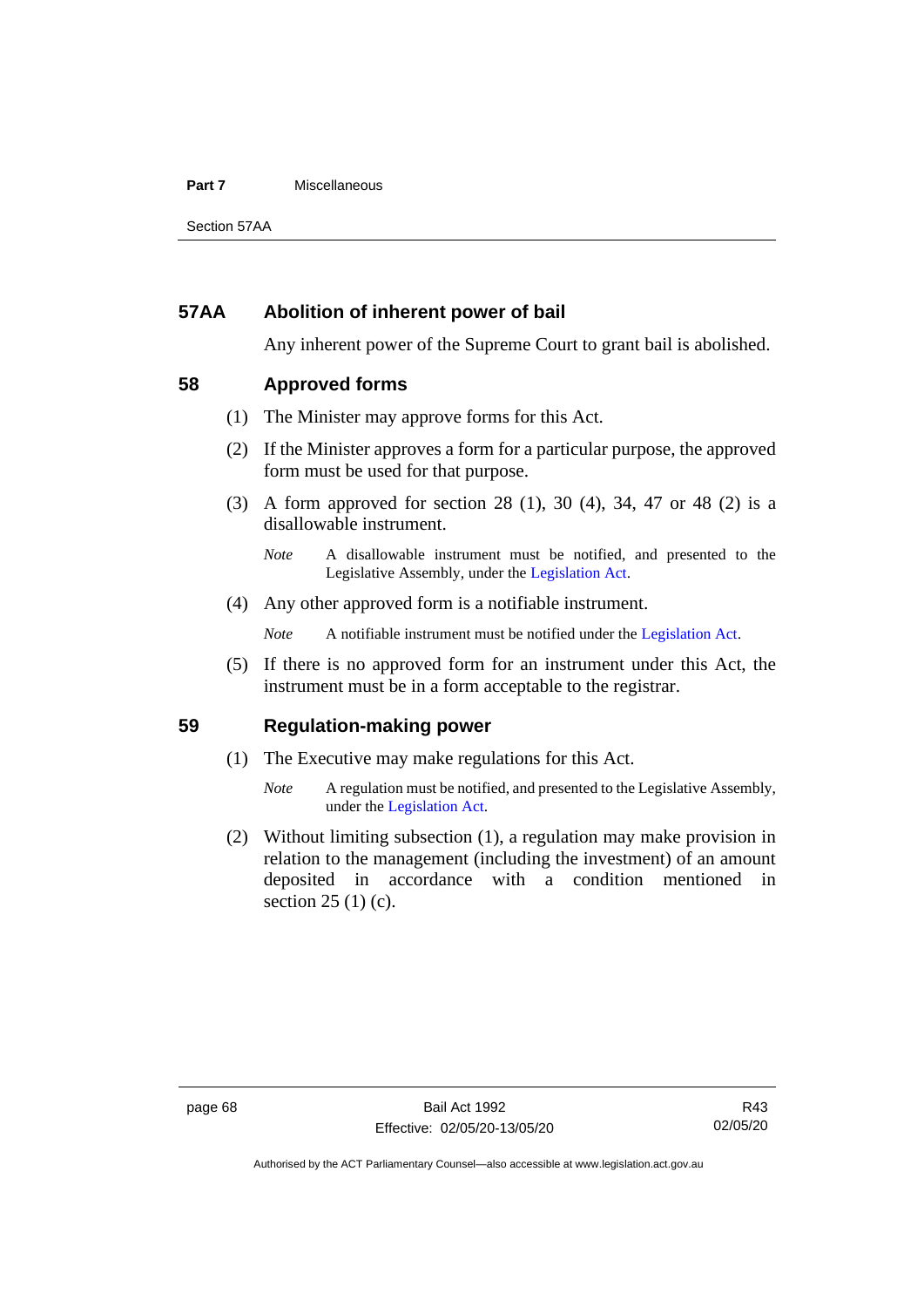## **Schedule 1 Offences to which presumption of bail does not apply**

(see s 9B (a))

## **Part 1.1 Offences against Crimes Act 1900**

| column 1<br>item | column 2<br>provision | column 3<br>description of offence                         |
|------------------|-----------------------|------------------------------------------------------------|
|                  | 15                    | manslaughter                                               |
| 2                | 19                    | intentionally inflicting grievous bodily harm              |
| 3                | 49C                   | industrial manslaughter (employer offence)                 |
| 4                | 49D                   | industrial manslaughter (senior officer offence)           |
| 5                | 51                    | sexual assault in the first degree                         |
| 6                | 52                    | sexual assault in the second degree                        |
|                  | 54                    | sexual intercourse without consent                         |
| 8                | 55(1)                 | sexual intercourse with young person under<br>10 years old |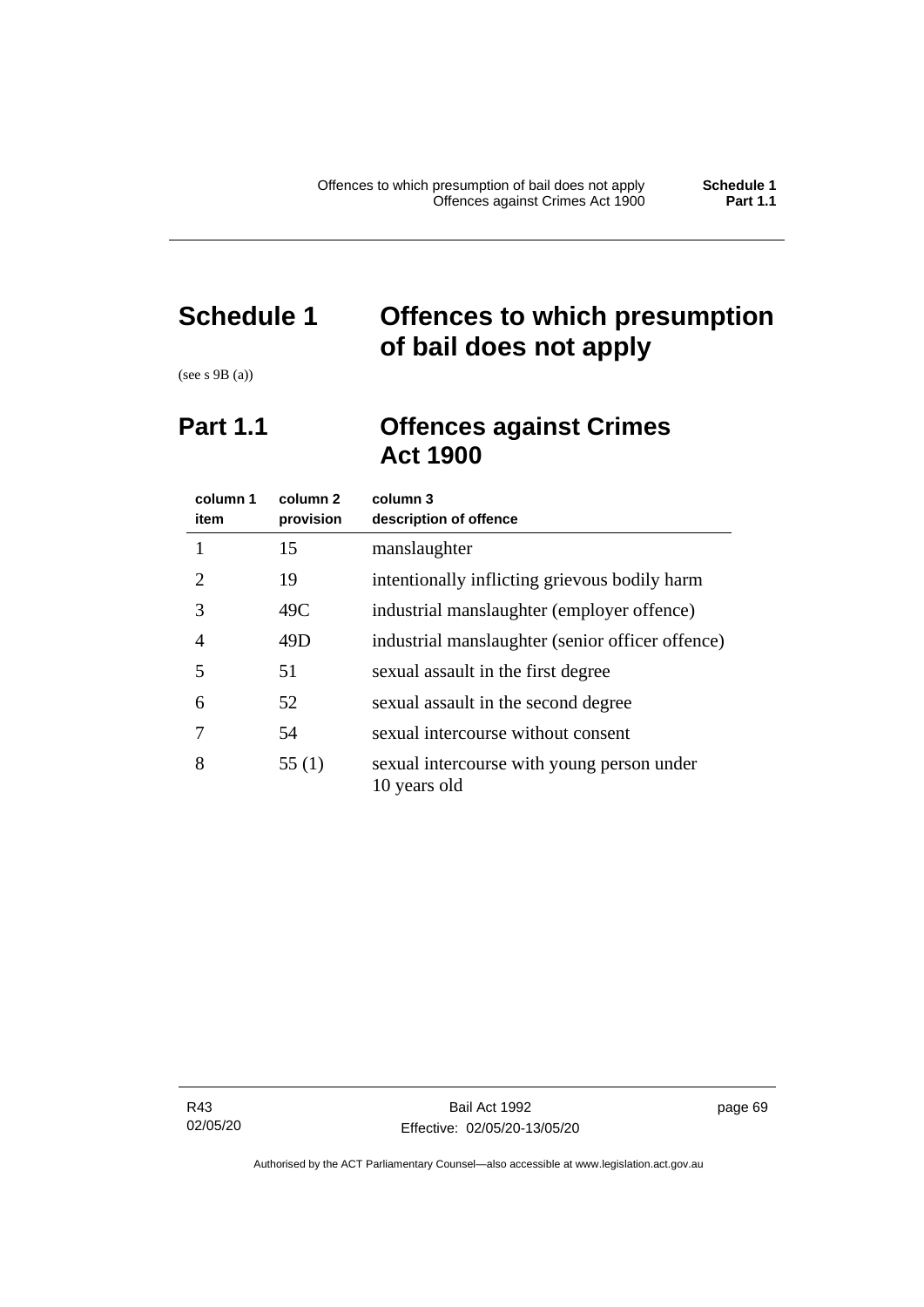## **Part 1.2 Offences against Criminal Code**

| column 1<br>item | column <sub>2</sub><br>provision | column 3<br>description of offence                                                                       |
|------------------|----------------------------------|----------------------------------------------------------------------------------------------------------|
| $\mathbf{1}$     | 310                              | aggravated robbery                                                                                       |
| $\overline{2}$   | 312                              | aggravated burglary                                                                                      |
| 3                | 603(3)                           | trafficking in commercial quantity of<br>controlled drug                                                 |
| 4                | 603(5)                           | trafficking in trafficable quantity of cannabis                                                          |
| 5                | 603(7)                           | trafficking in controlled drug other than<br>cannabis                                                    |
| 6                | 607(3)                           | manufacturing commercial quantity of<br>controlled drug for selling                                      |
| 7                | 607(5)                           | manufacturing controlled drug for selling                                                                |
| 8                | 610(1)                           | selling large commercial quantity of controlled<br>precursor for manufacture of controlled drug          |
| 9                | 610(3)                           | selling commercial quantity of controlled<br>precursor for manufacture of controlled drug                |
| 10               | 611(1)                           | manufacturing large commercial quantity of<br>controlled precursor for manufacture of<br>controlled drug |
| 11               | 611(3)                           | manufacturing large commercial quantity of<br>controlled precursor for selling                           |
| 12               | 611(5)                           | manufacturing commercial quantity of<br>controlled precursor for manufacture of<br>controlled drug       |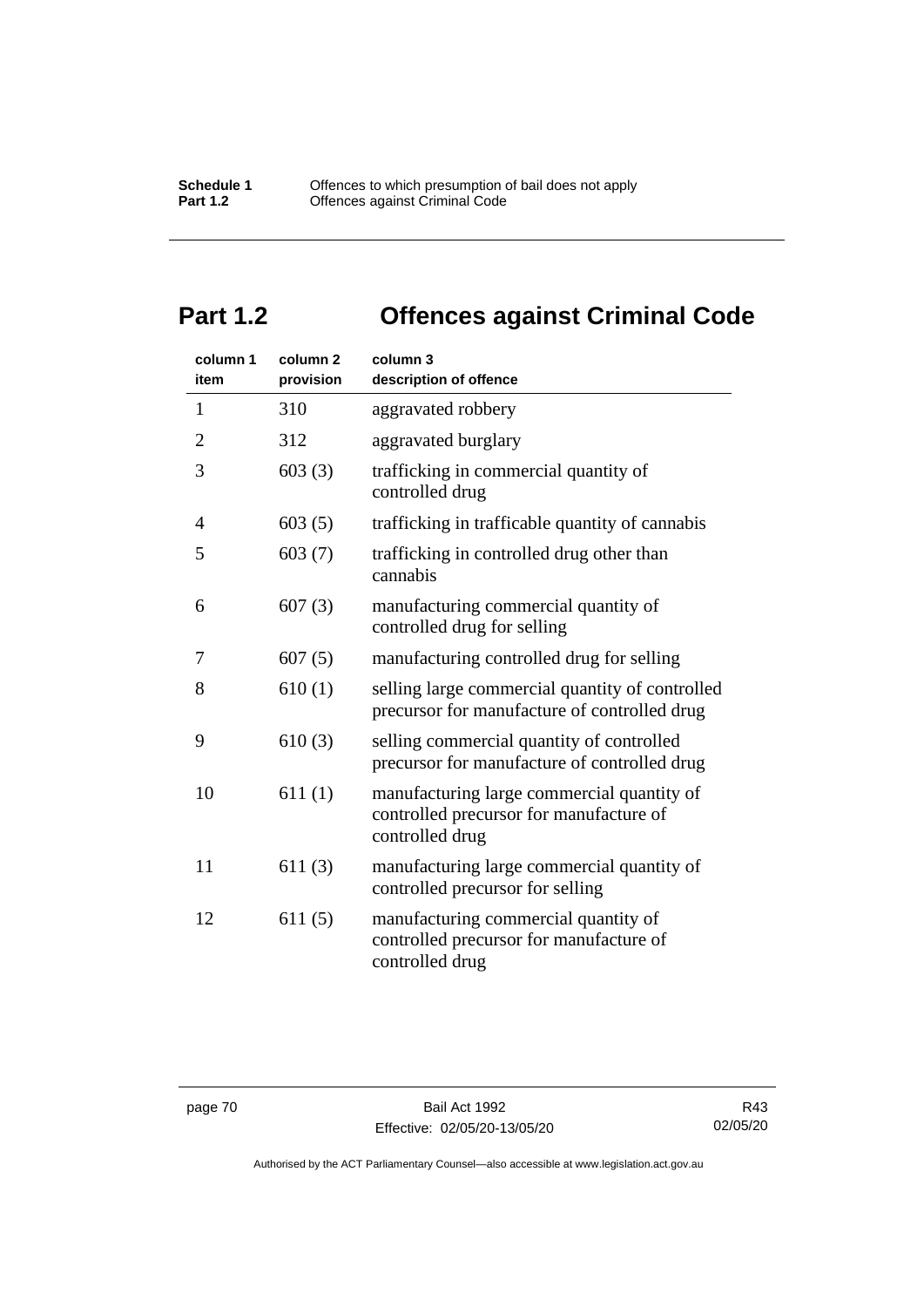| column 1 | column <sub>2</sub> | column 3                                                                 |
|----------|---------------------|--------------------------------------------------------------------------|
| item     | provision           | description of offence                                                   |
| 13       | 611(7)              | manufacturing commercial quantity of<br>controlled precursor for selling |
| 14       | 612(1)              | possessing large commercial quantity of<br>controlled precursor          |
| 15       | 612(3)              | possessing commercial quantity of controlled<br>precursor                |
| 16       | 616(3)              | cultivating commercial quantity of controlled<br>plant                   |
| 17       | 619(3)              | selling commercial quantity of controlled plant                          |
| 18       | 622(3)              | supplying etc controlled drug to child for<br>selling                    |
| 19       | 624(4)              | procuring child to traffic in controlled drug                            |
| 20       | 625(1)              | supplying etc controlled drug (other than<br>cannabis) to child          |
| 21       | 639                 | concealing etc property derived from drug<br>offence                     |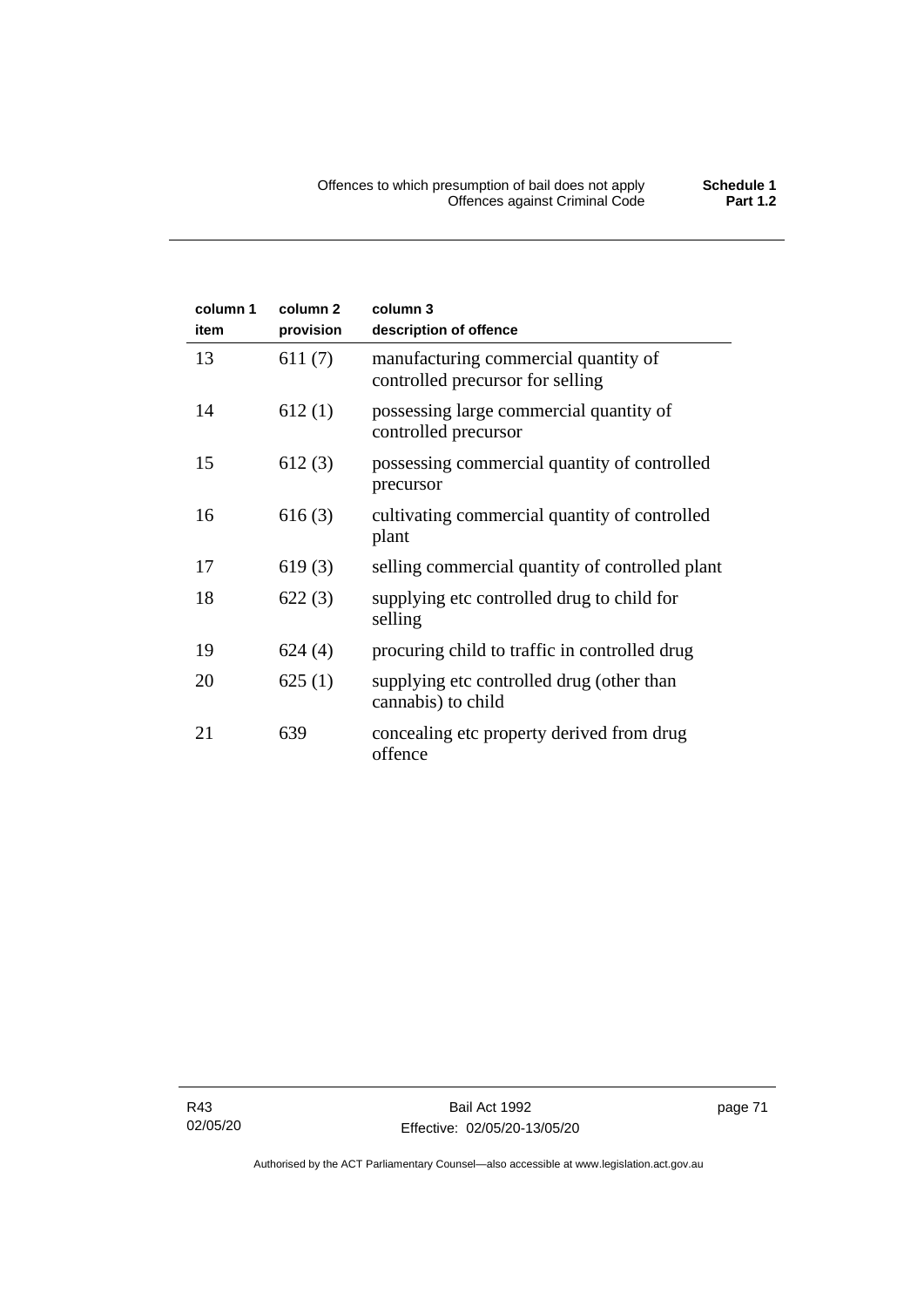## **Part 1.3 Offence against Drugs of Dependence Act 1989**

| column 1 | column 2  | column 3                                                          |
|----------|-----------|-------------------------------------------------------------------|
| item     | provision | description of offence                                            |
|          | 164       | sale, supply etc of drug of dependence or<br>prohibited substance |

page 72 Bail Act 1992 Effective: 02/05/20-13/05/20

R43 02/05/20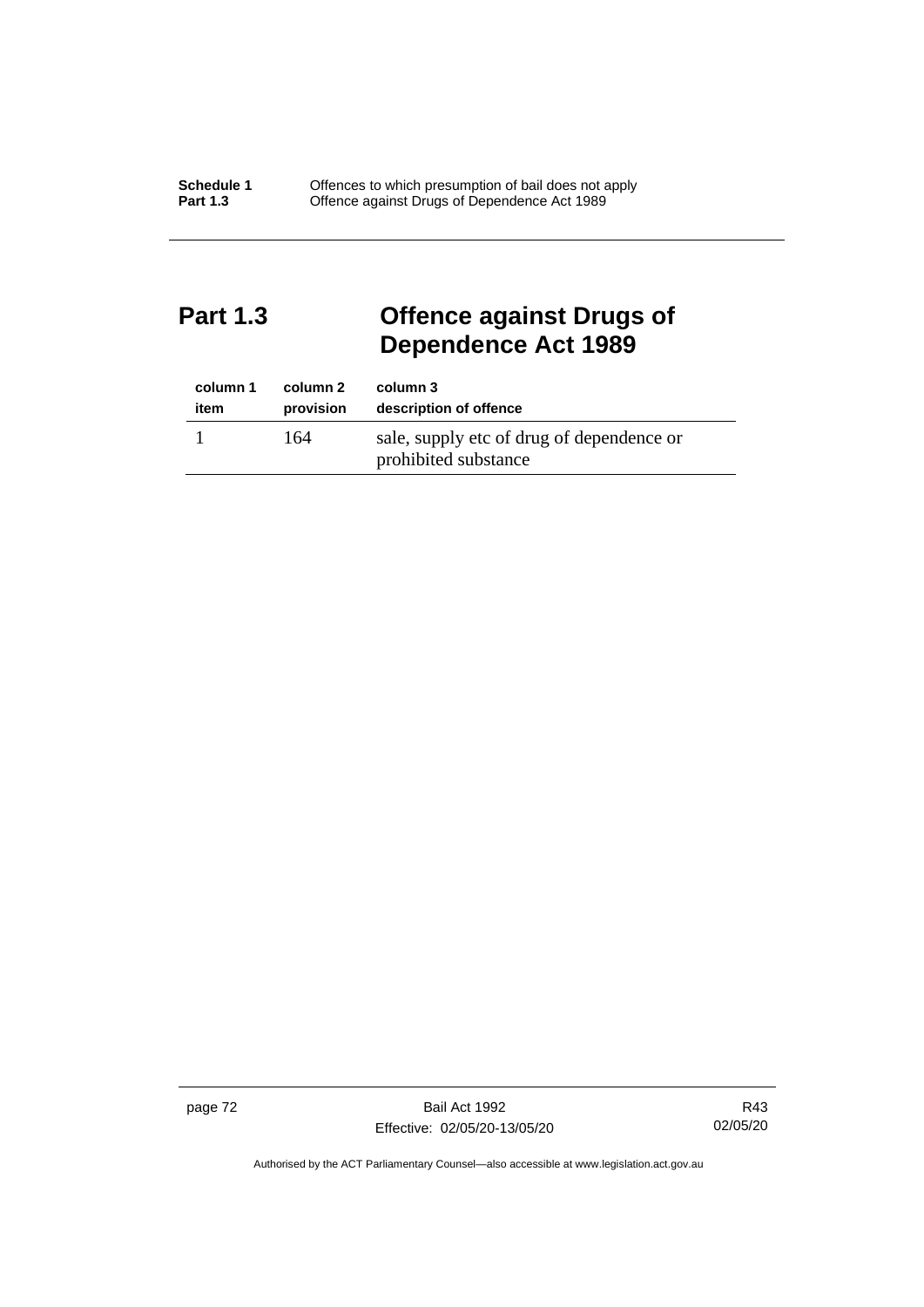## **Part 1.4 Offences against Medicines, Poisons and Therapeutic Goods Act 2008**

| column 1<br>item | column 2<br>provision | column 3<br>description of offence                            |
|------------------|-----------------------|---------------------------------------------------------------|
|                  | 26                    | supply of controlled medicine or prohibited<br>substance      |
|                  | 33                    | manufacture of controlled medicine or<br>prohibited substance |

R43 02/05/20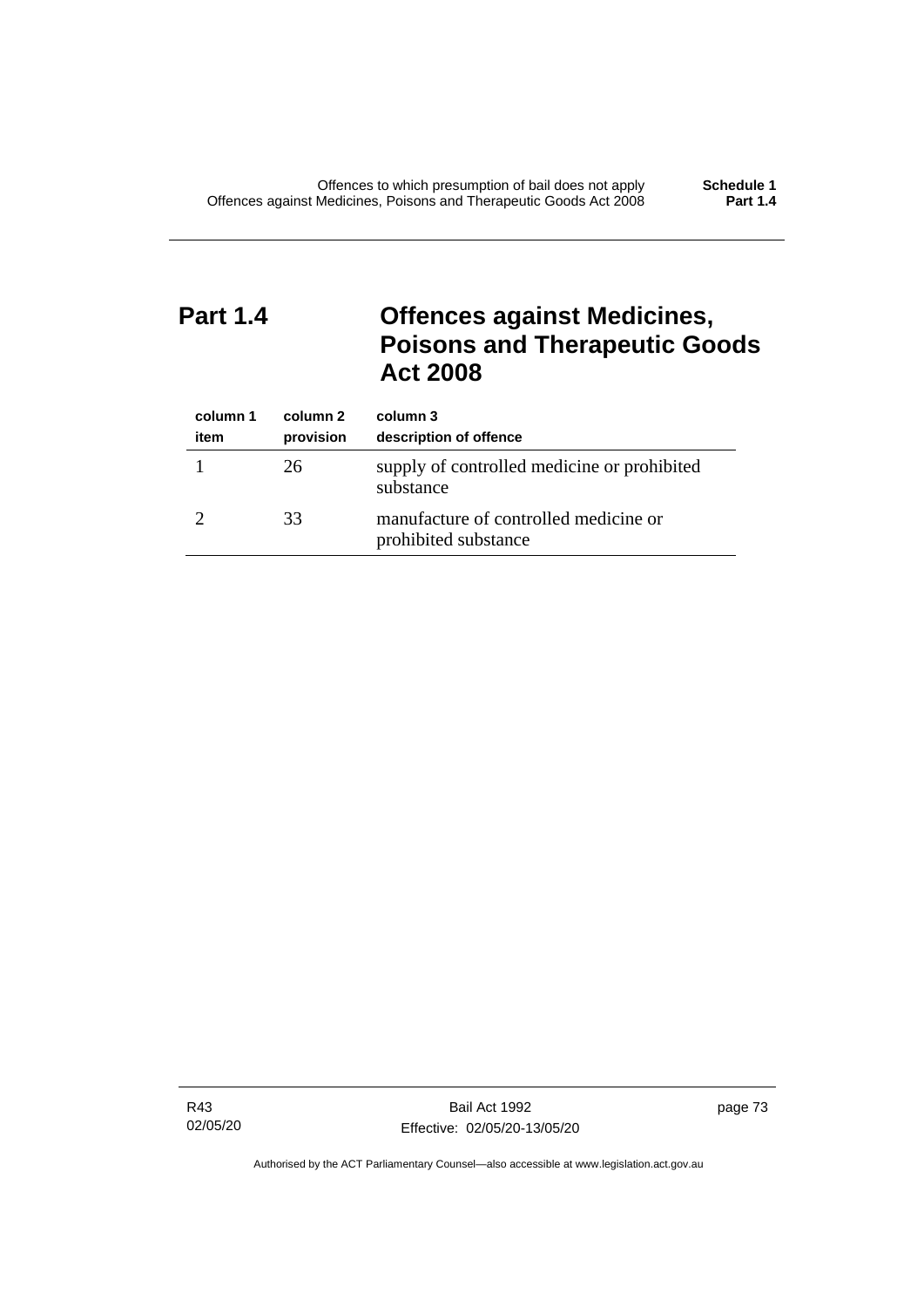## **Part 1.5 Offences against Customs Act 1901 (Cwlth)**

| column 1<br>item | column 2<br>provision | column 3<br>description of offence                               |
|------------------|-----------------------|------------------------------------------------------------------|
|                  | 231(1)                | assembly for unlawful purposes                                   |
|                  | 233AC                 | master allowing use of ship for smuggling etc.<br>narcotic goods |

page 74 Bail Act 1992 Effective: 02/05/20-13/05/20

R43 02/05/20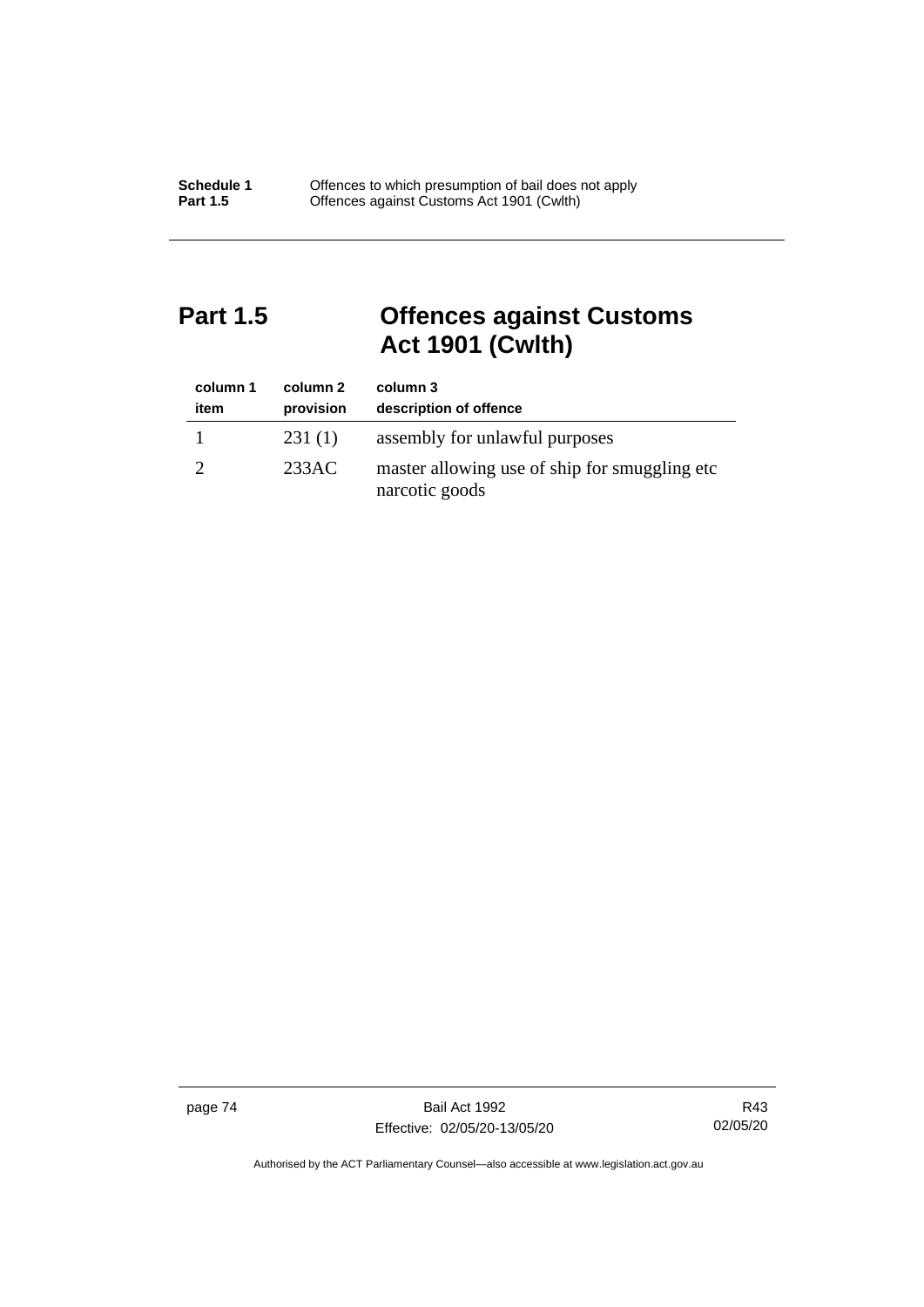## **Part 1.6 Offences against Criminal Code (Cwlth)**

| column 1       | column <sub>2</sub> | column 3                                                                                                                                              |
|----------------|---------------------|-------------------------------------------------------------------------------------------------------------------------------------------------------|
| item           | provision           | description of offence                                                                                                                                |
| 1              | 307.1               | importing and exporting commercial quantities of<br>border controlled drugs or border controlled plants                                               |
| $\overline{2}$ | 307.2               | importing and exporting marketable quantities of<br>border controlled drugs or border controlled plants                                               |
| 3              | 307.3               | importing and exporting border controlled drugs or<br>border controlled plants                                                                        |
| 4              | 307.5               | possessing commercial quantities of unlawfully<br>imported border controlled drugs or border controlled<br>plants                                     |
| 5              | 307.6               | possessing marketable quantities of unlawfully<br>imported border controlled drugs or border controlled<br>plants                                     |
| 6              | 307.8               | possessing commercial quantities of border controlled<br>drugs or border controlled plants reasonably suspected<br>of having been unlawfully imported |
| 7              | 307.9               | possessing marketable quantities of border controlled<br>drugs or border controlled plants reasonably suspected<br>of having been unlawfully imported |
| 8              | 307.11              | importing and exporting commercial quantities of<br>border controlled precursors                                                                      |
| 9              | 307.12              | importing and exporting marketable quantities of<br>border controlled precursors                                                                      |
| 10             | 307.13              | importing and exporting border controlled precursors                                                                                                  |

R43 02/05/20 page 75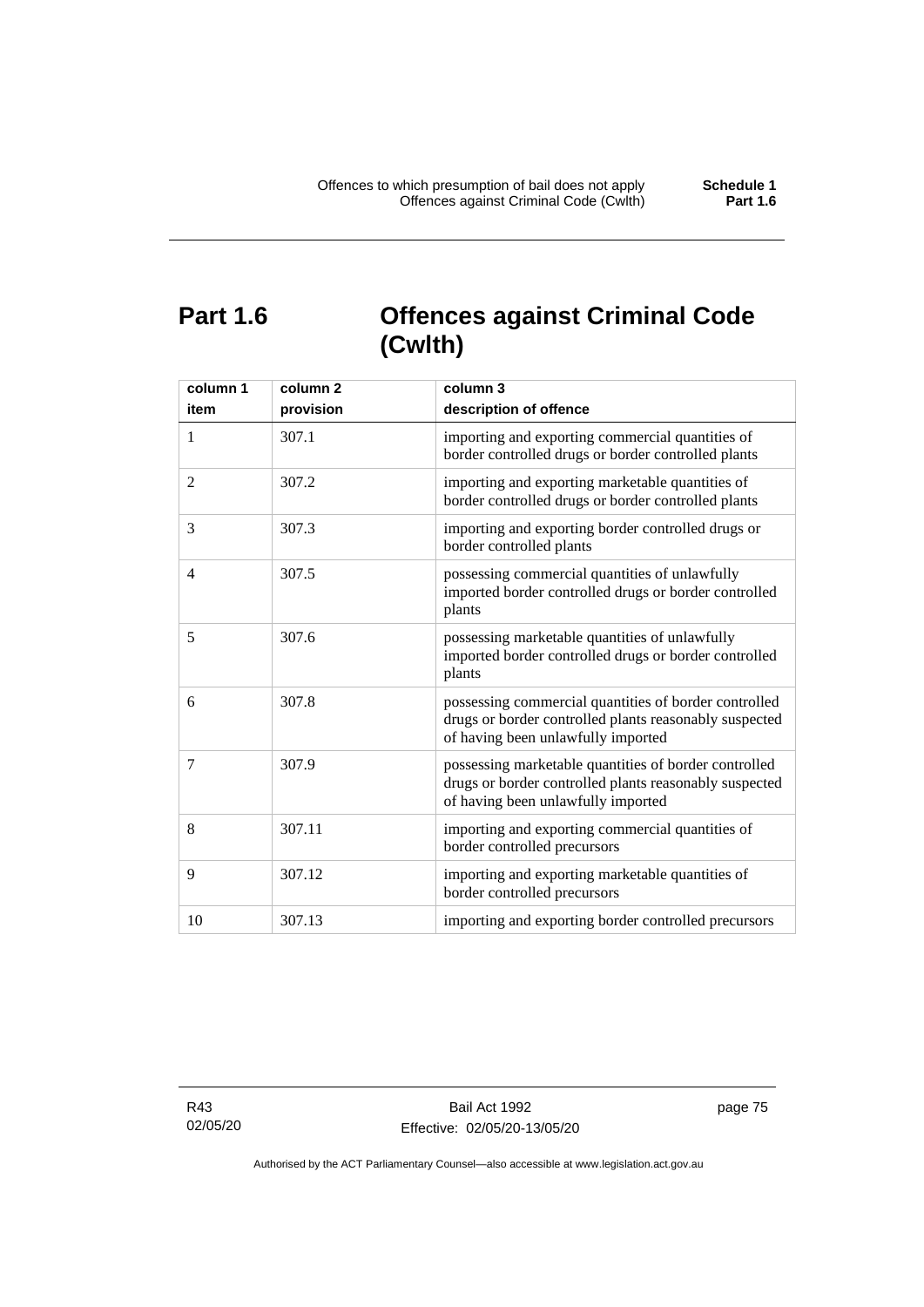**Dictionary** 

## **Dictionary**

(see s 3)

*Note 1* The [Legislation Act](http://www.legislation.act.gov.au/a/2001-14) contains definitions and other provisions relevant to this Act.

*Note 2* For example, the [Legislation Act,](http://www.legislation.act.gov.au/a/2001-14) dict, pt 1, defines the following terms:

- ACAT
- Act (see s 7)
- adult
- child
- Chief Magistrate
- chief police officer
- correctional centre
- director-general (see s 163)
- domestic partner (see s 169 (1))
- found guilty
- indictable offence (see s 190 (1))
- judge
- magistrate
- Magistrates Court
- penalty unit (see s 133)
- police officer
- **State**
- Supreme Court
- the Territory.

## *accused person* includes—

- (a) a person charged with, convicted of, or found guilty of, an offence; and
- (b) a person mentioned in section  $8(1)(c)$ , (d) or (e); and
- (c) a person whose conviction for an offence is stayed; and
- (d) a person subject to an order under the *[Crimes \(Sentencing\)](http://www.legislation.act.gov.au/a/2005-58)  Act [2005](http://www.legislation.act.gov.au/a/2005-58)*, section 17 (Non-conviction orders—general); and

| page 76 | Bail Act 1992                | R43      |
|---------|------------------------------|----------|
|         | Effective: 02/05/20-13/05/20 | 02/05/20 |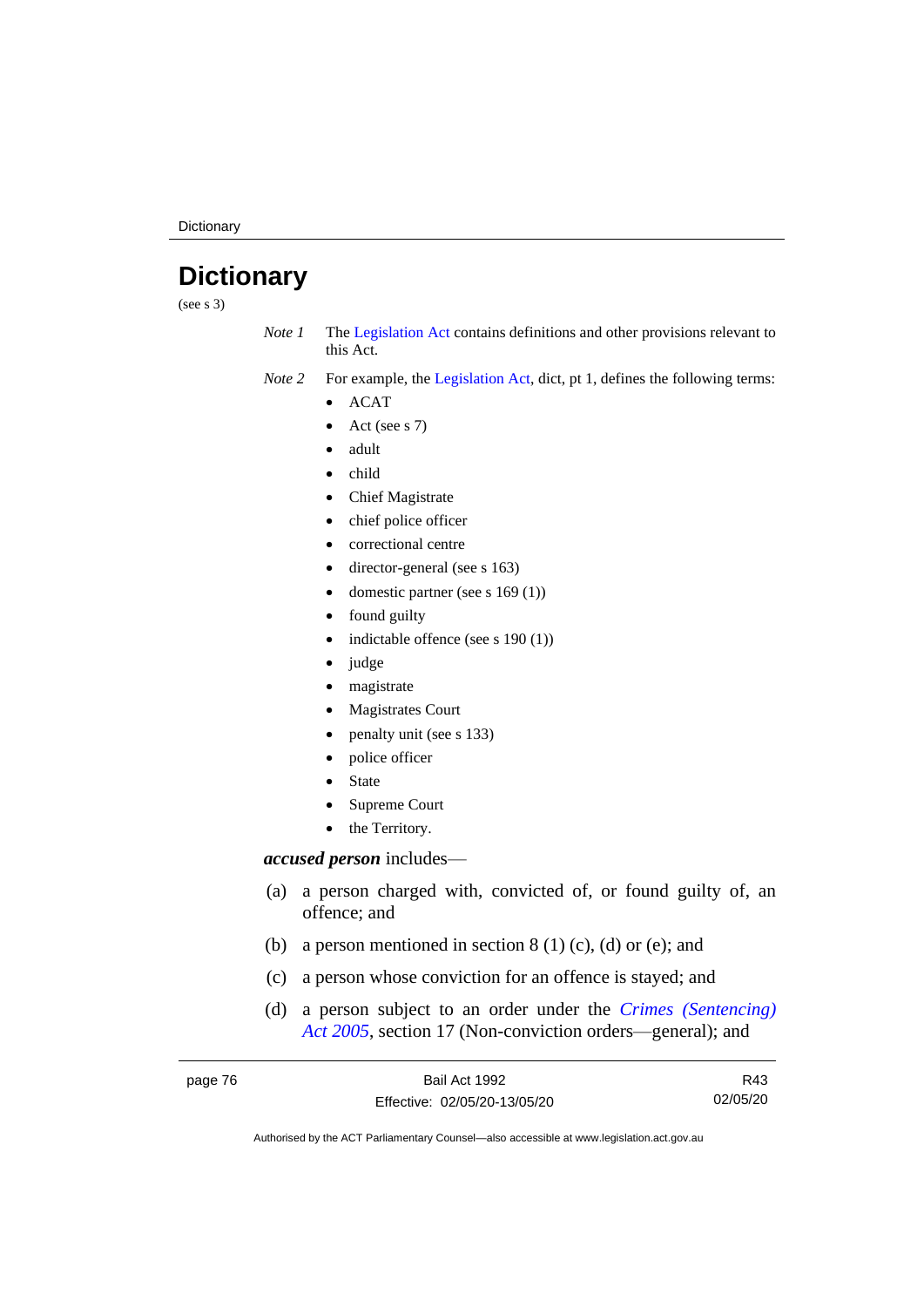- (e) a person in relation to whom an appeal relating to an offence is pending; and
- (f) a person in relation to whom a new trial has been ordered to be held for an offence.

*appeal* includes an application for leave to appeal and an appeal proceeding.

*applicable bail criteria*, for a decision about bail, means criteria under any of the following provisions applying to the decision:

- (a) section 9D (Bail for serious offence committed while charge for another is pending or outstanding);
- (b) section 9F (Family violence offence—bail by authorised officer);
- (c) section 22 (Criteria for granting bail to adults);
- (d) section 23 (Criteria for granting bail to children).

*authorised officer* means—

- (a) the chief police officer; or
- (b) a police officer exercising the functions of a superintendent or sergeant; or
- (c) another police officer authorised in writing by the chief police officer.

*bail* means an authorisation granted to a person under this Act to be at liberty.

*bail condition* means a condition on which bail is granted.

*bail order*, for part 4 (Grant of bail)—see section 19 (1).

*bail review application*, for part 4 (Grant of bail)—see section 12A.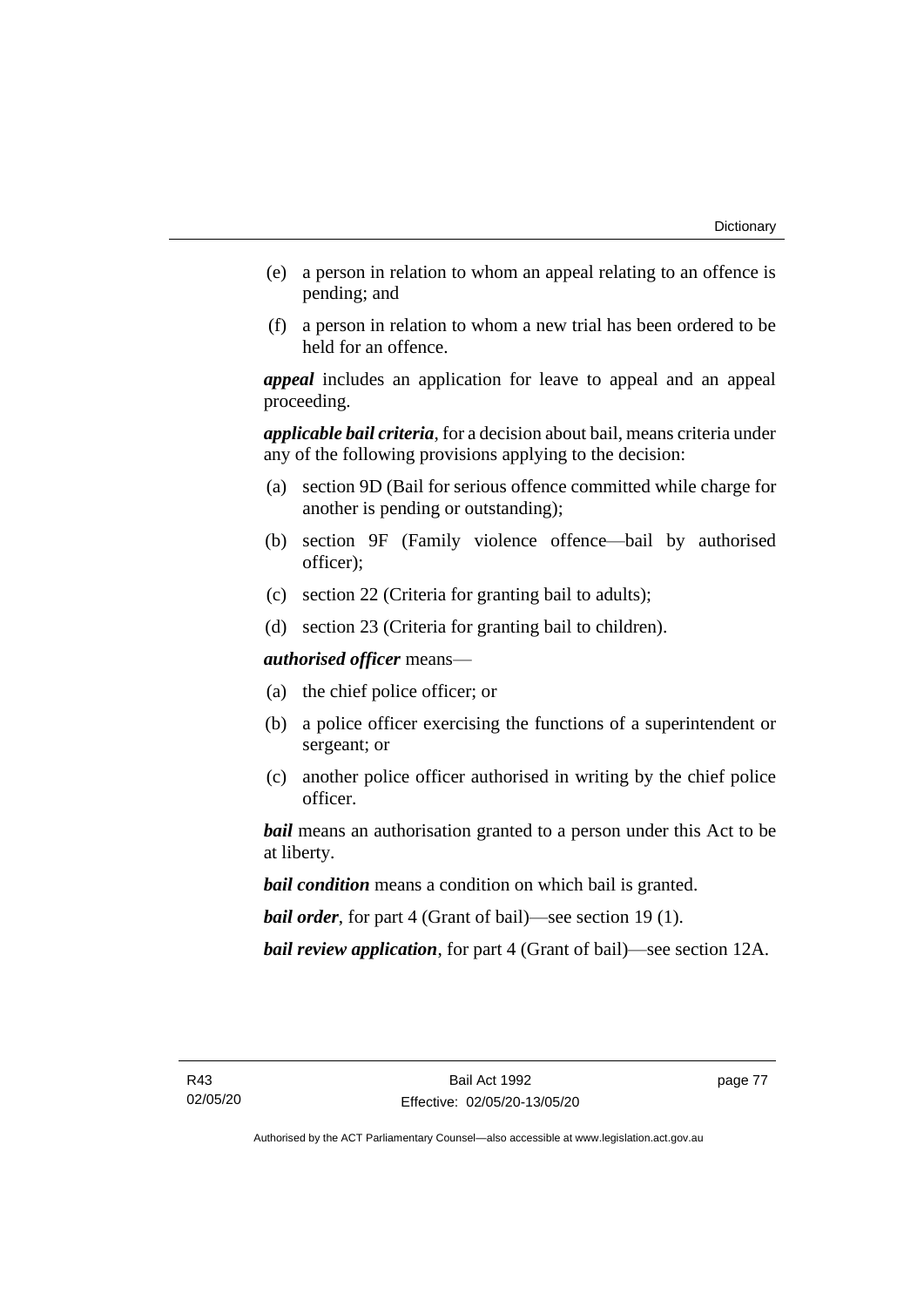*child*, of a person, includes a child—

- (a) who normally or regularly lives with the person; or
- (b) of whom the person is a guardian.

*court* means the Supreme Court or Magistrates Court.

*family violence offence*—see the *Family [Violence Act 2016](http://www.legislation.act.gov.au/a/2016-42)*, dictionary.

*grant*, in relation to bail (other than in section 22 (Criteria for granting bail to adults) or section 23 (Criteria for granting bail to children)), includes continue.

*offence* includes—

- (a) an alleged offence; and
- (b) except for section  $8(1)(a)$  and section  $9(1)$ 
	- (i) a breach of the peace or an apprehended breach of the peace; and
	- (ii) a breach of an obligation mentioned in section 8A (Entitlement to bail—breach of sentence obligations).

*parental responsibility*—a person has *parental responsibility* for a child or young person if the person has parental responsibility for the child or young person under the *[Children and Young People](http://www.legislation.act.gov.au/a/2008-19)  Act [2008](http://www.legislation.act.gov.au/a/2008-19)*.

*Note* Parental responsibility is dealt with in the *[Children and Young People Act](http://www.legislation.act.gov.au/a/2008-19)  [2008](http://www.legislation.act.gov.au/a/2008-19)*, div 1.3.2.

*surety*, in relation to an accused person, means a person other than the accused person who is subject to a liability under a bail condition mentioned in section 25 (1).

*undertaking to appear* means an undertaking given under section 28 (1).

R43 02/05/20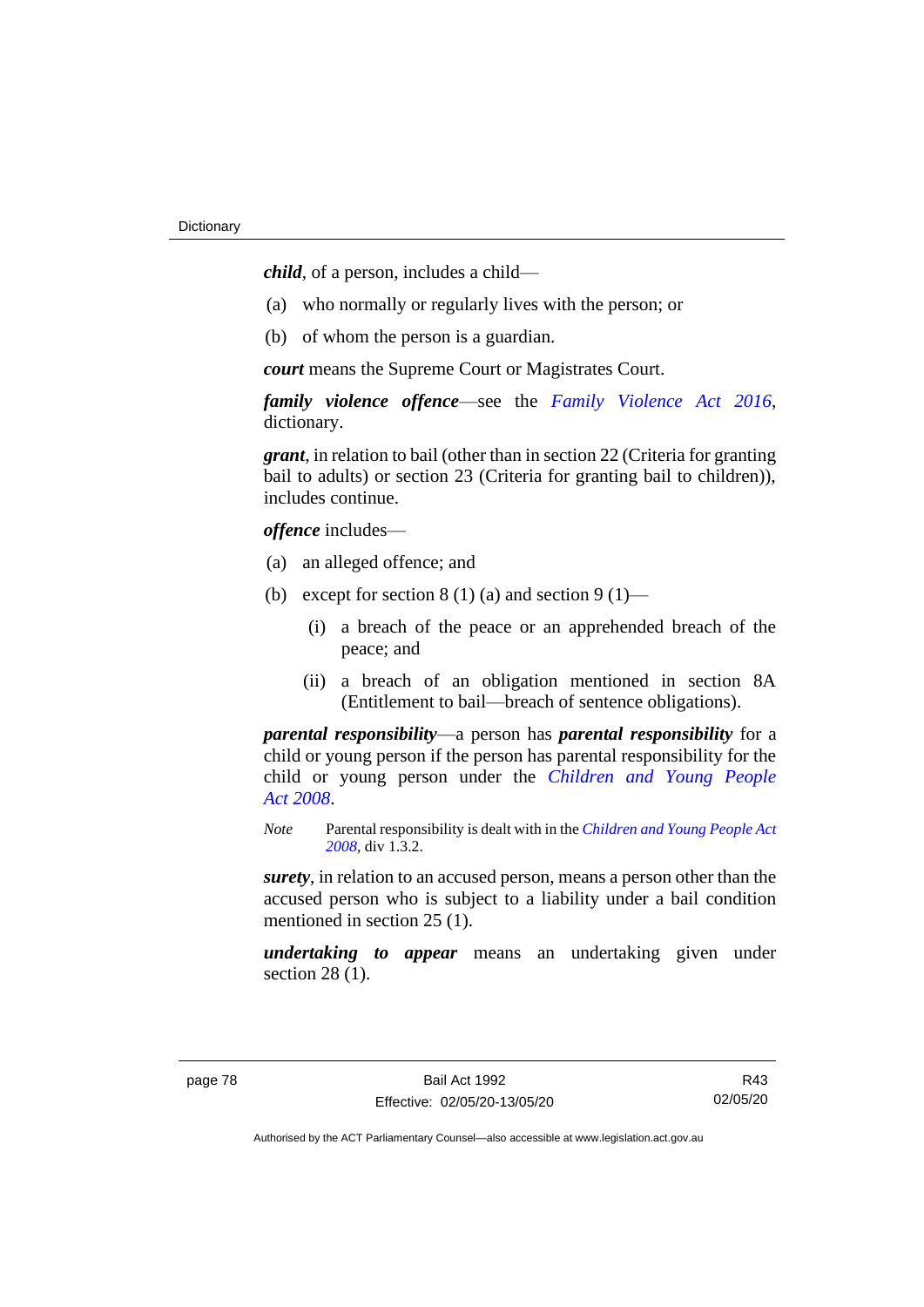*victim* in relation to an accused person, means—

- (a) a person (the *primary victim*) who suffers harm—
	- (i) in the course of, or because of, the commission of an offence of which the accused person is accused; or
	- (ii) in the course of assisting a police officer in the exercise of the officer's power to arrest the accused person or to take action to prevent the commission of an offence of which the accused person is accused; or
- (b) if a primary victim dies because of the commission of an offence of which the accused person is accused—anyone who was financially or psychologically dependent on the primary victim immediately before his or her death.

page 79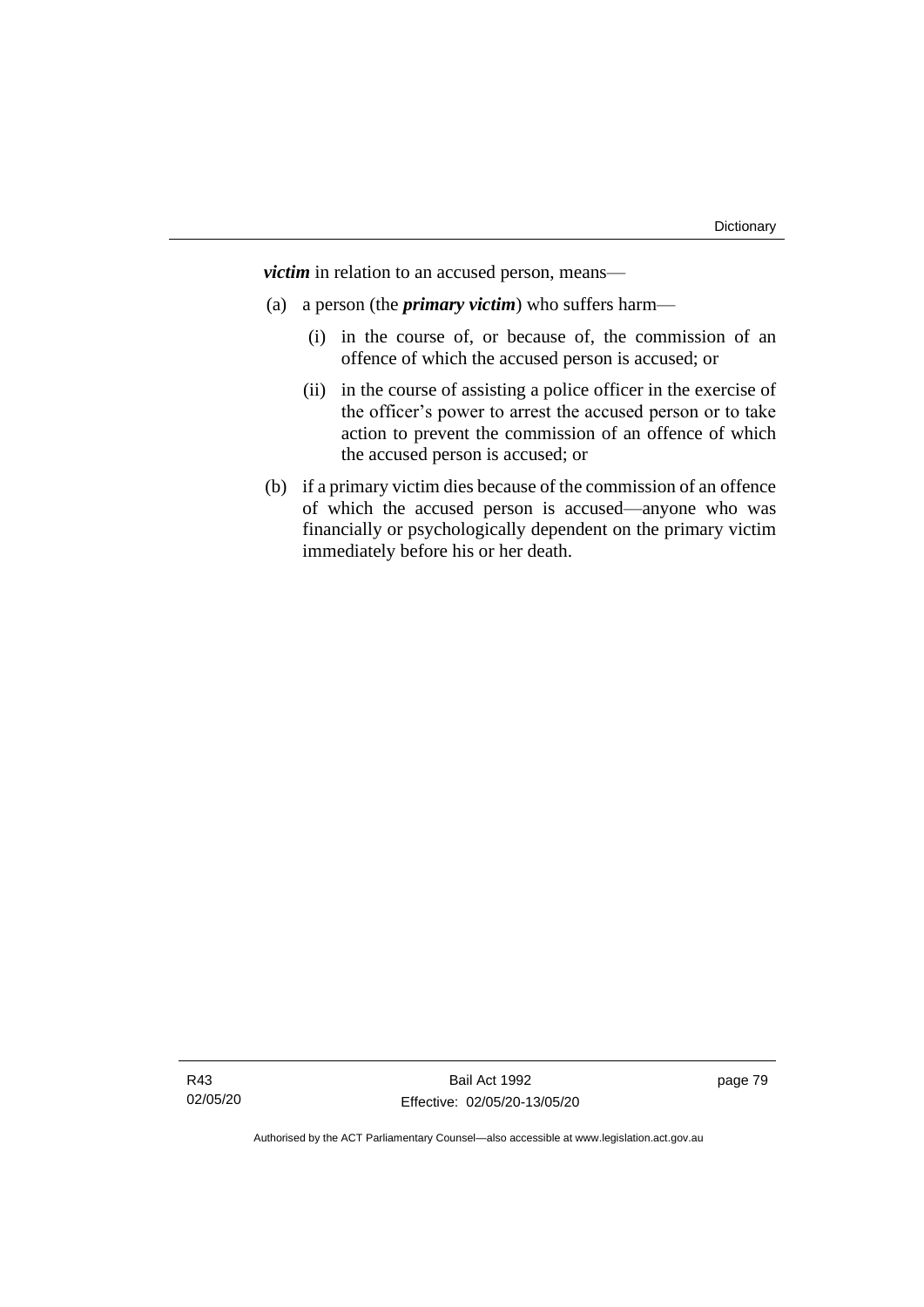1 About the endnotes

## **Endnotes**

## **1 About the endnotes**

Amending and modifying laws are annotated in the legislation history and the amendment history. Current modifications are not included in the republished law but are set out in the endnotes.

Not all editorial amendments made under the *[Legislation Act 2001](http://www.legislation.act.gov.au/a/2001-14)*, part 11.3 are annotated in the amendment history. Full details of any amendments can be obtained from the Parliamentary Counsel's Office.

Uncommenced amending laws are not included in the republished law. The details of these laws are underlined in the legislation history. Uncommenced expiries are underlined in the legislation history and amendment history.

If all the provisions of the law have been renumbered, a table of renumbered provisions gives details of previous and current numbering.

The endnotes also include a table of earlier republications.

| $A = Act$                                    | $NI =$ Notifiable instrument              |
|----------------------------------------------|-------------------------------------------|
| $AF =$ Approved form                         | $o = order$                               |
| $am = amended$                               | $om = omitted/repealed$                   |
| $amdt = amendment$                           | $ord = ordinance$                         |
| $AR = Assembly resolution$                   | orig = original                           |
| $ch = chapter$                               | par = paragraph/subparagraph              |
| $CN =$ Commencement notice                   | $pres = present$                          |
| $def = definition$                           | prev = previous                           |
| $DI = Disallowable instrument$               | $(\text{prev}) = \text{previously}$       |
| $dict = dictionary$                          | $pt = part$                               |
| $disallowed = disallowed by the Legislative$ | $r = rule/subrule$                        |
| Assembly                                     | $reloc = relocated$                       |
|                                              |                                           |
| $div = division$                             | $remum = renumbered$                      |
| $exp = expires/expired$                      | $R[X]$ = Republication No                 |
| $Gaz = gazette$                              | $RI = reissue$                            |
| $hdg =$ heading                              | $s = section/subsection$                  |
| $IA = Interpretation Act 1967$               | $sch = schedule$                          |
| $ins = inserted/added$                       | $sdiv = subdivision$                      |
| $LA =$ Legislation Act 2001                  | $SL = Subordinate$ law                    |
| $LR =$ legislation register                  | $sub =$ substituted                       |
| $LRA =$ Legislation (Republication) Act 1996 | underlining = whole or part not commenced |
| $mod = modified/modification$                | or to be expired                          |

## **2 Abbreviation key**

page 80 Bail Act 1992 Effective: 02/05/20-13/05/20

R43 02/05/20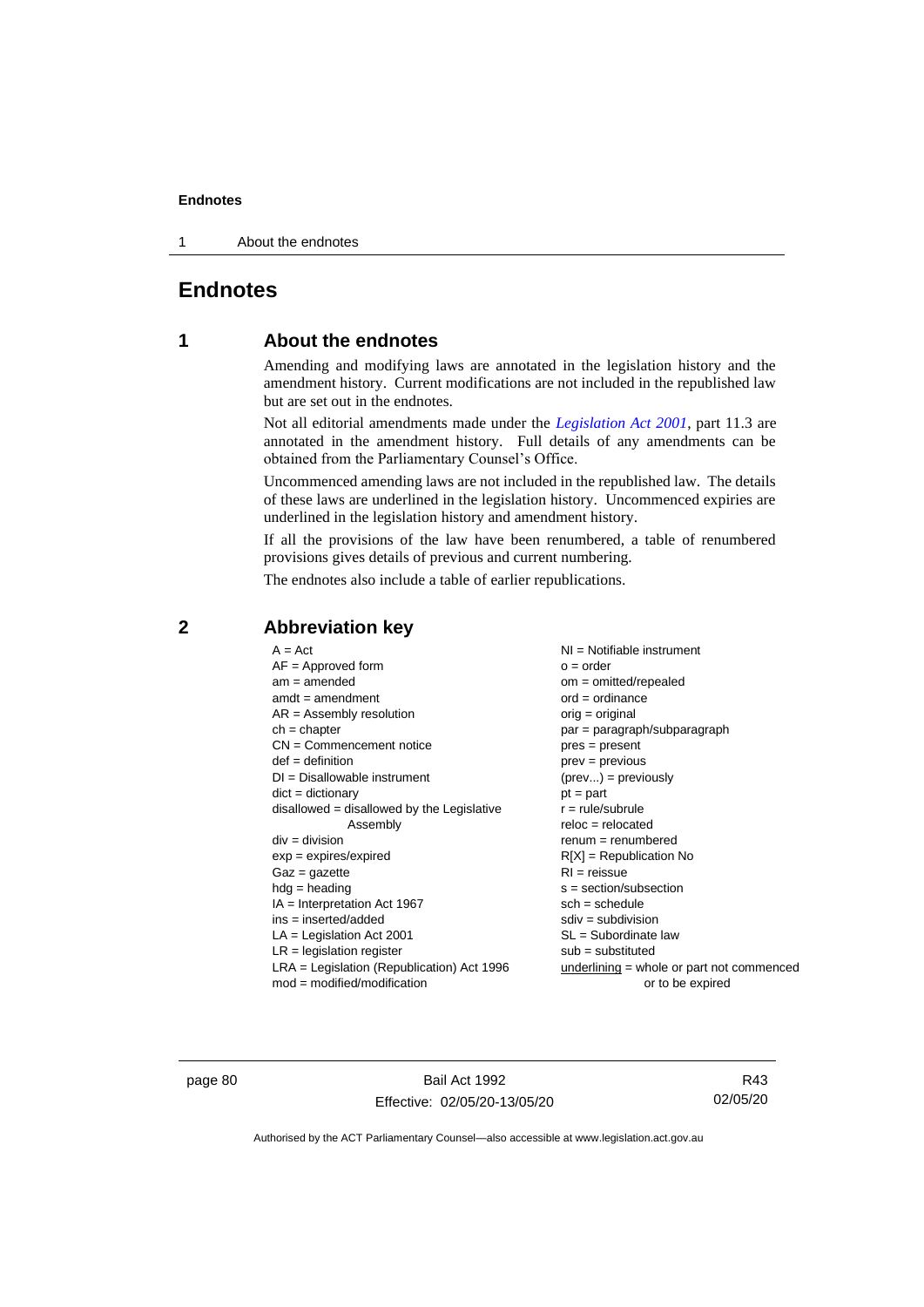## **3 Legislation history**

## **Bail Act 1992 A1992-8**

notified 28 May 1992 (Gaz 1992 No S59) s 1, s 2 commenced 28 May 1992 (s 2 (1)) remainder commenced 28 November 1992 (s 2(3))

as amended by

#### **[Bail \(Amendment\) Act 1992](http://www.legislation.act.gov.au/a/1992-75) A1992-75**

notified 18 December 1992 (Gaz 1992 No S233) commenced 18 December 1992 (s 2)

#### **[Bail \(Amendment\) Act 1994](http://www.legislation.act.gov.au/a/1994-73) A1994-73**

notified 1 November 1994 (Gaz 1994 No S229) ss 1-3 commenced 1 November 1994 (s 2 (1)) remainder commenced 1 May 1995 (s 2 (3))

#### **[Crimes \(Amendment\) Act \(No 2\) 1994](http://www.legislation.act.gov.au/a/1994-75) A1994-75 sch 3**

notified 23 November 1994 (Gaz 1994 No S247) ss 1-3 commenced 23 November 1994 (s 2 (1)) sch 3 commenced 1 December 1994 (Gaz 1994 No S270)

## **[Statute Law Revision \(Penalties\) Act 1994](http://www.legislation.act.gov.au/a/1994-81) A1994-81 sch**

notified 29 November 1994 (Gaz 1994 No S253) s 1, s 2 commenced 29 November 1994 (s 2 (1)) sch commenced 29 November 1994 (Gaz 1994 No S269)

#### **[Acts Revision \(Victims of Crime\) Act 1994](http://www.legislation.act.gov.au/a/1994-84) A1994-84 pt 2**

notified 15 December 1994 (Gaz 1994 No S280) s 1, s 2 commenced 15 December 1994 (s 2 (1)) pt 2 commenced 15 June 1995 (s 2 (3))

## **[Remand Centres \(Amendment\) Act \(No 2\) 1996](http://www.legislation.act.gov.au/a/1996-81) A1996-81 s 7**

notified 20 December 1996 (Gaz 1996 No S328) ss 1-3 commenced 20 December 1996 (s 2 (1)) s 7 commenced 1 January 1997 (s 2 (2) and Gaz 1996 No S353)

## **[Bail \(Amendment\) Act 1997](http://www.legislation.act.gov.au/a/1997-22) A1997-22**

notified 29 May 1997 (Gaz 1997 No S136) ss 1-3 commenced 29 May 1997 (s 2 (1)) remainder commenced 30 May 1997 (s 2 (2) and Gaz 1997 No S149)

| R43      | Bail Act 1992                | page 81 |
|----------|------------------------------|---------|
| 02/05/20 | Effective: 02/05/20-13/05/20 |         |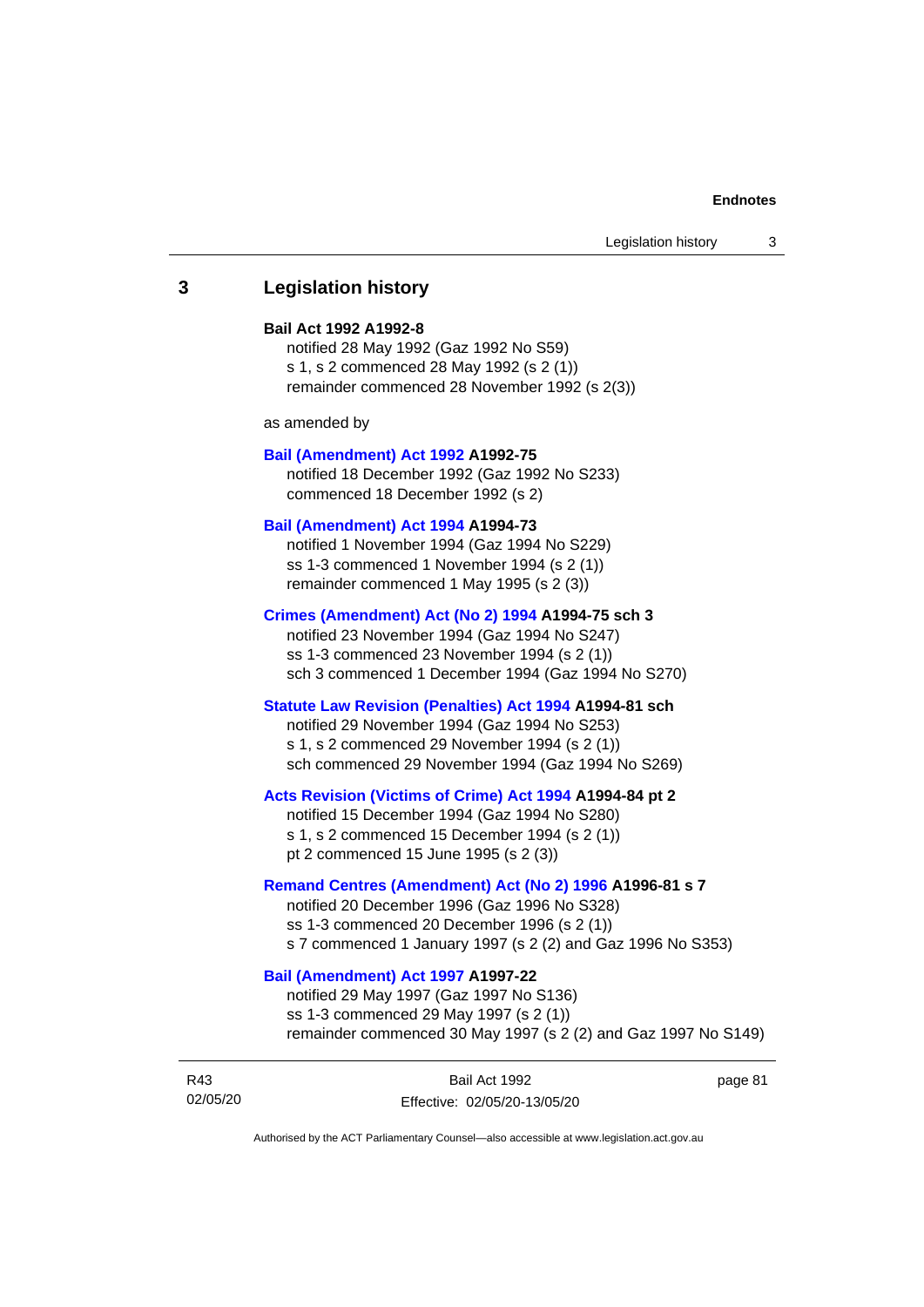| Legislation history<br>-3 |
|---------------------------|
|---------------------------|

## **[Legal Practitioners \(Consequential Amendments\) Act 1997](http://www.legislation.act.gov.au/a/1997-96) A1997-96 sch 1**

notified 1 December 1997 (Gaz 1997 No S380) s 1, s 2 commenced 1 December 1997 (s 2 (1)) sch 1 commenced 1 June 1998 (s 2 (2))

## **[Bail \(Amendment\) Act 1998](http://www.legislation.act.gov.au/a/1998-39) A1998-39**

notified 14 October 1998 (Gaz 1998 No 41) ss 1-3 commenced 14 October 1998 (s 2 (1)) remainder commenced 19 October 1998 (Gaz 1998 No 41)

## **[Children and Young People \(Consequential Amendments\) Act 1999](http://www.legislation.act.gov.au/a/1999-64)**

## **A1999-64 sch 2**

notified 10 November 1999 (Gaz 1999 No 45) s 1, s 2 commenced 10 November 1999 (s 2 (1)) remainder commenced 10 May 2000 (s 2 (2))

### **[Road Transport Legislation Amendment Act 1999](http://www.legislation.act.gov.au/a/1999-79) A1999-79**

notified 1 March 2000 (Gaz 1999 No S65) commenced 1 March 2000 (s 2 and Gaz 2000 No S5)

## **[Bail Amendment Act 2001](http://www.legislation.act.gov.au/a/2001-25) A2001-25 pt 2**

notified 24 May 2001 (Gaz 2001 No 21) commenced 24 May 2001 (s 2)

## **[Legislation \(Consequential Amendments\) Act 2001](http://www.legislation.act.gov.au/a/2001-44) A2001-44 pt 30**

notified 26 July 2001 (Gaz 2001 No 30) s 1, s 2 commenced 26 July 2001 (IA s 10B) pt 30 commenced 12 September 2001 (s 2 and see Gaz 2001 No S65)

## **[Supreme Court Amendment Act 2001 \(No 2\)](http://www.legislation.act.gov.au/a/2001-54) A2001-54 sch 2 pt 2.2**

notified 15 August 2001 (Gaz 2001 No S57) commenced 15 August 2001 (s 2 (1))

## **[Bail Amendment Act 2001 \(No 2\)](http://www.legislation.act.gov.au/a/2001-60) A2001-60**

notified 10 September 2001 (Gaz 2001 No S66) s 1, s 2 commenced 10 September 2001 (IA s 10B) remainder commenced 24 September 2001 (s 2)

page 82 Bail Act 1992 Effective: 02/05/20-13/05/20

R43 02/05/20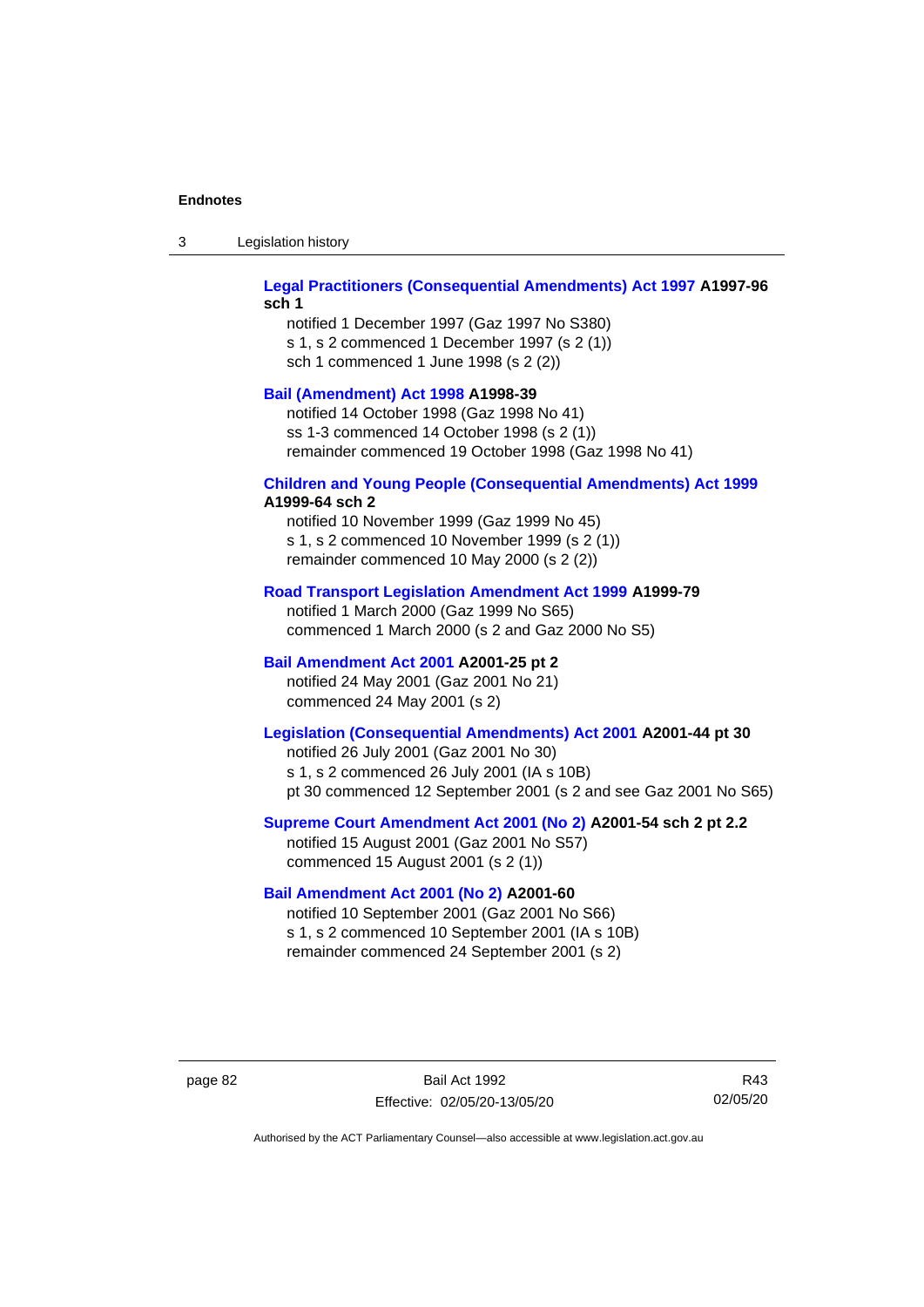## **[Protection Orders \(Consequential Amendments\) Act 2001](http://www.legislation.act.gov.au/a/2001-90) A2001-90 sch 1 pt 1**

notified LR 27 September 2001

s 1, s 2 commenced 27 September 2001 (LA s 75)

sch 1 pt 1 commenced 27 March 2002 (s 2 and see the Protection [Orders Act 2001,](http://www.legislation.act.gov.au/a/2001-89) s 3 and LA s 79)

#### **[Legislation Amendment Act 2002](http://www.legislation.act.gov.au/a/2002-11) A2002-11 amdt 2.5, amdt 2.6**

notified LR 27 May 2002 s 1, s 2 commenced 27 May 2002 (LA s 75) amdt 2.5, amdt 2.6 commenced 28 May 2002 (s 2 (2))

## **[Criminal Code 2002](http://www.legislation.act.gov.au/a/2002-51) A2002-51 pt 1.1**

notified LR 20 December 2002 s 1, s 2 commenced 20 December 2002 (LA s 75) pt 1.1 commenced 1 January 2003 (s 2 (1))

#### **[Legislation \(Gay, Lesbian and Transgender\) Amendment Act 2003](http://www.legislation.act.gov.au/a/2003-14) A2003-14 sch 1 pt 1.2**

notified LR 27 March 2003 s 1, s 2 commenced 27 March 2003 (LA s 75) sch 1 pt 1.1 commenced 28 March 2003 (s 2)

## **[Bail Amendment Act 2004](http://www.legislation.act.gov.au/a/2004-14) A2004-14**

notified LR 26 March 2004 s 1, s 2 commenced 26 March 2004 (LA s 75 (1)) s 44 commenced 26 June 2004 (s 2 (2) (a)) remainder commenced 26 June 2004 (s 2 (1))

### **[Criminal Code \(Theft, Fraud, Bribery and Related Offences\)](http://www.legislation.act.gov.au/a/2004-15)  [Amendment Act 2004](http://www.legislation.act.gov.au/a/2004-15) A2004-15 sch 3 pt 3.1**

notified LR 26 March 2004 s 1, s 2 commenced 26 March 2004 (LA s 75 (1)) sch 3 pt 3.1 commenced 26 June 2004 (s 2 (2) and see [Bail](http://www.legislation.act.gov.au/a/2004-14)  [Amendment Act 2004](http://www.legislation.act.gov.au/a/2004-14) A2004-14 s 2)

#### **[Criminal Code \(Serious Drug Offences\) Amendment Act 2004](http://www.legislation.act.gov.au/a/2004-56) A2004-56 sch 1 pt 1.1**

notified LR 6 September 2004 s 1, s 2 commenced 6 September 2004 (LA s 75 (1)) sch 1 pt 1.1 commenced 6 March 2005 (s 2 and LA s 79)

R43 02/05/20

Bail Act 1992 Effective: 02/05/20-13/05/20 page 83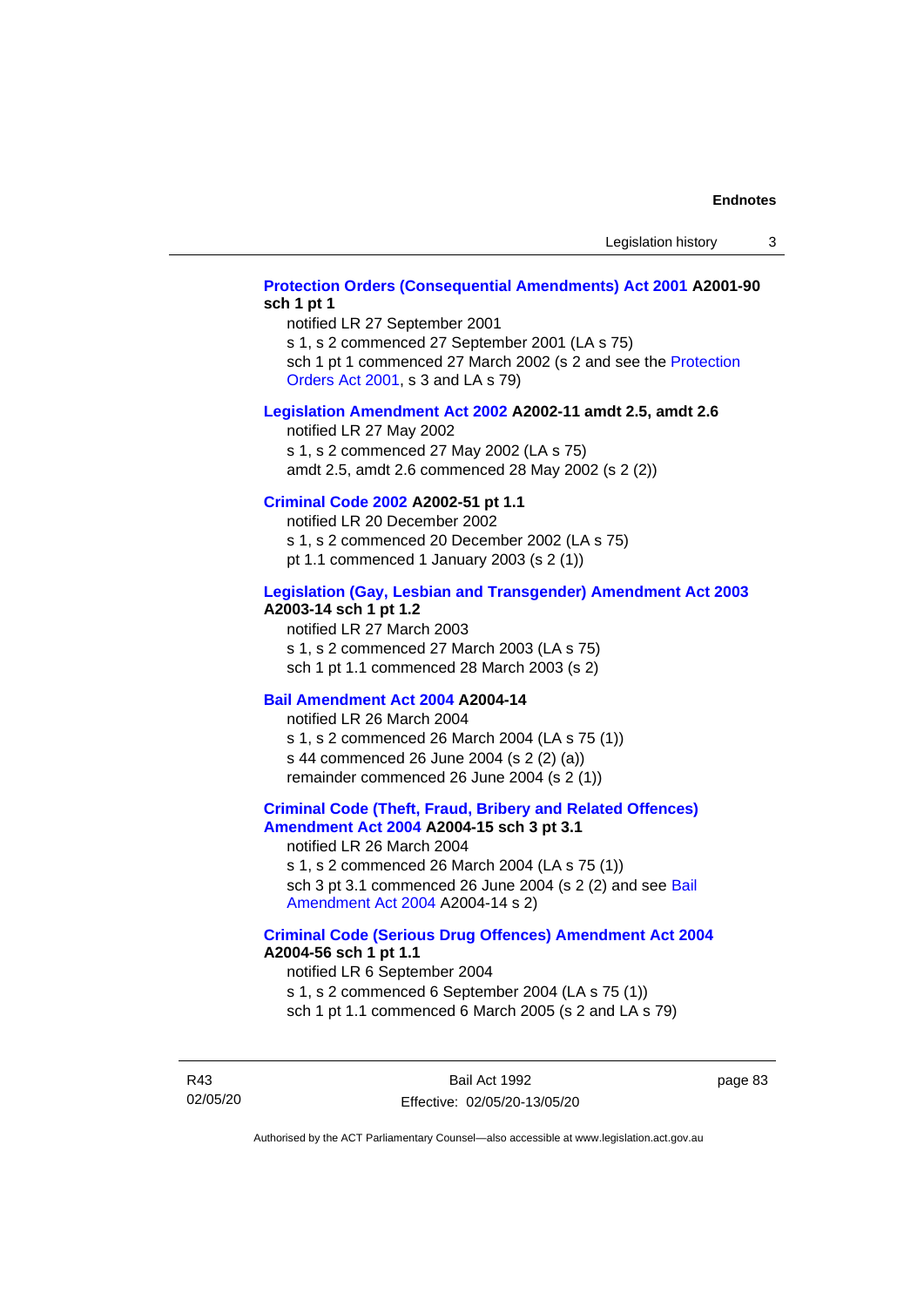3 Legislation history

## **[Court Procedures \(Consequential Amendments\) Act 2004](http://www.legislation.act.gov.au/a/2004-60) A2004-60 sch 1 pt 1.5**

notified LR 2 September 2004

s 1, s 2 commenced 2 September 2004 (LA s 75 (1)) sch 1 pt 1.5 commenced 10 January 2005 (s 2 and see [Court](http://www.legislation.act.gov.au/a/2004-59)  [Procedures Act](http://www.legislation.act.gov.au/a/2004-59) 2004 A2004-59, s 2 and [CN2004-29\)](http://www.legislation.act.gov.au/cn/2004-29/default.asp)

### **[Justice and Community Safety Legislation Amendment Act 2005](http://www.legislation.act.gov.au/a/2005-5) A2005-5 pt 3**

notified LR 23 February 2005 s 1, s 2 commenced 23 February 2005 (LA s 75 (1)) pt 3 commenced 24 February 2005 (s 2 (2))

#### **[Domestic Violence and Protection Orders Amendment Act 2005](http://www.legislation.act.gov.au/a/2005-13) A2005-13 sch 1 pt 1.1**

notified LR 24 March 2005 s 1, s 2 commenced 24 March 2005 (LA s 75 (1)) sch 1 pt 1.1 commenced 25 March 2005 (s 2)

## **[Statute Law Amendment Act 2005](http://www.legislation.act.gov.au/a/2005-20) A2005-20 sch 3 pt 3.4**

notified LR 12 May 2005

s 1, s 2 taken to have commenced 8 March 2005 (LA s 75 (2)) sch 3 pt 3.4 commenced 2 June 2005 (s 2 (1))

## **[Criminal Code Harmonisation Act 2005](http://www.legislation.act.gov.au/a/2005-54) A2005-54 sch 1 pt 1.7**

notified LR 27 October 2005 s 1, s 2 commenced 27 October 2005 (LA s 75 (1)) sch 1 pt 1.7 commenced 24 November 2005 (s 2)

## **[Sentencing Legislation Amendment](http://www.legislation.act.gov.au/a/2006-23) Act 2006 A2006-23 sch 1 pt 1.2**

notified LR 18 May 2006 s 1, s 2 commenced 18 May 2006 (LA s 75 (1)) sch 1 pt 1.2 commenced 2 June 2006 (s 2 (1) and see [Crimes](http://www.legislation.act.gov.au/a/2005-59)  [\(Sentence Administration\) Act 2005](http://www.legislation.act.gov.au/a/2005-59) A2005-59 s 2, [Crimes](http://www.legislation.act.gov.au/a/2005-58)  [\(Sentencing\) Act 2005](http://www.legislation.act.gov.au/a/2005-58) A2005-58, s 2 and LA s 79)

## **[Justice and Community Safety Legislation Amendment Act](http://www.legislation.act.gov.au/a/2006-40) 2006 A2006-40 sch 2 pt 2.6**

notified LR 28 September 2006 s 1, s 2 commenced 28 September 2006 (LA s 75 (1)) sch 2 pt 2.6 commenced 29 September 2006 (s 2 (1))

page 84 Bail Act 1992 Effective: 02/05/20-13/05/20

R43 02/05/20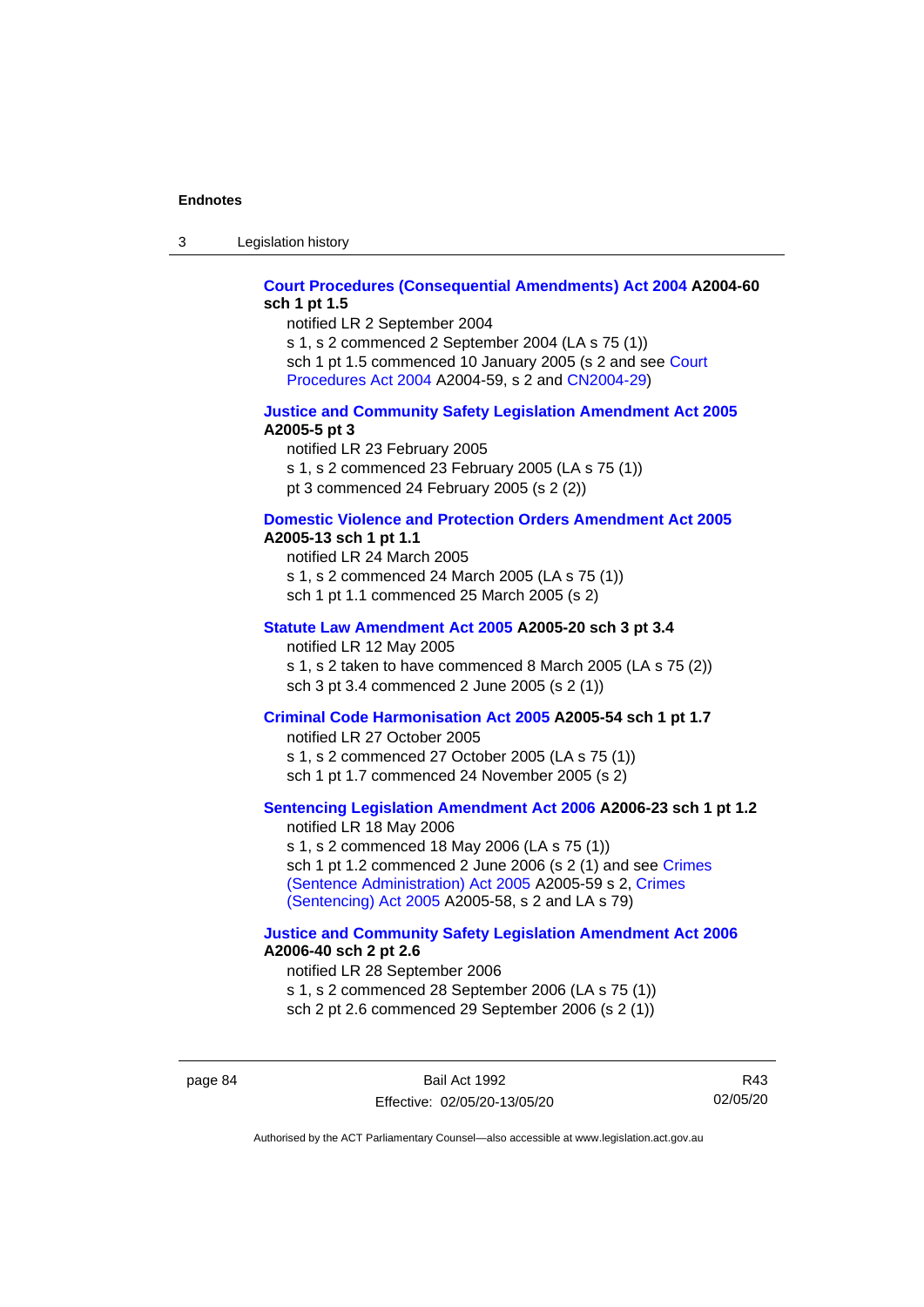## **[Justice and Community Safety Legislation Amendment Act 2008](http://www.legislation.act.gov.au/a/2008-7) A2008-7 sch 1 pt 1.3**

notified LR 16 April 2008

s 1, s 2 commenced 16 April 2008 (LA s 75 (1))

sch 1 pt 1.3 commenced 7 May 2008 (s 2)

#### **Children and [Young People \(Consequential Amendments\) Act 2008](http://www.legislation.act.gov.au/a/2008-20) A2008-20 sch 2 pt 2.1, sch 3 pt 3.2, sch 4 pt 4.1**

notified LR 17 July 2008

s 1, s 2 commenced 17 July 2008 (LA s 75 (1))

s 3 commenced 18 July 2008 (s 2 (1))

sch 2 pt 2.1 commenced 9 September 2008 (s 2 (3) and see Children [and Young People Act 2008](http://www.legislation.act.gov.au/a/2008-19) A2008-19, s 2 and [CN2008-13\)](http://www.legislation.act.gov.au/cn/2008-13/default.asp) sch 3 pt 3.2 commenced 27 October 2008 (s 2 (4) and see Children [and Young People Act 2008](http://www.legislation.act.gov.au/a/2008-19) A2008-19, s 2 and [CN2008-13\)](http://www.legislation.act.gov.au/cn/2008-13/default.asp) sch 4 pt 4.1 commenced 27 February 2009 (s 2 (5) and see [Children](http://www.legislation.act.gov.au/a/2008-19)  [and Young People Act 2008](http://www.legislation.act.gov.au/a/2008-19) A2008-19, s 2 and [CN2008-17 \(](http://www.legislation.act.gov.au/cn/2008-17/default.asp)and see [CN2008-13\)](http://www.legislation.act.gov.au/cn/2008-13/default.asp))

## **[Medicines, Poisons and Therapeutic Goods Act](http://www.legislation.act.gov.au/a/2008-26#history) 2008 A2008-26 sch 2 pt 2.2**

notified LR 14 August 2008 s 1, s 2 commenced 14 August 2008 (LA s 75 (1)) sch 2 pt 2.2 commenced 14 February 2009 (s 2 and LA s 79)

#### **[ACT Civil and Administrative Tribunal Legislation Amendment](http://www.legislation.act.gov.au/a/2008-36)  Act [2008](http://www.legislation.act.gov.au/a/2008-36) A2008-36 sch 1 pt 1.6**

notified LR 4 September 2008

s 1, s 2 commenced 4 September 2008 (LA s 75 (1)) sch 1 pt 1.6 commenced 2 February 2009 (s 2 (1) and see [ACT Civil](http://www.legislation.act.gov.au/a/2008-35)  [and Administrative Tribunal Act 2008](http://www.legislation.act.gov.au/a/2008-35) A2008-35, s 2 (1) and [CN2009-2\)](http://www.legislation.act.gov.au/cn/2009-2/default.asp)

## **[Domestic Violence and Protection Orders Act 2008](http://www.legislation.act.gov.au/a/2008-46#history) A2008-46 sch 3 pt 3.1**

notified LR 10 September 2008

s 1, s 2 commenced 10 September 2008 (LA s 75 (1))

sch 3 pt 3.1 commenced 30 March 2009 (s 2)

page 85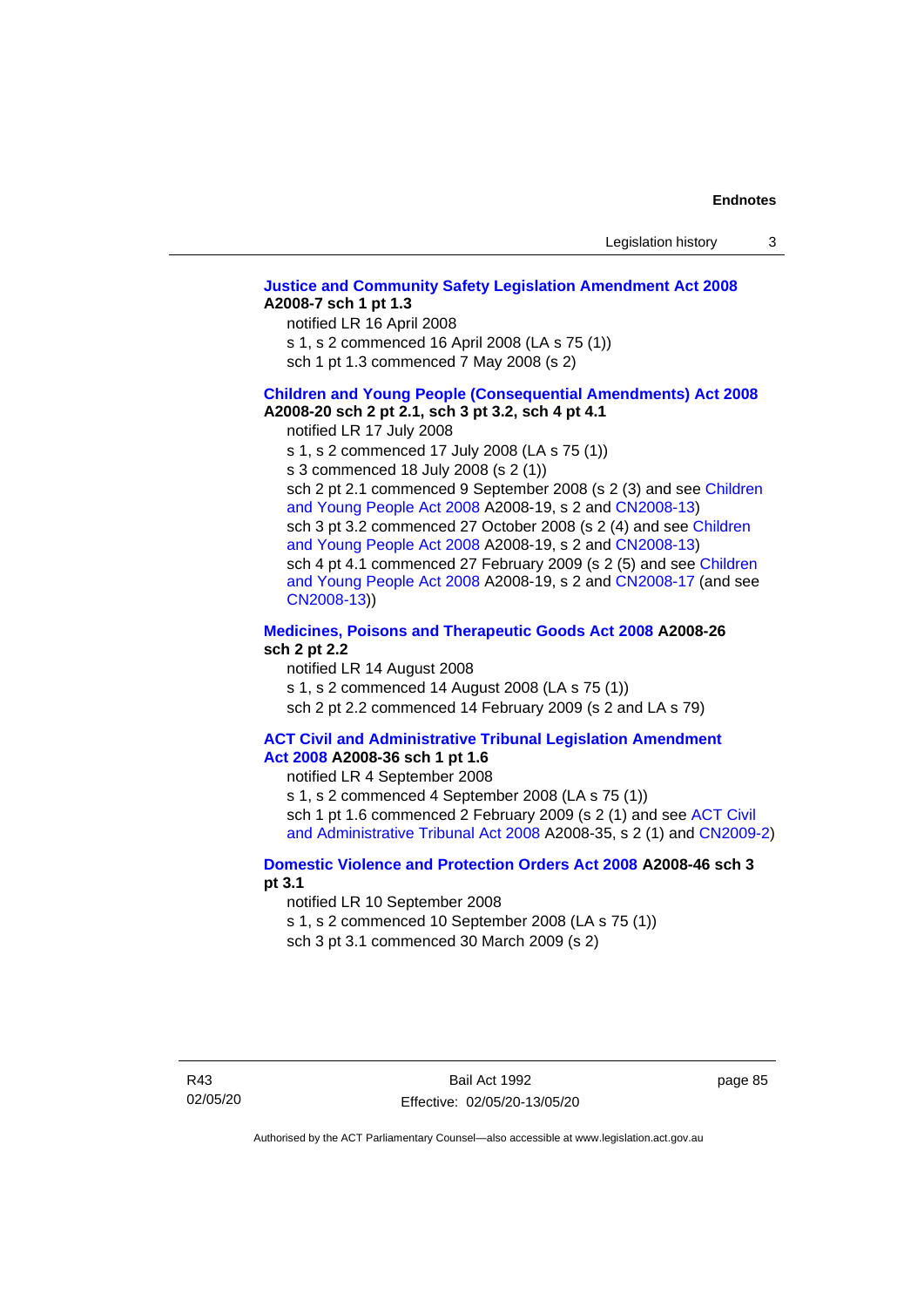3 Legislation history

## **[Justice and Community Safety Legislation Amendment](http://www.legislation.act.gov.au/a/2009-7)  Act [2009](http://www.legislation.act.gov.au/a/2009-7) A2009-7 sch 1 pt 1.1**

notified LR 5 March 2009

s 1, s 2 commenced 5 March 2009 (LA s 75 (1)) sch 1 pt 1.1 commenced 30 March 2009 (s 2 (2) and see [Domestic](http://www.legislation.act.gov.au/a/2008-46)  [Violence and Protection Orders Act 2008](http://www.legislation.act.gov.au/a/2008-46) A2008-46 s 2)

#### **[Crimes Legislation Amendment Act 2009](http://www.legislation.act.gov.au/a/2009-24) A2009-24 sch 1 pt 1.1**

notified LR 3 September 2009

s 1, s 2 commenced 3 September 2009 (LA s 75 (1))

sch 1 pt 1.1 commenced 4 September 2009 (s 2)

#### **[Crimes \(Sentence Administration\) Amendment Act 2010](http://www.legislation.act.gov.au/a/2010-21) A2010-21 sch 1 pt 1.1**

notified LR 30 June 2010 s 1, s 2 commenced 30 June 2010 (LA s 75 (1)) sch 1 pt 1.1 commenced 1 July 2010 (s 2)

## **[Bail Amendment Act 2011](http://www.legislation.act.gov.au/a/2011-2) A2011-2**

notified LR 22 February 2011 s 1, s 2 commenced 22 February 2011 (LA s 75 (1)) remainder commenced 16 May 2011 (s 2 and [CN2011-6\)](http://www.legislation.act.gov.au/cn/2011-6/default.asp)

### **[Statute Law Amendment Act 2011](http://www.legislation.act.gov.au/a/2011-3) A2011-3 sch 3 pt 3.3**

notified LR 22 February 2011 s 1, s 2 commenced 22 February 2011 (LA s 75 (1)) sch 3 pt 3.3 commenced 1 March 2011 (s 2)

## **[Courts Legislation Amendment Act 2011](http://www.legislation.act.gov.au/a/2011-13) A2011-13 sch 1 pt 1.1**

notified LR 11 May 2011 s 1, s 2 commenced 11 May 2011 (LA s 75 (1)) sch 1 pt 1.1 commenced 25 July 2011 (s 2 and [CN2011-8\)](http://www.legislation.act.gov.au/cn/2011-8/default.asp)

## **[Administrative \(One ACT Public Service Miscellaneous Amendments\)](http://www.legislation.act.gov.au/a/2011-22)  Act [2011](http://www.legislation.act.gov.au/a/2011-22) A2011-22 sch 1 pt 1.16**

notified LR 30 June 2011 s 1, s 2 commenced 30 June 2011 (LA s 75 (1)) sch 1 pt 1.16 commenced 1 July 2011 (s 2 (1))

R43 02/05/20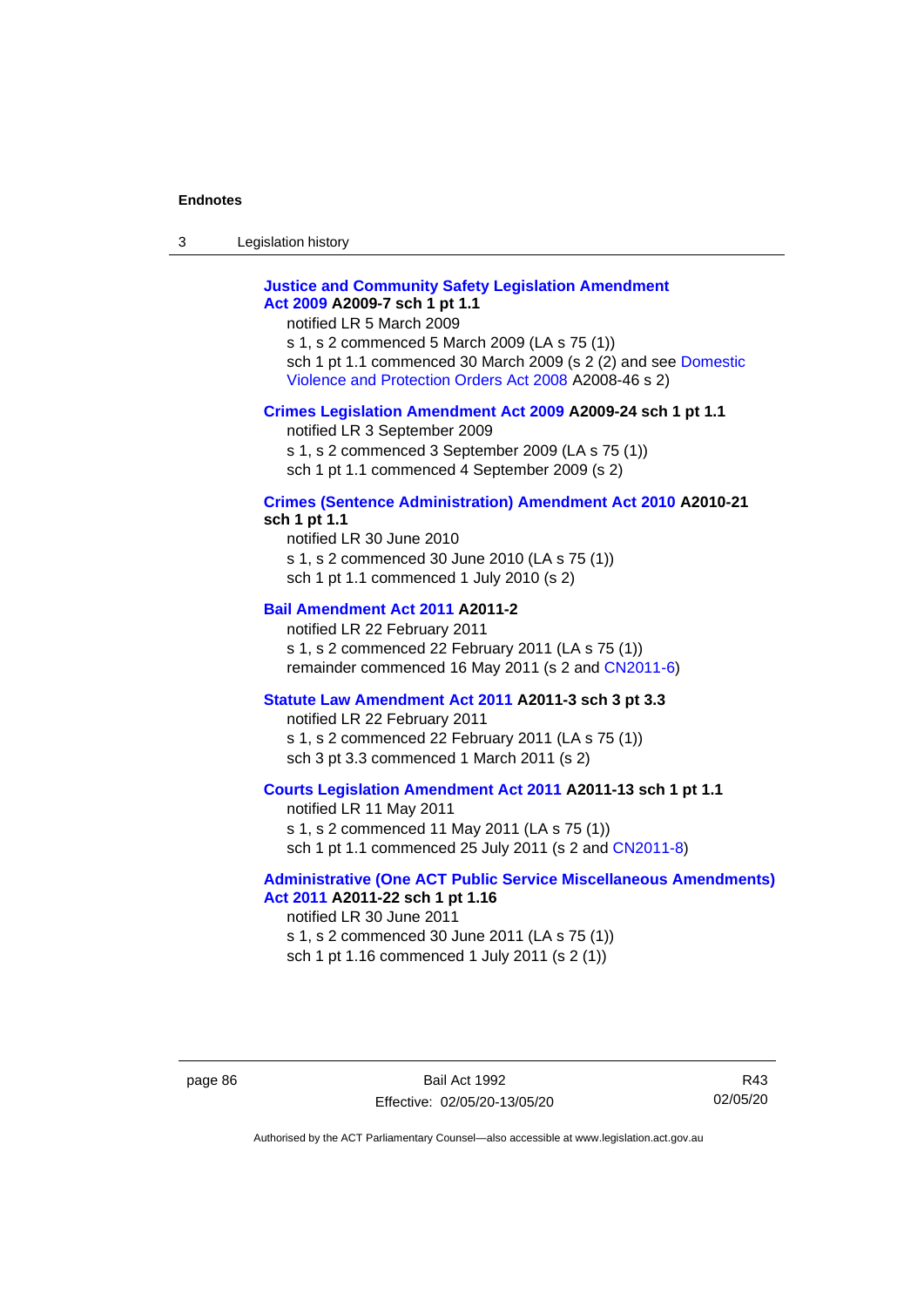## **[Crimes Legislation Amendment Act 2013 \(No 2\)](http://www.legislation.act.gov.au/a/2013-50) A2013-50 pt 2**

notified LR 9 December 2013

s 1, s 2 commenced 9 December 2013 (LA s 75)

pt 2 commenced 10 December 2013 (s 2 (2))

## **[Crimes Legislation Amendment Act 2015 \(No 2\)](http://www.legislation.act.gov.au/a/2015-36) A2015-36 pt 2**

notified LR 1 October 2015

s 1, s 2 commenced 1 October 2015 (LA s 75)

pt 2 commenced 2 October 2015 (s 2)

## **[Mental Health Act 2015](http://www.legislation.act.gov.au/a/2015-38#history) A2015-38 sch 2 pt 2.4 div 2.4.1**

notified LR 7 October 2015 s 1, s 2 commenced 7 October 2015 (LA s 75 (1)) sch 2 pt 2.4 div 2.4.1 commenced 1 March 2016 (s 2 (1) and see [Mental Health \(Treatment and Care\) Amendment Act 2014](http://www.legislation.act.gov.au/a/2014-51/default.asp) A2014-51, s 2 (as am by [A2015-38](http://www.legislation.act.gov.au/a/2015-38) amdt 2.54))

## **[Crimes \(Sentencing and Restorative Justice\) Amendment Act 2016](http://www.legislation.act.gov.au/a/2016-4/default.asp) A2016-4 sch 1 pt 1.2**

notified LR 24 February 2016 s 1, s 2 commenced 24 February 2016 (LA s 75 (1)) sch 1 pt 1.2 commenced 2 March 2016 (s 2 (1))

#### **[Protection of Rights \(Services\) Legislation Amendment Act 2016](http://www.legislation.act.gov.au/a/2016-13)  [\(No](http://www.legislation.act.gov.au/a/2016-13) 2) A2016-13 sch 1 pt 1.4**

notified LR 16 March 2016

s 1, s 2 commenced 16 March 2016 (LA s 75 (1)) sch 1 pt 1.4 commenced 1 April 2016 (s 2 and see [Protection of Rights](http://www.legislation.act.gov.au/a/2016-1/default.asp)  [\(Services\) Legislation Amendment Act 2016](http://www.legislation.act.gov.au/a/2016-1/default.asp) A2016-1 s 2)

## **[Family Violence Act 2016](http://www.legislation.act.gov.au/a/2016-42#history) A2016-42 sch 2 pt 2.1, sch 3 pt 3.1 (as am by [A2017-10](http://www.legislation.act.gov.au/a/2017-10/default.asp) s 7)**

notified LR 18 August 2016 s 1, s 2 commenced 18 August 2016 (LA s 75 (1)) sch 2 pt 2.1, sch 3 pt 3.1 commenced 1 May 2017 (s 2 (2) as am by [A2017-10](http://www.legislation.act.gov.au/a/2017-10/default.asp) s 7)

page 87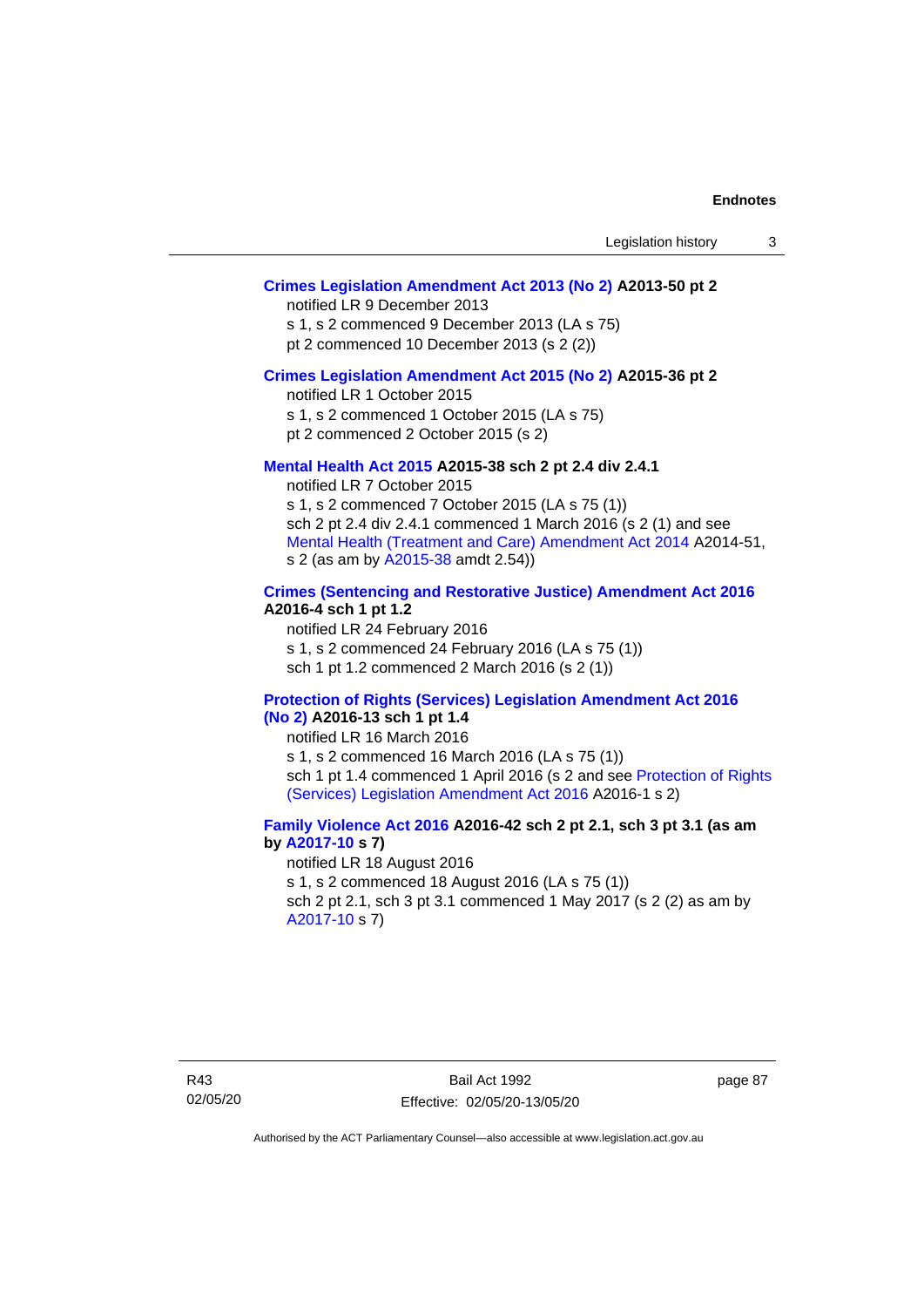3 Legislation history

## **[Crimes \(Serious and Organised Crime\) Legislation Amendment](http://www.legislation.act.gov.au/a/2016-48/default.asp)  Act [2016](http://www.legislation.act.gov.au/a/2016-48/default.asp) A2016-48 pt 2**

notified LR 23 August 2016

- s 1, s 2 commenced 23 August 2016 (LA s 75 (1))
- s 8, s 9 commenced 1 May 2017 (s 2 (3))
- pt 2 remainder commenced 1 May 2017 (s 2 (2))

## **[Family and Personal Violence Legislation Amendment Act 2017](http://www.legislation.act.gov.au/a/2017-10/default.asp) A2017-10 s 7**

- notified LR 6 April 2017
- s 1, s 2 commenced 6 April 2017 (LA s 75 (1))
- s 7 commenced 30 April 2017 (s 2 (1))
- *Note* This Act only amends the Family Violence Act 2016 [A2016-42.](http://www.legislation.act.gov.au/a/2016-42/default.asp)

## **[Crimes Legislation Amendment Act 2019](http://www.legislation.act.gov.au/a/2019-23) A2019-23 pt 2**

- notified LR 8 August 2019
- s 1, s 2 commenced 8 August 2019 (LA s 75 (1))
- pt 2 commenced 8 November 2019 (s 2 (3))

## **[Sentencing \(Drug and Alcohol Treatment Orders\) Legislation](http://www.legislation.act.gov.au/a/2019-31)  [Amendment Act 2019](http://www.legislation.act.gov.au/a/2019-31) A2019-31 pt 2**

- notified LR 9 October 2019
- s 1, s 2 commenced 9 October 2019 (LA s 75 (1))
- pt 2 commenced 3 December 2019 (s 2 (1) and [CN2019-19\)](https://www.legislation.act.gov.au/cn/2019-19/)

page 88 Bail Act 1992 Effective: 02/05/20-13/05/20

R43 02/05/20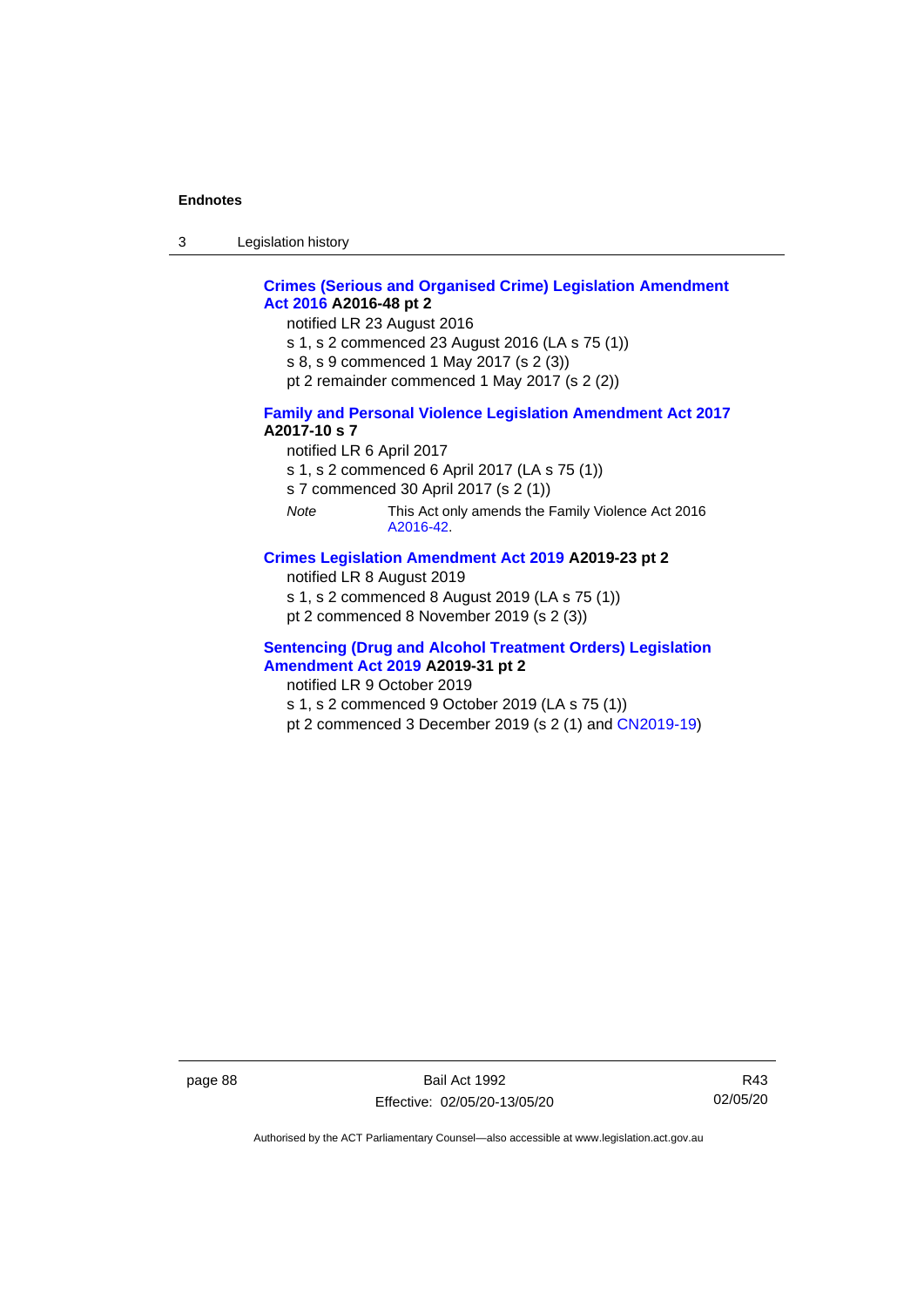## **4 Amendment history**

| Name of Act         |                                                                                                                                                                                                                                                                                                                                                                                                                                                                                                                                                                                                                                                                                                                                                                                                                                                                                                                                                                                                                                                                                                                                                                                                       |
|---------------------|-------------------------------------------------------------------------------------------------------------------------------------------------------------------------------------------------------------------------------------------------------------------------------------------------------------------------------------------------------------------------------------------------------------------------------------------------------------------------------------------------------------------------------------------------------------------------------------------------------------------------------------------------------------------------------------------------------------------------------------------------------------------------------------------------------------------------------------------------------------------------------------------------------------------------------------------------------------------------------------------------------------------------------------------------------------------------------------------------------------------------------------------------------------------------------------------------------|
| s 1                 | sub A2004-14 amdt 1.1                                                                                                                                                                                                                                                                                                                                                                                                                                                                                                                                                                                                                                                                                                                                                                                                                                                                                                                                                                                                                                                                                                                                                                                 |
| <b>Dictionary</b>   |                                                                                                                                                                                                                                                                                                                                                                                                                                                                                                                                                                                                                                                                                                                                                                                                                                                                                                                                                                                                                                                                                                                                                                                                       |
| s 2                 | om A2001-44 amdt 1.316<br>ins A2004-14 amdt 1.1<br>am A2005-13 amdt 1.1; A2006-23 amdt 1.4; A2015-38<br>amdt 2.56                                                                                                                                                                                                                                                                                                                                                                                                                                                                                                                                                                                                                                                                                                                                                                                                                                                                                                                                                                                                                                                                                     |
|                     |                                                                                                                                                                                                                                                                                                                                                                                                                                                                                                                                                                                                                                                                                                                                                                                                                                                                                                                                                                                                                                                                                                                                                                                                       |
| <b>Notes</b><br>s 3 | (prev s 3) am A1994-73 s 4; s (2) pars renum R6 LA;<br>A2004-14 s 4<br>def <i>appeal</i> om A2004-14 amdt 1.1<br>def applicable bail criteria ins A2001-25 s 4<br>am A2001-60 s 4<br>om A2004-14 amdt 1.1<br>def <i>authorised officer</i> sub A2001-25 s 5<br>om A2004-14 amdt 1.1<br>def <i>bail</i> om A2004-14 amdt 1.1<br>def bail condition om A2004-14 amdt 1.1<br>def bail undertaking om A1994-73 s 4<br>def <i>child</i> sub A1997-22 s 4<br>om A2004-14 amdt 1.1<br>def <i>clerk</i> om A2004-14 amdt 1.1<br>def <i>court</i> om A2004-14 amdt 1.1<br>def <i>Crimes Act</i> _om R3 LRA<br>def de facto spouse ins A1997-22 s 4<br>om A2003-14 amdt 1.4<br>def <b>domestic violence offence</b> sub A1997-22 s 4; A1998-39<br>s <sub>4</sub><br>am A1999-79 sch 3<br>sub A2001-90 amdt 1.1<br>par (e) exp 27 March 2002 (see s 60)<br>am A2002-11 amdt 2.5; pars renum R7 LA (see A2002-11<br>amdt 2.6); A2002-51 amdt 1.1<br>om A2004-14 amdt 1.1<br>def <i><b>harm</b></i> ins A1994-84 s 4<br>om A2004-14 amdt 1.1<br>def <b><i>household member</i></b> ins A1997-22 s 4<br>om A2001-90 amdt 1.2<br>def <i>judge</i> om A2004-14 amdt 1.1<br>def <b><i>offence</i></b> sub A1994-73 s 4 |
|                     | om A2004-14 amdt 1.1<br>def outstanding ins A2001-60 s 5<br>om A2004-14 amdt 1.1                                                                                                                                                                                                                                                                                                                                                                                                                                                                                                                                                                                                                                                                                                                                                                                                                                                                                                                                                                                                                                                                                                                      |
|                     |                                                                                                                                                                                                                                                                                                                                                                                                                                                                                                                                                                                                                                                                                                                                                                                                                                                                                                                                                                                                                                                                                                                                                                                                       |

R43 02/05/20

Bail Act 1992 Effective: 02/05/20-13/05/20 page 89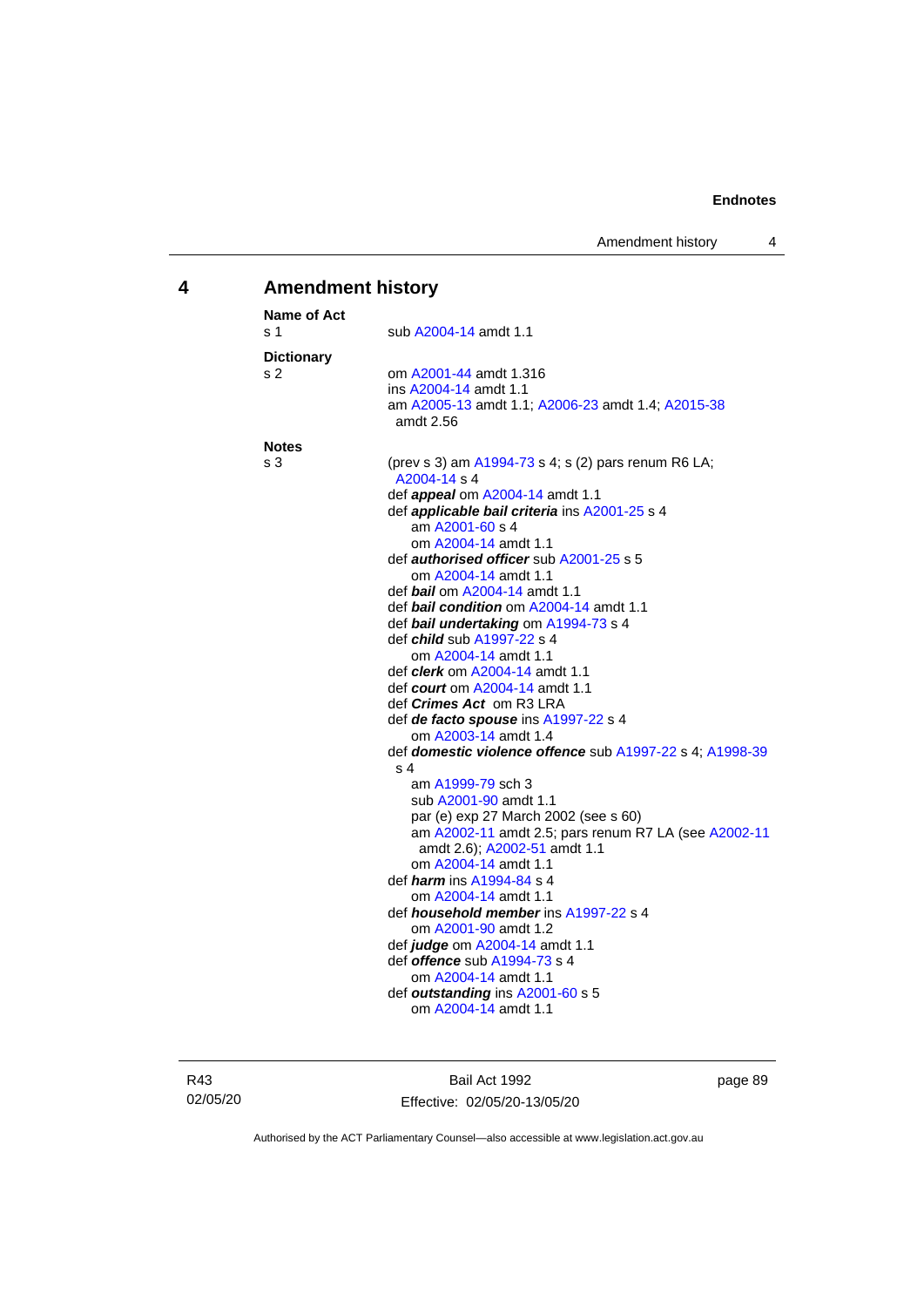4 Amendment history

```
def pending ins A2001-60 s 5
                    om A2004-14 amdt 1.1
                 def relative ins A1997-22 s 4
                    sub A2001-90 amdt 1.3
                    am A2003-14 amdt 1.5
                    om A2004-14 amdt 1.1
                 def relevant person ins A2001-90 amdt 1.4
                    am A2003-14 amdt 1.6, amdt 1.7
                    om A2004-14 amdt 1.1
                 def remand centre om A2004-14 amdt 1.1
                 def serious offence ins A2001-25 s 6
                    sub A2001-60 s 6
                    om A2004-14 amdt 1.1
                 def spouse ins A1997-22 s 4 (b)
                    om A2003-14 amdt 1.8
                 def undertaking to appear om A2004-14 amdt 1.1
                 def victim ins A1994-84 s 4
                    om A2004-14 amdt 1.1
                 pres s 3 sub A2004-14 amdt 1.1
Offences against Act—application of Criminal Code etc
s 3A  A2005-54 amdt 1.44
Act applies to children
s 4 am R3 LRA
                 sub A2004-14 amdt 1.2
Availability of bail
 A2004-14 s 5
When bail may be granted and rights following
div 2.1 hdg ins A2004-14 s 5When may bail be granted?
s 5 am A2001-25 s 7
                 sub A2004-14 s 5
Rights following grant of bail
s 6 sub A2004-14 s 5
                 am A2019-23 s 4
Presumption for bail<br>div 2.2 hdg ins
                  A2004-14 s 5
Div 2.2 subject to div 2.3 and div 2.4
s 7 am A1992-75 s 4; A1994-73 s 5; A1997-22 s 5; A1998-39 s 5; 
                  A2001-90 amdt 1.5
                 sub A2004-14 s 5
```
page 90 Bail Act 1992 Effective: 02/05/20-13/05/20

R43 02/05/20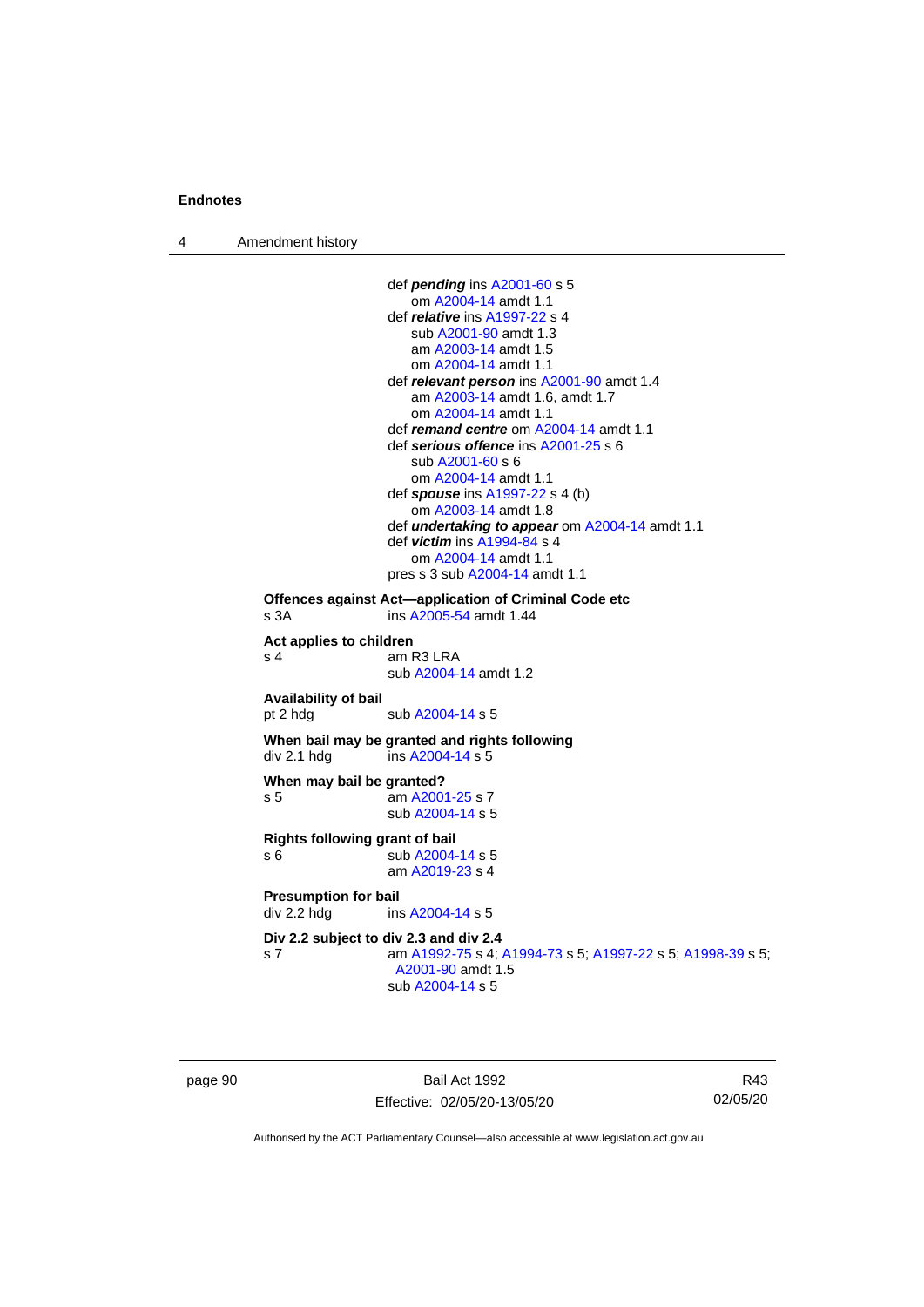| s 7A                                                 | Bail following arrest for breach of peace<br>ins A1994-73 s 6<br>sub A2001-90 amdt 1.6<br>om A2004-14 s 5                                                                                                                                                                                              |
|------------------------------------------------------|--------------------------------------------------------------------------------------------------------------------------------------------------------------------------------------------------------------------------------------------------------------------------------------------------------|
| s <sub>8</sub>                                       | Entitlement to bail-certain minor offences etc<br>sub A1994-73 s 6<br>am A1997-22 s 6; A2001-25 s 8, s 9; A2001-60 s 7<br>sub A2001-90 amdt 1.6; A2004-14 s 5<br>am A2006-40 amdt 2.59                                                                                                                 |
| s 8A                                                 | Entitlement to bail-breach of sentence obligations<br>ins A1997-22 s 7<br>am A1998-39 s 6; A2001-25 s 1<br>sub A2001-90 amdt 1.6; A2004-14 s 5; A2006-23 amdt 1.5<br>(3)-(5) exp 2 June 2009 (s 8A (5) (LA s 88 declaration<br>applies)); A2016-4 amdts 1.4-1.6;<br>am A2019-31 s 4; pars renum R42 LA |
| hearings<br>$s$ 8B                                   | Entitlement to bail—custody relating to sentence administration board<br>ins A2006-23 amdt 1.5                                                                                                                                                                                                         |
| Limitations on entitlement to bail<br>s 9 hda<br>s 9 | sub A2001-25 s 11<br>sub A2001-54 amdt 2.2; A2004-14 s 5                                                                                                                                                                                                                                               |
| s 9A hdg<br>s 9A                                     | Entitlement to bail-offences other than minor offences<br>sub A2001-60 s 8<br>ins A2001-25 s 12<br>am A2001-60 s 9, s 10<br>(7), (8) exp 24 September 2003 (s 9A (8))<br>sub A2004-14 s 5                                                                                                              |
| No presumption for bail<br>div 2.3 hdg               | ins A2004-14 s 5                                                                                                                                                                                                                                                                                       |
| s 9B                                                 | Div 2.2 not to apply to certain offences<br>ins A2004-14 s 5<br>am A2005-13 amdt 1.2; A2008-46 amdt 3.1; A2016-42<br>amdt 3.1                                                                                                                                                                          |

**Presumption against bail**<br>div 2.4 hdg ins A20 ins [A2004-14](http://www.legislation.act.gov.au/a/2004-14) s 5

# **Bail for murder and certain serious drug offences**<br>s 9C hdg sub A2004-56 amdt 1.1

s 9C hdg sub [A2004-56](http://www.legislation.act.gov.au/a/2004-56) amdt 1.1<br>s 9C ins A2004-14 s 5 ins [A2004-14](http://www.legislation.act.gov.au/a/2004-14) s 5 am [A2004-56](http://www.legislation.act.gov.au/a/2004-56) amdt 1.2

R43 02/05/20

Bail Act 1992 Effective: 02/05/20-13/05/20 page 91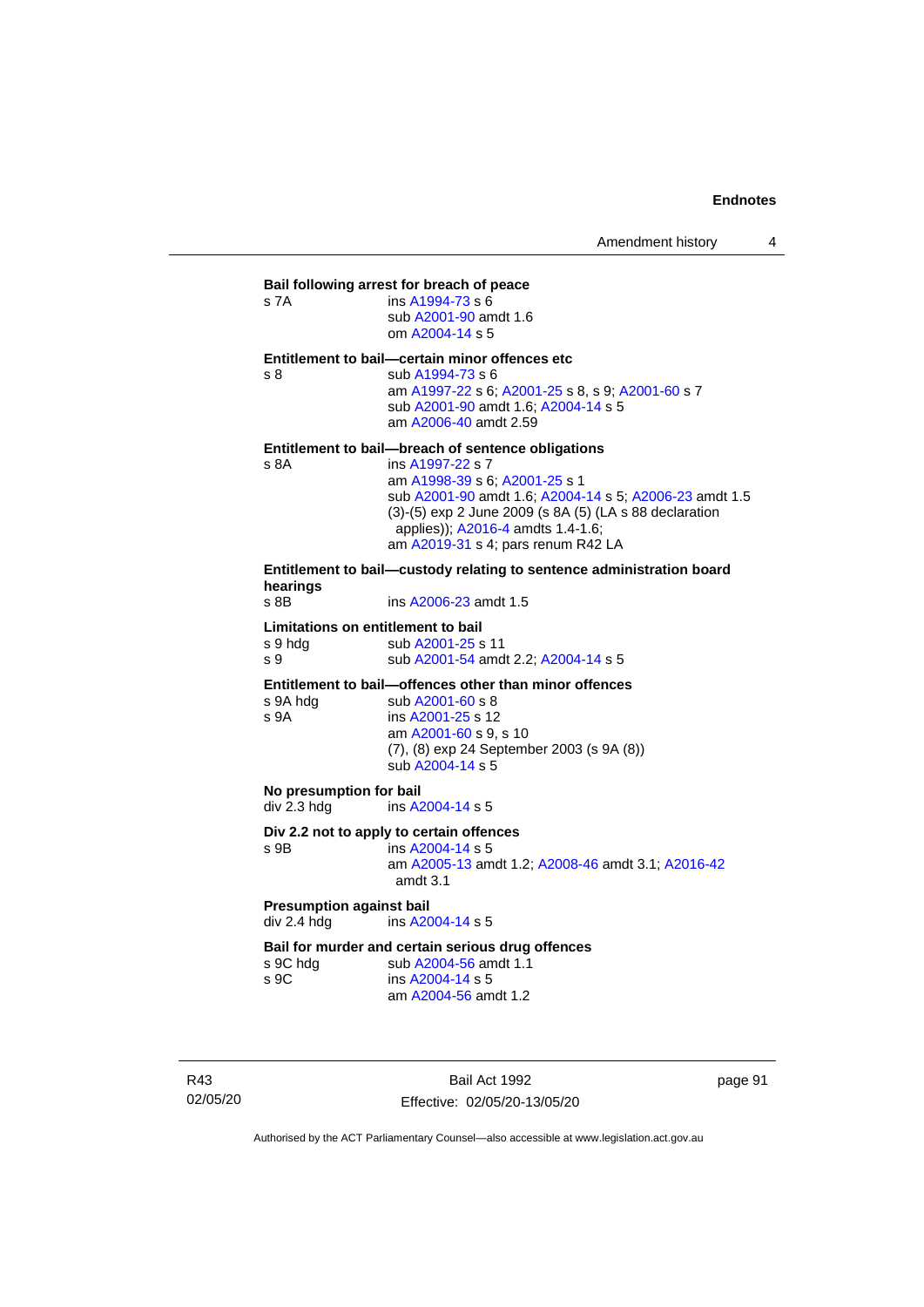4 Amendment history

**Bail for serious offence committed while charge for another pending or outstanding** s 9D ins [A2004-14](http://www.legislation.act.gov.au/a/2004-14) s 5 am [A2004-15](http://www.legislation.act.gov.au/a/2004-15) amdt 3.1[; A2006-23](http://www.legislation.act.gov.au/a/2006-23) amdt 1.6; [A2008-20](http://www.legislation.act.gov.au/a/2008-20) amdt 4.1; [A2011-13](http://www.legislation.act.gov.au/a/2011-13) amdt 1.1[; A2016-42](http://www.legislation.act.gov.au/a/2016-42/default.asp) amdt 3.2, amdt 3.3 **Bail for person sentenced to imprisonment** s 9E ins [A2004-14](http://www.legislation.act.gov.au/a/2004-14) s 5 **Family violence offence—bail by authorised officer**<br>s 9F hdg sub A2016-42 amdt 3.4 sub [A2016-42](http://www.legislation.act.gov.au/a/2016-42/default.asp) amdt 3.4 s 9F ins [A2004-14](http://www.legislation.act.gov.au/a/2004-14) s 5 am [A2005-13](http://www.legislation.act.gov.au/a/2005-13) amdt 1.3[; A2008-46](http://www.legislation.act.gov.au/a/2008-46) amdt 3.2; [A2009-7](http://www.legislation.act.gov.au/a/2009-7) amdt 1.1; [A2016-42](http://www.legislation.act.gov.au/a/2016-42/default.asp) amdt 3.5, amdt 3.6 **Special or exceptional circumstances** s 9G ins [A2004-14](http://www.legislation.act.gov.au/a/2004-14) s 5 am [A2004-15](http://www.legislation.act.gov.au/a/2004-15) amdt 3.2 **Dispensing with bail** s 10 am [A1994-73](http://www.legislation.act.gov.au/a/1994-73) s 7[; A2001-25](http://www.legislation.act.gov.au/a/2001-25) s 13; [A2001-60](http://www.legislation.act.gov.au/a/2001-60) s 11[; A2004-14](http://www.legislation.act.gov.au/a/2004-14) s 6 **Meaning of** *bail order* **and** *bail review application***—pt 4** ins [A2011-2](http://www.legislation.act.gov.au/a/2011-2) s 4 **When is a proceeding** *before the Supreme Court***?—pt 4** s 12B ins [A2011-2](http://www.legislation.act.gov.au/a/2011-2) s 4 **Applications for bail—repeat application provisions** ins [A2011-2](http://www.legislation.act.gov.au/a/2011-2) s 4 exp 16 May 2014 (s 12C (2)) **Deciding bail after charge laid** s 13 am [A1994-73](http://www.legislation.act.gov.au/a/1994-73) s 8[; A1997-22](http://www.legislation.act.gov.au/a/1997-22) s 8; [A2001-25](http://www.legislation.act.gov.au/a/2001-25) s 14[; A2005-20](http://www.legislation.act.gov.au/a/2005-20) amdt 3.14; [A2011-3](http://www.legislation.act.gov.au/a/2011-3) amdts 3.25-3.34 **Grant of bail by authorised officers** s 14 am [A2004-14](http://www.legislation.act.gov.au/a/2004-14) s 7[; A2016-42](http://www.legislation.act.gov.au/a/2016-42/default.asp) amdt 3.7 **Deciding of questions of bail by authorised officers** s 15 am [A1997-22](http://www.legislation.act.gov.au/a/1997-22) s 9[; A2001-25](http://www.legislation.act.gov.au/a/2001-25) s 15; [A2004-14](http://www.legislation.act.gov.au/a/2004-14) s 8[; A2011-3](http://www.legislation.act.gov.au/a/2011-3) amdt 3.35 **Notification of decision of authorised officer**<br>s 16 am A1994-73 s 9: A1997-22 am [A1994-73](http://www.legislation.act.gov.au/a/1994-73) s 9[; A1997-22](http://www.legislation.act.gov.au/a/1997-22) s 10; [A2001-90](http://www.legislation.act.gov.au/a/2001-90) amdt 1.7; ss renum R6 LA (see also [A2001-90](http://www.legislation.act.gov.au/a/2001-90) amdt 1.8)[; A2005-13](http://www.legislation.act.gov.au/a/2005-13) amdt 1.4; [A2011-3](http://www.legislation.act.gov.au/a/2011-3) amdts 3.35-3.37[; A2016-42](http://www.legislation.act.gov.au/a/2016-42/default.asp) amdt 2.1, amdt 3.8 **Charged people in custody to be brought before court** s 17 am [A2011-3](http://www.legislation.act.gov.au/a/2011-3) amdt 3.38

page 92 Bail Act 1992 Effective: 02/05/20-13/05/20

R43 02/05/20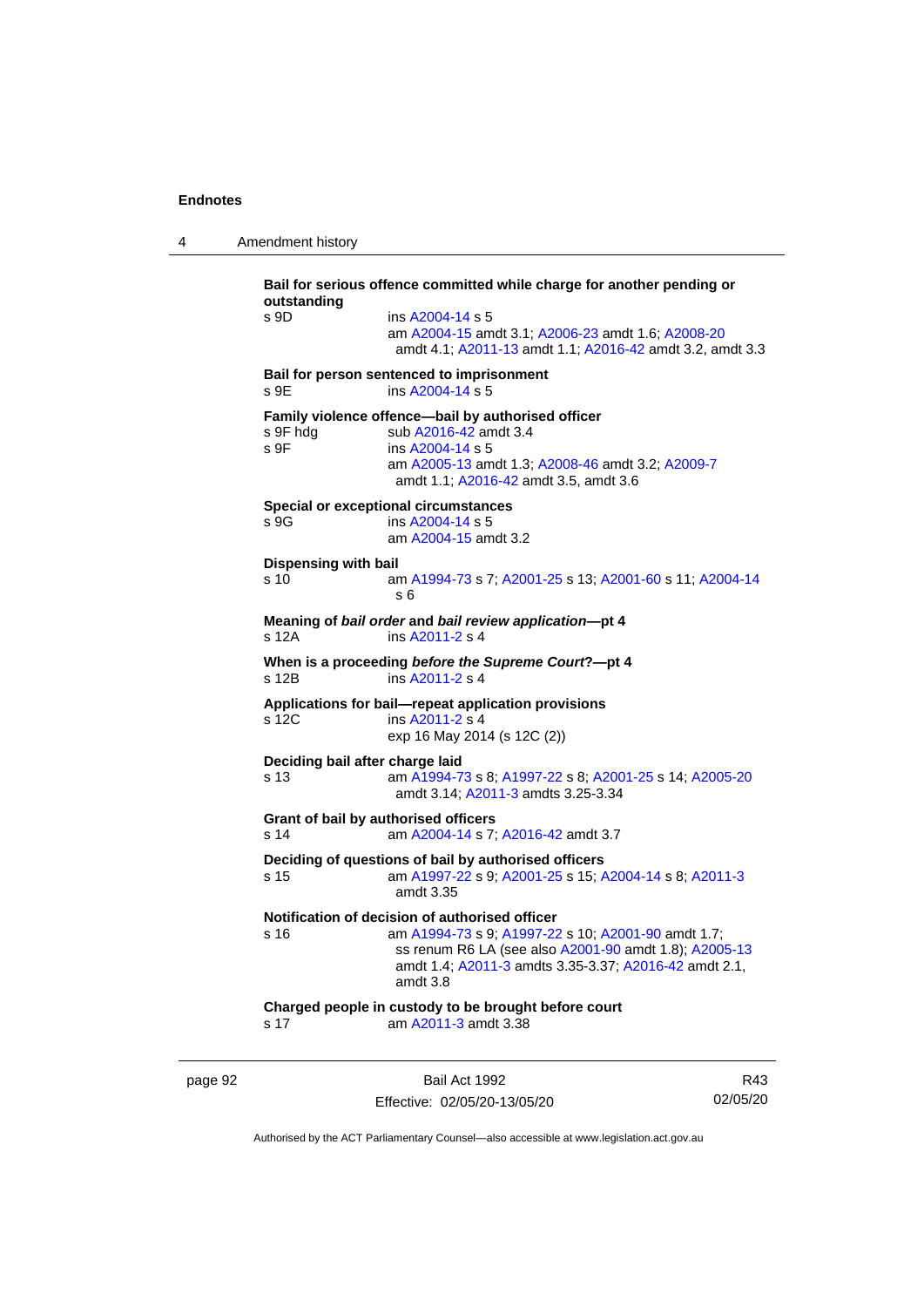**Facilities to be provided to accused people** s 18 am [A2011-3](http://www.legislation.act.gov.au/a/2011-3) amdt 3.39 **Court bail—general** s 19 **am [A1997-22](http://www.legislation.act.gov.au/a/1997-22) sch 2; am [A1997-96](http://www.legislation.act.gov.au/a/1997-96) sch 1; [A2004-14](http://www.legislation.act.gov.au/a/2004-14) s 9;** [A2011-3](http://www.legislation.act.gov.au/a/2011-3) amdt 3.40 sub [A2011-2](http://www.legislation.act.gov.au/a/2011-2) s 5 **Power in relation to bail—Magistrates Court** s 20 sub [A2004-14](http://www.legislation.act.gov.au/a/2004-14) s 10[; A2011-2](http://www.legislation.act.gov.au/a/2011-2) s 5 am [A2019-23](http://www.legislation.act.gov.au/a/2019-23/default.asp) s 5 **Repeat application for bail—Magistrates Court** s 20A ins [A2011-2](http://www.legislation.act.gov.au/a/2011-2) s 5 **Power in relation to bail—Supreme Court** s 20B ins [A2011-2](http://www.legislation.act.gov.au/a/2011-2) s 5 **Repeat application for bail—Supreme Court** s 20C ins [A2011-2](http://www.legislation.act.gov.au/a/2011-2) s 5 **Bail in relation to several offences** s 21 am [A1997-22](http://www.legislation.act.gov.au/a/1997-22) s 11 and sch 2; [A2011-3](http://www.legislation.act.gov.au/a/2011-3) amdt 3.41, amdt 3.42 **Criteria for granting bail to adults** s 22 am [A1994-84](http://www.legislation.act.gov.au/a/1994-84) s 5[; A1997-22](http://www.legislation.act.gov.au/a/1997-22) s 11 sub [A2004-14](http://www.legislation.act.gov.au/a/2004-14) s 11 **Criteria for granting bail to children** s 23 am [A1997-22](http://www.legislation.act.gov.au/a/1997-22) s 12[; A1999-64](http://www.legislation.act.gov.au/a/1999-64) sch 2 sub [A2004-14](http://www.legislation.act.gov.au/a/2004-14) s 11 am [A2008-20](http://www.legislation.act.gov.au/a/2008-20) amdt 2.1, amdt 4.2 **Victim's concern about need for protection** s 23A ins [A1994-84](http://www.legislation.act.gov.au/a/1994-84) s 6 am [A1997-22](http://www.legislation.act.gov.au/a/1997-22) s 13 sub [A2004-14](http://www.legislation.act.gov.au/a/2004-14) s 11 am [A2016-42](http://www.legislation.act.gov.au/a/2016-42/default.asp) amdt 3.9 **Bail conditions and undertakings to appear** pt 5 hdg sub  $A1994-73$  s 10 **Conditions on which bail may be granted to adults** s 25 am [A1994-73](http://www.legislation.act.gov.au/a/1994-73) s 11; a[m A1994-84](http://www.legislation.act.gov.au/a/1994-84) s 7; [A2001-44](http://www.legislation.act.gov.au/a/2001-44) amdt 1.317; [A2001-90](http://www.legislation.act.gov.au/a/2001-90) amdt 1.9; ss renum R6 LA; [A2004-14](http://www.legislation.act.gov.au/a/2004-14) s 12, s 13, s 15, s 16; pars renum R11 LA (see [A2004-14](http://www.legislation.act.gov.au/a/2004-14) s 14); ss renum R11 LA (see [A2004-14](http://www.legislation.act.gov.au/a/2004-14) s 17); [A2006-23](http://www.legislation.act.gov.au/a/2006-23) amdt 1.7; [A2008-36](http://www.legislation.act.gov.au/a/2008-36) amdt 1.58[; A2009-24](http://www.legislation.act.gov.au/a/2009-24) amdt 1.1; [A2011-3](http://www.legislation.act.gov.au/a/2011-3) amdt 3.43; [A2011-22](http://www.legislation.act.gov.au/a/2011-22) amdt 1.58, amdt 1.61[; A2016-42](http://www.legislation.act.gov.au/a/2016-42/default.asp)

amdt 3.10, amdt 3.11

R43 02/05/20

Bail Act 1992 Effective: 02/05/20-13/05/20 page 93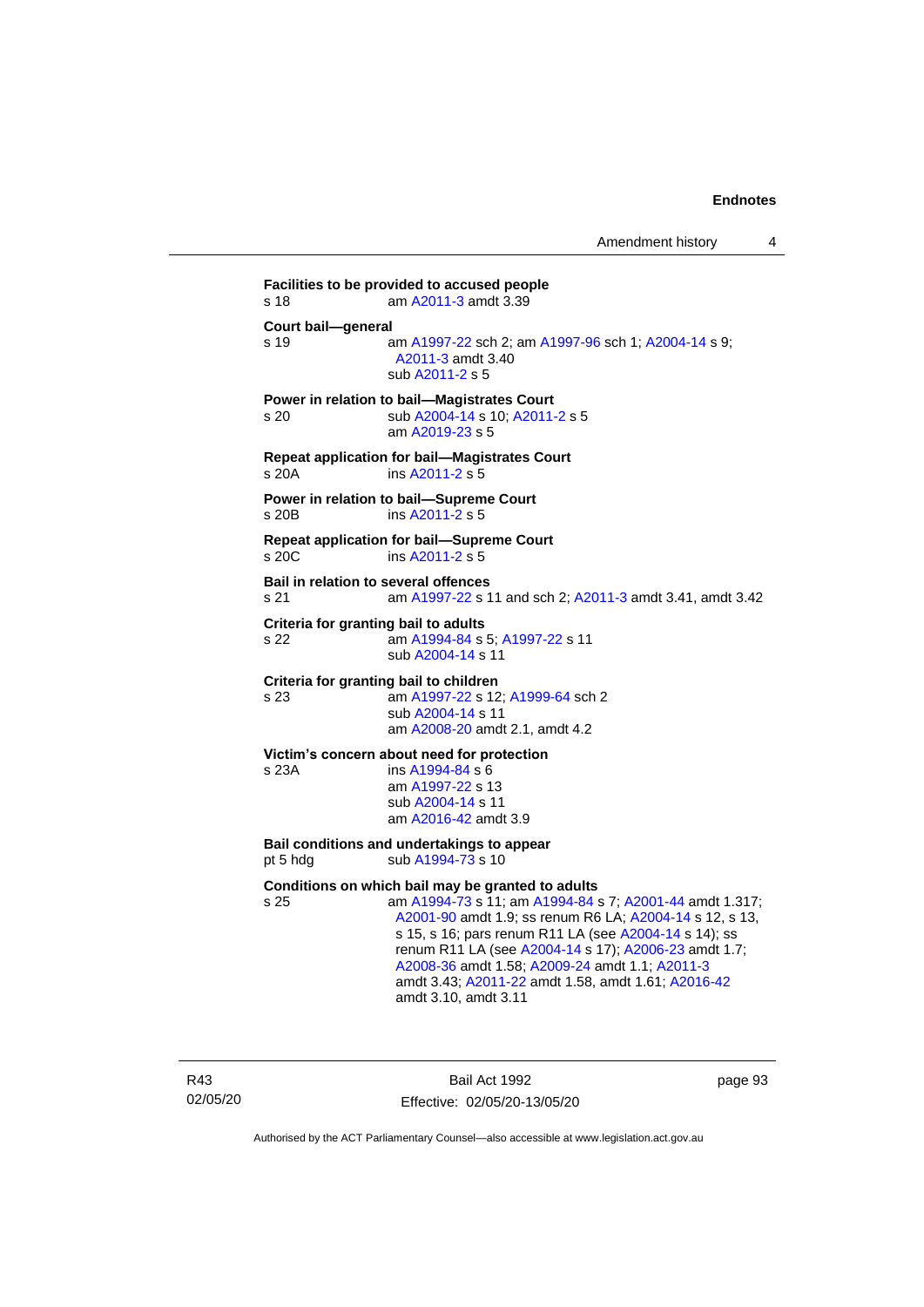| 4 | Amendment history |  |
|---|-------------------|--|
|---|-------------------|--|

**Supervision condition when offence committed as young person** s 25A ins [A2008-20](http://www.legislation.act.gov.au/a/2008-20) amdt 4.3 am [A2009-24](http://www.legislation.act.gov.au/a/2009-24) amdt 1.2[; A2011-22](http://www.legislation.act.gov.au/a/2011-22) amdt 1.61 **Conditions on which bail may be granted to children** s 26 am [A1999-64](http://www.legislation.act.gov.au/a/1999-64) sch 2; [A2004-14](http://www.legislation.act.gov.au/a/2004-14) s 18, s 19; ss renum R11 LA (see [A2004-14](http://www.legislation.act.gov.au/a/2004-14) s 20)[; A2008-20](http://www.legislation.act.gov.au/a/2008-20) amdt 2.2, amdt 2.3, amdt 4.4; [A2008-36](http://www.legislation.act.gov.au/a/2008-36) amdt 1.58[; A2011-3](http://www.legislation.act.gov.au/a/2011-3) amdt 3.43; [A2011-22](http://www.legislation.act.gov.au/a/2011-22) amdt 1.61 **Recording of certain bail decisions** s 27 am [A1997-22](http://www.legislation.act.gov.au/a/1997-22) sch 2; [A2011-3](http://www.legislation.act.gov.au/a/2011-3) amdt 3.43 **Notice to victim of bail decisions** s 27A ins [A1994-84](http://www.legislation.act.gov.au/a/1994-84) s 8 om [A2004-14](http://www.legislation.act.gov.au/a/2004-14) s 21 **Undertakings to appear** s 28 am [A2001-44](http://www.legislation.act.gov.au/a/2001-44) amdt 1.318 sub [A2004-14](http://www.legislation.act.gov.au/a/2004-14) s 22 **Undertakings in respect of more than 1 offence** s 29 om [A1994-73](http://www.legislation.act.gov.au/a/1994-73) s 12 **Accused person may be excused from attendance before court** s 30 am [A1997-96](http://www.legislation.act.gov.au/a/1997-96) sch 1; [A2001-44](http://www.legislation.act.gov.au/a/2001-44) amdt 1.319[; A2004-14](http://www.legislation.act.gov.au/a/2004-14) amdt 1.3, amdt 1.4; ss renum R11 LA (se[e A2004-14](http://www.legislation.act.gov.au/a/2004-14) amdt 1.5); [A2011-3](http://www.legislation.act.gov.au/a/2011-3) amdt 3.43, amdt 3.44 **Bail requirements** am [A1994-73](http://www.legislation.act.gov.au/a/1994-73) s 13 sub [A2004-14](http://www.legislation.act.gov.au/a/2004-14) s 23 am [A2006-23](http://www.legislation.act.gov.au/a/2006-23) amdt 1.8[; A2008-7](http://www.legislation.act.gov.au/a/2008-7) amdt 1.21 **Acceptable people and security for bail** s 32 am [A1994-73](http://www.legislation.act.gov.au/a/1994-73) s 14; ss renum R6 LA sub [A2004-14](http://www.legislation.act.gov.au/a/2004-14) s 23 **Continuation of bail and undertakings** s 33 am [A1994-73](http://www.legislation.act.gov.au/a/1994-73) s 15[; A1997-22](http://www.legislation.act.gov.au/a/1997-22) sch 2; ss renum R6 LA; [A2004-14](http://www.legislation.act.gov.au/a/2004-14) s 24, s 25 **Written notice of conditions of bail** s 34 am [A1997-22](http://www.legislation.act.gov.au/a/1997-22) sch 2; [A2001-44](http://www.legislation.act.gov.au/a/2001-44) amdt 1.320[; A2011-3](http://www.legislation.act.gov.au/a/2011-3) amdt 3.45, amdt 3.46 **Warning to person making acknowledgment** s 35 om [A2004-14](http://www.legislation.act.gov.au/a/2004-14) s 26 **Discharge of surety** s 36 am [A1994-73](http://www.legislation.act.gov.au/a/1994-73) s 16 sub [A2004-14](http://www.legislation.act.gov.au/a/2004-14) s 27

page 94 Bail Act 1992 Effective: 02/05/20-13/05/20

R43 02/05/20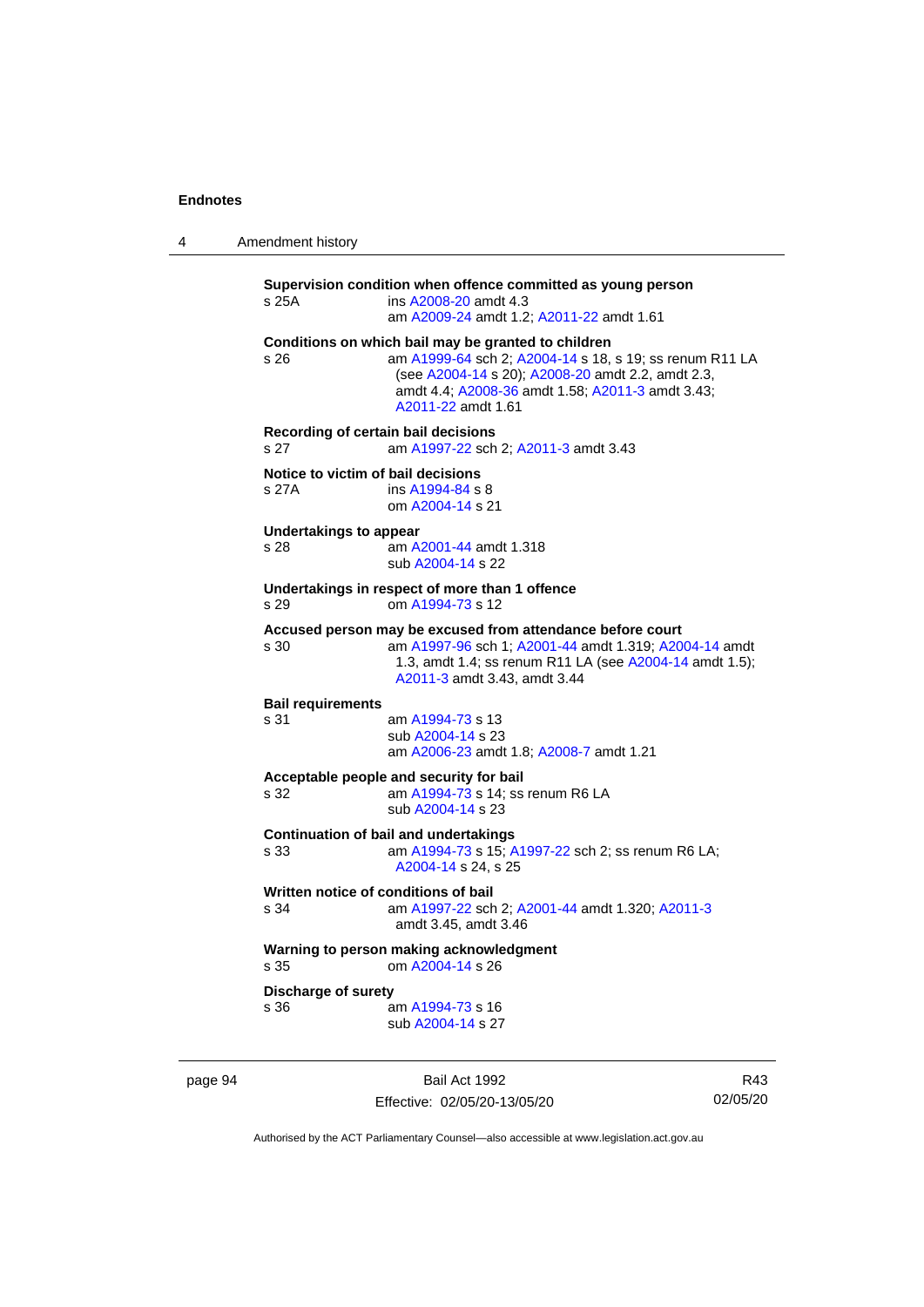Amendment history 4

```
Payment of amounts to Territory
 A2004-14 s 28
                 am A2004-60 amdt 1.16; A2010-21 amdt 1.1, amdt 1.2
Review of decisions by authorised officers
div 6.1 hdg (prev pt 6 div 1 hdg) renum R4
Review by authorised officers
s 38 am A1997-22 sch 2; A2011-3 amdt 3.47
Review of decisions by courts
div 6.2 hdg (prev pt 6 div 2 hdg) renum R4 LA
Court may review on its own initiative
s 41A  A2004-14 s 29
Power of Magistrates Court to review—decision of authorised officer
s 42 sub A2004-14 s 30; A2005-5 s 6; A2011-2 s 6
                 am A2016-48 s 5
Power of Magistrates Court to review—decision of Magistrates Court
s 42A ins A2011-2 s 6
                 am A2016-48 s 5
Power of Supreme Court to review—decision of authorised officer
s 43 am A2004-14 s 31, s 32; ss renum R11 LA; A2005-5 s 8 (and 
                  see s 7)
                 sub A2011-2 s 6
                 am A2016-48 s 5
Power of Supreme Court to review—decision of Magistrates Court or 
Supreme Court<br>s 43A
                  A2011-2 s 6
                 am A2016-48 s 5
Right of review of bail decisions—prosecution
s 44 om A2004-14 s 33
                 ins A2016-48 s 6
                 am A2016-48 s 8, s 9
Review of s 44
                  A2016-48 s 7
                 exp 1 May 2020 (s 44A (3))
Exercise of power to review<br>s 45 am A2011
                  A2011-3 amdt 3.47
Miscellaneous
div 6.3 hdg orig pt 6 div 3 hdg ins A1994-84 s 9
                 (prev pt 6 div 3 hdg) renum R4 LA
                 om A2004-14 s 34
```
R43 02/05/20

Bail Act 1992 Effective: 02/05/20-13/05/20 page 95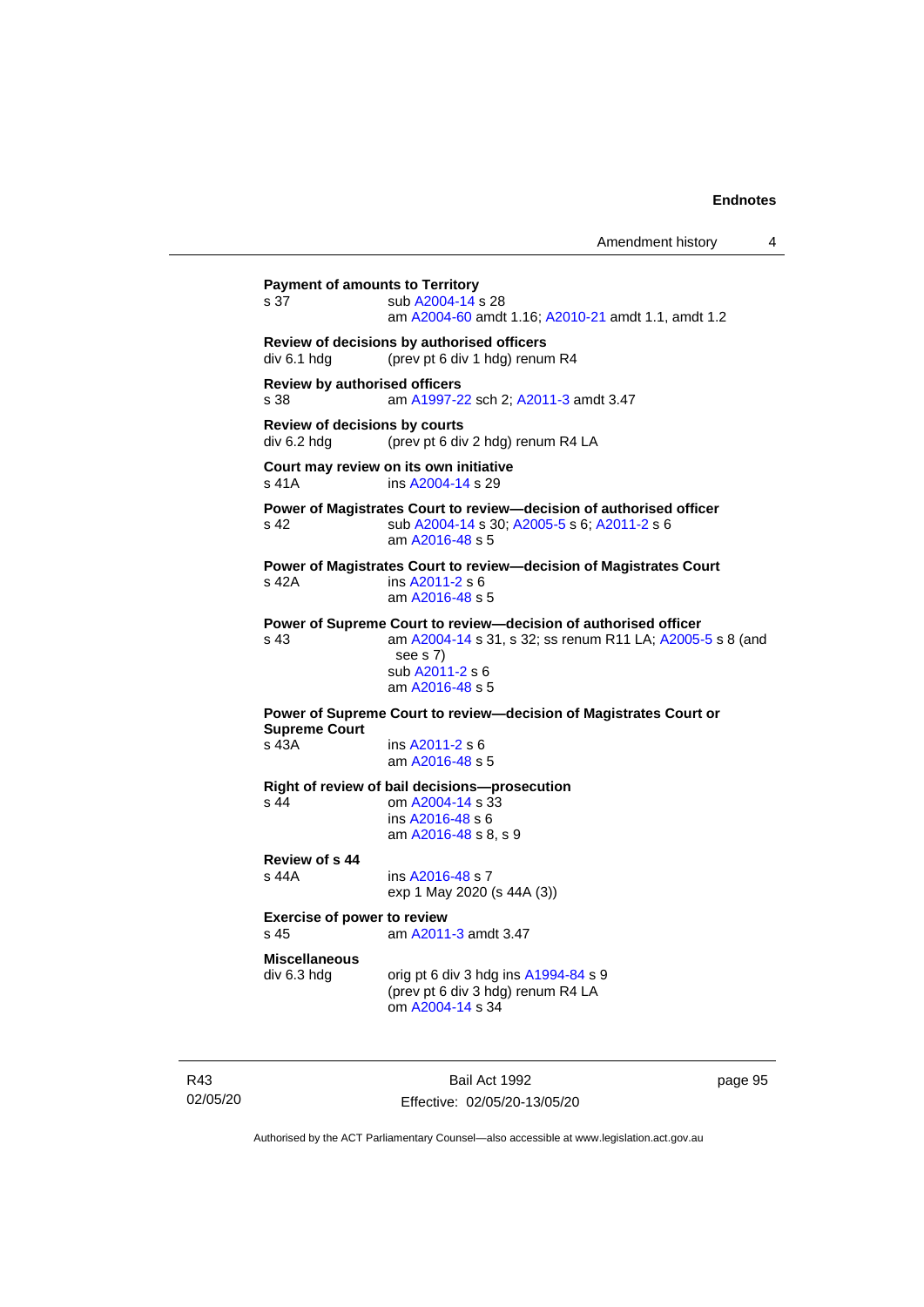| 4 | Amendment history |  |  |  |  |   |  |  |  |
|---|-------------------|--|--|--|--|---|--|--|--|
|   |                   |  |  |  |  | . |  |  |  |

```
Review limited to bail conditions<br>s 46 am A2011-3 an
                 A2011-3; A2011-2 A2016-48 s 10
Notice to victim of bail decisions
 A1994-84 s 9
                om A2004-14 s 34
Giving information relating to bail
s 47 am A1994-73 s 17; A2001-44 amdt 1.321; A2011-3 amdt 3.47
Notice to victim of bail decisions
 A2004-14 s 35; ss renum R11 LA
                am A2005-13 amdt 1.5
Notification to court that bail condition not satisfied
s 48 am A1994-73 s 18; A2001-44 amdt 1.322; A2006-23 amdt 1.9
Failure to answer bail
s 49 am A1994-73 s 19; A1994-81 sch
                sub A2001-25 s 16; A2005-54 amdt 1.45
False statements in acknowledgments
s 50 am A1994-81 sch
                om A2004-14 s 36
Indemnification of sureties<br>s 51 am A199
                 A1994-81 sch
                sub A2005-54 amdt 1.46
Contravention of Act by police officers
s 52 am A2013-50 s 4
Apprehension of person admitted to bail
s 53 om A1994-75 sch 3
Power of court where person apprehended
s 54 om A1994-75 sch 3
No right of surety to arrest
 A1994-73 s 20
                sub A2004-14 s 37
Arrest for failure to comply with bail condition
s 56A ins A2004-14 s 28
                sub A2019-23 s 6
Police power to enter premises to arrest
56AA ins A2019-23 s 6
Police officer must announce entry before entering
56AB ins A2019-23 s 6
Police powers on arrest for failure to comply with bail condition
56AC ins A2019-23 s 6
```
page 96 Bail Act 1992 Effective: 02/05/20-13/05/20

R43 02/05/20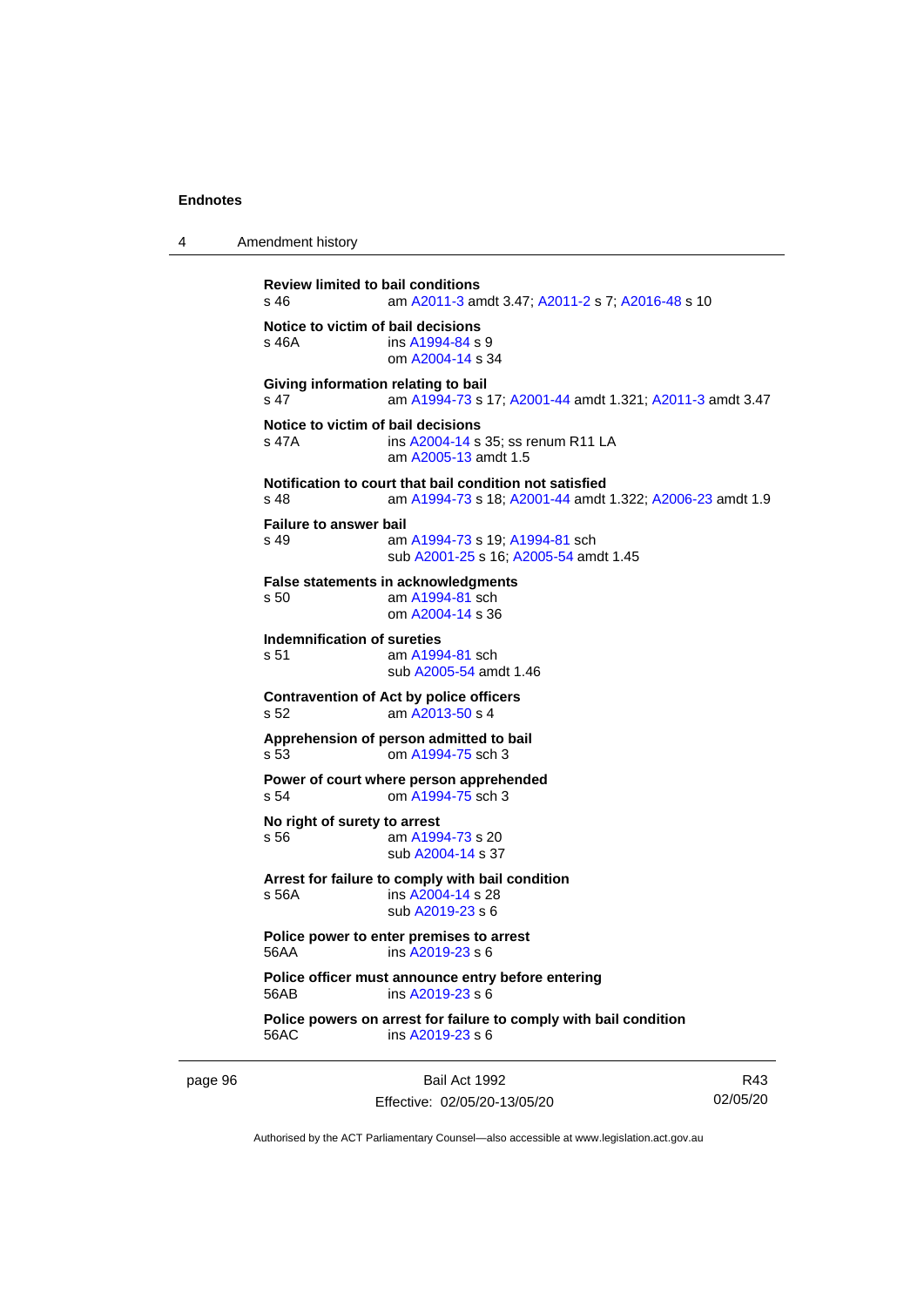**Arrested person to be brought before court** ins  $A2019-23 s 6$ **Arrest for breach of condition by person outside ACT** s 56B ins [A2004-14](http://www.legislation.act.gov.au/a/2004-14) s 28 **Act to prevail** am [A2004-14](http://www.legislation.act.gov.au/a/2004-14) amdt 1.6, amdt 1.7 **Abolition of inherent power of bail** s 57AA **ins [A1996-81](http://www.legislation.act.gov.au/a/1996-81) s** 7 **Form of certain instruments**<br>s 57A **ins** A1994 ins [A1994-73](http://www.legislation.act.gov.au/a/1994-73) s 21 om [A2001-44](http://www.legislation.act.gov.au/a/2001-44) amdt 1.323 **Approved forms** s 58 sub [A2001-44](http://www.legislation.act.gov.au/a/2001-44) amdt 1.323 am [A2004-14](http://www.legislation.act.gov.au/a/2004-14) s 39[; A2011-3](http://www.legislation.act.gov.au/a/2011-3) amdt 3.48 **Regulation-making power** s 59 **orig s 59** renum as s 60 **pres s 59** ins [A2001-44](http://www.legislation.act.gov.au/a/2001-44) amdt 1.323 am [A2004-14](http://www.legislation.act.gov.au/a/2004-14) s 40, s 41 **Transitional** pt 8 hdg ins [A1999-79](http://www.legislation.act.gov.au/a/1999-79) sch 3 om R6 LA **Expiry—Motor Traffic Act reference**<br>s 60 (prev s 39) ins A19 (prev s 39) in[s A1999-79](http://www.legislation.act.gov.au/a/1999-79) sch 3 sub [A2001-90](http://www.legislation.act.gov.au/a/2001-90) amdt 1.10 as s 59 renum as s 60 R5 LA exp 27 March 2002 (see s 60)

R43 02/05/20

Bail Act 1992 Effective: 02/05/20-13/05/20 page 97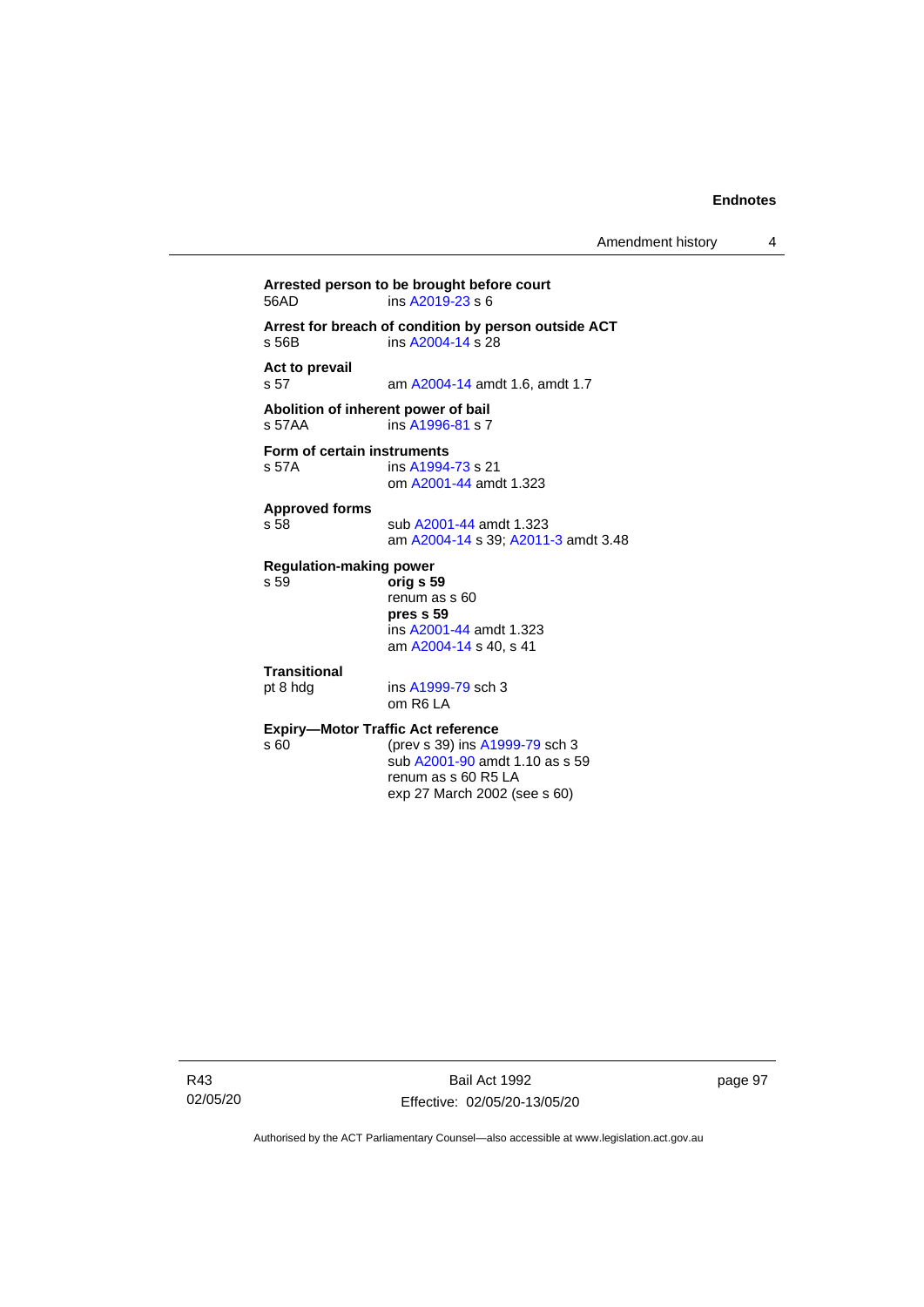4 Amendment history

| sch 1             | ins A1997-22 s 14                                                                                                                                                                                                                           |
|-------------------|---------------------------------------------------------------------------------------------------------------------------------------------------------------------------------------------------------------------------------------------|
|                   | am A1998-39 s 7                                                                                                                                                                                                                             |
|                   | sub A2001-90 amdt 1.11                                                                                                                                                                                                                      |
|                   | am A2002-51 amdt 1.2                                                                                                                                                                                                                        |
|                   | sub A2004-14 s 43                                                                                                                                                                                                                           |
|                   | am A2004-14 s 44; A2004-15 amdt 3.3, amdt 3.4; pts renum<br>R11 LA (see A2004-15 amdt 3.5); items renum R11 LA;<br>A2004-56 amdt 1.3, amdt 1.4; items renum R14 LA;<br>A2008-26 amdt 2.2; pts renum A2008-26 amdt 2.3; A2015-36<br>s 4, s 5 |
| <b>Dictionary</b> |                                                                                                                                                                                                                                             |
| dict              | ins A2004-14 amdt 1.8                                                                                                                                                                                                                       |
|                   | am A2006-23 amdts 1.10-1.12; A2008-36 amdt 1.59,                                                                                                                                                                                            |
|                   | amdt 1.60; A2011-22 amdt 1.59, amdt 1.60; A2016-13<br>amdt 1.7                                                                                                                                                                              |
|                   | def accused person ins A2004-14 s 42                                                                                                                                                                                                        |
|                   | am A2006-23 amdt 1.13                                                                                                                                                                                                                       |
|                   | def <i>appeal</i> ins A2004-14 amdt 1.8                                                                                                                                                                                                     |
|                   | def <i>applicable bail criteria</i> ins A2004-14 amdt 1.8<br>am A2016-42 amdt 3.12                                                                                                                                                          |
|                   | def <b>authorised officer</b> ins A2004-14 amdt 1.8                                                                                                                                                                                         |
|                   | def bail ins A2004-14 amdt 1.8                                                                                                                                                                                                              |
|                   | def bail condition ins A2004-14 amdt 1.8                                                                                                                                                                                                    |
|                   | def bail order ins A2011-2 s 8                                                                                                                                                                                                              |
|                   | def bail review application ins A2011-2 s 8                                                                                                                                                                                                 |
|                   | def <i>child</i> ins A2004-14 amdt 1.8<br>def <i>court</i> ins A2004-14 amdt 1.8                                                                                                                                                            |
|                   | def <b>domestic violence offence</b> ins A2004-14 amdt 1.8                                                                                                                                                                                  |
|                   | sub A2005-13 amdt 1.6                                                                                                                                                                                                                       |
|                   | am A2008-46 amdt 3.3                                                                                                                                                                                                                        |
|                   | om A2016-42 amdt 3.13                                                                                                                                                                                                                       |
|                   | def family violence offence ins A2016-42 amdt 3.14                                                                                                                                                                                          |
|                   | def grant ins A2004-14 amdt 1.8                                                                                                                                                                                                             |
|                   | def <i>offence</i> ins A2004-14 amdt 1.8                                                                                                                                                                                                    |
|                   | am A2006-23 amdt 1.14                                                                                                                                                                                                                       |
|                   | def parental responsibility ins A2005-13 amdt 1.7<br>sub A2006-23 amdt 1.15; A2008-20 amdt 3.3                                                                                                                                              |
|                   | def relevant person ins A2004-14 amdt 1.8<br>om A2005-13 amdt 1.8                                                                                                                                                                           |
|                   | def surety ins A2004-14 amdt 1.8                                                                                                                                                                                                            |
|                   | def <i>undertaking to appear</i> ins A2004-14 amdt 1.8<br>def <i>victim</i> ins A2004-14 amdt 1.8                                                                                                                                           |

page 98 Bail Act 1992 Effective: 02/05/20-13/05/20

R43 02/05/20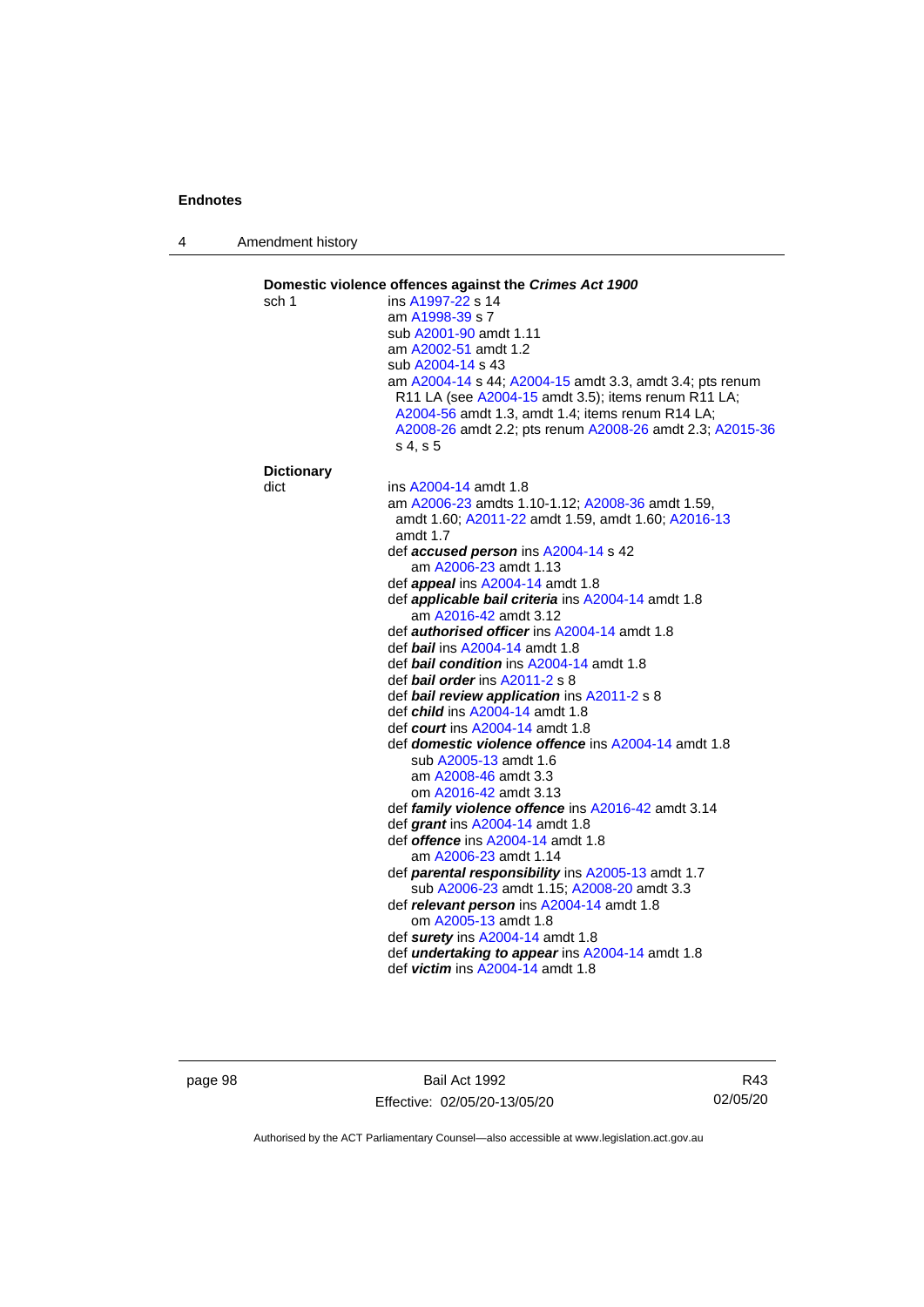## **5 Earlier republications**

Some earlier republications were not numbered. The number in column 1 refers to the publication order.

Since 12 September 2001 every authorised republication has been published in electronic pdf format on the ACT legislation register. A selection of authorised republications have also been published in printed format. These republications are marked with an asterisk (\*) in column 1. Electronic and printed versions of an authorised republication are identical.

| <b>Republication No</b> | <b>Amendments to</b> | <b>Republication date</b> |
|-------------------------|----------------------|---------------------------|
| 1                       | A1994-84             | 29 February 1996          |
| 2                       | A1996-81             | 1 January 1997            |
| 3                       | A1998-39             | 31 January 1999           |
| 4                       | A2001-54             | 12 September 2001         |
| 5                       | A2001-90             | 12 October 2001           |
| 6                       | A2001-90             | 27 March 2002             |
| $7^*$                   | A2002-11             | 28 May 2002               |
| 8                       | A2002-51             | 1 January 2003            |
| 9                       | A2003-14             | 28 March 2003             |
| 10                      | A2003-14             | 25 September 2003         |
| 11                      | A2004-15             | 26 June 2004              |
| 12                      | A2004-60             | 10 January 2005           |
| 13                      | A2005-5              | 24 February 2005          |
| 14                      | A2005-5              | 6 March 2005              |
| 15                      | A2005-13             | 25 March 2005             |
| $16*$                   | A2005-20             | 2 June 2005               |
| 17                      | A2005-54             | 24 November 2005          |
| 18                      | A2006-23             | 2 June 2006               |
| 19                      | A2006-40             | 29 September 2006         |
| 20                      | A2008-7              | 7 May 2008                |
| 21                      | A2008-36             | 9 September 2008          |
| 22                      | A2008-46             | 27 October 2008           |
|                         |                      |                           |

R43 02/05/20

Bail Act 1992 Effective: 02/05/20-13/05/20 page 99